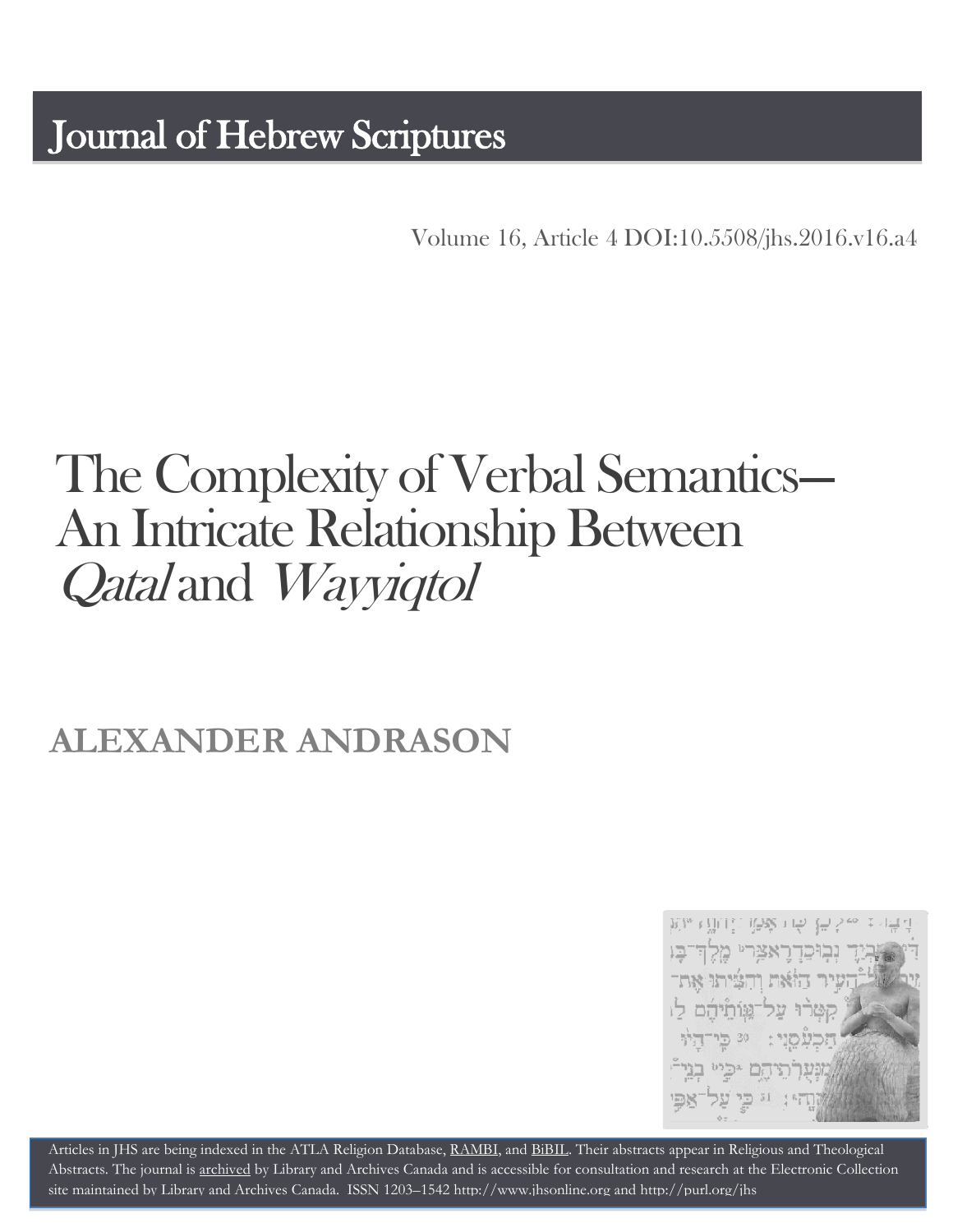# **THE COMPLEXITY OF VERBAL SEMANTICS— AN INTRICATE RELATIONSHIP BETWEEN** QATAL **AND** WAYYIQTOL

# ALEXANDER ANDRASON STELLENBOSCH UNIVERSITY, SOUTH AFRICA

#### **1. INTRODUCTION**

Q*atal* and *wayyiqtol* constitute the two most frequently occurring verbal formations in the Hebrew Bible (cf. McFall 1982: 186–7). Given the statistical relevance of these grams, the question of their status in Biblical Hebrew (BH) has been viewed as one of the most crucial for the understanding of the verbal system of this language. The endeavor to determine the nature of the mutual relation between these two constructions—which derives from the aforementioned problem—has been perceived as of an even greater importance and interest, puzzling grammarians and linguists across many decades and even centuries. The present article aims at advancing our comprehension of the interaction that couples and/or uncouples *qatal* and *wayyiqtol*.

Before explaining the precise objectives of the article and its structure, I will expose the main trends in the analysis of the relationship that exists between *qatal* and *wayyiqtol* (cf. section 1.1). It is necessary to comprehend the complexity of this issue in order to understand the aims of the present study and its methodological strategy (cf. section 1.2).

# 1.1. THE RELATIONSHIP BETWEEN QATAL AND WAYYIQTOL— GRAMMATICAL TRADITION

It is possible to distinguish four main scholarly opinions concerning the relationship that exists between *qatal* and *wayyiqtol* in Biblical Hebrew, those being: the two formations are semantically identical (section 1.1.1); they are opposite in the sense that *wayyiqtol* is equivalent to *yiqtol* (section 1.1.2); they are distinct semantically from each other and from the remaining components of the BH verbal system (section 1.1.3); and that their meaning is *grosso modo* similar, but is distinguishable by certain more specific properties or functions (section 1.1.4).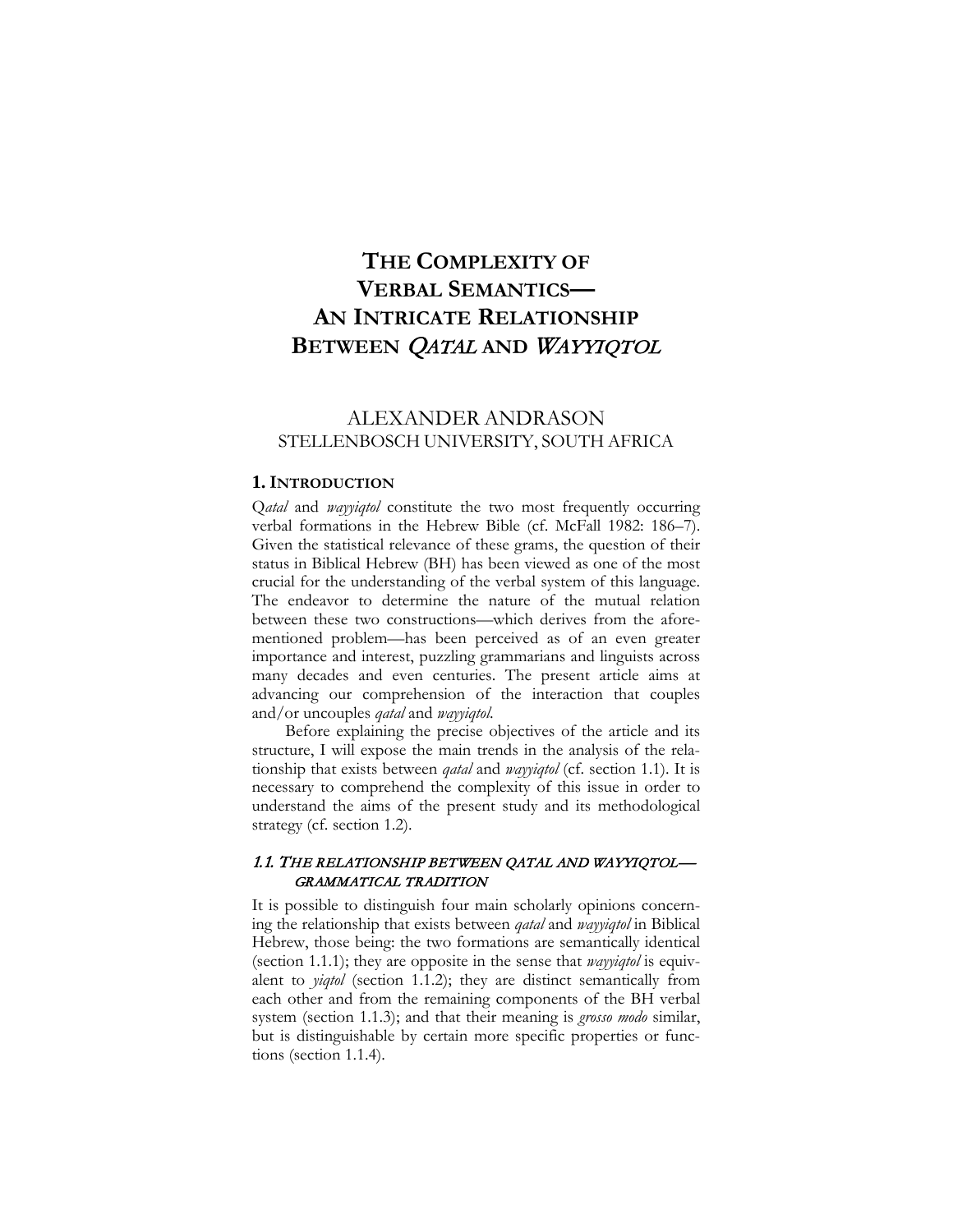#### 1.1.1 Qatal and wayyiqtol are equivalent

Scholars who propose an equivalence between *qatal* and *wayyiqtol* consider tense and/or aspect to constitute the main category (or categories) underlying the BH verbal system. As far as the so-called temporal school is concerned, Zuber (1986) and Zevit (1988 and 1998) propose that both *qatal* and *wayyiqtol* are paradigmatic past tenses. However, according to Zuber (1986), the sequence *waw-xqatal*, following a *qatal* or a *wayyiqtol* form, additionally functions as a present perfect or a pluperfect.

The aspectual models of the BH verbal system have commonly been used to defend the correspondence between the two constructions. For example, Davidson (1902) maintains that the "perfect" (*qatal*) conveys the meaning of completed actions (Davidson 1902: 58) from which more specific senses—such as a simple past, a perfect and a stative—can be derived (Davidson 1902: 58–61). Davidson also hypothesizes that *wayyiqtol—*independent from the grams that have no prefixed *waw*, i.e., *yiqtol* and *qatal*—has the same intrinsic values as *qatal*. This allegedly stems from the fact that *wayyiqtol* is usually introduced by *qatal*, thus deriving its sense from the meaning offered by the latter formation (Davidson 1902: 70).

The assertion that the two grams are identical has also been maintained in the models where the aspectual explanation is combined with the temporal one. For instance, Joüon (1923) defines *qatal* as an aspectual category of the perfect(ive) (*parfait*) which expresses unique and punctual (although also anterior) events. Given this aspectual foundation, the construction is a typical ex-pression of the tense, viz. the past (Joüon [1](#page-2-0)923: 291).<sup>1</sup> In Joüon's opinion, *wayyiqtol* semantically approximates *qatal*. To be exact, the two formations concord in the sense that they both principally express the idea of past and, as far as the aspect is concerned, perfective (punctual or unique) events. Nevertheless, *wayyiqtol* can convey additional information—which is missing in *qatal—*and express the meaning of logical or temporal succession and conse-quence (Joüon 19[2](#page-2-1)3: 319, 326).<sup>2</sup>

The proximity between *wayyiqtol* and *qatal* was also noted by proponents of the historical-comparative school of argument,

<span id="page-2-0"></span><sup>1</sup> Additionally, Joüon notices the importance of another parameter, the aktionsart, evident in the behavior of the active and stative roots: when derived from stative predicates, *qatal* offers the value of a present tense, while in cases where it is formed with active verbs, it usually indicates past activities. 2 Joüon's model may also be classified as belonging to the fourth class

<span id="page-2-1"></span>of theories (1.1.4). However, given the prominence bestowed upon the categories of aspect and tense in his theory, and the systematic similarity of *qatal* and *wayyiqtol* in respect to these domains, I prefer to include Joüon in the second group. The same holds true for the model postulated by Zuber mentioned earlier in this section.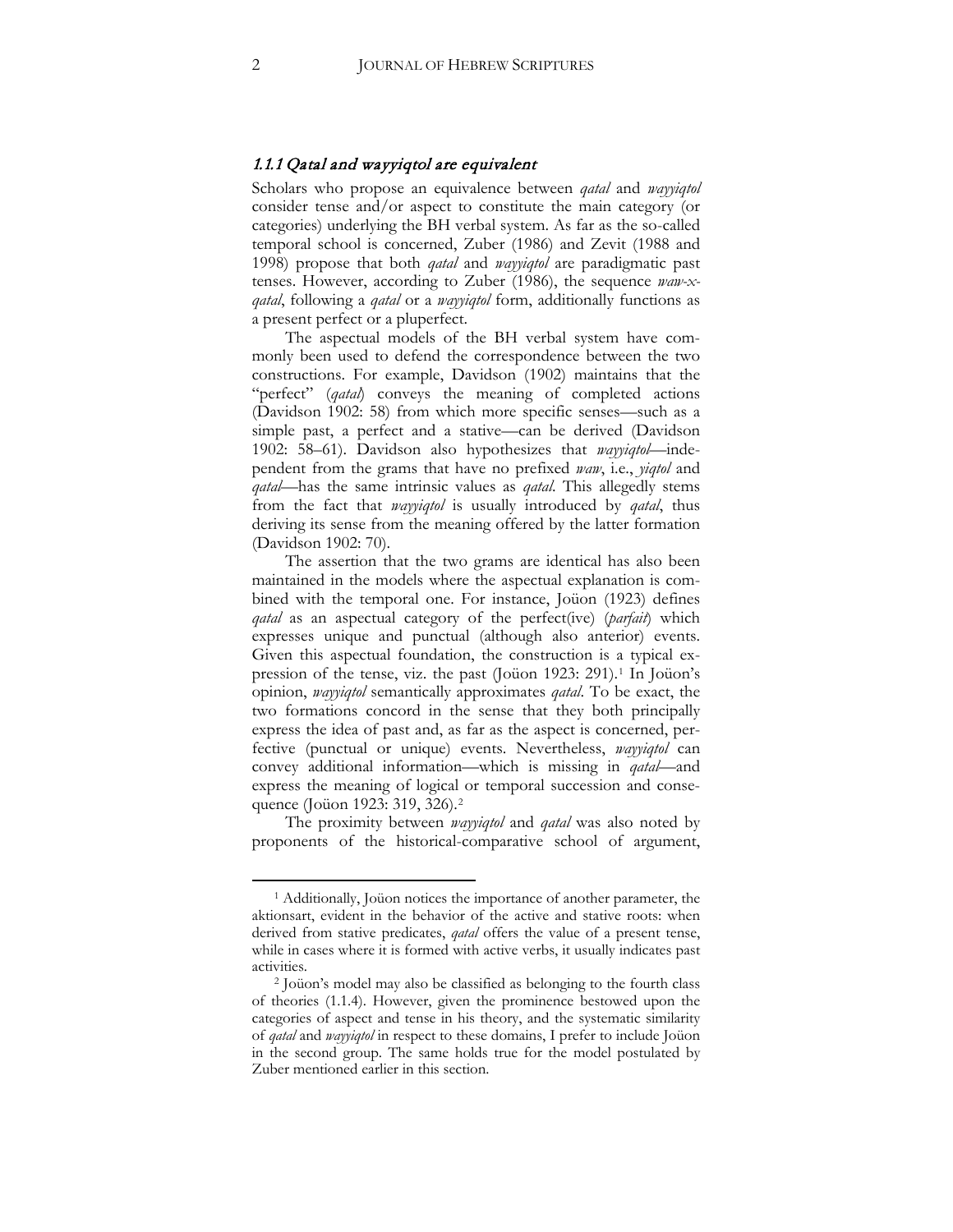which has usually worked within aspectual and/or temporal frameworks. According to Brockelmann ([1908–1913] 1966), the tenses prefixed by *waw* constitute the antitheses of their simple counterparts. Thus, *wayyiqtol* is a past tense similar to the perfect, viz. *qatal* (an analogous view may be found in Bergsträsser 1928 and Bergsträsser and Daniels 1983: 55). In a similar vein, Cohen (1924: 286) defines both *wayyiqtol* and *qatal* as a perfective aspect (*accompli*), classifying the latter as "l'imparfait au role de parfait."

# 1.1.2 Wayyiqtol is the opposite of qatal being identical to or similar to yiqtol

Another view concerning the relationship between *qatal* and *wayyiqtol*, which can be commonly found in the grammars of the BH language, holds that *wayyiqtol* is—fully or partially—equivalent to *yiqtol* and together with this form constitutes an opposition to *qatal*. This opinion is particularly frequent within the aspectual approach. For example, Driver (1892) defines *qatal* as the category of a perfective aspect, which primarily indicates complete(d) events. From the inherent meaning of completion, more specific senses can be derived, especially, the value of a perfective past, a present perfect and a pluperfect. In contrast, *wayyiqtol*—like *yiqtol*—denotes nascent and/or incipient actions. However, it is a relative form that finds itself subordinate to the preceding verbal construction. In this manner, the exact moment of the inception of an action is determined by the particle *waw*, which locates the event conveyed by *wayyiqtol* in relation to the activities previously expressed by another verbal form. Accordingly, *wayyiqtol* is a type of *yiqtol* prefixed by *waw—*it semantically concords with *yiqtol*, failing nevertheless to stand on its own and hence expresses "the *development*, the *continuation* of the past which came before" (Driver 1892: 71). An analogous explanation is posited by Watts (1951). In his view, *qatal* introduces complete(d) states which are single and finished (Watts 1951: 12). Since the action conveyed by this gram is presented as unique (punctiliar), finished and certain, the form usually functions as a perfective aspect and/or a perfect (be it a present perfect, a past perfect or a future perfect). On the contrary, *wayyiqtol*—in conformity with *yiqtol—*is defined as a progressive imperfect with an inherent sense of inception (Watts 1951: 39–42). However, the form augmented by *waw* differs from its simple variant (i.e. *yiqtol*) in that it appears in consecutive chains. A similar type of relation between *qatal*, *wayyiqtol* and *yiqtol* was proposed by Michel (1960). Michel views the "perfectum" or *qatal* as being marked by an accidental character, while *yiqtol* (the so-called imperfectum) and *wayyiqtol* show a substantial nature (Michel 1960: 110 and 127). *Qatal*  presents the act itself, namely without any inherent and necessarily manifested intervention of the subject. *Yiqtol* and *wayyiqtol* picture an event as deriving from the quality of the acting subject. As a result, *qatal* typically indicates a simple event, while *yiqtol* and *wayyiqtol* are dependent formations presenting an action in relation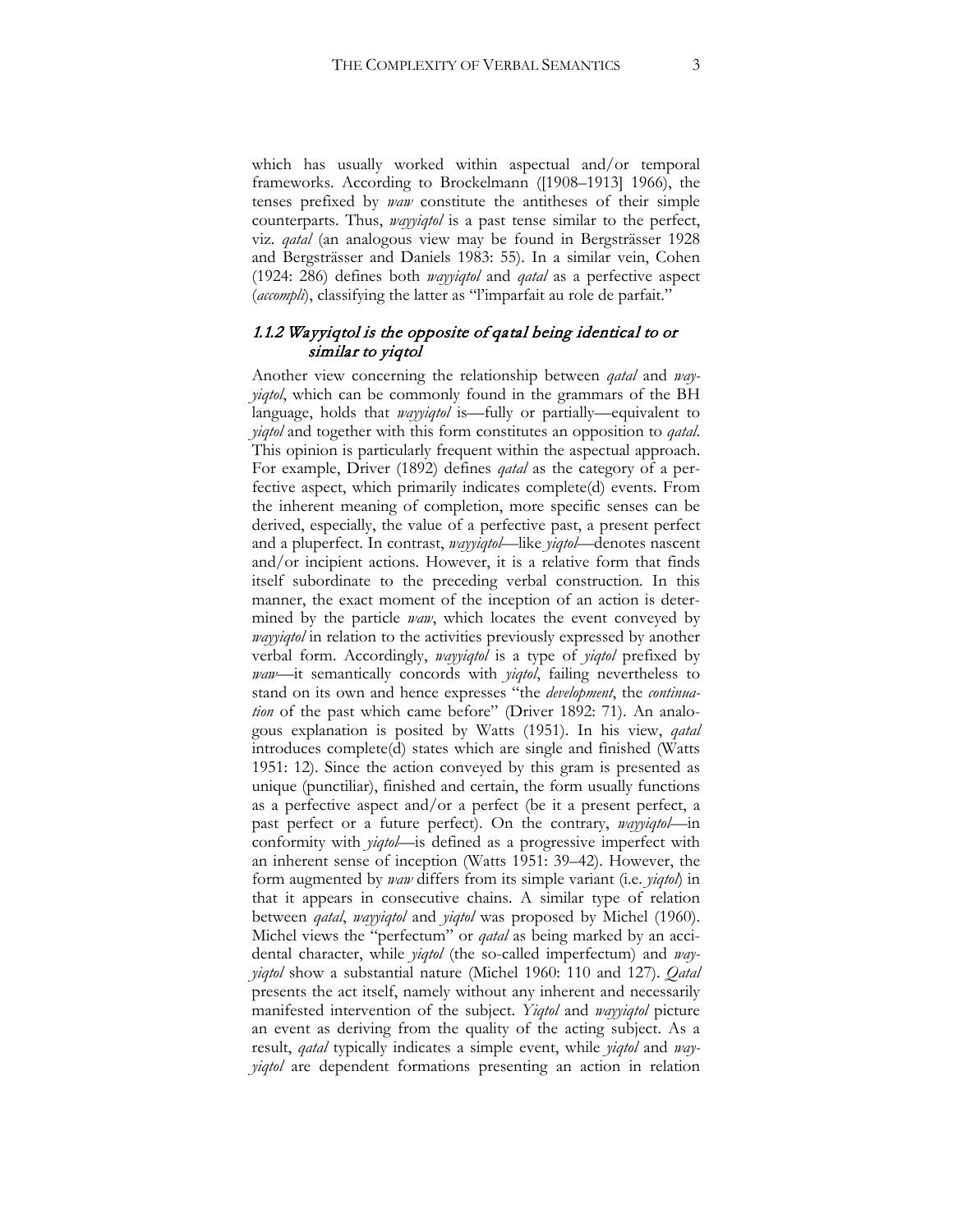with other events. According to Michel (1960: 51), there is no difference in meaning between *yiqtol* and *wayyiqtol*: the simple conjugation and the conjugation prefixed by *waw* have the same semantic force. *Wayyiqtol*—analogous to *yiqtol*—expresses semantic dependency (which surfaces as an idea of consequence in this particular case) without any precise temporal demarcation (Michel 1960: 41). In a similar manner, Johnson (1979) claims that *wayyiqtol* and *yiqtol*  do not differ as far as their meanings are concerned, both of them being the paradigmatic expressions of a cursive aspect. Furthermore, the two formations offer the same range of values derivable from their shared aspectual load, such as present, future and modality. Kuryłowicz (1972), who based his theory on the concept of taxis rather than aspect, defines *qatal* as an expression of anteriority. From this inherent meaning, the functions of a perfect and a past are derived (Kuryłowicz 1972: 83). Although Kuryłowicz recognizes that *wayyiqtol* is a successor of Proto-Semitic \**yaqtul* (thus corresponding to the Akkadian preterite and/or perfective past—*iprus*), it semantically approximates *yiqtol*, a successor of \**yaqtulu*. As *yiqtol*, *wayyiqtol* principally expresses the idea of simultaneity, which is applicable to the three temporal spheres (past, present and future). This puts the gram in contrast with *qatal*, which only denotes an action prior to the moment of speaking.

Most scholars who relate *wayyiqtol* to *yiqtol* differentiate them by introducing the category of consecution or dependence. However, there are some scholars who, while still emphasizing similarities between the two constructions, use the notion of a relative tense in order to distinguish between their meanings (cf. Driver 1892). Within the temporal school, Samuel Lee (in McFall 1982) understands *qatal* as a deictic past tense and *wayyiqtol* as a relative present comparable to *yiqtol*—a deictic present. When employed with a past reference, *qatal* equals the historical present forms of European languages. Similarly, Barnes (1965) defines *qatal* as a past tense and *wayyiqtol* as a present, analogous to *yiqtol*. *Wayyiqtol*, however, can be distinguished from *yiqtol*. In contrast with its simple counterpart, *wayyiqtol* is not deictic but depends on the speaker's position, constituting an example of a relative tense. Recently, Robar (2012) has defended the opposition between *qatal* and *wayyiqtol* and the equivalence of *wayyiqtol* and *yiqtol*. According to Robar, *qatal* is a past tense that contains both the perfective and imperfective aspects, while *yiqtol* is a present tense with both imperfective and perfective senses (Robar 2012: 209). Thus, as far as the BH verbal system is concerned, the language is not aspectual but tense-based. In this system, *wayyiqtol* is a narrative relative present it agrees with *yiqtol* being a present tense, by which it also stands in opposition to *qatal*. However, it differs from *yiqtol* by being a relative—and not a deictic—tense (Robar 2012: 210).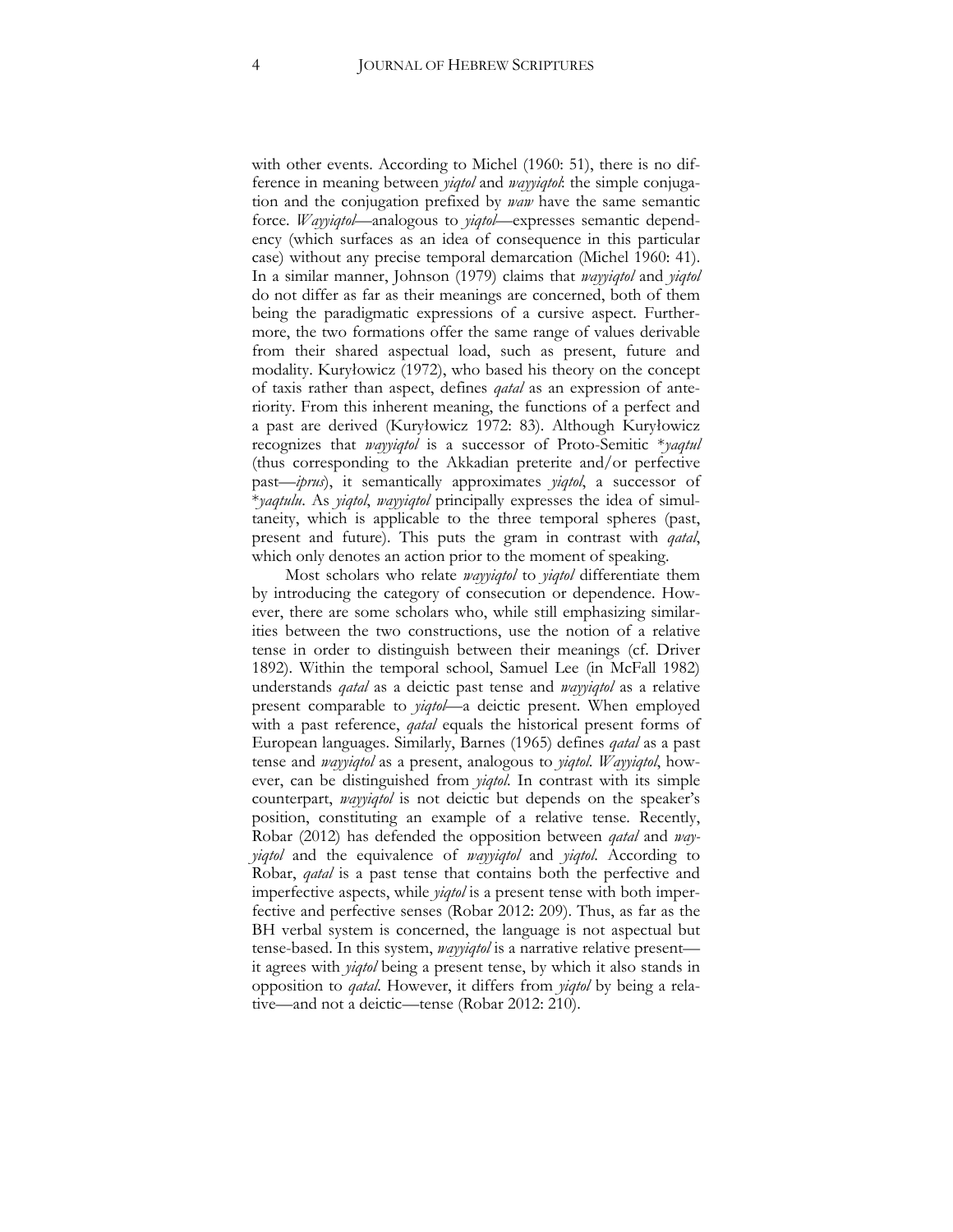# 1.1.3 Qatal and wayyiqtol are distinct categories from each other and from other grams

Another type of theory concerning the relationship between *qatal*  and *wayyiqtol* is that the two formations are not only distinct from each other but also distinguished from the remaining components of the system. This approach emphasizes the shared uniqueness of the two grams without, however, equating *wayyiqtol* with *yiqtol*. This position is typical of the discourse-pragmatic approach, where the notions of narrative and discourse, on the one hand, and foreground and background, on the other, are fundamental. For example, Schneider (1982) classifies *wayyiqtol* as a foreground narrative form and *qatal* as a background narrative construction, characterized by a retrospective perspective. Talstra (1978: 170) views *wayyiqtol* as a primary narrative form clearly distinguished from *qatal*, which is defined as a secondary narrative and discursive form. Longacre (1992: 178) defines *wayyiqtol* as a narrative foregrounding form that advances the mainline of the storyline: it is the expression of the narrative backbone. On the contrary, *qatal* expresses secondary actions in narrative, being also commonly found in discourse (Longacre 1992: 180). Goldfajn (1998: 32) makes a similar argument, although with additional temporal and syntactic parameters added to the principal dichotomy between discourse and narrative. He classifies *qatal* as a non-sequential expression of anteriority, simultaneity and iterativity, as it does not advance the reference time. In contrast, *wayyiqtol* equals a sequential—predominantly narrative—past.

The aspectual school also sometimes defends the paradigmatic distinctiveness of the two grams. For example, Rundgren (1961) classifies *qatal* as a constative aspect in the non-past. *Wayyiqtol* is defined as a neutral aorist, a non-aspectual form of the past tense, thus being clearly distinct from *yiqtol* and any other gram (Rundgren 1961: 101–9). Joosten (2002: 67–9; 2012), who combines the aspectual, temporal and modal models, argues that from the system's perspective, *qatal* expresses anteriority (even in the case of stative verbs), while *wayyiqtol* is a neutral past tense or an aspectually unmarked preterite. To be exact, *qatal* is defined in discourse as "a past action the result of which is relevant to the present" or "to the time frame of the narrative" (Joosten 2002: 67–8). On the other hand, *wayyiqtol* is almost entirely limited to the past and does not have any aspectual substance: depending on the context, it may express both perfective and imperfective situations. At the global level, together with *qotel*, the two constructions constitute the indicative block within the BH organization. Within this indicative subsystem, the three forms stand opposed as perfect (*qatal*), past (*wayyiqtol*) and present (*qotel*; cf. Joosten 2012).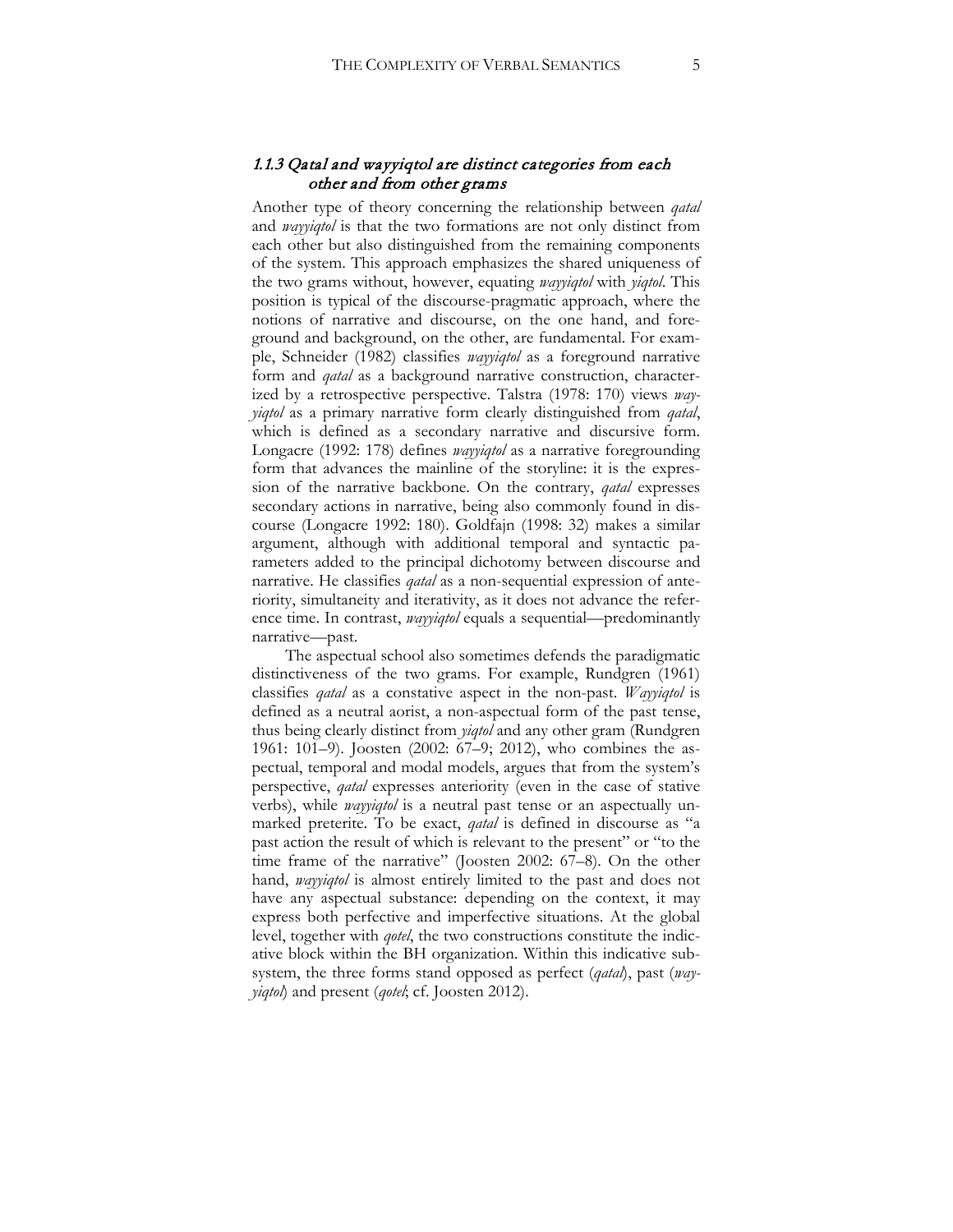# 1.1.4 Qatal and wayyiqtol are similar, being distinguishable by more specific properties

The last class of the theories concerning the connection between *qatal* and *wayyiqtol* is held by scholars who, on the one hand, notice aspectual, temporal and/or modal similarities between the two forms and, on the other, accentuate properties that enable these constructions to be distinguishable from one another. This approach is typical of the models based upon the syntactic parameter of sequentiality. Within the temporal subclass of the "sequentiality" school, Silverman (1973: 168) defines both *qatal* and *wayyiqtol* as past grams. By doing so, the two constructions enter into a systematic temporal opposition with the *weqatal*-*yiqtol* future block. However, the distinction between the members of each group is sequential, such that *wayyiqtol* corresponds to a consecutive past because it regularly follows *qatal*. Certain scholars who adopt the aspectual perspective (cf. Joüon 1923) recognize this sequential difference. According to Waltke and O'Connor (1990), the core of the BH verbal system is constituted by a binary aspectual contrast between *qatal* (perfective) and *yiqtol* (non-perfective). In this system, *wayyiqtol* agrees with *qatal* since both are expressions of a perfective aspect and offer a similar range of specific senses, especially, a perfect and a perfective past (Waltke and O'Connor 1990: 554). On certain occasions, however, *wayyiqtol* offers an additional, marked, consecutive value, which differentiates it from the non-consecutive *qatal* (Waltke and O'Connor 1990: 558–9). According to Gentry (1998), the BH verbal organization is divided into two main blocks: assertive modal constructions and projective modal categories. The two groups are sensitive to two additional parameters: aspect (perfective *versus* imperfective) and sequentiality (sequential *versus* nonsequential). In the assertive set—which includes formations that are traditionally viewed as indicatives—*qatal* is defined as being a nonsequential perfective and *wayyiqtol* as its sequential counterpart (Gentry 1998: 21, 30–1). Hatav (1997) proposes a model based on four parameters: modality, progressive aspect, perfect and sequentiality (defined as temporal progression, i.e., the ability to advance the reference time). Each one of these parameters can be marked or unmarked. *Qatal* is classified as being marked for the sense of perfect and unmarked for the remaining parameters. It is a nonsequential, non-modal and non-progressive form. *Wayyiqtol* has comparable properties: it is a non-modal, non-perfect and nonprogressive construction. However, in contrast with *qatal*, it is marked for the parameter of sequentiality. Van der Merwe, Naudé and Kroeze (2000) argue that *wayyiqtol* is aspectually equivalent to *qatal*. Both grams are defined in analogous terms, i.e., as being expressions of complete and completed events. This semantic essence most frequently surfaces in their use as past tenses. However, although *wayyiqtol* "bears reference to the same temporal spheres and aspects as a perfect form [*qatal*,] it is also characterized by 'progression' " (Van der Merwe, Naudé and Kroeze 2000: 165). Fur-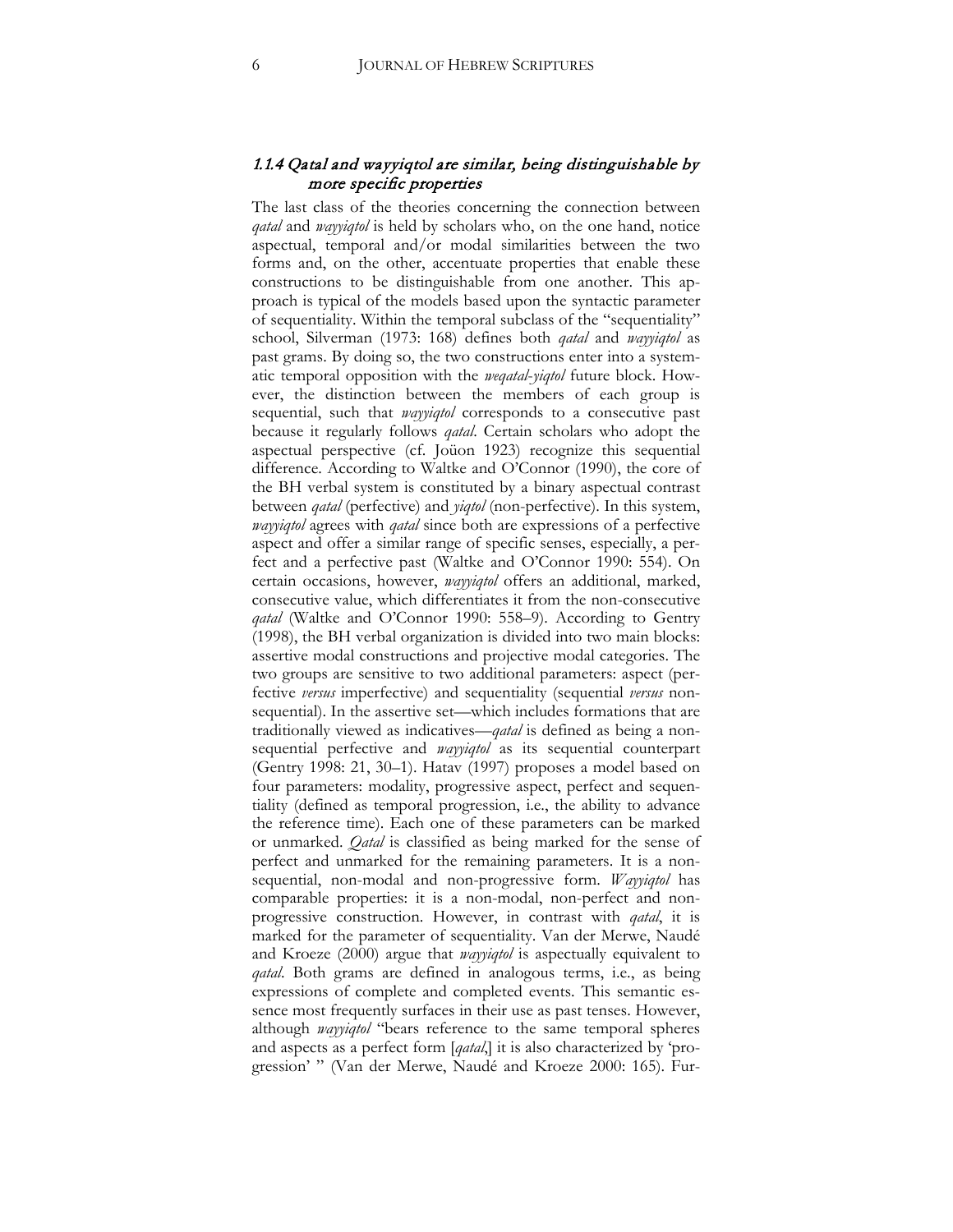thermore, *wayyiqtol*—but not *qatal—*can control the flow of narration (Van der Merwe, Naudé and Kroeze 2000: 167). Comparable extents of similarities and differences are proposed by grammarians who view the taxis as the major semantic pillar—or at least one of them—in the BH verbal system. For instance, according to Gropp (1991), the BH verbal organization is sensitive to the parameter of modality and—in the non-modal tier—the parameter of taxis, or, more specifically, the idea of anteriority. Moreover, the two major classes (i.e., the modal and the non-modal) involve a contrast between sequential and non-sequential forms. As far as the indicative set is concerned, *qatal* expresses a non-sequential anteriority, while *wayyiqtol* denotes sequential anterior events (Gropp 1991: 57). Thus, both *qatal* and *wayyiqtol* are non-modal anteriors, distinguishable from one another by the feature of sequentiality. A similar relationship between the two constructions is posited within the "aspect-plus-tense" branch of the syntactic school. One such scholar of this school is Buth (1992). Employing the terms "thematic continuity" and "discontinuity" in place of sequentiality and non-sequentiality respectively, Buth classifies both *qatal* and *wayyiqtol* as being definite with regard to aspectual and temporal terms, i.e., as perfectives and pasts. However, while the former marks the discontinuity, the latter conveys thematic continuity (Buth 1992: 103–4). More recently, Cohen (2012) has argued for a degree of similarity between *qatal* and *wayyiqtol*. According to Cohen, consecutive forms (and, thus, *wayyiqtol*) are defined as tenses characterized by their own reference time, while non-consecutive forms (such as *qatal*) draw their reference time from the context, and are therefore examples of relative tenses (Cohen 2012: 43, 47–8, 90). As far as *qatal* and *wayyiqtol* are concerned, the two grams are classified as indicative, marked by the parameter of *realis* and unmarked for the features of habituality and iterativity. What distinguishes them is that in *wayyiqtol* the reference time and the event time are merged into one unit (the gram typically functions as a deictic past tense), whereas in *qatal* the reference time is assigned by the context (the form functions as the relative tense, with the value of antecedence or simultaneity; Cohen 2012: 43–50).

Scholars who base their model on grammaticalization theory also recognize both similarities and dissimilarities of the two formations viewing *qatal* and *wayyiqtol* as simultaneously alike and distinct. Andersen (2000) defines *qatal* and *wayyiqtol* as products of an analogical evolutionary scenario, the so-called resultative path, i.e., a development whereby resultative expressions develop into perfects, perfective aspects and, finally, into past tenses. Since *qatal* developed from a predicate of state that expressed the result of an action, it is best defined as an atemporal perfective aspect. On the contrary, as *wayyiqtol* derives from Proto-Semitic \**yaqtul* (marked both aspectually and temporarily), it should be viewed as a (perfective) past (Andersen 2000: 17). Cook (2002 and 2012) proposes a very similar model, arguing that *qatal* and *wayyiqtol* follow the same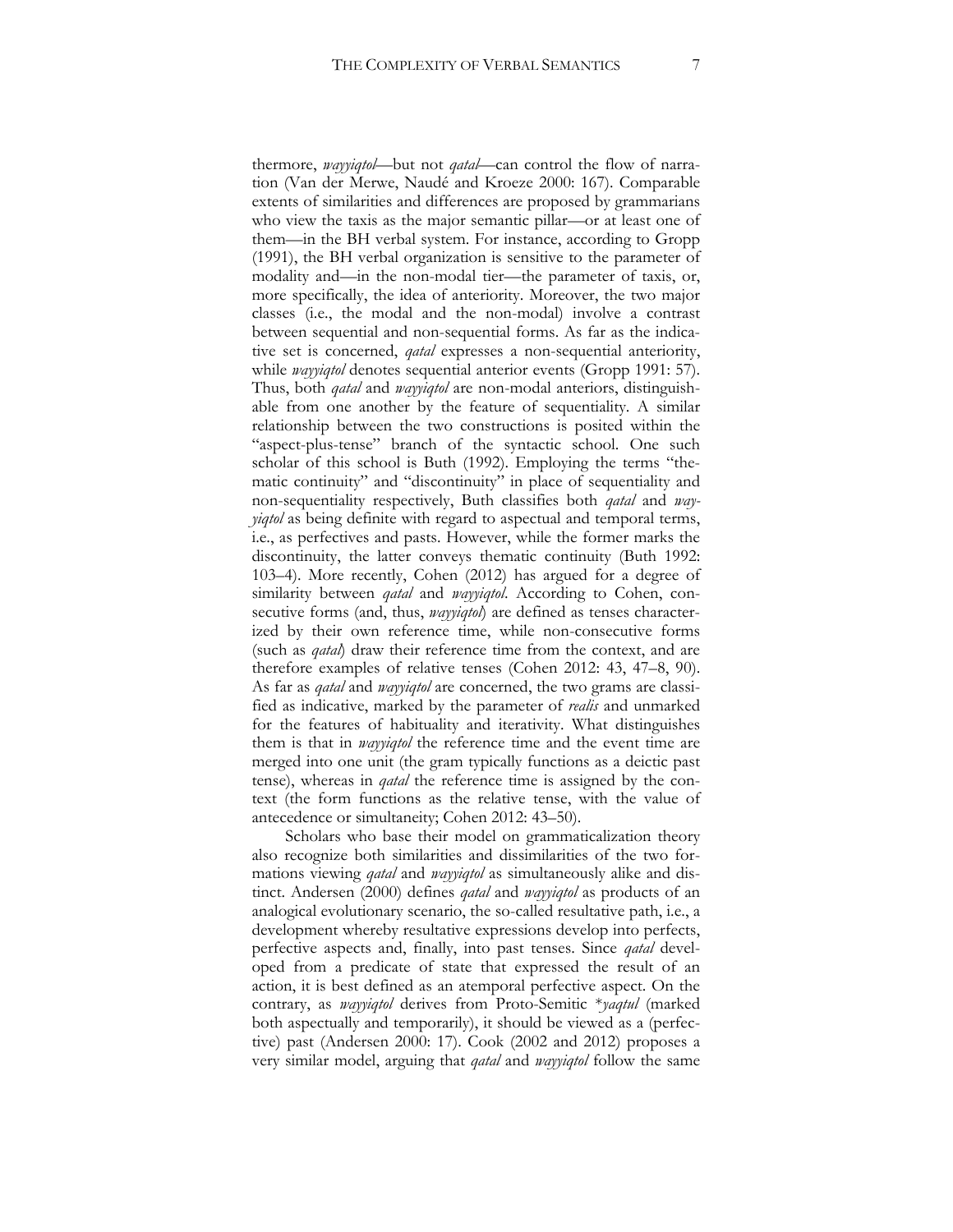grammaticalization cline, viz., the resultative path. The difference between them lies in the stage that the two grams occupy on the path. *Wayyiqtol*, defined as a past tense, reflects the last stage of the path, viz. a past tense. Other senses provided by this gram such as perfect and perfective are not inherent but rather contextually conditioned. In contrast, *qatal* is, principally, a perfective aspect. It also offers persistent perfect functions, which, however, are only induced by the context (Cook 2000: 253–4; 2012).

Another grammaticalization-based model has been proposed by the author of this paper (Andrason 2011a; 2011b; 2012a; 2013a; 2013b; 2013c and 2013d). Similarly to Andersen (2000) and Cook (2002; 2012), I use the resultative path as a basis for the definition of *qatal* and *wayyiqtol*. However, my model may be regarded as more complex and nuanced than other grammaticalization approaches, since it is further enriched by the insights from typology, cognitive linguistics and the usage-based approach. First, I avoid equaling the resultative path with a simplistic, linear, three-stage model but adopt a more fine-grained and complex perspective. The path linking the perfect, the perfective and the past includes some 20 stages and the resultative cline bifurcates itself in three more specific sub-clines (the anterior, the simultaneous and the evidential path), located in three time spheres. Additionally, I distinguish a set of further extensions (or branches) that lead to other senses that are available to constructions developing along the resultative path.[3](#page-8-0) This enabled me to relate and explain more values (including the supposedly odd values, such as modal, performative, gnomic, future or duration) offered by *qatal* and *wayyiqtol*. Second, definitions proposed in my earlier papers were not static and exclusive (namely, one form—one meaning), which is incompatible with grammaticalization theory, but rather inclusive and dynamic. By designing complex webs that relate the components of the semantic potential of *qatal* and *wayyiqtol* into consistent wholes (typologically, diachronically and conceptually), I formulated definitions that accessed both the systemic level of the two forms and their microstates. *Qatal* was classified as a semi-advanced or "midway" resultative-path gram. That is, the gram is a summation of most stages of the anterior cline and the simultaneous cline in the three time spheres, with additional extensions spreading from the anterior cline, these being the evidential path, the gnomic branches, the future-perfect path and the modal contamination path. *Wayyiqtol* was defined as a highly advanced resultative-path gram, typically covering later sections of the anterior cline, and compatible with the stages of the simultaneous cline only in a residual manner. Although the two grams overlap in certain portions of the path,

<span id="page-8-0"></span><sup>3</sup> I distinguish (Andrason 2012c; 2013b) so-called gnomic branches and future perfect extensions. Additionally, a part of the semantic potential of *qatal* and *wayyiqtol* is explained by means of the modal contamination path.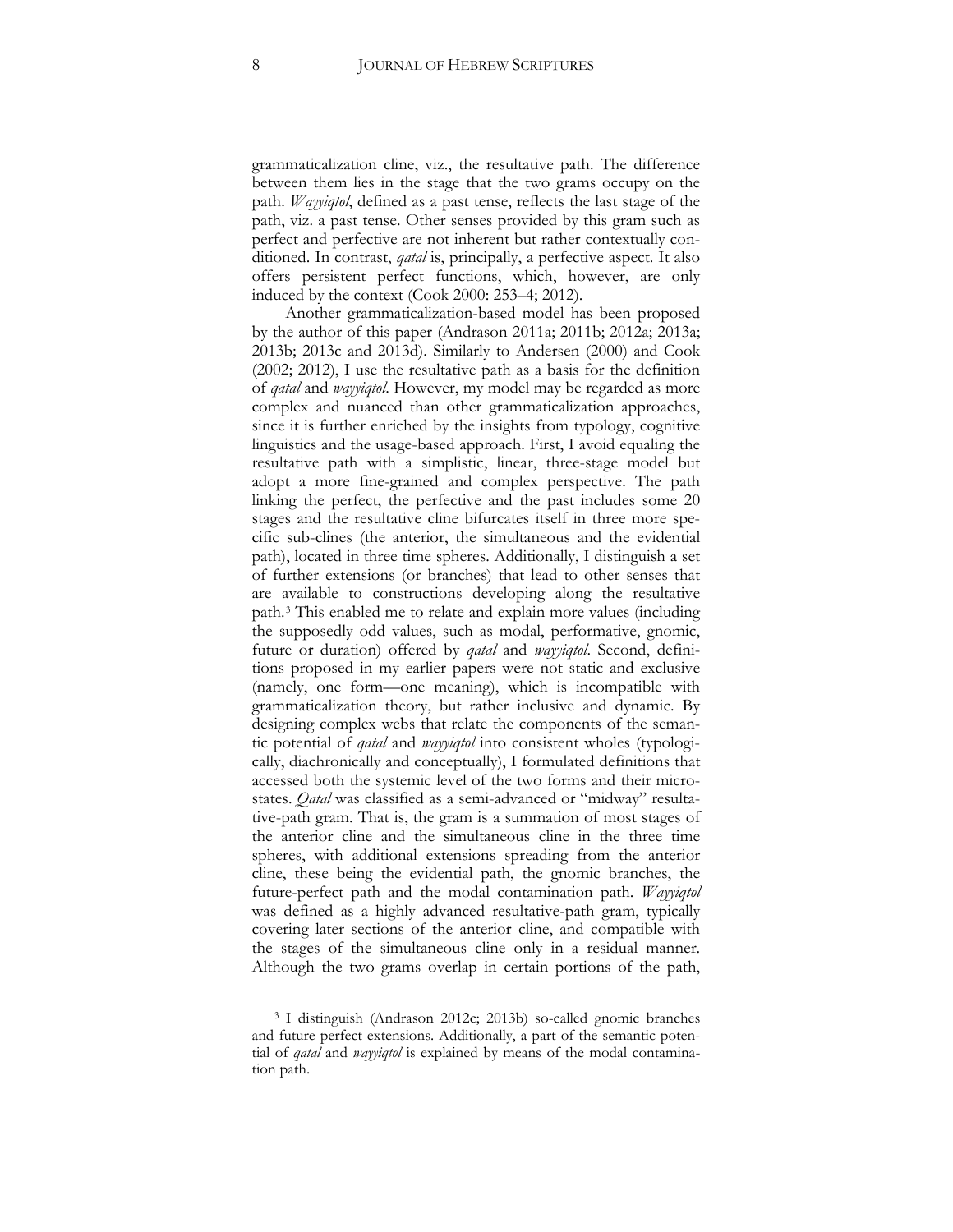their webs are distinct from one another. Even more importantly, since *qatal* is less advanced and *wayyiqtol* is more developed, I hypothesize that their nuclei of prototypicality are located at different stages of the anterior path (Andrason 2011a; 2011b; 2012a; 2013a; 2013b; 2013c; 2013d; for details see section 4.1.1).

#### 1.2. PROBLEM—RESEARCH STRATEGY

It is evident from the review of the grammatical tradition presented in the previous section that despite the proliferation of grammatical studies (or probably due to this very fact) scholars have not reached an agreement with regards to the nature of the relationship existing between *qatal* and *wayyiqtol.* Since the four types of approaches conflict in various aspects and are, to a degree, mutually exclusive, the question of "Who is right?" emerges.

As always in the scientific enterprise, truth is a collaborative "discovery" in the sense that no theory can provide *the only* true answer to a question. Therefore, rather than a radically new model, what is really needed is a representation that could combine important insights and observations offered by the previous studies into a wider perspective, where certain shortcomings would be avoided and new concepts from the most contemporarily advanced frameworks would additionally be introduced. In this manner, new horizons of analysis and explanation could be constructed, while the insights of earlier scholars would still be honored. Accordingly, it is not my intension to disprove the theories discussed in section 1.1 above (either *en block* or separately) and to show that they are entirely inaccurate. Rather, I aim to encompass the views proposed thus far into a stronger model, which can preserve their discoveries and valuable insights while avoiding their shortcomings and inadequacies. This model should, thus, be thought of as an inclusive culmination of previous approaches, additionally bestowed with its own innovative properties.

The theories presented above are valuable and, in various cases, provide a number of significant insights into the semantics of *qatal* and *wayyiqtol*, on the one hand, and into their mutual relation, on the other. The identification of senses of a perfect, a perfective and a past as principal components of the meanings of the two grams is certainly correct. This will be evident when the details of the empirical study are presented in sections 3 and 4. However without undermining or minimizing their input and relevance to BH scholarship—these theories are still limited in certain important aspects.

All the models discussed in section 1.1—except the representation developed by myself in earlier publications—have been developed within what could be labeled as a structuralist and Jakobsonian approach (cf. Bybee 2010). The structuralist and Jakobsonian ideal is an aspiration to represent language in a model that would be stable (for example, synchrony is clearly differentiated from diachrony), neat (where each component of the system is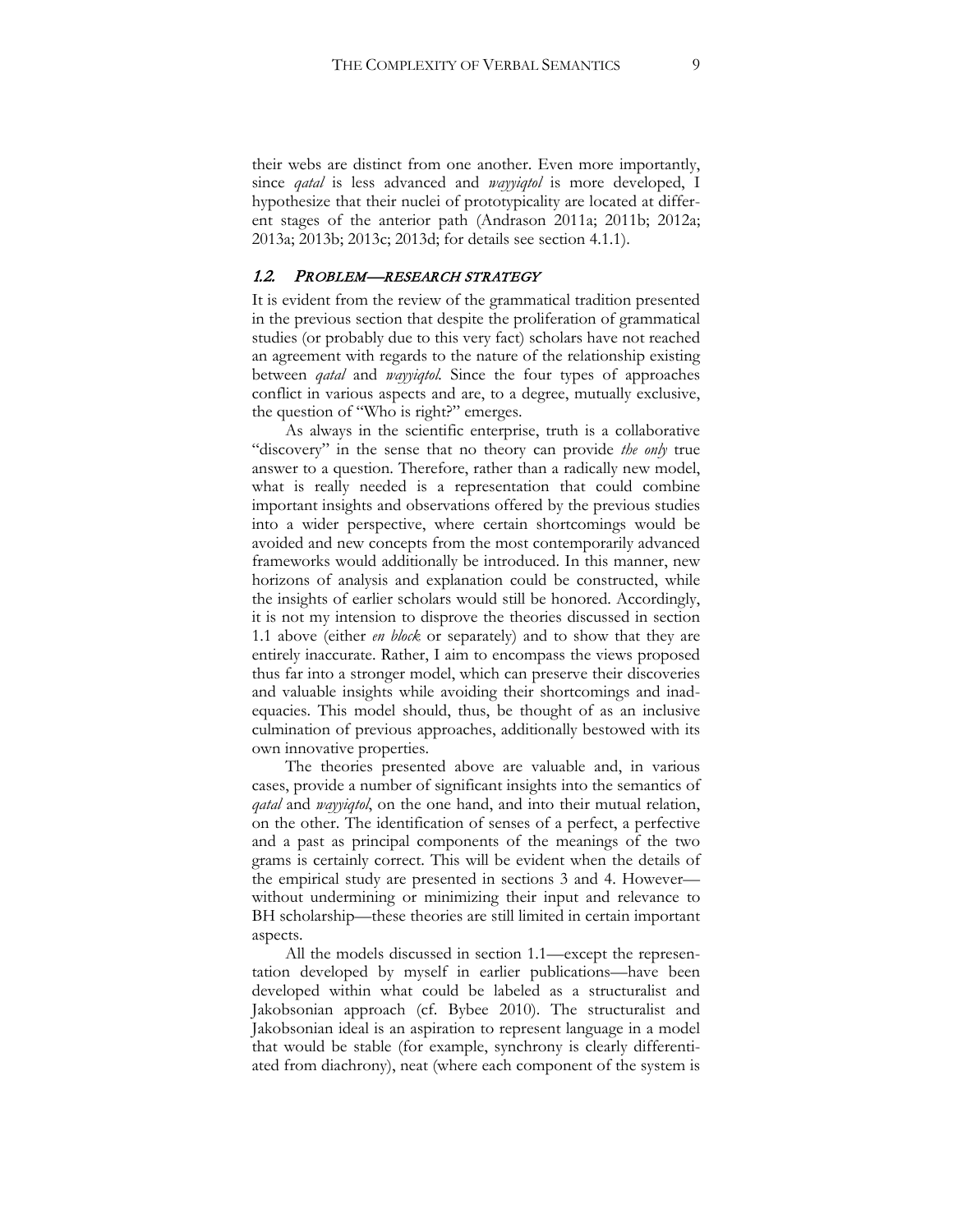well-defined by means of a label or a definition that specifies the main meaning, function, value, etc. of this component, supposedly valid for all cases; cf. the ideal of one form one meaning or the dogma of an inherent/invariant meaning), simple (through which the representation aims at being well-balanced and ordered with either as few complications as possible or with exceptions relegated to the outside of the model) and complementary (the system consists of pairs of binary oppositions, i.e. of components that can be defined by the presence [+] or absence [-] of a feature). In its most orthodox version, Jacobsonian structuralism sees language as a synchronic system of a few oppositions.

When discussing the question of their relationship, *qatal* and *wayyiqtol* are usually contrasted at the level of the system as forms that are bestowed with one major inherent property *x*. This property *x* either makes them semantically equivalent (cf. section 1.1.1), opposite (cf. section 1.1.2) or distinct (cf. section 1.1.3). In some cases, the number of traits used in the systematic classification ascends to two, three or, at the most, four, enabling one to recognize both similarities and discrepancies (cf. section 1.1.4). Even though some models identify a greater variety of senses specific to the two constructions, these are considered to be contextual variations, which are not present at the level of the system. The interaction of these specific values of the two grams is usually left unexplained. To be exact, *qatal* and *wayyiqtol* seem to interact in their global meanings but, apparently, not at the micro-levels of analysis where their contextually induced senses are found.

This structuralist ideal was typical of 20<sup>th</sup> century modernism. It was pervasive in linguistics and, in general, in science. However, current advances in research on human language (like the development of new linguistic frameworks, such as grammaticalization theory and cognitive linguistics) and the scientific paradigm shift brought on by complexity science, chaos theory, fuzziology and other unorthodox fields of science jointly demonstrate that the structuralist Jacobsonian ideal is incompatible with how natural languages and, in general, realistic systems work in the world. On the one hand, the idea of one inherent and/or invariant meaning has been demonstrated as untenable. On the other hand, languages—just like any other real-world systems—are complex, dynamic (metastable) and fuzzy. This implies that structuralist methods are, on the whole, less satisfactory to model and explain language—its verbal system included—than previously thought. It is better to draw on theoretical advances made in contemporary linguistics and modern scientific approaches, since these are more apt to treat phenomena of the realistic universe. In this manner, one will be able to represent a linguistic system more accurately, that is to say, in a way that more closely approaches reality.[4](#page-10-0)

<span id="page-10-0"></span><sup>4</sup> Another typical trait of these modernistic approaches is their overrational and non-empiric foundation. In this manner, linguistic theories of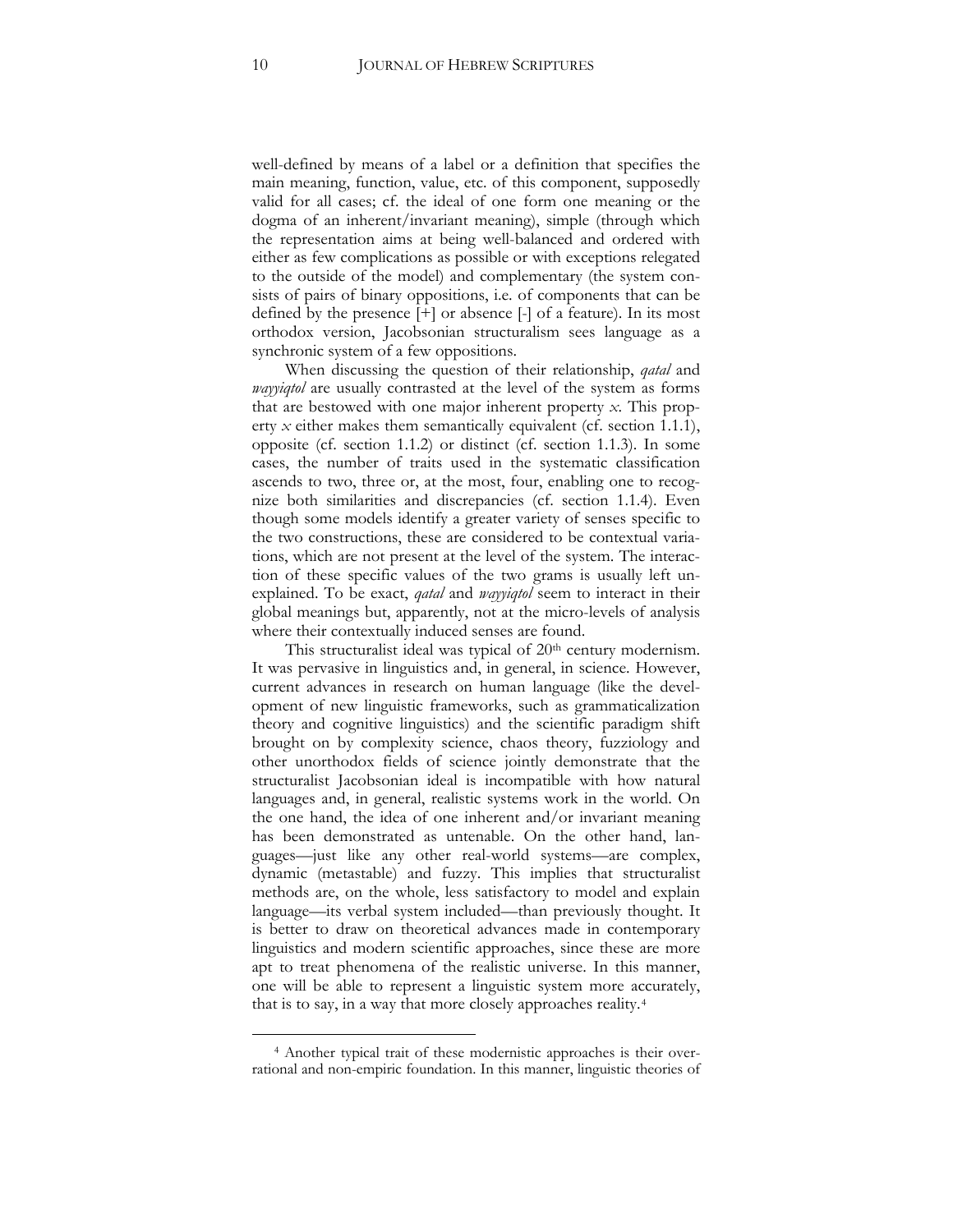While my own descriptions (Andrason 2011a; 2011b; 2012a; 2013a; 2013b; 2013c and 2013d) approximate such a non-structuralist model, the method adopted in them has one significant limitation. I ignored quantitative information of any kind. As will be explained later in the section dedicated to the theory, frequency constitutes a crucial factor in grammaticalization and cognitive models. Humans are, in essence, big statistical machines and language evolution is closely (and in multiple ways) related to frequency (Bybee 2010). Statistics are also a fundamental concept in complex systems, and especially in thermodynamics, to which I explicitly referred (Andrason 2012b). Defending a model based on grammaticalization theory, cognitive linguistics and thermodynamics without taking frequency or statistics into account is a flaw that must be addressed. This means that the main problem with my earlier proposal is that, thus far, it has been purely qualitative. To be exact, the model mainly discussed the components of semantic maps and their typological, diachronic and conceptual rationale (on maps, see section 2.2 and 4.1). Although I fully recognized that in the maps of the BH formations different senses have different weight (some senses are very common and constitute a prototypical center, while others are rare and non-prototypical) and was aware of the necessity of a quantitative study, I did not provide any evidence for this. I rather used general statements such as "common" and "uncommon," or relied on analyses presented by others (especially by McFall 1982), without proving their validity. Consequently, I did not specify (or did not substantiate quantitatively) the cognitive difference that a given sense (corresponding to a section of the map) may have. This in turn impeded me from determining what the users' perception of the form might have been.<sup>[5](#page-11-0)</sup>

the BH system are similar to philosophical theories. Each grammarian comes up with his or her model that "works" for the system, irrespective of whether the model has a strong empirical basis. Of course, once the models are constructed, they are usually shown to "work" for certain (even the majority of) empirical cases. Typically, however, there are cases where all such models break down. These instances are referred to as exceptions. The significant fact is that all such models seem to be based on the intuition of a linguist rather than rigorous empirical observation, either crosslinguistic or specifically Biblical Hebrew. This profound rational attitude characterizes all the models of the BH verbal system and explains their proliferation as is the case in philosophy. Linguistics is an empirical natural science that should be conducted in the spirit of hard sciences rather than in the form of philosophy or literary study. The fact that a model lacks an empirical basis and that there are observations that contradict its prediction should be regarded as sufficient grounds to falsify it.

<span id="page-11-0"></span><sup>5</sup> Additionally, although I acknowledged that the two forms might overlap in their semantic potential, I did not include the concept of quantitative (or statistical) complementarity in order to elucidate such overlapping(s). As far as empiricism is concerned, my previous model also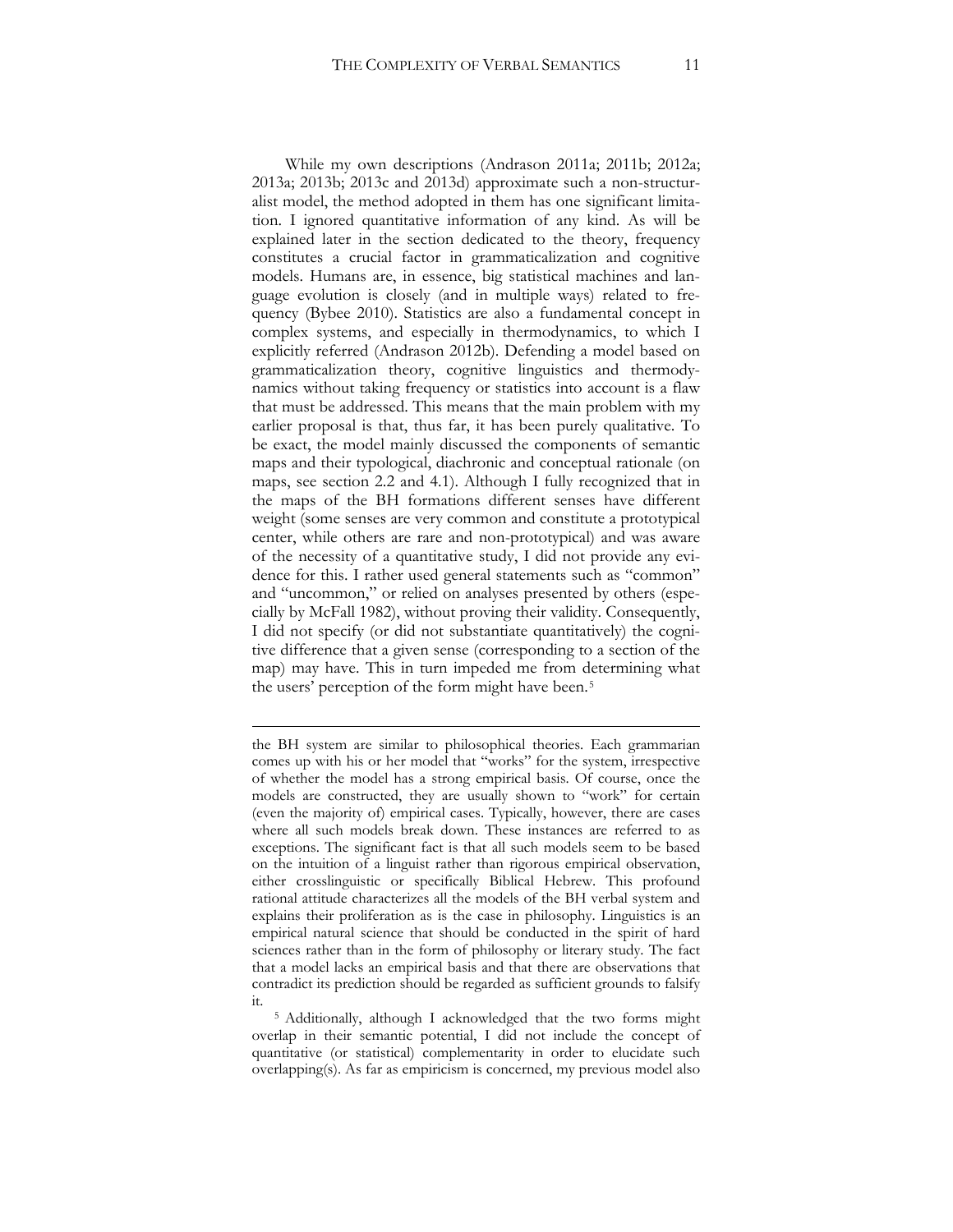The present paper proposes a model of the *qatal*-*wayyiqtol* relationship that draws from the insights found in previous approaches and advances the author's own theory, expanding it to quantitative aspects. That is, it aspires to explain and to model the relationship underlying *qatal* and *wayyiqtol* within the frame of modern linguistic theories (grammaticalization approach, cognitive linguistics and usage-based approach) and complexity theory (and a related branch, such as fuzziology), putting emphasis on quantitative information and its relevance for macro and micro-analyses. In so doing, the study aims at representing a fragment of the BH verbal system as an exemplary real-world system, avoiding the manner of modeling characteristic of structuralism and modernism. Accordingly, the relationship between *qatal* and *wayyiqtol* is expected to be complex not in trivial terms but in a precise sense as formulated by complex-systems theory.

In order to comply with this goal, the study will be organized in the following way. In the subsequent part (section 2), the theoretical background of the new model will be elucidated. In section 2.1, important concepts related to complexity theory will be exposed and then, one of the most advanced manners of representing verbal semantics will be explained in detail. Namely, the notions of qualitative (section 2.2) and quantitative maps (section 2.3) will be discussed and the ideas of frequency, prototypicality and fuzziness, as well as their relation to the grammaticalization process and to semantic mapping, will be explained. Thereafter, the results of a qualitative-quantitative empirical study involving the *qatal* and *wayyiqtol* forms found in the book of Genesis will be presented (section 3). This study—and especially its quantitative results—will allow me to determine interesting properties of the two grams available both at micro- and macro-levels of description. In particular, the individual frequency of senses (the components of the semantic potential) of the two grams will be offered (section 3.1) and their mutual quantitative interaction presented (section 3.2). Next, the qualitative (section 4.1) and quantitative (section 4.2) semantic maps of the two formations will be designed and the complexity model of their relationship discussed (section 5). Lastly, main advantages of the model will be summarized, its limitations examined and new lines of future research suggested (section 6).

fails to be entirely satisfactory. Although it is directly built on cross-linguistic empirical evidence (which significantly strengthens its objectivity), its direct Biblical Hebrew empirical foundation is weak. Namely, the model has not been constructed from rigorous observation but focused on qualitative aspects identified previously by others.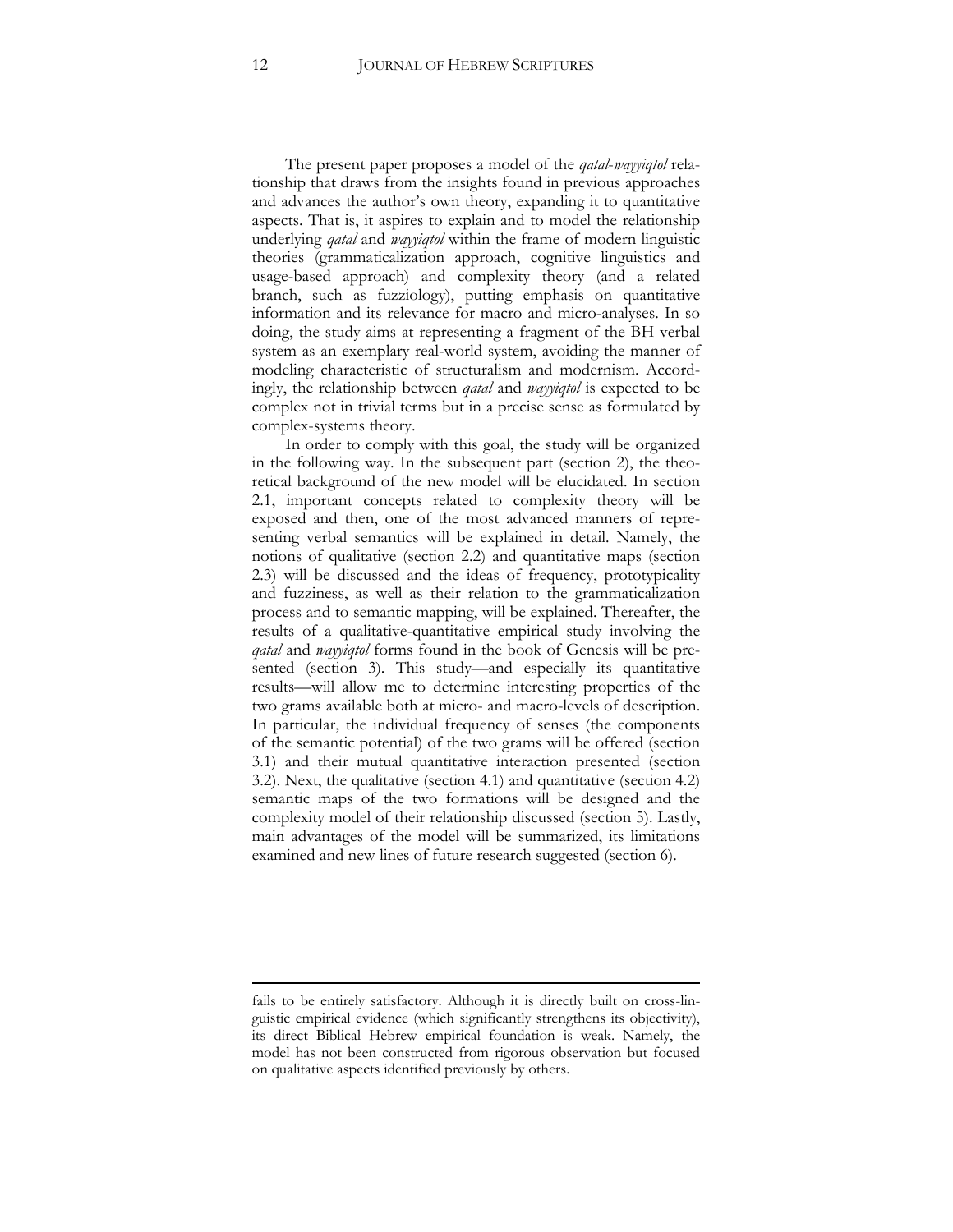#### **2. THEORETICAL BACKGROUND**

## 2.1. COMPLEXITY

 $\overline{a}$ 

Complexity is an inherent property of reality. All real-world systems—be they physical, chemical, biological or any other—are complex. In particular, they display the following properties (Andrason 2014a):

- They are open. They constantly interact with the external<sup>[6](#page-13-0)</sup> world by exchanging material, energy and information (Andrason 2014a: 77; 2016: 14–5);
- They are situated. They emerge and develop in response to the properties of the environment to the extent that their behavior cannot be explained by uniquely analyzing the parts of which they are composed, but must include the whole in which they are embedded (Andrason 2014a: 77; 2016: 14);
- Their boundaries are fuzzy. Rigid and impermeable boundaries do not exist and the line between the system and the external world—or between a component and its environment—is arbitrary and artificial. As the whole in which the system is embedded is also that system's inherent part, the limits of such a realistic system extend far beyond its traditional boundaries (Andrason 2016: 15);
- They are replete with unstable individuals. Individuals are not permanent and discrete but instead form hierarchies of changeable, unstable and fuzzy singularities. Any system is a component of a higher-level system (i.e. the organization in which it is embedded) and, at the same time, embeds, as its own component, a lower-level system. The structure of such hierarchical inclusion is infinite, ranging from the most microscopic to the most macroscopic (Andrason 2014a: 77; 2016: 14);
- They are infinitively cardinal: they contain an infinite number of components, be they individuals or relations. When determining the state of a complex system (or even of one of its subparts or components), it is impossible to provide a complete series by which this state could be fully represented. To be "complete," such a series would have to be infinite (Andrason 2014a: 77–8; 2016: 15–6);
- They are dynamic. All complex real-world systems evolve. Time is the central concept in real-world organizations because everything is a process.<sup>[7](#page-13-1)</sup> If one intends or is neces-

<span id="page-13-1"></span><span id="page-13-0"></span><sup>6</sup> On the relativity of the term "external," see the third entry in this list.

<sup>7</sup> As defended by modern science, everything in the universe is con-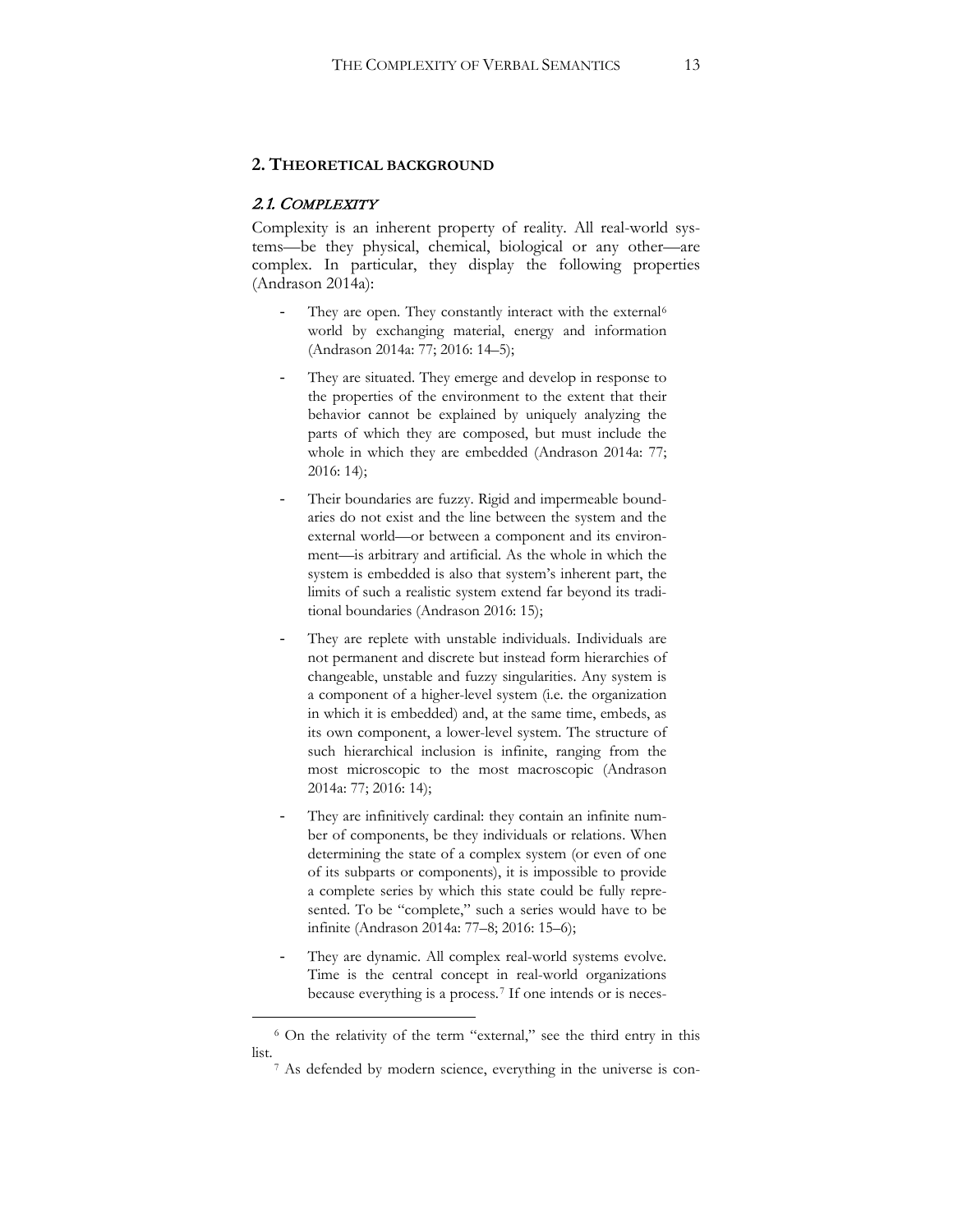sitated to conceptualize a dynamic object as a state at a time *x*, this object must be regarded as metastable. That is, although taken as static, it is inherently dynamic (Andrason 2014a: 78; 2016: 16);

- They are path-dependent. The momentum of an object is regulated by the precise dynamic conditions where the first "step" was made and by equally dynamic conditions imposed by the constantly changing environment (Andrason 2014a: 78; 2016: 16);
- They are non-linear. When evolving, their outputs are not directly proportional to the inputs, such that a microscopic disturbance can be amplified in an exponential manner. The linear increase in the quantity of input data causes the number of configurations in the outputs to expand exponentially beyond any margin of control (Andrason 2014a: 78; 2016: 16–7). This is related to the fact that complex systems are highly sensitive to initial conditions. That is, an insignificant behavior of a single piece of the system may trigger a dramatic macroscopic fluctuation after a time (Andrason 2014a: 78; 2016: 17);
- They are, in regions, chaotic. They are unpredictable in the long term, although laws governing them are, in principle, deterministic. Due to the non-linearity of the relations that exist in complex systems, the margin of error or rounding assumed in any approximation will, after a time, exponentially inflate the previously controlled inaccuracy, rendering any exact prediction invalid (Andrason 2014a: 78; 2016: 17);
- They are emergent. Characteristics present at a higher level fail to be qualitatively comparable and analogous to the properties present in constituents of a lower level, or are not directly derivable (resultant) from lower-level entities. Higher levels bring new "exotic" properties that cannot be explained by merely adding properties of the components of the lower level (Andrason 2014a: 78–9; 2016: 17–8);
- They are non-modularizable and irreducible. Complex systems cannot be explained by their microanalysis into independent parts because they are not mere superposed computations of their isolated components. It is impossible to divide the system into individual and independent subsystems without an important loss of information (Andrason 2014a: 78–9; 2016: 17);

stantly evolving. All things are processes. As brilliantly stated by Dobzhanski (1973: 125), nothing makes sense in biology and genetics except in light of evolution. This also holds true for physics, cosmology and any natural-empirical science, linguistics included.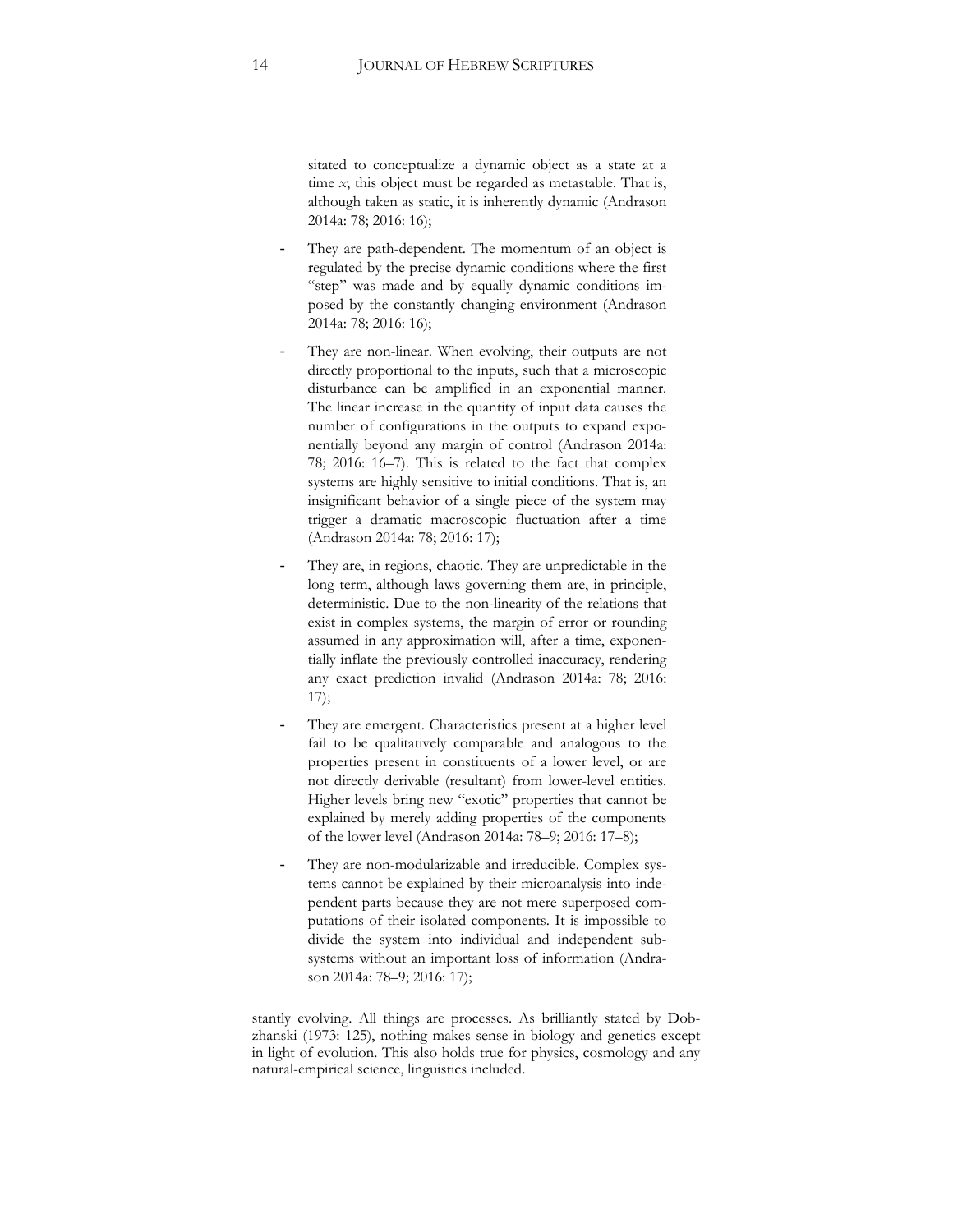- They are organizationally intricate and highly sophisticated. They are multi-dimensional, multi-level, multi-phasic with intra and inter-level relations, and with bottom-up causation (lower levels organize into higher level) and top-down causation (the higher level affecting the lower levels; Andrason 2014a: 79; 2016: 17–8);
- They are self-organizing and adaptive. Complex systems are auto-regulating organisms in which all the components are embedded and contribute to the whole (Andrason 2014a: 77; 2016: 14; for a detailed discussion of the properties of complex systems, see Strogatz 1994; Crutchfield 1994; Casti 1995; Cilliers 1998, 2005, 2007a and 2007b; Auyang 1998; Kauffmann 2000; Lewin 2000; Richardson, Mathieson and Cilliers 2000, Schlindwein and Ison 2007; Cilliers and Preiser 2010; Hooker 2011a and 2011b; Bishop 2011; Bickhard 2011; Cilliers et al. 2013; Andrason 2012 and 2014a).

The modeling of complex systems is itself a complicated matter. In order to be fully complete, the model of a complex system should be at least as complex as the realistic system it represents. This is of course impossible. Science does not represent the world as it is. It always uses (and, in fact, necessitates) approximations, simplifications, generalizations—in a word, a model. The analysis of any complex system—including the linguistic one necessarily resorts to such approximated, simplified and general models. By doing so, it idealizes the real picture and simplifies it to manageable dimensions (Andrason 2014a: 79–80; see also Auyang 1998: 67–72; Allen 2001; Richardson, Cilliers and Lissack 2007: 26– 8; Schlindwein and Ison 2007: 237; Cilliers 2007: 82–3, 88; Diéguez Lucena 2010: 66, 75; Allen, Strathern and Varga 2010; Cilliers et al. 2013: 3–4).

There is no rule of thumb which could determine how models of complex systems should be developed. There is no minimal threshold of complexity compulsory to such models. Usually, a model is beneficial when it is the least reductionist and simplistic as possible and the most accurate in its preservation of typical properties of complex systems—being still treatable and transparent enough to be comprehended. Accordingly, there may be a large number of models of a given complex system. Some of them can be more resultant, isolated, coarse-grained (namely, less precise), more settled for equilibrium, with either fixed boundaries or with the external world being relegated to exogenous parameters, and with endogenous variables externalized or regarded as given and fixed. Others can be more emergent, open, relational, fine-grained (more precise), endogenous and dynamic. In each case where a model is designed, its exact shape is driven by generalizations to be discovered and by the precision that the scientist and/or the experiment require. By resorting to multiple approximations and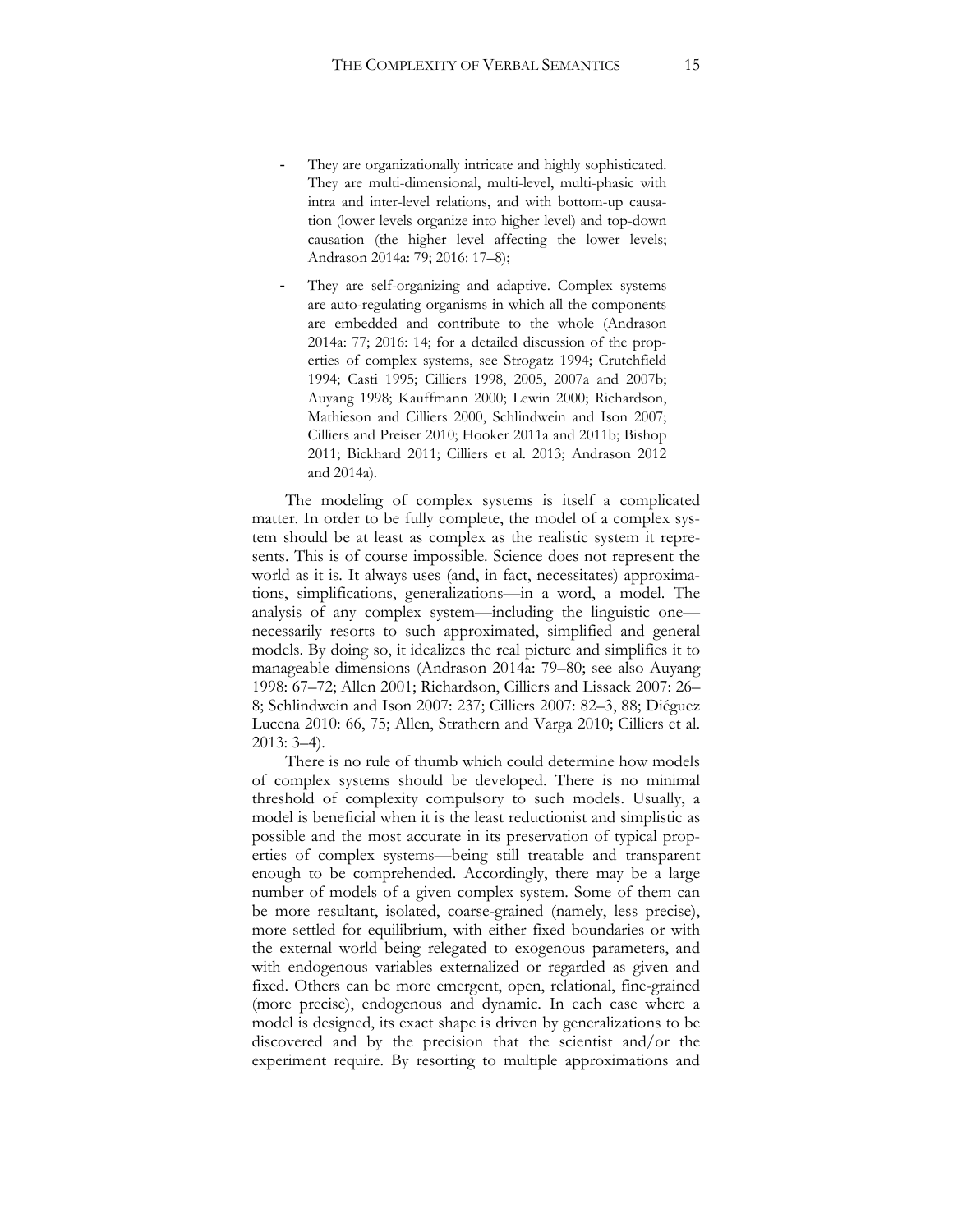distinct scales, diverse models discover different macro-truths and their relations to micro-states. A single unique model of a realistic complex system does not exist. Rather, any real-world complex system can be mapped onto various models, if not onto an infinite number of them. Although, in the end, the shape and choice of such models are pragmatically conditioned, it is assumed that the more a representation approximates reality in the way explained above, the better it is. This assumption stems from the fact that these "better" models are able to discover and represent a larger number of realistic "truths." Since models of complex systems intend to preserve as much of these systems' complexity as possible, simplicity (especially the kind of simplicity that annihilates the complex nature of a real-world system) is nowadays perceived as the model's drawback rather than its advantage. The model should not be simple but manageable. Fortunately, advances in modern information sciences and digital technologies in the past century have greatly increased the level of such manageability. This leaves little or no space for (artificial and/or forced) simplicity in scientific representations (Auyang 1998: 11, 15, 67–70, 342–4; Prigogine 2009: 177; Diéguez Lucena 2010: 66, 75; Hooker 2011a, 2011b; Cilliers et al. 2013; Andrason 2014a; 2016).

Complexity is not limited to the purely tangible universe, that can be understood by physics, chemistry and biology. It is also typical of social, economic and cultural organizations (Cilliers 1998 and 2005; Schlindwein and Ison 2007: 232; Wagensberg 2007: 12, 27, 56–62; Hooker 2011b: 20–1, 40; Bishop 2011: 112; Cilliers et al. 2013: 2–4). Language—a system where physical and non-physical components constantly intervene and mix—is viewed as an exemplary complex body, offering all the properties listed above. As a result, its more accurate representation is required to be based upon a model that preserves the properties characteristic of complex systems in a transparent and manageable manner (Andrason 2012b; 2014a; 2016; Massip-Bonet 2013; Munné 2013; Mufwene 2013; Massip-Bonet and Bastardas-Boada 2013a and 2013b; Kretzschmar 2015).

#### 2.1. MODEL OF VERBAL MEANING

#### 2.2.1 QUALITATIVE MAPS

 $\overline{a}$ 

In accordance with usage-based approaches to language—such as cognitive and grammaticalization theories—any grammatical formation regularly offers various senses. Practically, their exact number depends only on how fine-grained the intended description is. At the most microscopic perspective, there are as many senses as there are cases of usage.<sup>[8](#page-16-0)</sup> At a description level characterized by an

<span id="page-16-0"></span><sup>&</sup>lt;sup>8</sup> This agrees with the fact, acknowledged by modern science, that no two phenomena are completely identical. At the ultimately fine-grained analysis, they always differ somehow (Auyang 1998: 344; Smith 1998: 51–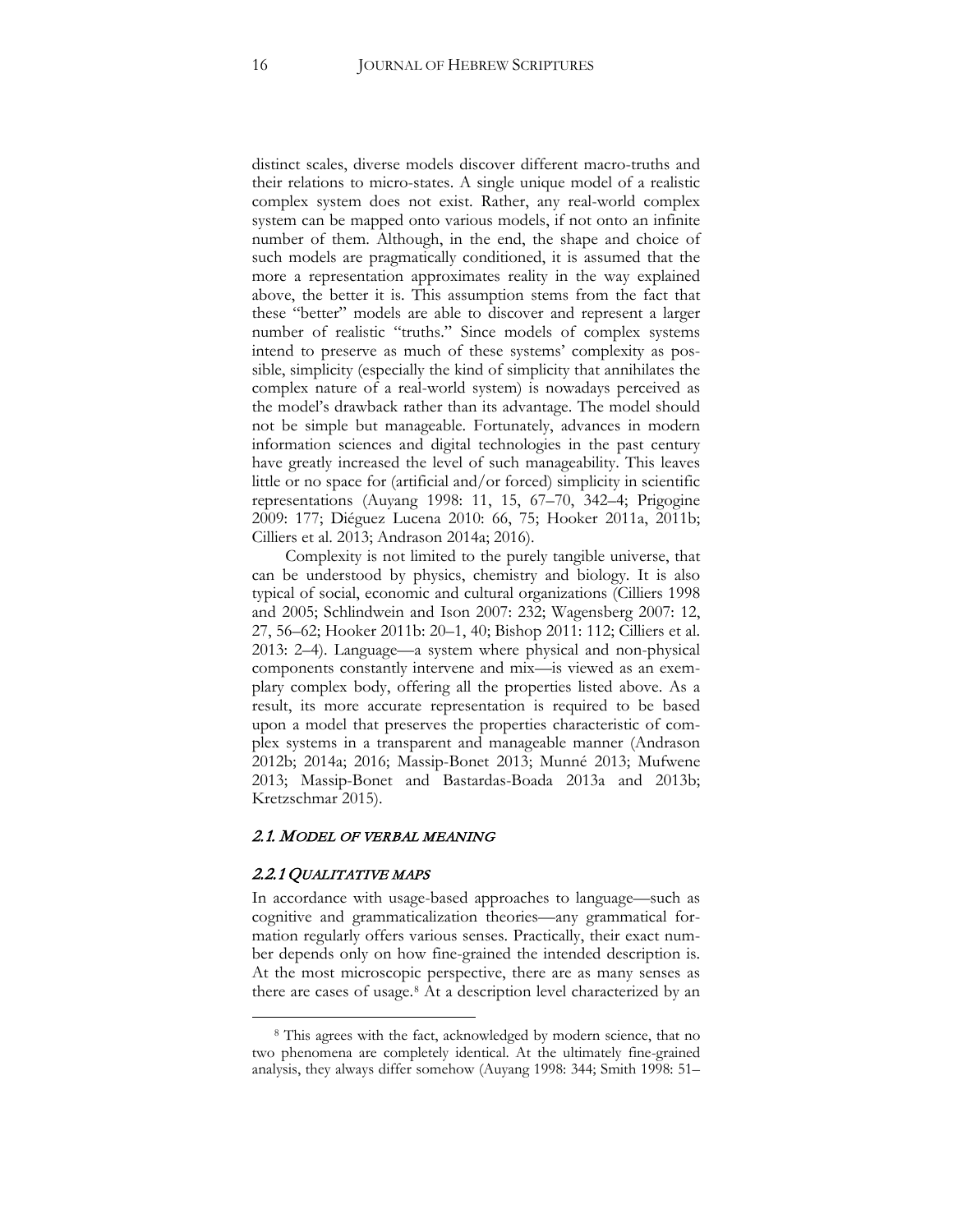average or intermediate granularity,<sup>[9](#page-17-0)</sup> grammatical constructions display a considerable, but yet finite and manageable variety of values (Evans and Green 2006: 352–3, 368; Nikiforidou 2009: 17, 26; Bybee 2010: 183, 186–7).

Semantic polyvalence of a grammatical form—known under the concept of polysemy—is a norm in languages. It necessarily arises due to language evolution and to broadly understood grammaticalization. Senses offered by a construction are activated in specific contexts that call upon slightly different semantic, even contradictory, properties of the formation. It is this ability to be constantly reused in new contexts that allows constructions to evolve. As each sense is prompted in and produced by a specific context, all of them depend on environmental factors. This holds true not only for senses that are divergent, irregular or exceptional, but also for senses that are fully stabilized, being viewed as "normal" values of the form. In language, there are no senses that are context-free, because any sentence or text (be it written or uttered) is produced in a concrete environment. Supposedly context-free meanings are as contextual as any other senses. They are merely restricted to their own milieu, for instance to general quotations or dictionary entries (Evans and Green 2006: 352–3, 368; Nikiforidou 2009: 17, 26; Bybee 2010: 183, 186–7).

All the senses that a form can express are somehow related. Nothing is random in reusing a form in new contexts and in adopting it to new values. The cognitive relation between the senses conveyed by a construction—labeled as the "relatedness principle"—is both conceptual and chronological. First, as far as the conceptual link is concerned, one sense constitutes a semantic foundation of another. To be exact, by applying universal human cognitive mechanisms (for example, metaphor, image-scheme process, metonymy, etc.), the formation can be extended to a new environment, where a new value is activated. Second, as far as the chronological relation between two adjacent senses is concerned, the value that represents the conceptual foundation of another usage historically precedes the sense which has been derived from it. Accordingly, the form's meaning is understood as its entire and interrelated polysemy or as a semantic potential organized into a cognitively and historically coherent structure—a map (a web or a network). In these maps, components (i.e., senses) are connected by links that arrange them in a chain. As already explained, this linkage is both conceptual (it reflects universal cognitive procedures which allows certain meaning extensions) and historical (it reflects the historical expansion of the polysemy; Lakoff 1987: 12–3; Gibbs 1994: 157; Heine, Claudi and Hünnemeyer 1991: 224–5, 259–60; Taylor 2002: 98, 138–9; Tuggy, 2003: 323–4, 348–50; Janssen 2003:

<sup>67, 90–115;</sup> Wagensberg 2007: 56–7, 60; Schneider and Sagan 2009: 55).

<span id="page-17-0"></span><sup>&</sup>lt;sup>9</sup> Such intermediate granularity levels are adopted in most scientific models.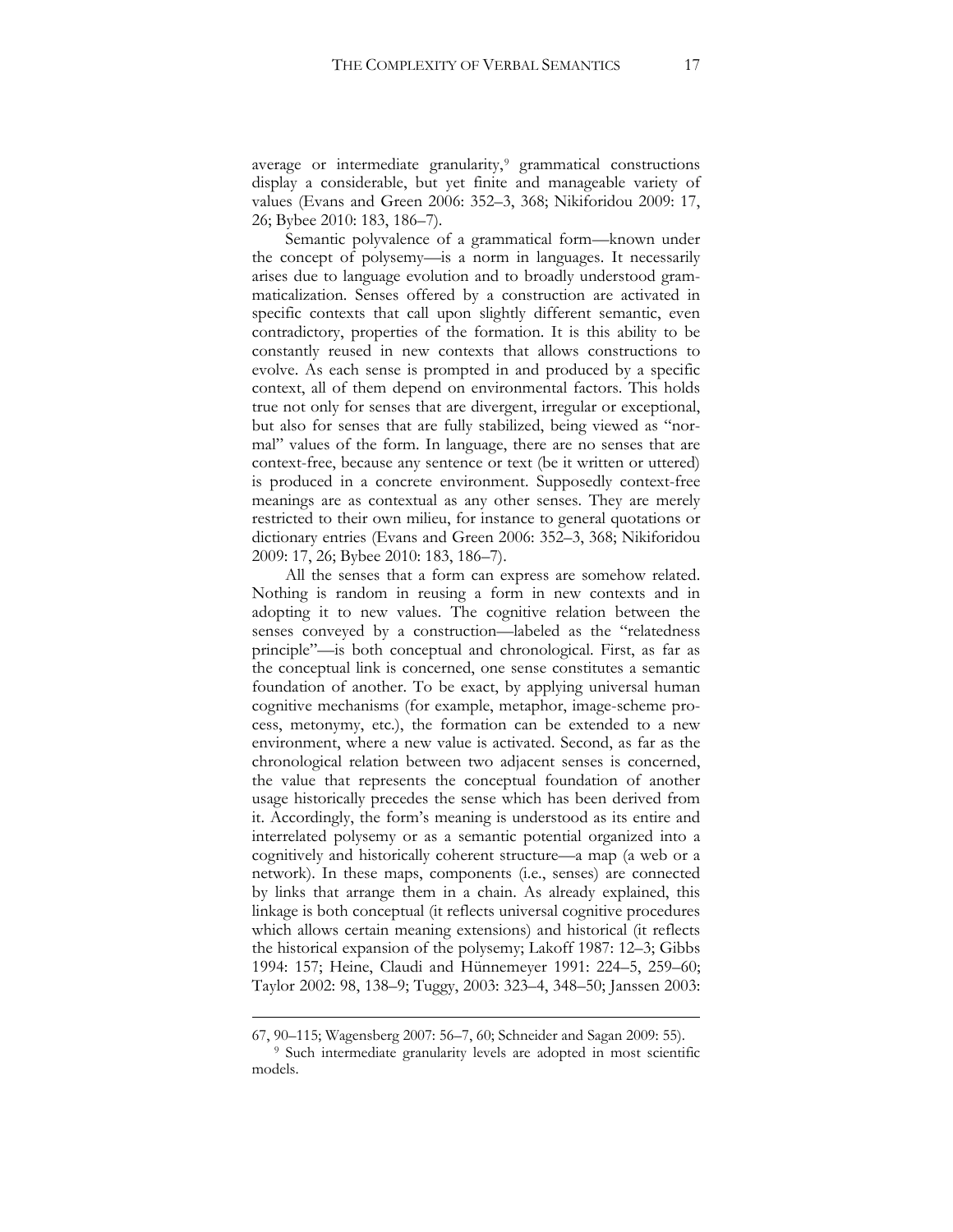96; Haspelmath 2003; Evans and Green 2006: 36, 169, 328, 331– 52; Lewandowska-Tomaszczyk 2007: 140, 147–8; Nikiforidou 2009: 17, 26; Bybee 2010; De Haan 2010 and Van der Auwera and Gast 2011: 186–8).

To represent this cognitive coherence, a map can be linked in two manners, i.e., by using either psychological or typological explanations. The psychological mapping, which constitutes an intuitive linkage of the various components of the semantic grid of a form, can be viewed as being, largely subjective, arbitrary and unverifiable or unfalsifiable. By contrast, the mapping based on typological diachronic universals can be regarded as more scientifically secure. It is empirical, testable and easily accessible or repeatable, and thus objective. Typological studies have discovered that languages are governed by evolutionary laws (or under a less strong assumption, tendencies) known as grammaticalization paths. Paths constitute idealized models of evolution of grams belonging to a certain type. They indicate how certain types of polysemies evolve. They determine the exact order of senses that are gradually acquired by a class of grammatical forms and incorporated into these forms' semantic potential as new components of their maps. Although abstract and idealized, they have been derived from empirical observations and tested on a great number of languages (Heine Claudi and Hünnemeyer 1991: 221–2, 225–8, 260–1; Bybee, Perkins and Pagliuca 1994; Bybee 2010; Haspelmath 2003; Dahl 2000b).

Since grammaticalization paths represent and predict the most likely meaning extensions typical of certain grammatical types, and since the chaining of a polysemous map must not only be conceptual but also diachronic, grammaticalization clines are extensively used as templates for the linking of synchronic (and hence conceptual) semantic potentials. They constitute the most plausible matrixes for the chaining of polysemous webs. As a result, a grammatical entity is represented as a portion of a path or as a collection of related paths, where each distinct sense offered synchronically by a concrete gram corresponds to a stage on the abstract grammaticalization cline with which that gram is modeled. It is assumed that the proposed mapping is not only typologically plausible (as it is based on a universal template) but also realistic—it represents how the components of the map of this specific form have actually arisen through a process of expanding from one another (Heine, Claudi and Hünnemeyer 1991: 221–8, 260–1; Bybee, Perkins and Pagliuca 1994: 15–9; Heine 1997: 10; Haspelmath 2003; Tyler and Evans 2003: 344–6; Sadler 2007: 33; Ariel 2008; Bybee 2010: 198– 9; De Haan 2010 and van der Auwera and Gast 2011: 186–8).

This approach enables linguists to coherently represent the meaning of a gram despite the fact that this construction may otherwise resist any consistent classification, in particular, lacking a straightforward definition by means of available taxonomical labels. The model tolerates the situation whereby a gram provides various,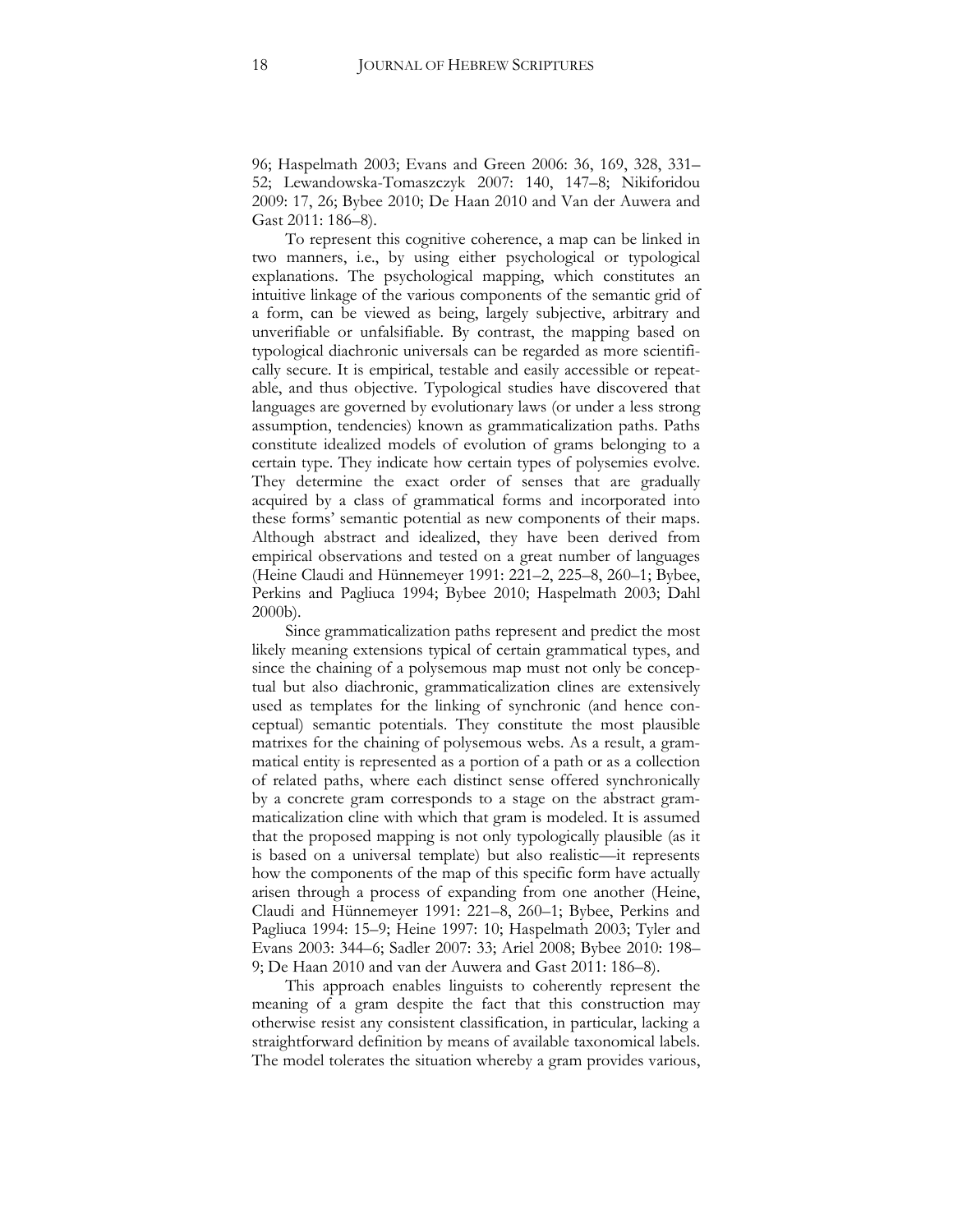even disparate and contradictory, senses and/or is used in contexts that are typical of more than one taxonomical class. Additionally, the model provides solutions both for micro- and macro-levels of analysis. On the one hand, as it builds on synchronic variability, it preserves the empirical richness of a form, enabling one to recover, relate and explain even the most fine-grained nuances in the meaning of a form. On the other hand, it delivers coherent definitions of grammatical constructions as such, represented as kinetic vectors or dynamic surfaces. Such definitions make reference to the process-like nature and evolutionary capacity of grammatical forms by specifying not only what the form is, but also where it comes from and where it is heading to (cf. Heine, Claudi and Hünnemeyer 1991: 225, 248, 251, 259; Nichols and Timberlake 1991; Heine 1997; Dahl 2000a: 15–7; Bybee 2010, van der Auwera and Gast 2011: 186–8, 281; for details of the qualitative mapping, see Haspelmath 2003 and Andrason 2012a; 2012b; 2013a; 2013b; 2016; compare also section 4.1.1 below).[10](#page-19-0)

The approach discussed above has been extensively used in studies on the BH verbal system, being designated as the "second generation" grammaticalization model (Andrason 2011a). This representation constitutes a more consistent and more sophisticated application of the grammaticalization framework to the description of verbal semantics of Biblical Hebrew than the first grammaticalization models proposed by Andersen (2000) and Cook (2002, 2012; on criticism of Cook's deeply structuralist perspective, see Andrason 2011a and 2011b).

#### 2.2.2 Quantitative maps

 $\overline{a}$ 

#### Frequency and prototypicality

Although the modeling presented in the previous section is nowadays extensively used in linguistics and has been employed in analyses of the BH verbal system, it has one important weakness or inconsistency. Contradicting its own theoretical foundations, the approach ignores quantitative information, which is a necessary and crucial factor both in complex systems (especially in thermodynamic ones) and in grammaticalization and usage-based frameworks. Consequently, the introduction of the ideas of frequency and related concepts such as prototypicality and fuzziness—constitutes the next necessary step for the adjustment of the "secondgeneration model" to complexity theory as well as to grammaticalization and usage-based linguistic approaches.

The qualitative model can be enriched by quantitative data, particularly the specification of the frequency of the elements of the map: each sense is accompanied by a number that specifies its weight in the semantic potential of the formation. The necessity of

<span id="page-19-0"></span><sup>10</sup> Additionally, some properties offered at macro-levels of this model are emergent, for instance path dependency, directionality and chaos.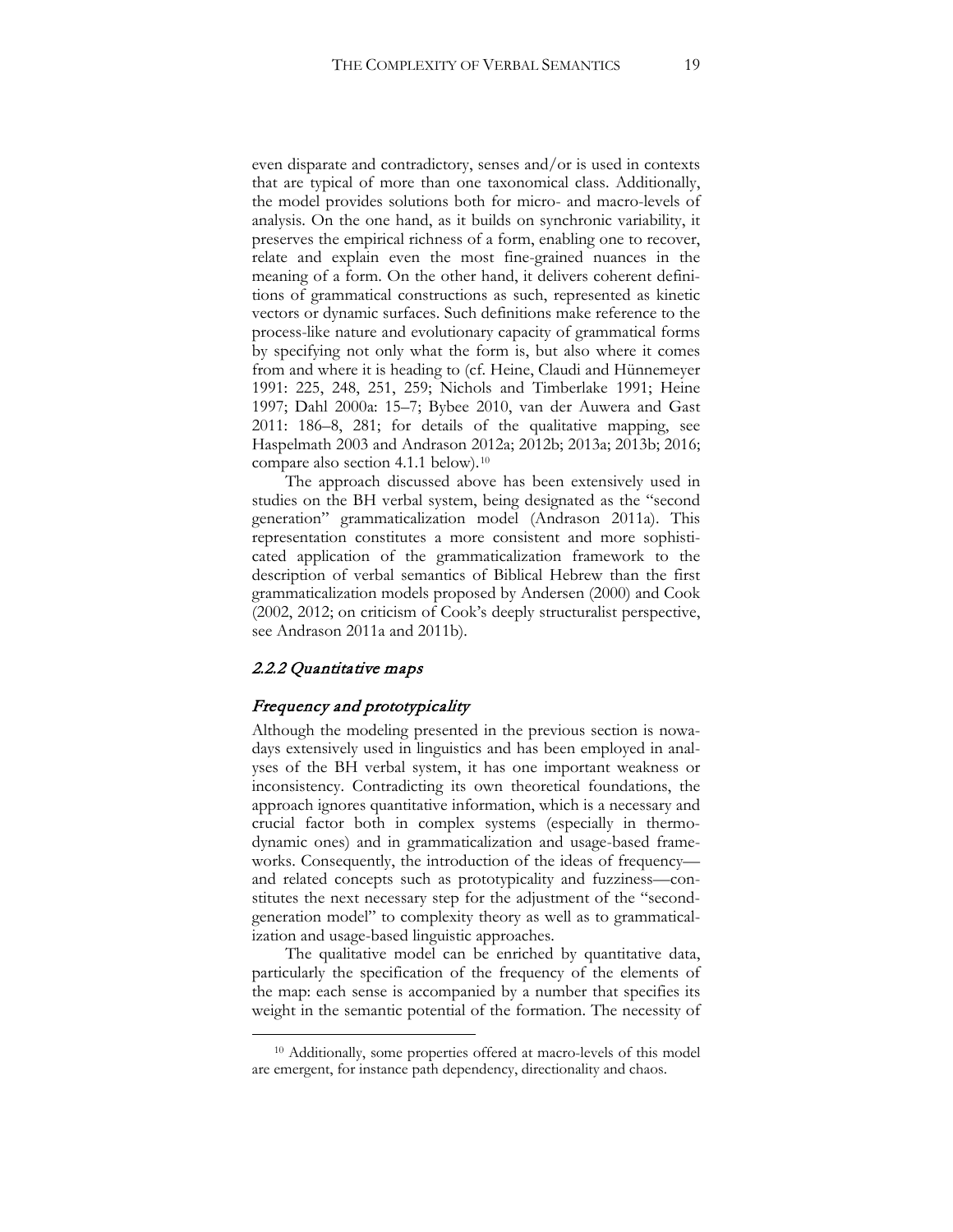including this type of information stems from the following wellknown fact: although a gram can convey a great variety of values, the frequency of these values and their relevance for the macroscopic classification and/or analysis—as well as for the perception of the meaning of this form by the speakers—are not identical. Sences play a more or less significant role in the total meaning of a gram according to their regularity or scarcity. The most frequent senses are viewed as conceptual nuclei (although not necessarily historical centers) of the map. They are statistically the most probable and, therefore, the most prototypical in a corpus. They are also stabilized and correspond to the users' representation of the meaning of this form. As a result, high frequency or statistically driven prototypicality is correlated with cognitive prototypicality understood as "the first-come-to-mind manifestations of abstract thoughts" (Gilquin 2006: 180). In other words, the prototypical value is cognitively the most salient one; and this saliency can be observed in the high frequency with which a particular sense occurs within a given corpus. In contrast, less common behaviors are nonprototypical and non-stabilized. They are scarce and, therefore, do not enter into the users' representation of a form (for details, see Gries and Stefanowitsch 2006; Gries 2006; and Gilquin 2006).[11](#page-20-0)

This frequency-based prototypicality implies that the classification of an entity as a member of a taxonomical class—and the degree of this inclusion—depends not only on the extent of the qualitative conditions fulfilled by this item, but also on how frequently the conditions are fulfilled. To be a prototypical member of a taxonomical type—for example, to be classified as a perfect, a perfective or a past—the individual's prototypical behavior must frequently coincide with the prototype posited for this class (cf. Geeraerts 1988: 221–2; Stubb 2004; as well as Gilquin 2006: 159). For instance, a gram is an ideal present perfect if it is always used as a present perfect. It is an exemplary perfective aspect if it is found

<span id="page-20-0"></span><sup>&</sup>lt;sup>11</sup> Frequency and its relation to prototypicality is a complex matter. A global frequency of senses that compose the semantic potential of a form only corresponds to one type of it. Another major type concerns the frequency of forms that are compatible with a semantic domain (cf. section 5.3). Frequency can also give distinct results depending on the corpus chosen for a given analysis. It varies in relation to genres, types of text, authorship and geographical areas. Moreover, other properties such as productivity of senses make an important contribution to the concept of prototypicality. Therefore, although the degree of prototypicality can be inferred from frequency, crude frequency is far too simplistic. However, even though scholars have not proposed a manner of combining different types of frequency into a unified picture or digit, frequency remains the most objective and tangible indication of prototypicality. In order to avoid a simplistic treatment of frequency, various measures of frequency will be discussed in this paper (regarding frequency, corpus studies and cognitive semantics, see Glynn 2010; Stefanowitsch 2010; Schmidt 2010 and Gris and Divjak 2010).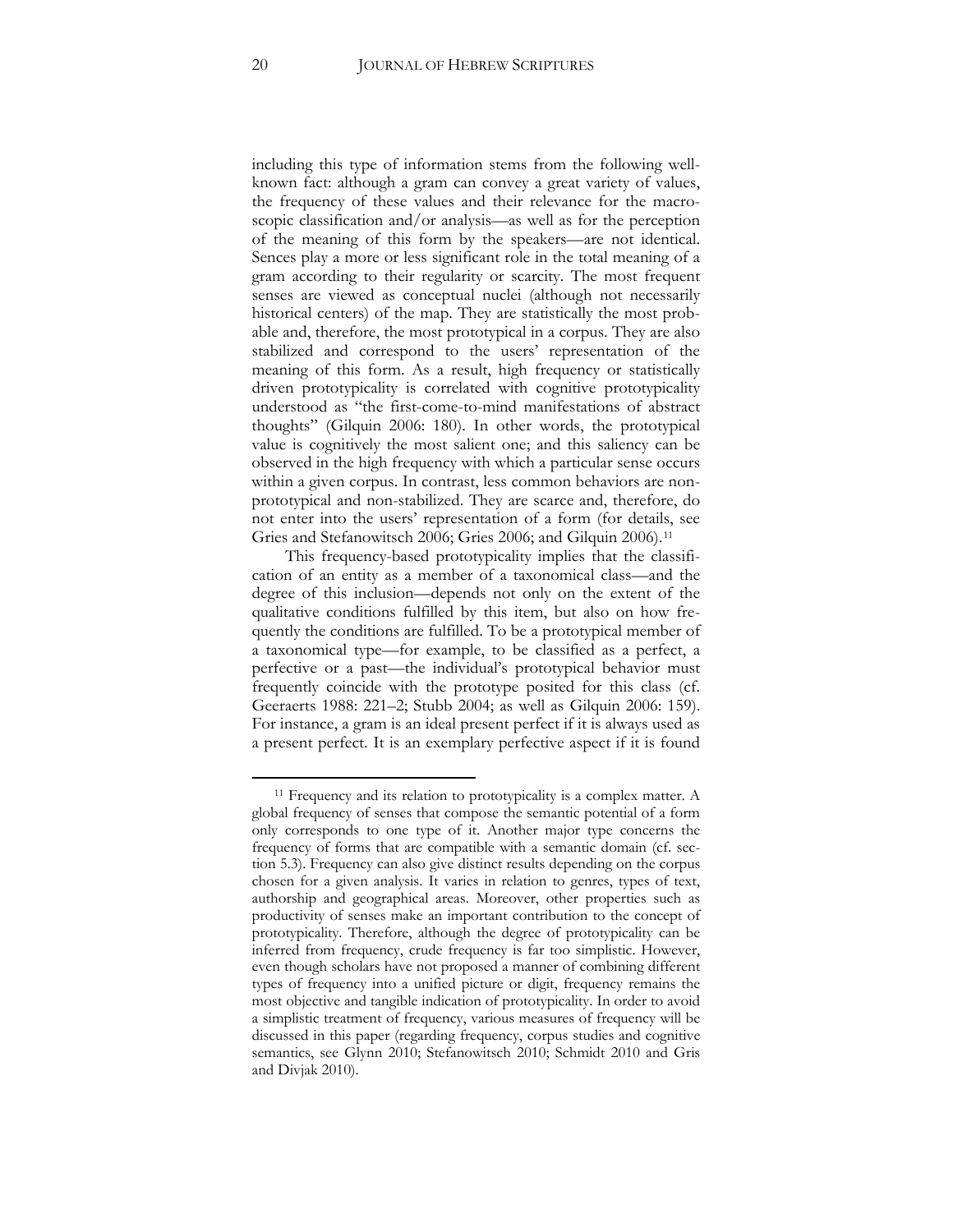at all times to perform the function of a perfective aspect. The same holds for its definition as a past tense or any other grammatical category. The problem is that reality is much less strict than the ideal, as already obviates from the commonness of polysemy of grams; the fulfillment of the ideal condition of 100% of the cases is therefore an unworkable and naïve postulate. The description of realistic phenomena, including grammatical ones, in terms of binary completion  $[+/$ ] is inadequate. The universe—physical and linguistic—does not practically allow for such dichotomies. Intermediate stages and mixed properties are more frequent than phases of absolute taxonomical distinctiveness and uniformity (cf. Andrason 2016). Reality and language are fuzzy.

#### Fuzziness

In nature, cases of total compliance with a prototype are exceptional. Intermediate stages, in which properties characteristic of more than one prototype intermingle and amalgamate, are significantly more common. Fuzziness is an exemplary aspect of realworld complex systems and stems from the fact that all the subsystems of the realistic universe are infinitely open and fail to be comprised within sharp discrete boundaries. Fuzziness means that any discrete categorization should be replaced by the idea of prototypicality and its degree. It is virtually impossible to determine a precise and non-arbitrary line that would distinguish objects belonging to a certain class *a* from those belonging to a class *b* because the transition is smooth and gradual. This borderline depends on the subjective assessment of the person seeking to explain the distinction and his or her model (Zadeh 1973; Dimitrov 2002: 10–2, 15, 18–9; Dimitrov and Hodge 2002: 37; Munné 2013: 181; Mufwene 2013; Massip-Bonet 2013).

In order to explain the relevance of fuzziness in grammar, I will return to the process of grammaticalization. Grammaticalization clines link stages in such a way that each stage reflects a distinct taxonomical type, giving the impression that (a) grams jump from one stage to another or that (b) once they have acquired certain stages on the path, constructions convey the senses corresponding to these phases with equal intensity. The real state of affairs is different. First, paths do not imply a sudden and total transformation from one stage to another in the sense that when the posterior stage is acquired, the previous one is necessarily abandoned. Grams typically accumulate values that reflect subsequent stages of grammaticalization so that they can span a large section of the path. Second and most important, the acquisition of new developmental stages, and therefore new senses, is always gradual; the entire process corresponds to a progressive modification of the prototypicality of an item. Grammaticalization involves a continuum of intermediate stages where various senses intervene with different prototypicality and frequency: some are common, some are uncommon and some are extremely rare (cf. Bybee, Per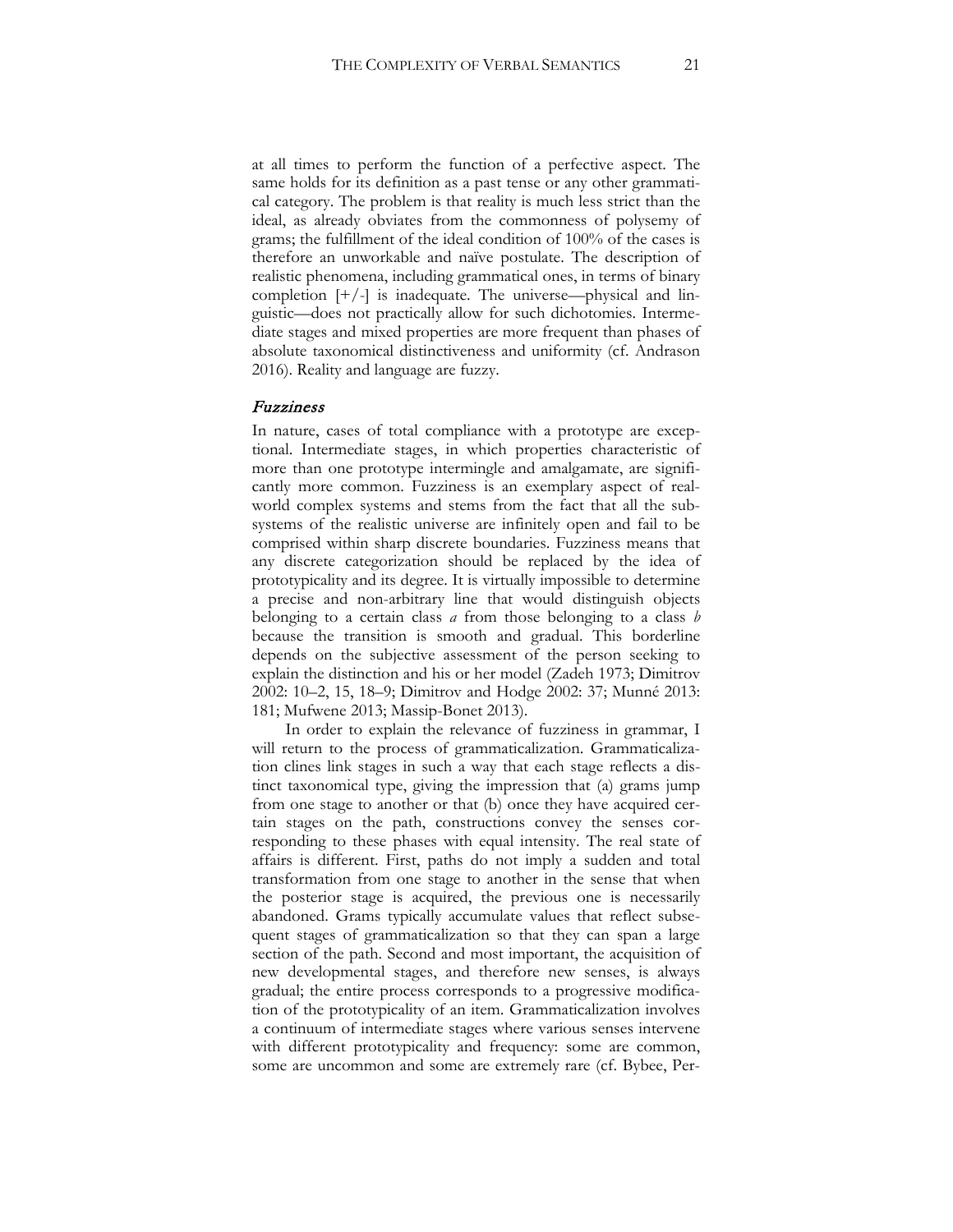kins and Pagliuca 1994: 8, 17–9; Andrason 2011a: 50; 2011b: 18, 49–50; 2012a: 52; 2013: 256–355).

The importance of frequency in language evolution cannot be overestimated. Frequency is regarded as an indicator of the modification in the prototypicality of a form. A change in the statistical distribution of a feature triggers the reinterpretation of an entity as a member of a new category because users associate it with more frequent senses. Grammaticalization, which works through automatization, is strongly correlated with frequency. That is, less grammaticalized senses are less common, while fully grammaticalized values are frequent. However, one should also note that values that have previously been grammaticalized and/or were originally common may later become uncommon and lost. Once more, this reflects the grammaticalization process, which goes not only from non-grammaticalized (peripheral) to grammaticalized (central), but also from grammaticalized (central) to a loss (peripheral; Bybee, Perkins and Pagliuca 1994: 8–23; Dahl 2000; Hopper and Traugott 2003: 126, 129, 172–4; Ariel 2008: 142; Bybee 2010: 171–2, 193).

Given that the increase in frequency can range from  $0\%$  to 100%, grammaticalization is infinitively gradual and the modification of the categorial status of a form inevitably fuzzy. The idea of an absolute fulfilment (or  $[+/$ ] classification) is clearly deficient, as these possibilities (i.e., an impeccable match with a category) constitute only two variants among the infinitum of other options. In other words, since the degree of prototypicality is related to the quantitative extent of resemblance to the prototype, the array of this compatibility can theoretically range from a total match (100% of resemblance) to a total mismatch (0% of resemblance) with the absolute match to a prototypical stage constituting only one possibility among many. Although grammatical prototypes, i.e. states that correspond to two poles of a continuum or to ideal categories are important for determining clines and indeed may actually be encountered, intermediate phases are much more common. Therefore, taxonomical classes cannot be defined in linguistics with rigid boundaries in Boolean bivalent terms of belonging or non-belonging. Such categorization is an abstract and unrealistic theoretical invention. To represent realistic cases, they must be reformulated in fuzzy terms where the relation of belonging to a class is viewed as gradually approaching the prototype (Wittgenstein 1972; Labov 1973; Jackendoff 1983; Lakoff 1987; Rosch and Mervis 1975: 575; Taylor 1989; Heine, Claudi and Hünnemeyer 1991: 227; Langacker 1987, 1991: 266 and 2008: 8; Cruse 2004: 130–2).

#### Complexity model of verbal meaning

The dynamic qualitative model based on grammaticalization paths—where the semantics of a form is defined as a kinetic vector comparable with a portion of a cline—is highly suitable for the incorporation of quantitative data and for the fuzzification of the definition of meaning.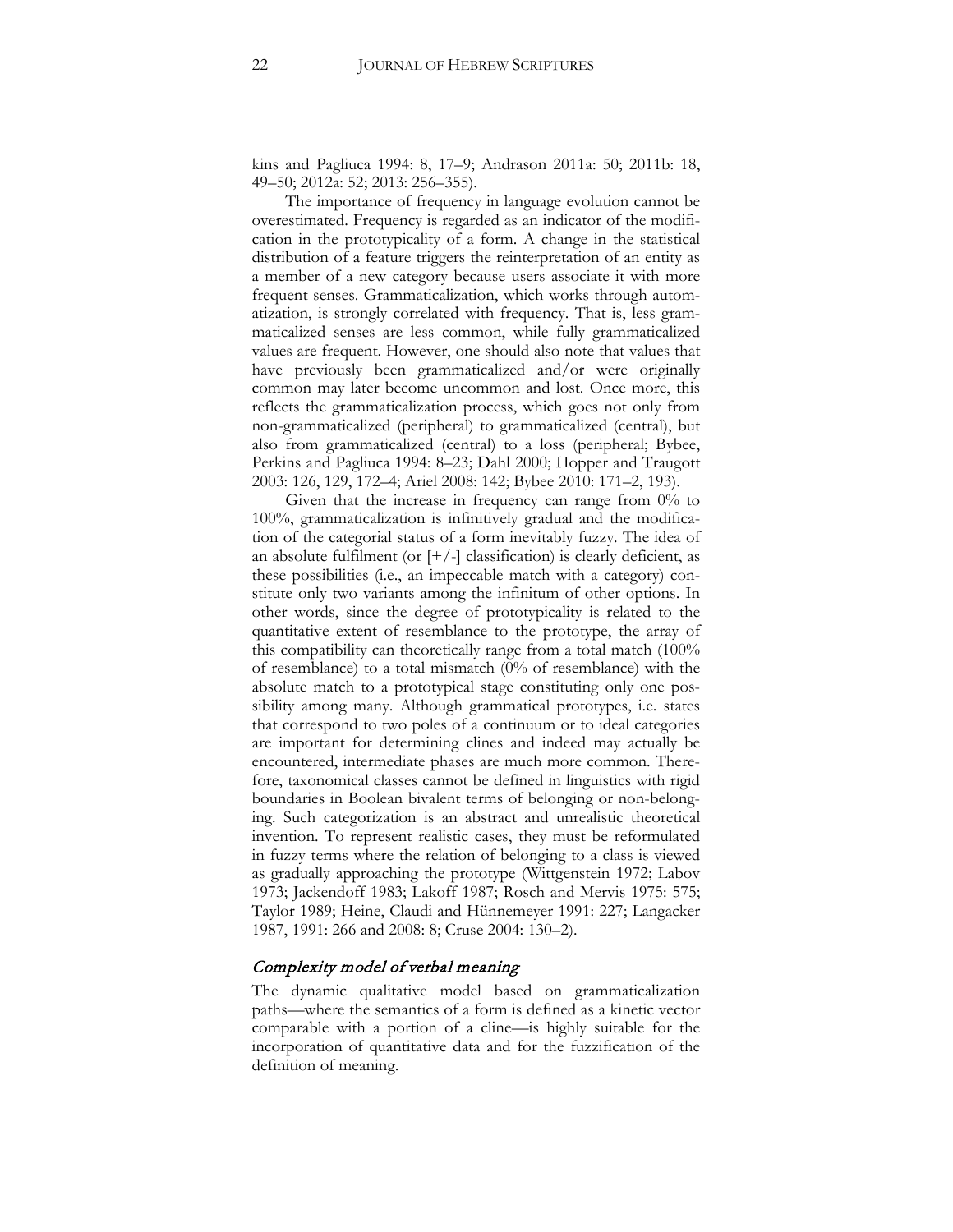In this model, the meaning of a grammatical construction approached in its totality can be portrayed as a directional, bidimensional phenomenon—a kinetic topology. Its shape is determined by two clines: a horizontal one (the *x*-axis) and a vertical one (the *y*-axis). The horizontal cline or a cluster of clines links the components of the semantic potential of the gram. These clines reflect grammaticalization paths and correspond to the qualitative mapping. As the parameter of frequency is introduced, each path can be vertically "lifted" at the stages that correspond to the more frequent values.[12](#page-23-0) Since such a bi-dimensional typology is dynamic, the model of a gram's meaning can be understood and represented elegantly as a wave.

To illustrate this, I will use the example of a gram whose semantic potential consists of the senses of a perfect and a past, which match two consecutive stages on the anterior path. These two values can be represented on the *x*-axis as two consecutive stages and their frequency values allocated on the *y*-axis. The two values must sum 100% or 1 in probabilistic terminology, since each one determines the frequency of one sense out of the two senses that are possible. The more lifted a given portion of the path is, the more prototypical the sense related to this stage becomes and the more easily speakers can associate it with the form. Less common values will remain less vertically risen and will be perceived by speakers as exceptions that are restricted to special contexts;<sup>[13](#page-23-1)</sup> hence they will not be easily associated with the form.

The model presented above accounts for the entire semantic variability and diversity of the gram on the one hand, and its fuzziness on the other. It represents any distribution of frequency of the senses and, thus, any type of a semantic map. It accounts for all possible fuzzy transition phases or objects that can be viewed as conceptually located between two ideal poles of a total belonging (all the conditions are always fulfilled) and non-belonging (no condition is ever fulfilled). Moreover, the definition in the form of a wave is concise and scientifically manageable as one formulates classifications that are coherent, explanatory and predictive. They are far from mere taxonomies or collections of micro-data. On the contrary, they depict the form at the global level as a dynamic geometrical—at least bi-dimensional—object with topological properties that enable us to relate it to other formations. This is a clear advantage in comparison with rigid, dichotomist, static and minimally intricate classifications proposed by structuralism.

Additionally, within this model, the meaning of a form preserves most of the properties of complexity. A dynamic molecule that represents the semantics of a form is complex (it incorporates an infinite number of specific senses available on concrete occa-

<span id="page-23-1"></span><span id="page-23-0"></span><sup>12</sup> Alternatively, it is possible to represent more frequent senses as stages that are more densely populated.

<sup>13</sup> It should, however, be remembered that *all* senses are contextual.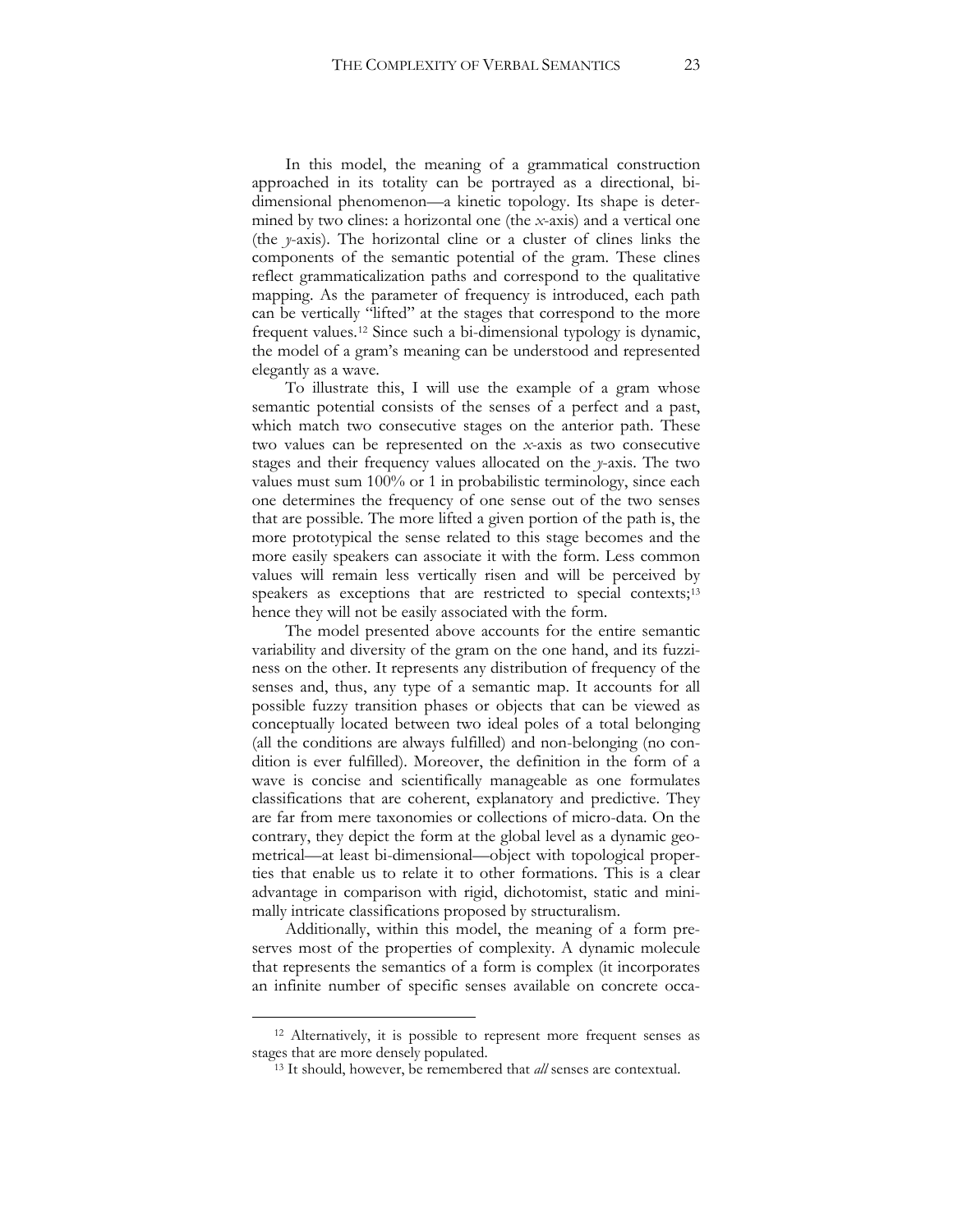sions at the micro-level), dynamic (the meaning is represented as a kinetic vector, modeled by means of a processual template that reflects both typological and concrete evolution), metastable (it is viewed as an individual or a holistic global map), organizationally intricate with access to the micro and macro-levels of analysis (it accounts for individual micro-senses and for the global all-encompassing macro-meaning) and emergent (the model develops new exotic properties at higher levels that cannot be perceived in the micro-analysis: vector of time, path organization, etc.). By maintaining most properties typical of real-world complex systems, this model represents linguistic reality with a lesser degree of approximation. It is therefore regarded as more adequate (Andrason 2014a; 2016).[14](#page-24-0)

# Comparing two forms—different maps and statistical distribution

In structuralism, the comparison between two forms is methodologically a simple task: it is reduced to the formulation of a binary opposition and/or complementary distribution of these two forms. By contrast, in the realistic universe and in the complexity approach that mirrors that universe, this interaction between any two components of the system is extremely intricate and the nature of their mutual similarities and dissimilarities sophisticated. The reduction of such an opposition to the idea of dichotomy and/or qualitative complementarity is unacceptable.

The relation between any two grams is intricate because their meaning is itself a complex phenomenon—a topology. As explained above, this topology involves at least two different axes or dimensions, i.e. the *x* path-axis and the *y* frequency-axis. Each (but especially the latter) is characterized by an infinite degree of granularity. Additionally, each path consists of a set of more specific clines, each stage may be deconstructed into more fragmentary sub-stages and each cline can be located in three temporal frames (viz. past, present and future). Meanings yield topologies with different horizontal and vertical coordinates and the commensurability between them necessarily involves a great number of features and parameters. This renders any attempt to use the method of binary oppositions in order to portray a relationship between any two grams entirely inadequate and the idea of complementary distribution unrealistic. The relevance of quantitative information further challenges the structuralist dogmas of binary oppositions and complementary distribution. Rather than being complementary with respect to function or meaning, grammatical entities overlap functionally, semantically and pragmatically. The difference between them does not concern their qualities, but rather the prototypicality with which these qualities materialize. As a result, it is the

<span id="page-24-0"></span><sup>&</sup>lt;sup>14</sup> For a further discussion of the advantages of the wave model, see section 6.2. For a more comprehensive analysis consult Andrason 2016.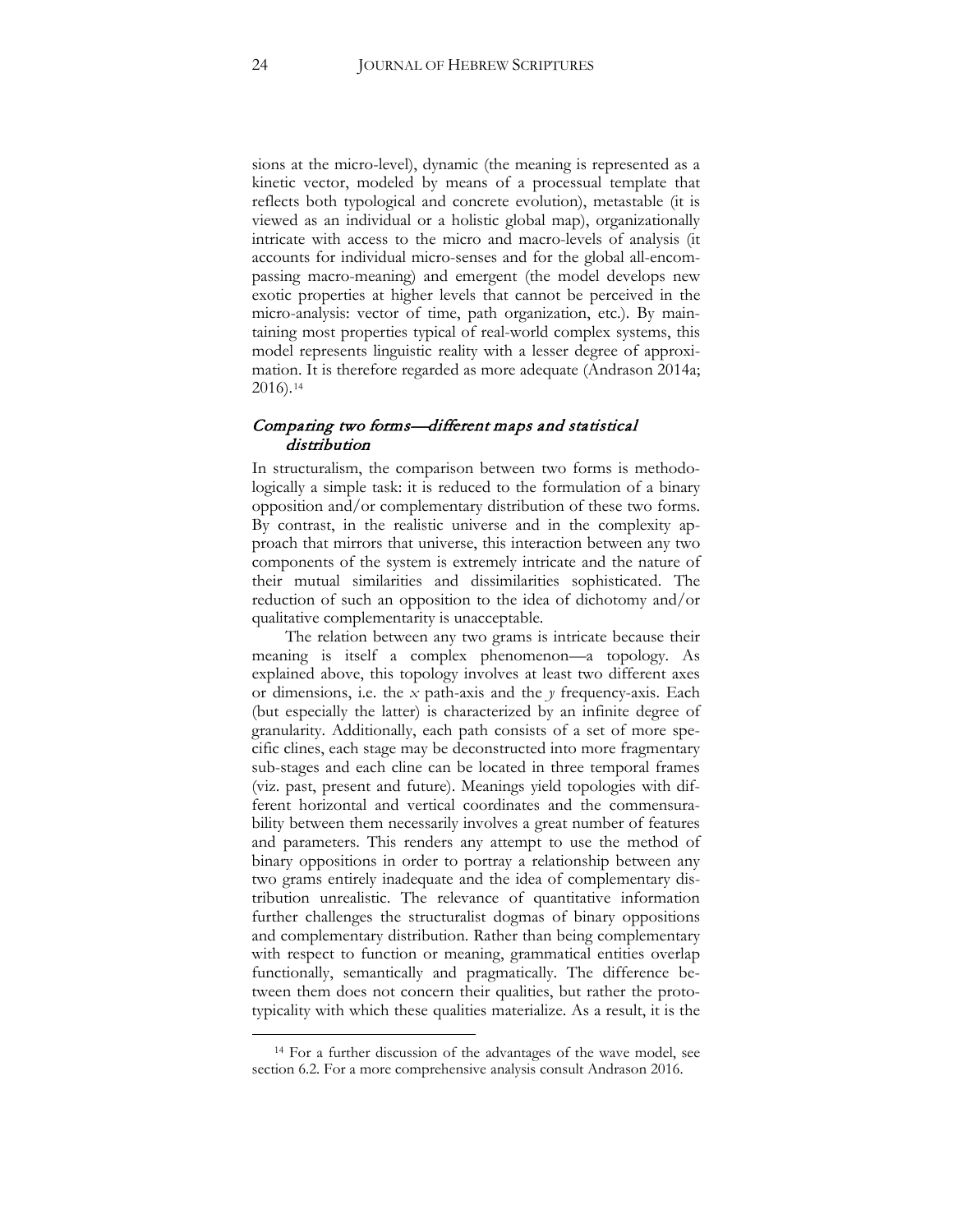quantitative (statistical) and not the complementary distribution that plays the central role in molding grammar (for similar views, see Langacker 1987; Hopper and Traugott 2003: 35, 130; Cruse 2004: 150; Ariel 2008: 114–5, 142, 148; Bybee 2010).

Despite their complexities, maps can be successfully compared. But contrary to structuralism that compares unrealistic and drastically oversimplified ideas of grams, in the complexity model one compares grams' topologies. As explained above, topologies may be disparate and apparently incomparable because they are driven by different qualitative and quantitative properties. So far, one method that makes the comparison of such complex topologies manageable has been developed (Andrason 2016). It is applicable to constructions that belong to a similar evolutionary taxon and necessitates the use of a coarse-grained perspective. Namely, if a relatively coarse-grained view is adopted, in which the grammaticalization cline that is the most relevant for a gram is only envisaged (i.e., in which a map or web appears as a line), certain constructions seem to be organized along highly similar linear grammaticalization templates. They travel along an analogous path and share the *x*-axis. This is true even though such grams have been derived from different inputs and emerged at different times and/or do not share any semantic components. Such constructions—or rather their topological representations—can be placed on an axis which represents a grammaticalization channel recursively activated in a language. This axis (that frames the gram's specific development within a more general and abstract evolutionary template) will be referred to as a stream. Once placed on the common stream, grams will differ quantitatively in responding to the values codified by the *y*-axis. These quantitative differences that relate to the grams' maps will cause the grams to occupy distinct locations on the stream.[15](#page-25-0) One topology will be more advanced (its wave having travelled the stream more efficiently) while the other will be less advanced (its wave having travelled the stream to a lesser extent). The former corresponds to an older gram (chronologically, more remote) whereas the latter to a younger one (chronologically more recent).[16](#page-25-1) To conclude, the stream is a conceptual medium where (at least certain) grams can be easily compared and their mutual relationship estimated.[17](#page-25-2)

<span id="page-25-0"></span><sup>&</sup>lt;sup>15</sup> These differences can be understood as uniquely quantitative even though they intuitively seem to be qualitative. That is, the fact that a "gram a" does not express a certain sense available on the *x*-axis while a "gram b" conveys that sense, reflects a quantitative difference between 0% versus any positive value greater than 0%.

<span id="page-25-1"></span><sup>16</sup> Although waves of grams can partially overlap, they can also be entirely disjunctive.

<span id="page-25-2"></span><sup>&</sup>lt;sup>17</sup> For an illustration of this type of comparison of grams, see section 5.2; for a detailed discussion of the concept of a stream and its systemic consequences, see Andrason (2016).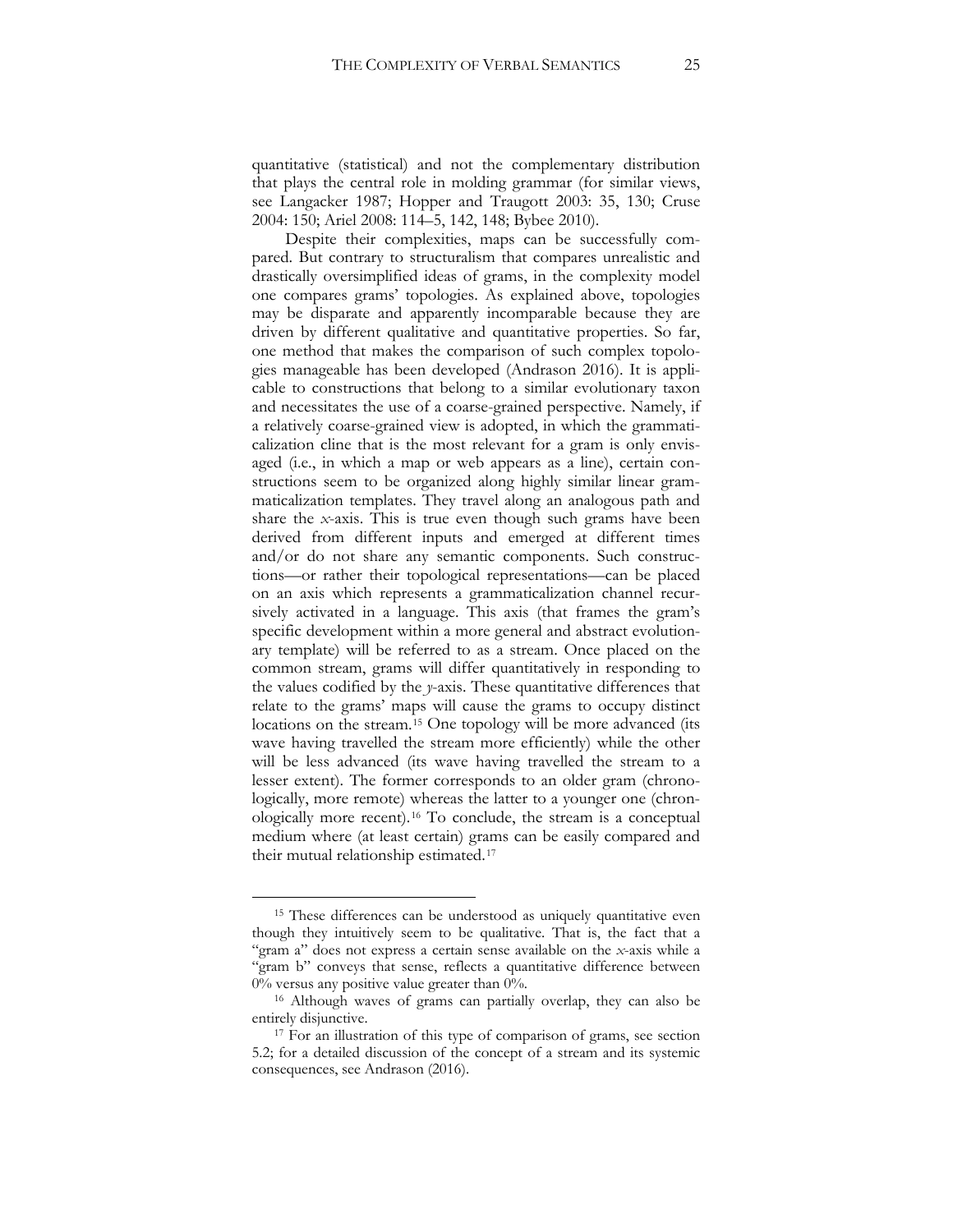#### **3. EVIDENCE**

The qualitative and quantitative data that will be presented in this section are extracted from an extensive database that includes all the occurrences of the five BH verbal grams (*qatal*, long *yiqtol*, short *yiqtol*, *wayyiqtol* and H-*yiqtol* [the so called-cohortative]) in the book of Genesis.[18](#page-26-0) The aim of this study was to compile a review of all the senses conveyed by the said formations in this corpus and to estimate their frequency. The main principles driving this research were empiricism and objectivity.<sup>[19](#page-26-1)</sup>

The procedure adopted by the author was the following: each case where a gram appears was classified as a sense "measured" within the categories (or semantic domains) established for the study. The selection of these specific categories was dictated by three major principles: (i) the categorization was aimed to respect the grammatical tradition (the chosen categories have been commonly used in traditional BH grammars and/or in studies developed within linguistic typology, grammaticalization theory and cognitive linguistics); (ii) the categories are grammaticalized as grammatical forms in some languages (this means that they typologically exist); and (iii) a given category is used to determine the exact extent of similarity or dissimilarity between semantically-akin forms in two or more languages (to put it another way, by using these categories, forms whose properties are otherwise similar are differentiated).<sup>[20](#page-26-2)</sup>

<span id="page-26-0"></span><sup>18</sup> The main justification for the choice of Genesis as my corpus relates to a relative straightforwardness of semantic values that can be ascribed to verbal forms in this book of the Hebrew Bible. Since my study builds on semantic values of verbal forms as recorded in specific places of a text, and since, contrary to syntactic or morphological features, semantic traits are more elusive (we do not have tools to "measure" them), the fact that the interpretation of a text is *grosso modo* unproblematic is highly important. Genesis is such an uncomplicated text. This stems from the nature of this book as being principally comprised of stories either in narrative (narrative proper) or discursive passages (narrative discourse or embedded narrative). Of course, I am aware of limitations of my approach that principally concern the issue of represenativity of the chosen corpus (cf. section 6.3). I am also fully aware that the corpus of Genesis is not particularly stable in antiquity, which may be deduced from the Qumran manuscripts, the Samaritan tradition, and even the LXX. This means that the variations recorded by other ancient versions may sometimes have a bearing on *qatal* and *wayyiqtol*. This may in turn alter the analysis of frequency. However, given the statistical rule of big numbers, the extent of the analyzed text and the number of considered tokens seem to counteract these shortcomings. In fact, a contrastive study of 2 Samuel 1–2 showed that the qualitative and quantitative maps of verbal grams (and hence their waves and streams) are fully comparable with those proposed in this paper (cf. Andrason forthcoming).

<span id="page-26-2"></span><span id="page-26-1"></span><sup>&</sup>lt;sup>19</sup> Of course, I am aware of the fact that the ideal objectivity is a naïve postulation. Therefore, by objective, I mean scientifically objective.

<sup>&</sup>lt;sup>20</sup> For a discussion of other solutions to the issue of categorization, see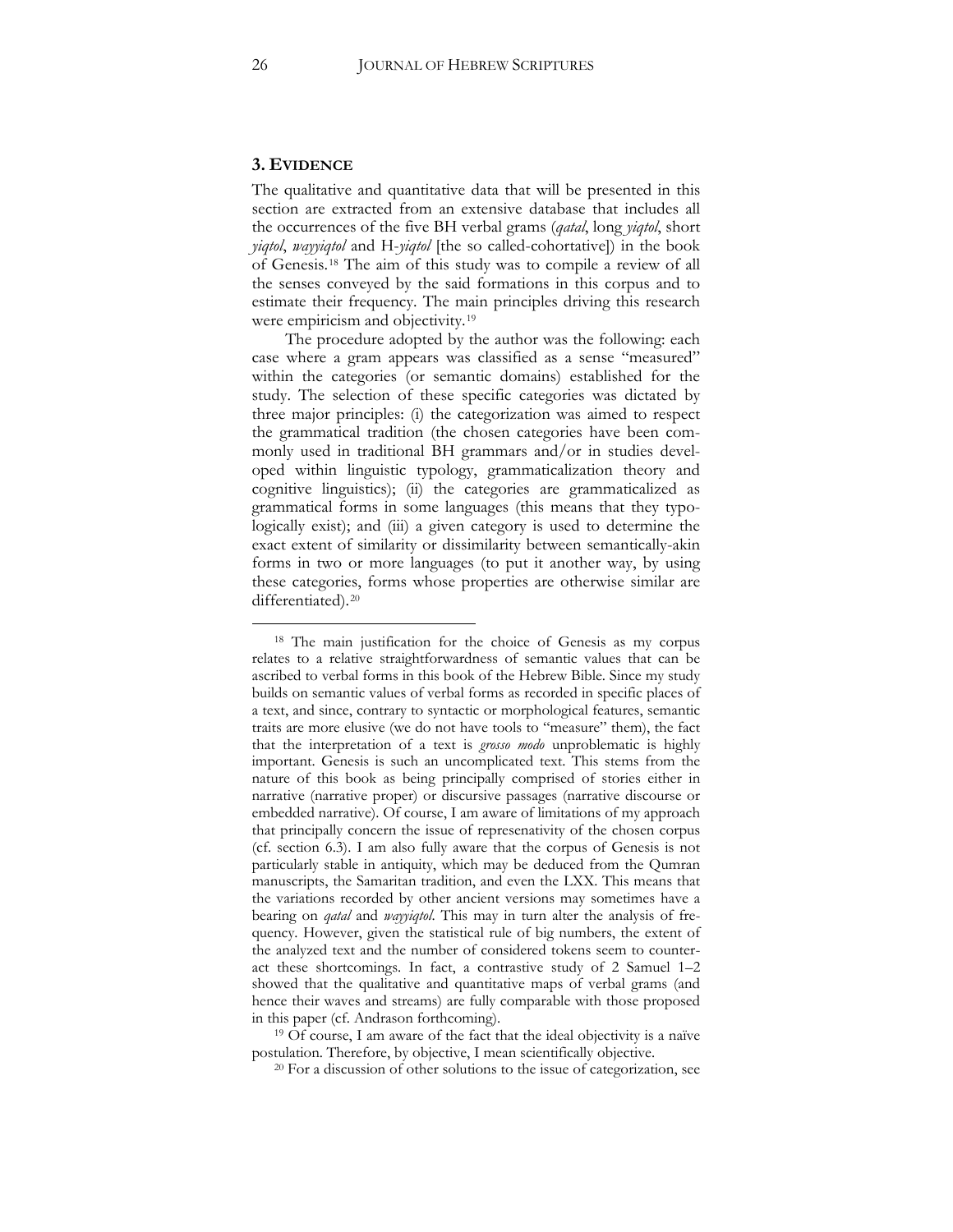This "measured" value was understood as information expressed by a formation on a concrete occasion (it occupies an empirically defined place in the corpus) and conditioned by contextual factors. The context was not only understood as shaping the exact sense of a verbal form but also as an overt indicator of the registered value. A sense was viewed as "tangible" or objectively demonstrable because of the presence of explicit contextual signs: an accompanying lexeme, clause, sentence or the entire passage.[21](#page-27-0) For each unambiguous occurrence, the value of a given domain was increased by one point in the semantic potential of the gram. For example, if the gram conveyed the value of a past, the past sense received one point. Due to a particular nature of the biblical corpus in certain cases, a single verbal construction could be interpreted in more than one manner and categorized as harmonizing within two domains. Such uncertainty, which derives from our imperfect understanding of Biblical Hebrew and/or the ambiguity inherent to the language, was reflected in the database by ascribing the value of 0.5 to two alternative senses that were possible on that specific occasion.<sup>[22](#page-27-1)</sup>

#### 3.1. LOCAL FREQUENCIES

#### 3.1.1 Qatal

 $\overline{a}$ 

The results of the empirical study show that the broad domain of taxis, itself consisting of the senses of a present perfect<sup>[23](#page-27-2)</sup>  $(1.a)$ ,

Taylor (2003: 144–69) and Tyler and Evans (2003: 42–5).

<span id="page-27-0"></span><sup>21</sup> This demonstrates that the senses determined in the study were not based on and derived from translations, be they in English or any other language. 22 Apart from semantic values, the database distinguishes types of text

<span id="page-27-1"></span>(discourse, narrative, narrative discourse and narrative comment), morpho-syntactic variants of a given gram (for instance, *0-qatal* or *x-qatal* and *0-yiqtol* and *x-yiqtol*), and syntactic environments (for instance, in the case of the *x-qatal*, this *x* is specified as אֹ ל, ר ֶשׁ ֲא, לוּ, subject, object, etc.). For a more detailed description of the procedure of compilation of the database see Andrason and Van der Merwe (2015). 23 The descriptions of semantic domains in footnote 23–28 draws

<span id="page-27-2"></span>from several of my previous papers (Andrason 2012a; 2012c; as well as Andrason and van der Merwe 2015). The category of a perfect is a complex group of even more specific senses, such as inclusive (an action or state holds without interruption from a determined point in the past to the present moment: *I have known Max since 1960*; Jónsson 1992: 129–45), resultative (dynamic events have occurred and since then the results remain unchanged for the present state of affairs: *I cannot come to your party—I have caught the flu*; McCawley 1971), experiential (the subject has an experience of having performed a given action: *I have read "Principia Mathematica*"; Jónsson 1992: 129–45), frequentative (the current or recent repetition of activities is focused; for example in the Portuguese perfect *Ultimamente o João tem lido muitos romances* "Recently John has read many novels"; Squartini and Bertinetto 2000: 409) and, according to some anal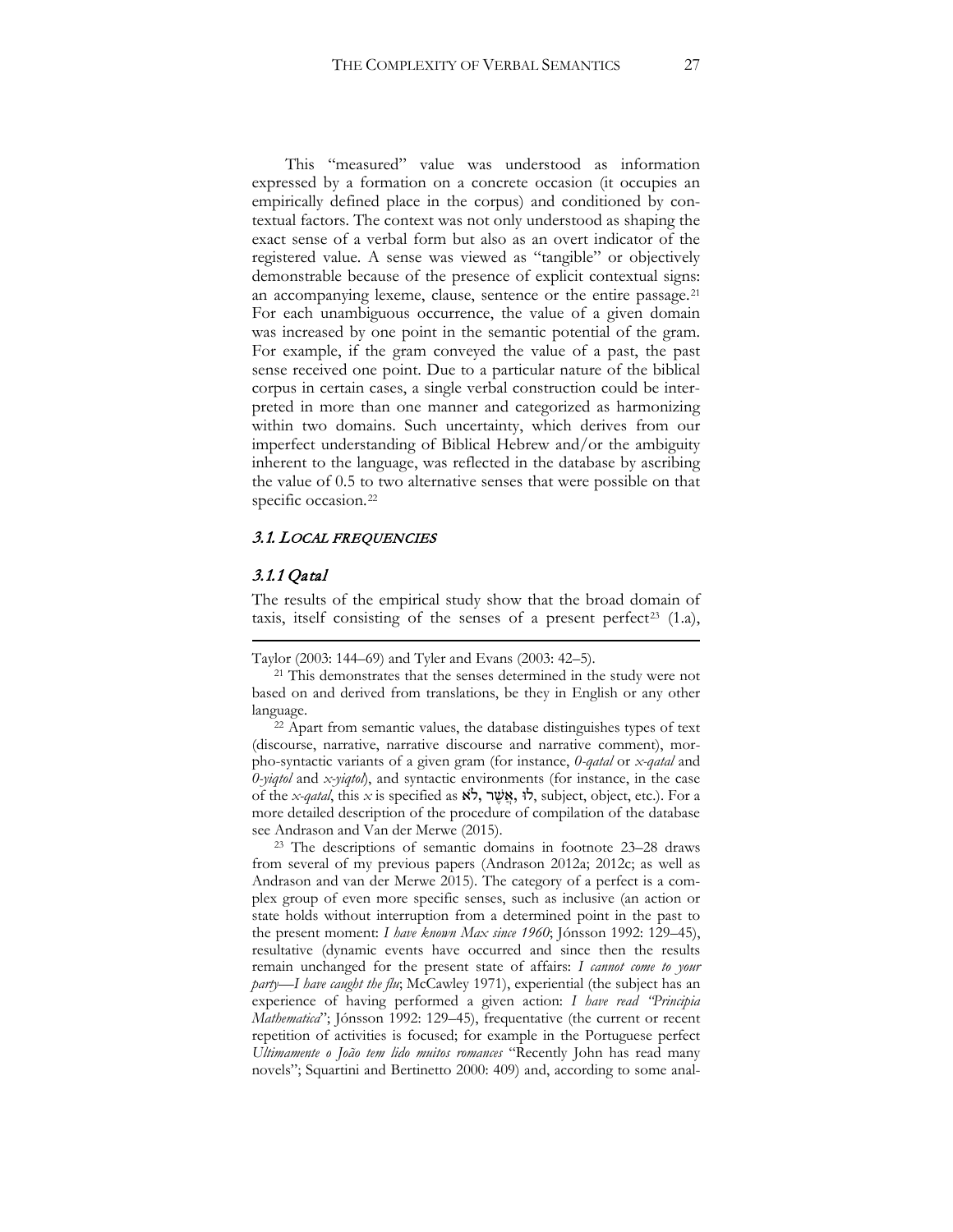indefinite perfect<sup>[24](#page-28-0)</sup> (1.b), pluperfect (1.c) and future perfect (1.d), has the biggest weight in the semantic potential of *qatal*. If all the types of texts are considered and all the subtypes of taxis counted jointly, this sense ascends to 55.5% (468 cases). The aspectual value of a perfective[25](#page-28-1) past (1.e) is also common, being found in 26.7% (225 cases). The sense of a present (be it resultative,  $26$  stative  $27$  or

yses, indefinite (see the next footnote, below). What unifies them is the ability to express anterior events, actions or situations that are relevant to the present (De Haan 2011: 456). It is either the situation itself that continues into the present or its results that do so (Comrie 1976: 52; cf. also Nurse 2008: 154). In its exemplary function, a perfect belongs to the temporal or cognitive sphere of the present. This current relevance is what distinguishes present perfects from definite past tenses (Comrie 1976: 52–4; Bybee, Perkins and Pagliuca 1994: 61; Nurse 2008: 154–5; De Haan 2011: 456–7). It is important to note that in the present perfect use, a formation cannot be employed with lexemes or expressions that explicitly locate the activity in the past time frame (Bybee, Perkins and Pagliuca 1994: 61–2). The perfect usually emphasizes the dynamic event or activity while the relevance of the component related to the resulting state—although certainly available—is reduced. 24 From a typological (both diachronic and synchronic) perspective,

<span id="page-28-0"></span>the indefinite perfect is an intermediate stage between the present perfect and a past tense. It indicates clearly anterior or past events (anterior to the reference frame time and to the enunciator), without, however, specifying its temporal location. As for the former property, the gram approximates a past tense: it indicates already-accomplished events, since "the situation referred to stops before the moment of speaking" (Depraetere and Reed 2000: 97). However, given the latter characteristic, whereby it does not tolerate the past time adverbials, the formation behaves as a typical present perfect. Accordingly, in the indefinite perfect sense, a gram can be used to introduce events—even sequential ones—which occurred previously (cf. Lindstedt 2000: 369, 379). The "journalistic perfect of hot news" is a subtype of such an indefinite perfect. Sometimes the sense of an indefinite perfect is considered jointly with other perfectal values as one of the sub-types of the category of perfect.

<span id="page-28-3"></span><span id="page-28-1"></span><sup>25</sup> In typological studies, the categories of perfect (taxis or order) and perfective (aspect) are clearly distinguished from each other (Bybee, Perkins and Pagliuca 1994: 54–5; Nurse 2008: 154; De Haan 2011: 450–2, 456–7). As for the perfective aspect, it is usually restricted to the past time frame, portrays events as complete and bounded with no internal event structure and in its prototypical usage introduces single and punctual events (Dahl 1985: 78, 84–6; Bybee, Perkins and Pagliuca 1994: 54, 82–7; Nurse 2008: 134–5; De Haan 2011: 450–1). On the contrary, the perfect typically offers the nuance of current relevance (which is insignificant for perfectives), has a complex internal structure (an anterior event that continues to the present or its results do so) and can express durative continuing states or sequences of activities (cf. inclusive and frequentative perfects).

<span id="page-28-2"></span><sup>26</sup> In this sense, the construction indicates that the current state which is in focus (contrary to the perfect which emphasizes the dynamic prior and causing activity)—derives from a previous action. The formation expresses an ensuing state that is simultaneous to the reference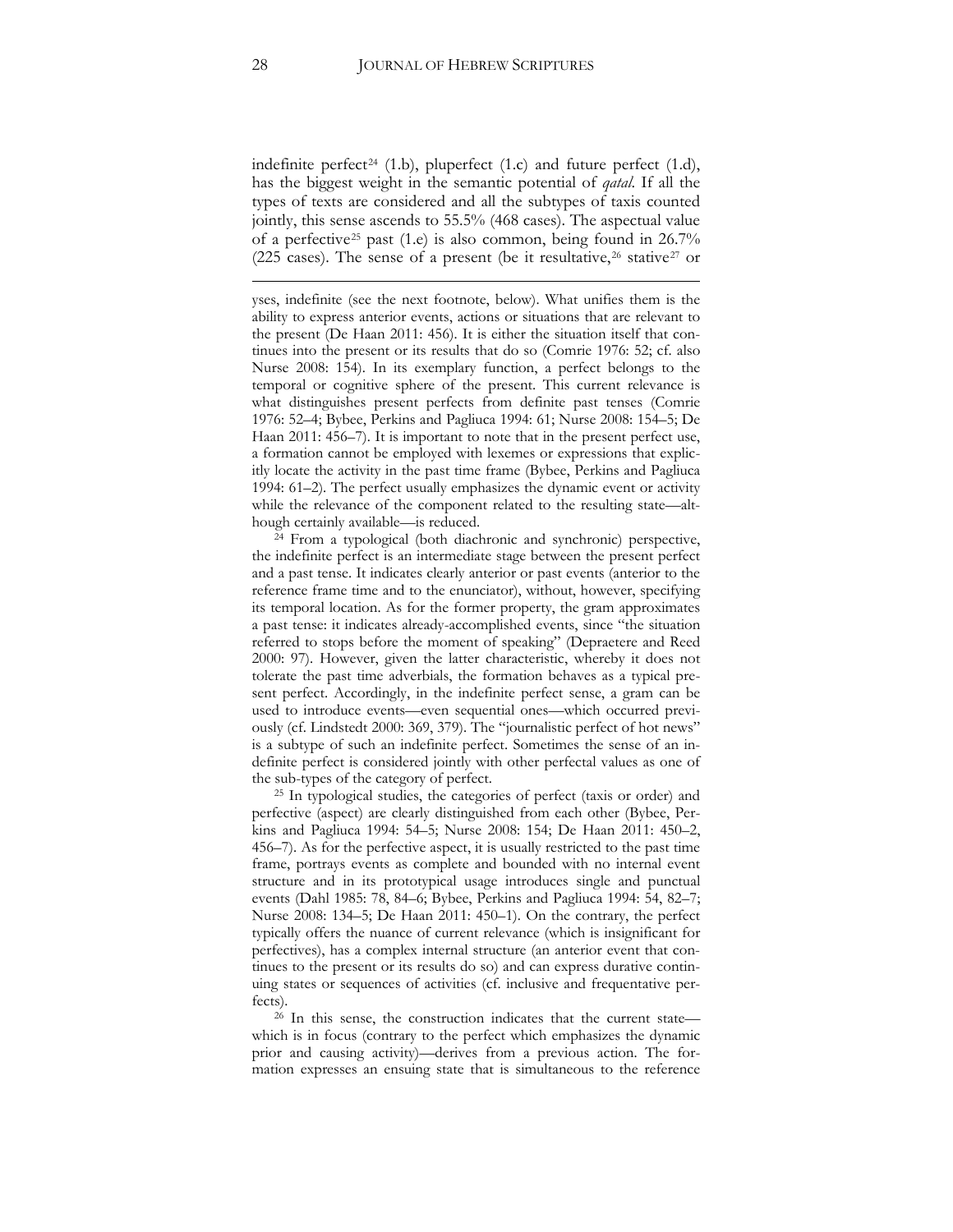simple)[28](#page-29-0) appears in 5.7% (48.5 cases; see example 1.f). In 8.2% (69 cases) *qatal* is used as a durative past (1.g). The remaining values are highly uncommon: performative  $(1.h)$ —1.9%  $(16.5 \text{ cases})$ , future  $(1.1)$ —1.1%  $(9.5)$ , modal counterfactual  $(1.1)$ —0.9%  $(7.5 \text{ cases})$  and gnomic (1.k)—0.1% (1 case).

(1)

a. Gen 4:10

# וַ יִּאמֶר מֱה עַשִׂיתַ קוֹל דְּמֵי אַחִיךְּ צֹעֲקִים אֵלַי מִן־הָאֲדָמָה

Then he said: What **have you done**? Your brother's blood is crying out to me from the ground

b. Gen 8:21

# וְלֹא־אֹסִף עוֹד לְהַכּוֹת אֱת־כָּל־חַי כַּאֲשֶׁר עַשָׂיתִי

I will never again destroy every living creature as I **have done**

c. Gen 1:31

ויּרא אַלֹהים אַת־כַּל־אַשַׁר עַשַׂה

And God saw everything that he **had made**

d. Gen 24:33

#### לֹאָ אֹכל עד אִם־דִּבַּרְתִּי דִּבְרִי

I will not eat until I **have told** my errand

e. Gen 1:5

# וַיִּקְרָ֫א אֱלֹהֶים। לַאוֹר<sup>וּ</sup> יֹוֹם וְלַחִשֶׁךָּ <u>קְרָ</u>א לֵיִלַה

God called the light "day." The darkness he **called** "night"

f. Gen 4:9

 $\overline{a}$ 

# וַ יִּאמֶר יְהוַה אֱל־קַיָן אֵי הֶבֶל אַחִידְּ וַיּאמֶר לֹא יַדַעְתִּי

And the Lord said to Cain: "Where is your brother, Abel?" And he said: "I do not **know**"

time and is an outcome of a previous activity (Andrason 2014b).<br><sup>27</sup> From an evolutionary perspective, statives are grams in which the (original) relation between cause/action and effect/state is absent, since any connotation of the prior action that has triggered this current situation is lost. The only recoverable meaning corresponds to an acquired state such that the gram introduces present states with no adjacent resultative connotations. The information concerning the prior actions which has triggered a given state is unavailable and the construction expresses present conditions or properties of a person or thing.

<span id="page-29-0"></span><sup>28</sup> In this usage, a form fails to denote qualities but rather expresses present activities or events that may be either temporary-momentary or general-persistent. Semantically, it approximates the category of a general present tense of Indo-European languages.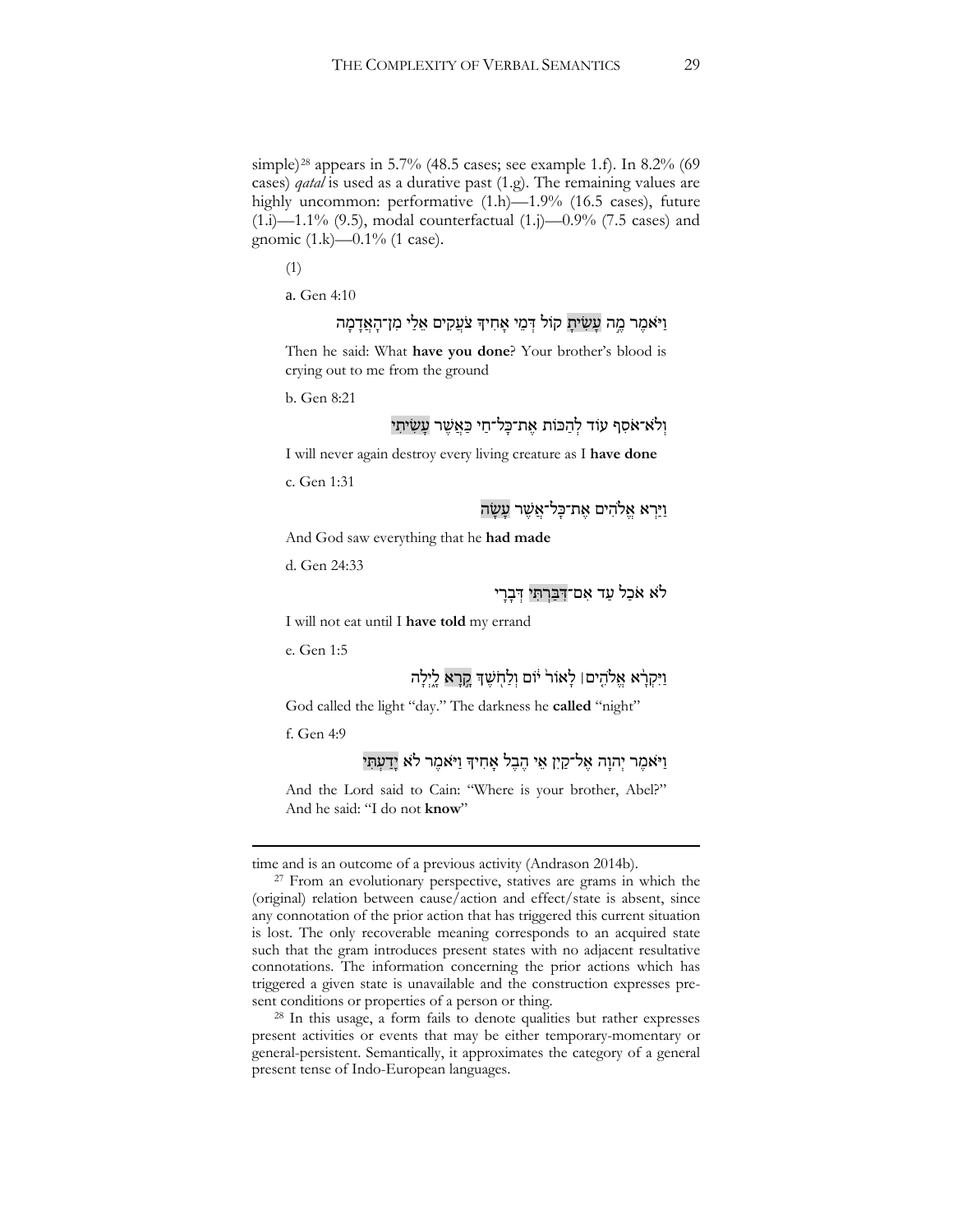g. Gen 37:3

# וְיִשְׂרָאֵל אָהַב אֵת־יוֹסֵף מִכָּל־בָּנָיו

And Israel **loved** Joseph more than any other of his children

h. Gen 15:18

# לְזַרְעֲדְ נָתַתִּי אֱת־הָאָרֵץ הַזֹּאת

To your descendants I **give** this land

i. Gen 17:16

# וּבֵרַכְתִּי אֹתָהּ וְגָם נַתֲתִּי מִמֶּנֵּה לְדָּ בֵּן

I will bless her and moreover I **will give** you a son by her

j. Gen 43:10

# כִּי לוּלֵא הִתְמַהִמָּהוּ כִּי־עַתָּה שַׁבְנוּ זֶה פַּעֲמָיִם

If we **had not delayed**, we would now have returned twice

k. Gen 1:21

 $\overline{a}$ 

# וַיִּבְרָא אֱלֹהִים אֶת־הַתַּגִּינִם הַגְּדֹלִים וְאֵת כְּל־נֶפֶשׁ הַחַיָּה| הֶרמֶשֶׂת אֲשֶׁר שָׁרְצוּ הַמַּיִם לְמִינֵהֶם

God created the great sea monsters and every living creature that moves of every kind with which the waters swarm<sup>29</sup>

All the evidence can be tabulated in the following manner:<sup>30</sup>

<sup>&</sup>lt;sup>29</sup> This is the only example in the book of Genesis that could possibly be interpreted as expressing the sense of universal truth even though it is not fully canonical.

<sup>&</sup>lt;sup>30</sup> For an extensive discussion and interpretation of the data concerning *qatal*, see Andrason and van der Merwe (2015).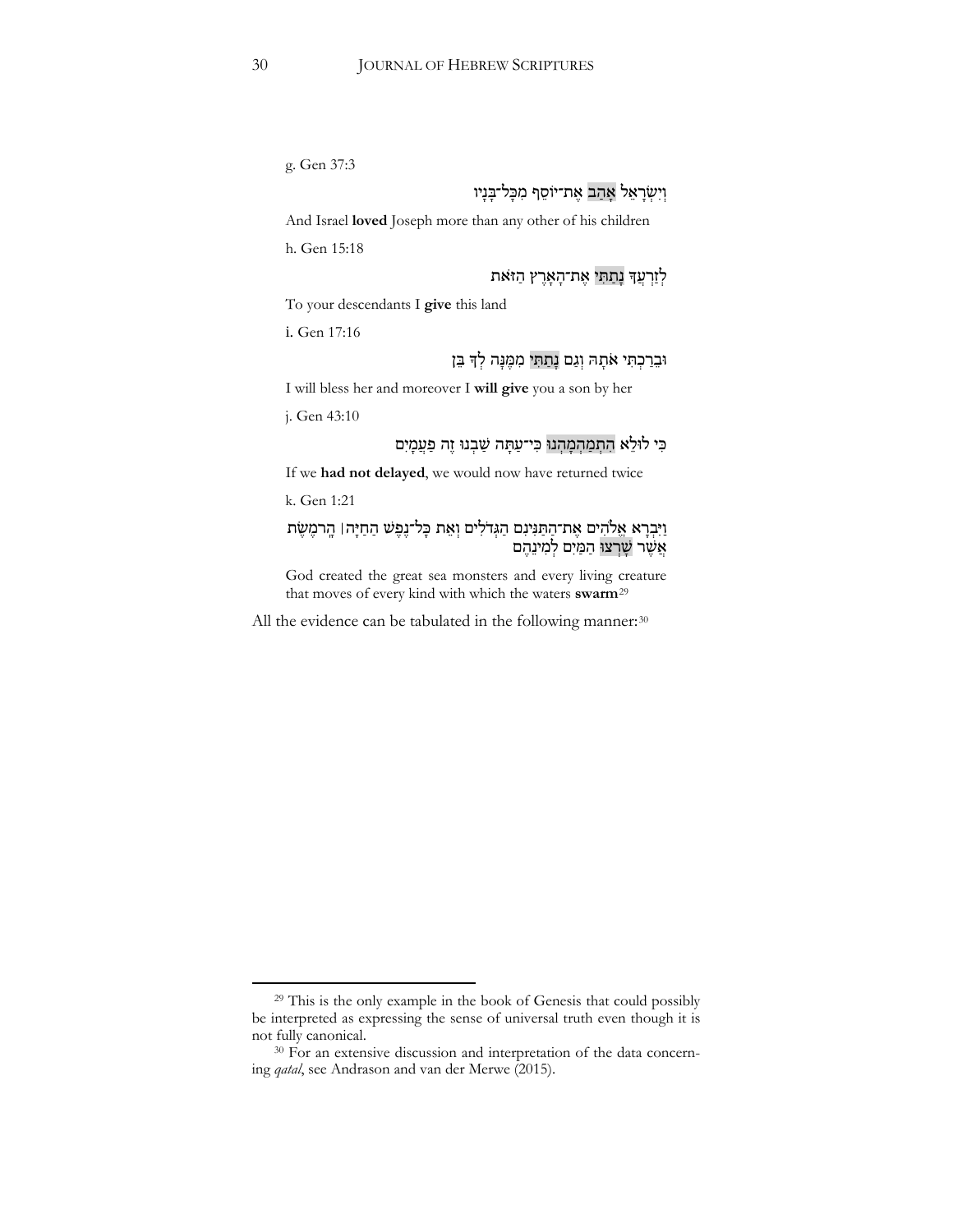# Table 1: The frequency of the senses of qatal

 $X =$  number of occurrences

 $\%$  = percentage

|                       |              | Discourse                |                | Narrative      |                | Nar. discourse |                | Total          |               |
|-----------------------|--------------|--------------------------|----------------|----------------|----------------|----------------|----------------|----------------|---------------|
|                       |              |                          |                |                |                | / Nar. comment |                |                |               |
|                       |              | X                        | $\frac{0}{0}$  | X              | $\frac{0}{0}$  | Х              | $\frac{0}{0}$  | X              | $\frac{0}{0}$ |
| Present perfect       |              | 204.5                    | 50.6           | $\overline{a}$ | $\overline{0}$ | ÷,             | $\overline{0}$ | 204.5          | 24.3          |
|                       |              | $(179+25.5)$             |                |                |                |                |                | $(179 + 25.5)$ |               |
| Indefinite perfect    |              | 91                       | 22.5           | $\frac{1}{2}$  | $\overline{0}$ | 8              | 21.6           | 99             | 11.7          |
|                       |              | $(74+17)$                |                |                |                | $(6+2)$        |                | $(80+19)$      |               |
| Pluperfect            |              | 8                        | 1.9            | 143.5          | 35.9           | 8              | 21.6           | 159.5          | 18.9          |
|                       |              | $(7+1)$                  |                | $(130+13.5)$   |                | $(8+0)$        |                | $(145+14.5)$   |               |
| Perfective past       |              | 15                       | 3.7            | 193            | 48.3           | 17             | 45.9           | 225            | 26.7          |
|                       |              | $(14+1)$                 |                | $(177+16)$     |                | $(16+1)$       |                | $(207+18)$     |               |
| Present               |              | 48.5                     | 12             | $\overline{a}$ | $\overline{0}$ | ÷,             | $\overline{0}$ | 48.5           | 5.7           |
|                       |              | $(40+8.5)$               |                |                |                |                |                | $(40+8.5)$     |               |
|                       | Resul-tative | 14                       | 3.5            | $\frac{1}{2}$  | $\overline{0}$ | L,             | $\overline{0}$ | 14             | 1.6           |
|                       |              | $(8+6)$                  |                |                |                |                |                | $(8+6)$        |               |
|                       | Stative      | 5                        | 1.2            | $\overline{a}$ | $\overline{0}$ | L,             | $\overline{0}$ | 5              | 0.6           |
|                       |              | $(3+2)$                  |                |                |                |                |                | $(3+2)$        |               |
|                       | Simple       | 29.5                     | 7.3            | $\overline{a}$ | $\overline{0}$ | ÷,             | $\overline{0}$ | 29.5           | 3.5           |
|                       |              | $(27+2.5)$               |                |                |                |                |                | $(27+2.5)$     |               |
|                       | Performative | 16.5                     | $\overline{4}$ |                | $\overline{0}$ | $\overline{a}$ | $\overline{0}$ | 16.5           | 1.9           |
|                       |              | $(16+0.5)$               |                |                |                |                |                | $(16+0.5)$     |               |
| Future                |              | 9.5                      | 2.3            | $\overline{a}$ | $\overline{0}$ | $\overline{a}$ | $\overline{0}$ | 9.5            | 1.1           |
|                       |              | $(8+1.5)$                |                |                |                |                |                | $(8+1.5)$      |               |
|                       | Perfect      | 5                        | 1.2            | $\overline{a}$ | $\overline{0}$ | L,             | $\overline{0}$ | 5              | 0.6           |
|                       |              | $(5+0)$                  |                |                |                |                |                | $(5+0)$        |               |
|                       | Simple       | 4.5                      | 1.1            | $\frac{1}{2}$  | $\overline{0}$ | ÷,             | $\overline{0}$ | 4.5            | 0.5           |
|                       |              | $(3+1.5)$                |                |                |                |                |                | $(3+1.5)$      |               |
| Modal counter-factual |              | $\overline{\phantom{a}}$ | 1.7            | $\overline{a}$ | $\overline{0}$ | 0.5            | 1.3            | 7.5            | 0.9           |
|                       |              | $(6+1)$                  |                |                |                | $(0+0.5)$      |                | $(6+1.5)$      |               |
| Durative past         |              | $\overline{4}$           | 0.9            | 61.5           | 15.4           | 3.5            | 9.4            | 69             | 8.2           |
|                       |              | $(3+1)$                  |                | $(47+14.5)$    |                | $(3+0.5)$      |                | $(53+16)$      |               |
| Gnomic                |              |                          | $\overline{0}$ | $\mathbf{1}$   | 0.2            | L,             | $\overline{0}$ | $\mathbf{1}$   | 0.1           |
|                       |              |                          |                | $(1+0)$        |                |                |                | $(1+0)$        |               |
| Total                 |              | 404                      | 48             | 399            | 47.5           | 37             | 4.4            | 840            | 100           |

The global frequencies of the senses can be presented more graphically. This representation gives a more intuitive access to the quantitative weight of the senses conveyed by *qatal*.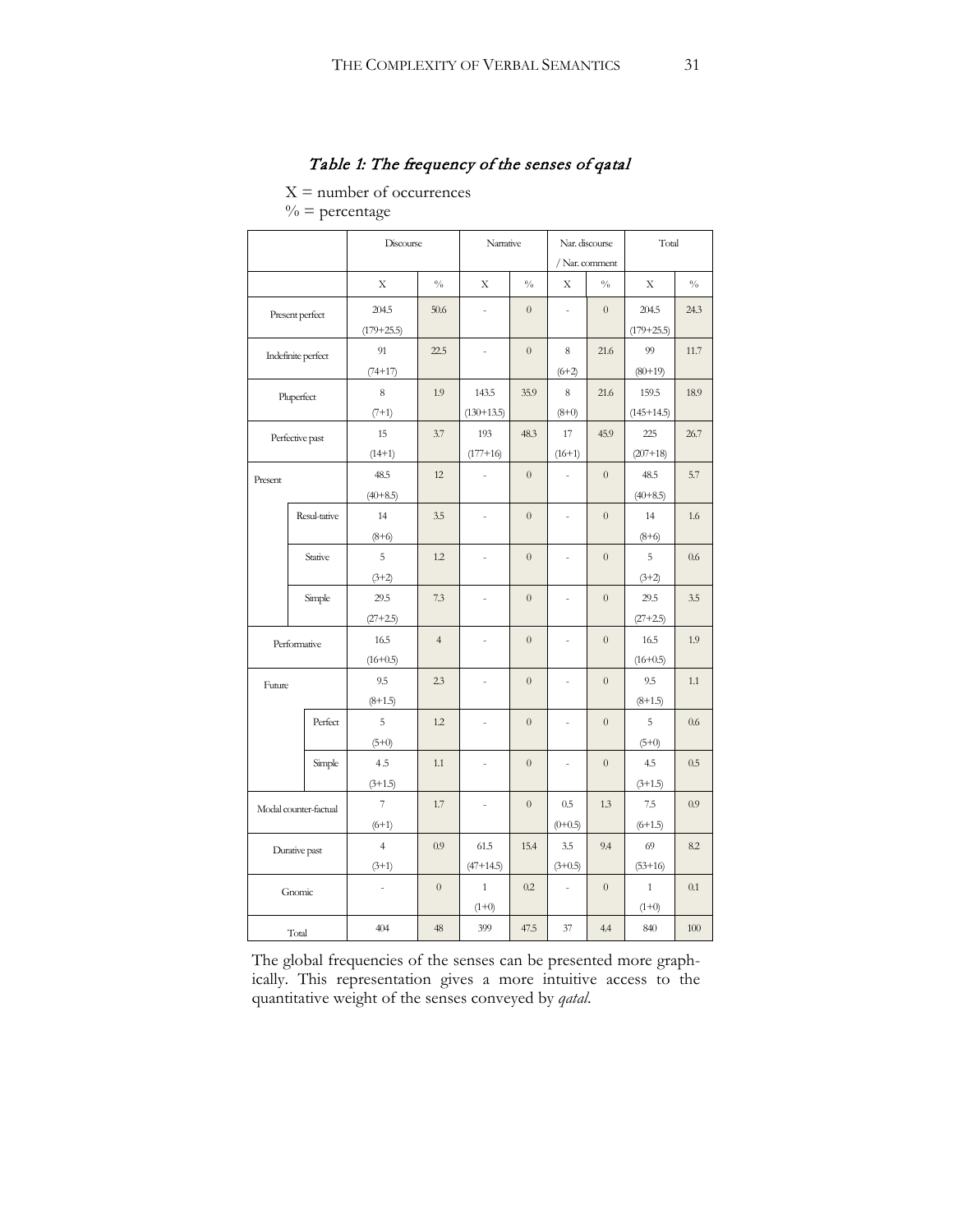

#### Figure 1: Semantics of qatal

As is evident from the data included in Table 1, the frequency of the senses is distinct if the types of text are studied separately. This is especially true of discourse and narrative. In general, the global incidence of *qatal* in discourse and narrative is almost identical. Namely, the discursive examples amount to 48% (404 cases) while the narrative ones constitute 47.5% (399 cases). On the contrary, the frequency of examples found in narrative discourse and narra-tive comment are scarce and will not receive dedicated treatment.<sup>[31](#page-32-0)</sup>

In discourse, the sense of a present perfect constitutes more than 50% (204.5 cases), while in narrative, no examples of this usage are found. Furthermore, still in discourse, the anterior or non-past taxis senses (i.e., the values of a present perfect and an indefinite perfect counted jointly) amount to 73.1% (295.5 cases). Once again, they are entirely absent in narrative. In narrative, it is the value of a perfective past that predominates, being identified in almost the half of the examples (48.3% or 193 cases). In discourse, the incidence of this sense is minimal (3.7% or 15 cases). Consequently, the discursive type of *qatal* is heavily impregnated by the senses of taxis, while its narrative variant is a prototypical past form, usually perfective (48.3% – 193 cases), but also pluperfect  $(35.9\% - 143.5 \text{ cases})$  and, less commonly, durative  $(15.4\% - 61.5$ cases). The semantic dissimilarity between the two types of *qatal* is evident.

<span id="page-32-0"></span><sup>31</sup> This also holds true for *wayyiqtol*. In general, discourse and narrative constitute jointly 96.5% of all the cases where *qatal* and *wayyiqtol* are used.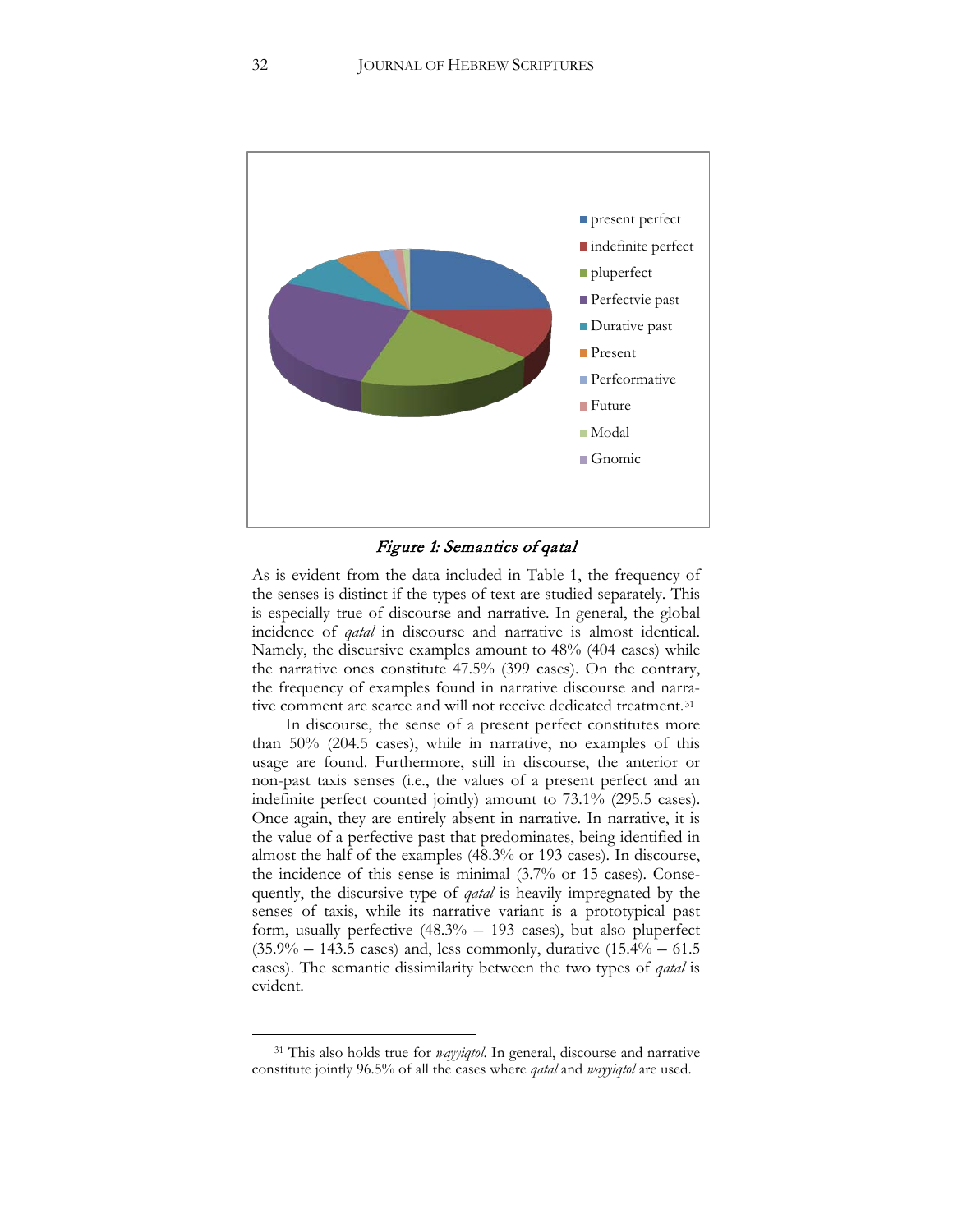

Figure 2: Semantics of qatal in discourse and narrative

# 3.1.2 Wayyiqtol

The empirical research reveals that, if the instances of *wayyiqtol* are counted globally, the sense of a perfective past (2.a) clearly predominates in the semantic potential of this gram. It is found in 89.7% (1831 cases). The various values of taxis—the senses of a present perfect (2.b), an indefinite perfect (2.c) and a pluperfect (2.d)—constitute, in total, only 4% (81.5 cases). In 6% (123.5 cases), *wayyiqtol* appears in the function of a durative past (2.e). The remaining senses are extremely rare: present (2.f)—0.15% (3 cases), performative  $(2 \text{ g})$ —0.05% (1 case) and modal cohortative  $(2 \text{ h})$ — 0.05% (1 case).

(2)

a. Gen 1:21

# וַיַּפֵּל יְהוָה אֱלֹהֶים। תַּרְדֵּמֶה עַל־הָאָדֶם וַיִּישֶׁן וַיִּקַּח אַחַת מִצַּלְעֹתָנִיו וַיִּסְגָּר בַּשֶׂר תַּחְתֱנַּה

And the Lord God **caused** a deep sleep to **fall** upon the man, and he **fell** asleep; then he **took** one of his ribs and **closed** up the place with flesh

b. Gen 3:17

# ּוּלְאָדֶם אָמַר כִּי־שָׁמַעִתָּ לִקְוֹל אִשְׁתֵּךְ . . . אֲרוּרֶה הֲאֲדָמָה בַּעֲבוּרֶךְ וַחֹּאַכַל מִן־הַעֵּץ

Because you **have listened** to the your wife and **have eaten** of the tree [ . . . ] cursed be the ground because of you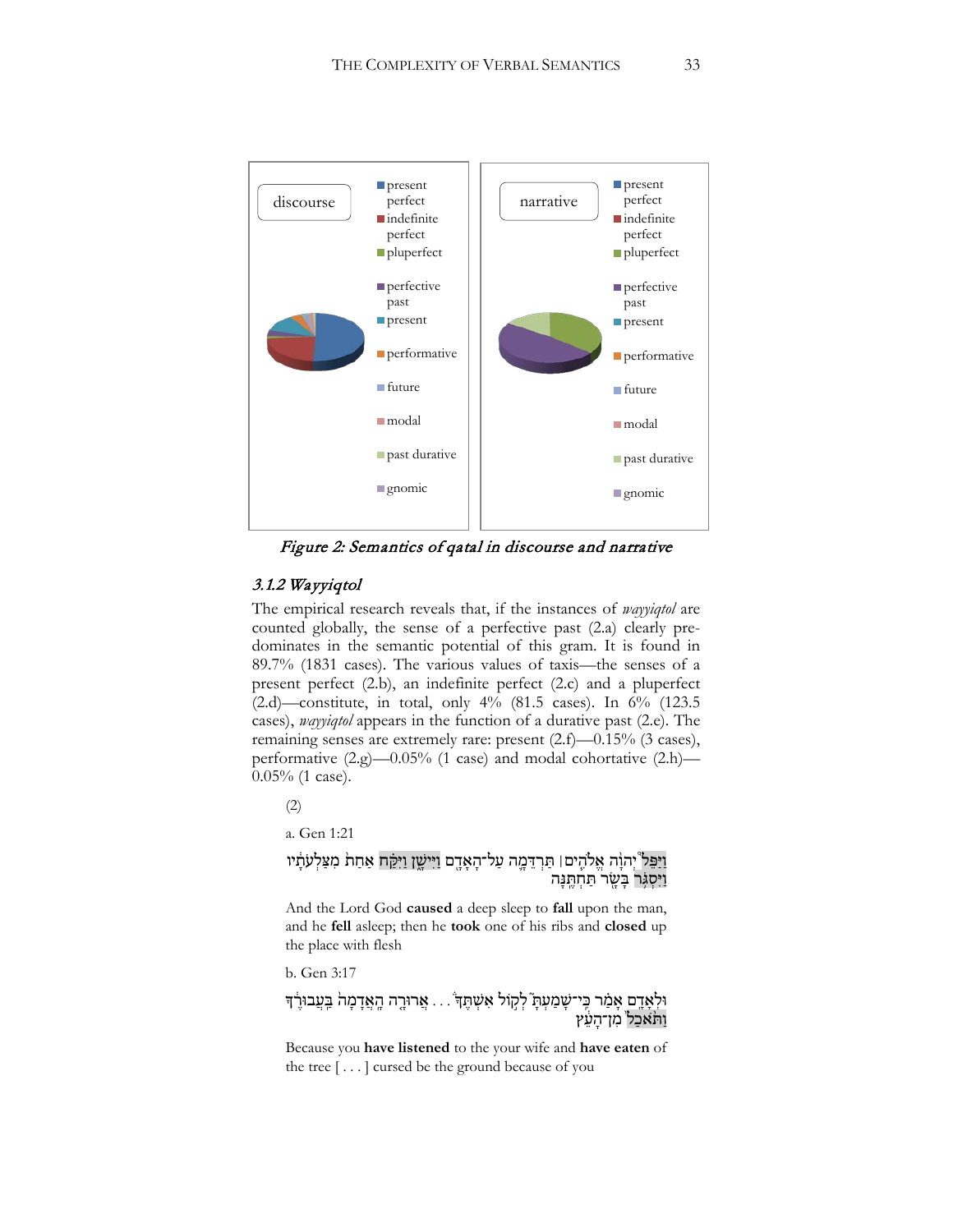#### c. Gen 16:5

# אָנֹכִ֫י נְתַָתִּי שִׁפְּחָת<sup>ֶי</sup> בְּחֵיקֶ֫ךְ וַתֵּׂרֶא כִּי הָרָ֫תְה וְאֵקָל בְּעֵינֵיְהָ יִשְׁפִּֽט יְהוֶה בֵּינֵי וּבֵינֵיִדִּ

I gave my slave-girl to your embrace, and when she **saw** that she had conceived, she looked on me with contempt

d. Gen 26:18

#### וַ יְּשָׁב יִצְחָק וַיַּחְפְּר! אֶת־בְּאֵרָת הַמַּ֫יִם אֲשֶׁר חֶפְרוּ בִּימֵי אַבְרָהֶם אָבִיו וַיְסַתְּמִוּם פְּלִשְׁתִּים אַחֲרֵי מְוֹת אַבְרָהֶם

And Isaac dug again the wells that had been dug in the days of his father Abraham, which the Philistines **had stopped** up after the death of Abraham

e. Gen 25:28

# וַ יֵּאֲהָב יִצְחֱק אֵת־עֵשֶׂו כִּי־צַיִד בִּפִיו וִרִבְקָה אֹהֱבֵת אֵת־יַעֲקֹב

Isaac **loved** Esau, as he was fond of game, and Rebekah loved Jacob

f. Gen 32:6

# וַ יְהִי־לִ<sup>וּ</sup> שְׁוֹר וַחֲמֹוֹר צִאן וְעֱבֶד וְשָׁפְחָ

I **have** oxen, donkeys, flocks, male and female slaves

g. Gen 32:6

# וַ הְעֵינֵיךְ לִמְצֹא־חֵן בְּעֵינֵיךָ

I **send** to tell my Lord so that I may find favor in your sight

h. Gen 4:8

# וֵיהִי בִּהִיוֹתָם בַּשֶּׂדֶה

**Let** us go out to the field

The detailed distribution of all the senses conveyed by *wayyiqtol* is summarized below: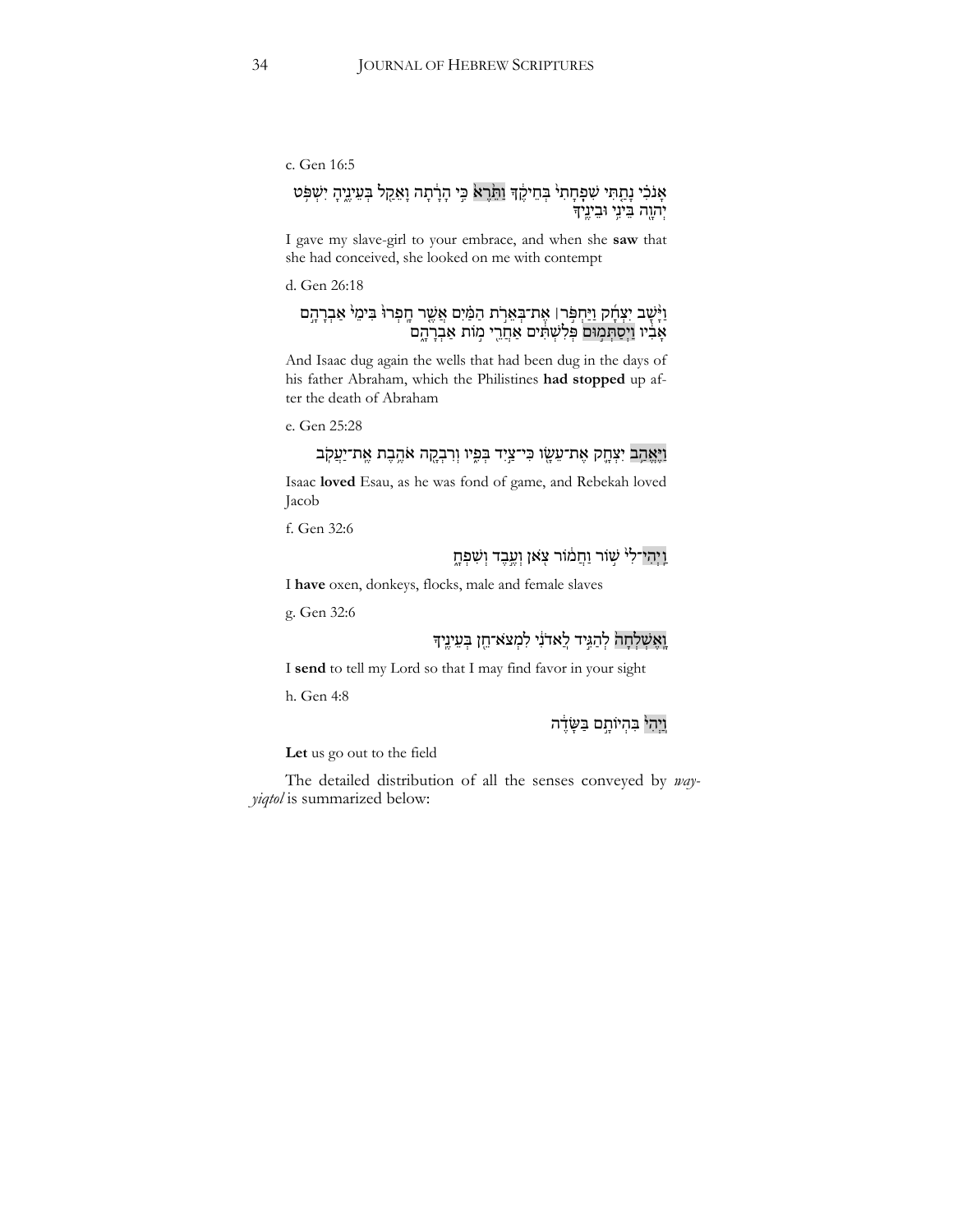# Table 2: The frequencies of the senses of wayyiqtol

 $X =$  number of occurrences

 $\%$  = percentage

|                    | Discourse    |                                    | Narrative      |                         | Nar. discourse<br>/Nar. comment |                           | Total          |                       |               |
|--------------------|--------------|------------------------------------|----------------|-------------------------|---------------------------------|---------------------------|----------------|-----------------------|---------------|
|                    |              | X                                  | $\frac{0}{0}$  | X                       | $\frac{0}{0}$                   | X                         | $\frac{0}{0}$  | X                     | $\frac{0}{0}$ |
| Present perfect    |              | 23                                 | 44             | $\overline{a}$          | $\overline{0}$                  | $\mathbf{1}$              | 1.5            | 24                    | 1.2           |
| Indefinite perfect |              | $(19+4)$<br>20                     | 38             | ÷,                      | $\overline{0}$                  | $(0+1)$<br>29.5           | 44.5           | $(19+5)$<br>49.5      | 2.4           |
|                    |              | $(15+5)$                           |                |                         |                                 | $(27+2.5)$                |                | $(32+7.5)$            |               |
| PQP                |              |                                    | $\overline{0}$ | 8<br>$(6+2)$            | 0.5                             | ÷.                        | $\overline{0}$ | 8<br>$(6+2)$          | 0.4           |
| Perfective past    |              | $\overline{\mathbf{3}}$<br>$(2+1)$ | 6              | 1794.5<br>$(1780+14.5)$ | 93.5                            | 33.5<br>$(30+3.5)$        | 51             | 1831<br>$(1812+19)$   | 89.7          |
| Present            |              | $\mathfrak{Z}$<br>$(3+0)$          | 6              |                         | $\overline{0}$                  | ÷.                        | $\overline{0}$ | $\overline{3}$        | 0.15          |
|                    | Resultative  | $\mathbf{1}$<br>$(1+0)$            | $\overline{c}$ |                         | $\overline{0}$                  | ÷,                        | $\overline{0}$ | $\mathbf{1}$          | 0.05          |
|                    | Simple       | $\overline{2}$<br>$(2+0)$          | $\overline{4}$ |                         | $\overline{0}$                  | $\overline{a}$            | $\overline{0}$ | $\overline{c}$        | 0.1           |
|                    | Performative |                                    | $\overline{c}$ | ÷                       | $\overline{0}$                  | $\overline{\phantom{a}}$  | $\overline{0}$ | $\mathbf{1}$          | 0.05          |
| Modal Cohortative  |              | $\mathbf{1}$<br>$(1+0)$            | $\overline{c}$ | ÷                       | $\overline{0}$                  | ÷                         | $\overline{0}$ | $\mathbf{1}$          | 0.05          |
| Durative past      |              | $\mathbf{1}$<br>$(1+0)$            | $\overline{c}$ | 120.5<br>$(107+13.5)$   | 6                               | $\overline{c}$<br>$(2+0)$ | $\overline{3}$ | 123.5<br>$(110+13.5)$ | 6             |
| Total              |              | 52                                 | 2.5            | 1923                    | 94.2                            | 66                        | 3.2            | 2041                  | 100           |

The graphical representation makes it easier to apprehend the distribution of the quantitative weight of the senses and demonstrates the predominance of the value of a perfective past: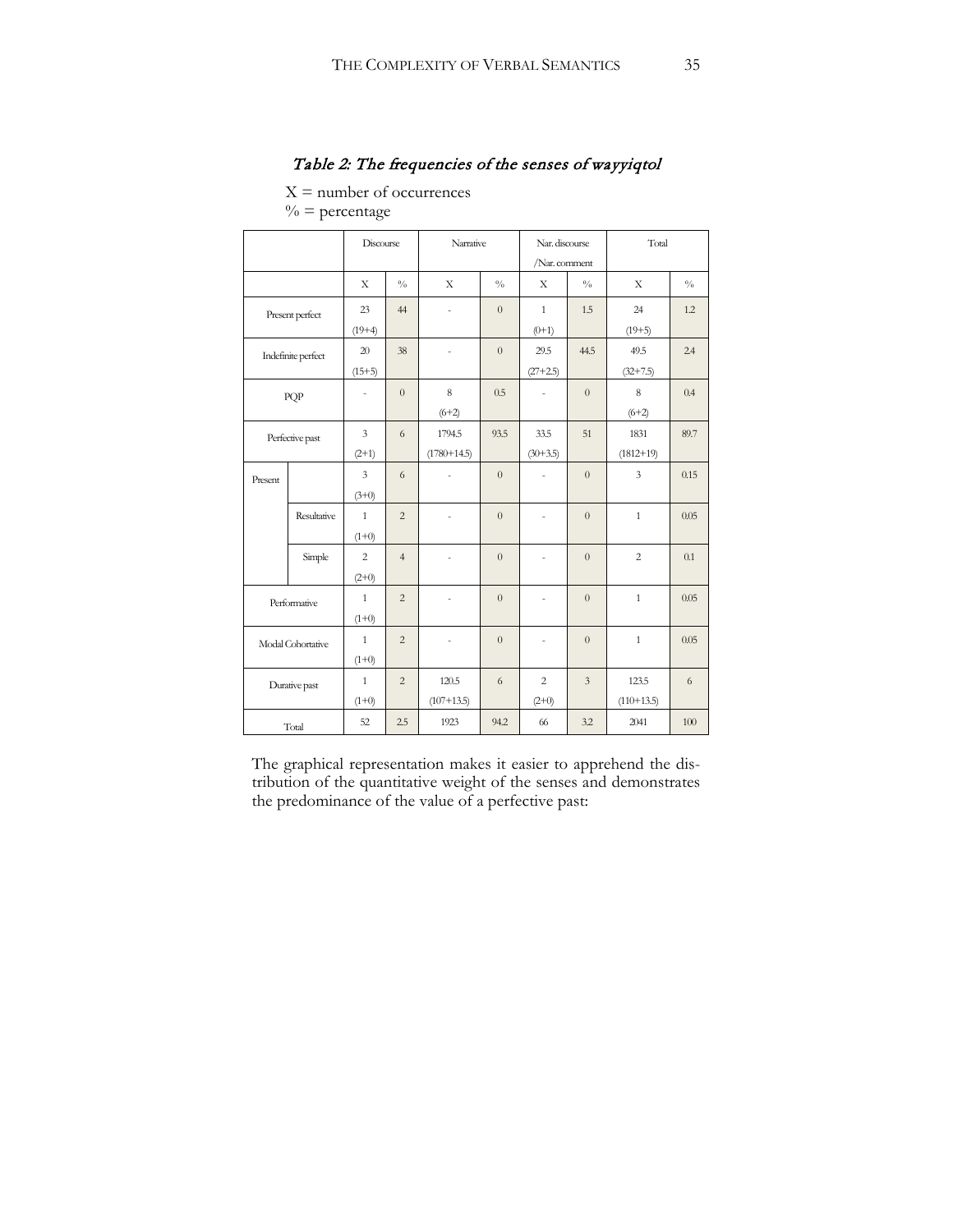

Figure 3: Semantics of wayyiqtol

As was the case with *qatal*, the distribution of the senses is distinct in different types of texts, especially if narrative and discourse are contrasted. However, unlike *qatal*, discursive instances of *wayyiqtol* are significantly less numerous than the narrative ones. The former constitute only 2.5% (52 cases) whereas the latter amount to 94.2% (1923 cases).

In discourse, the domain of taxis predominates constituting 82% (43 cases). It may itself be deconstructed into two more specific senses, namely the present perfect  $(44% – 23 \text{ cases})$  and the indefinite perfect  $(38\% - 20 \text{ cases})$ . In narrative, it is the sense of a perfective past that appears most frequently (93.5% – 1794.5 cases). This difference in the quantitative distribution of the senses is represented visually in Figure 4, below. Nevertheless, given the huge disproportion of the discursive uses (2.5%) in comparison with the narrative examples (94.2%), the weight of the sense of a present perfect and/or of the domain of taxis for the totality of the semantic potential of *wayyiqtol* is minimal.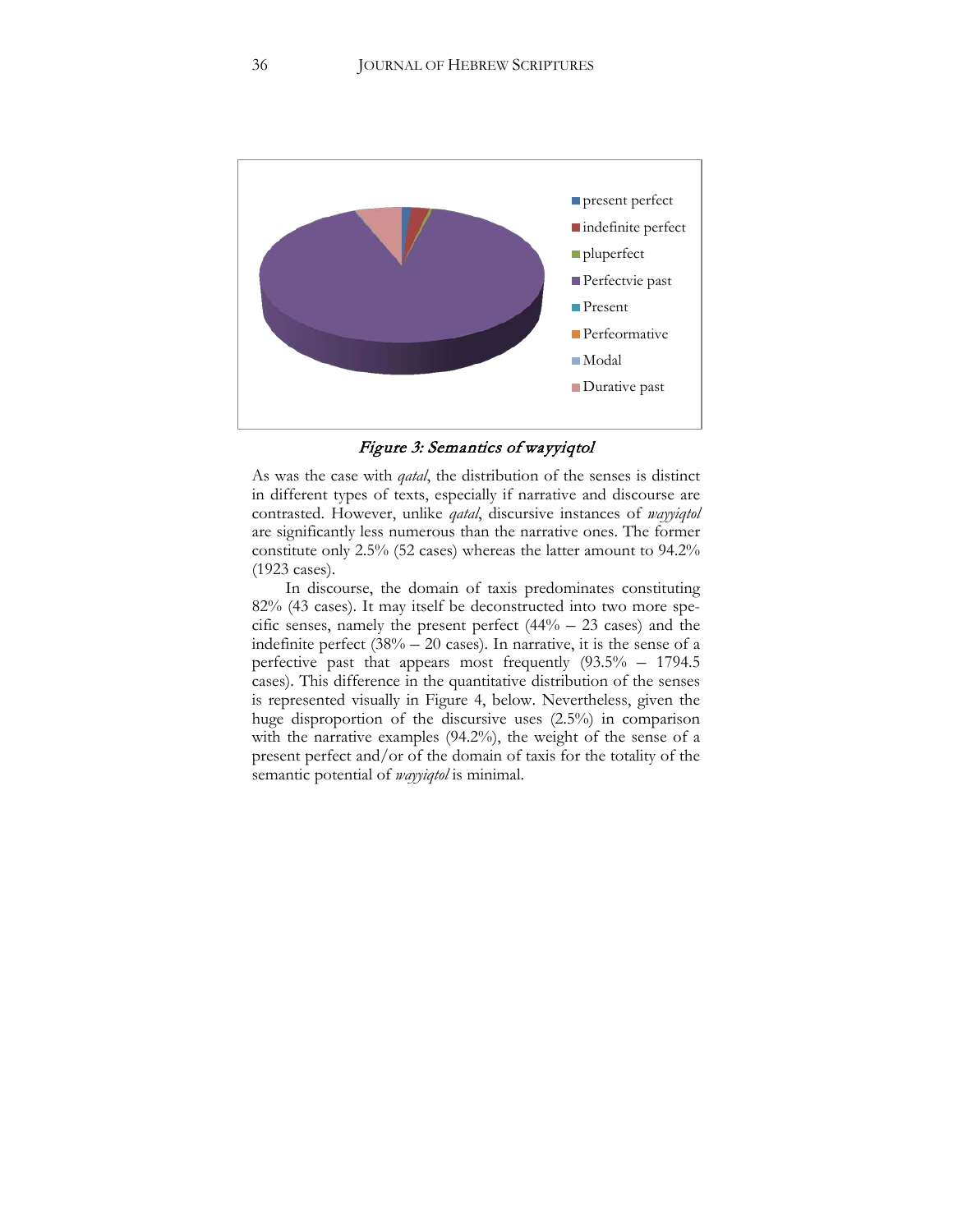

Figure 4: Semantics of qatal in discourse and narrative

### 3.2. COMPARATIVE FREQUENCIES

Having presented the information concerning the weight of different senses in the semantic potential of *qatal* and *wayyiqtol* separately, I will now offer a comparative study of the relative frequencies of the two grams. First, the distribution of *qatal* over different semantic domains will be contrasted with a distributional pattern presented by *wayyiqtol* (section 3.2.1). Next, the distribution of certain semantic domains over *qatal* and *wayyiqtol* (as well as over some other grams) will be analyzed (section 3.2.2).

#### 3.2.1 Qatal versus wayyiqtol

In this section, the frequencies of senses offered by *qatal* and *wayyiqtol* will be compared. First, the frequencies of the two grams without distinguishing particular types of text will be contrasted (cf. *GLOBAL GRAMS*). Subsequently, the comparison of the quantitative information extracted separately from narrative and discourse will be developed (*TEXT-SENSITIVE GRAMS*).

### GLOBAL GRAMS

Several phenomena can be observed when the global frequencies are compared. The meta-domain of taxis, which predominates in the map of *qatal* (55.5%) is poorly represented in the map of *wayyiqtol* (4%). The difference ascends to 51.5 points. The importance of the sense of taxis in the semantic potential of *qatal* is also evident if this domain is deconstructed into more specific values: a present perfect, an indefinite perfect and a pluperfect. To be precise, the value of a present perfect is almost 23 points greater in the seman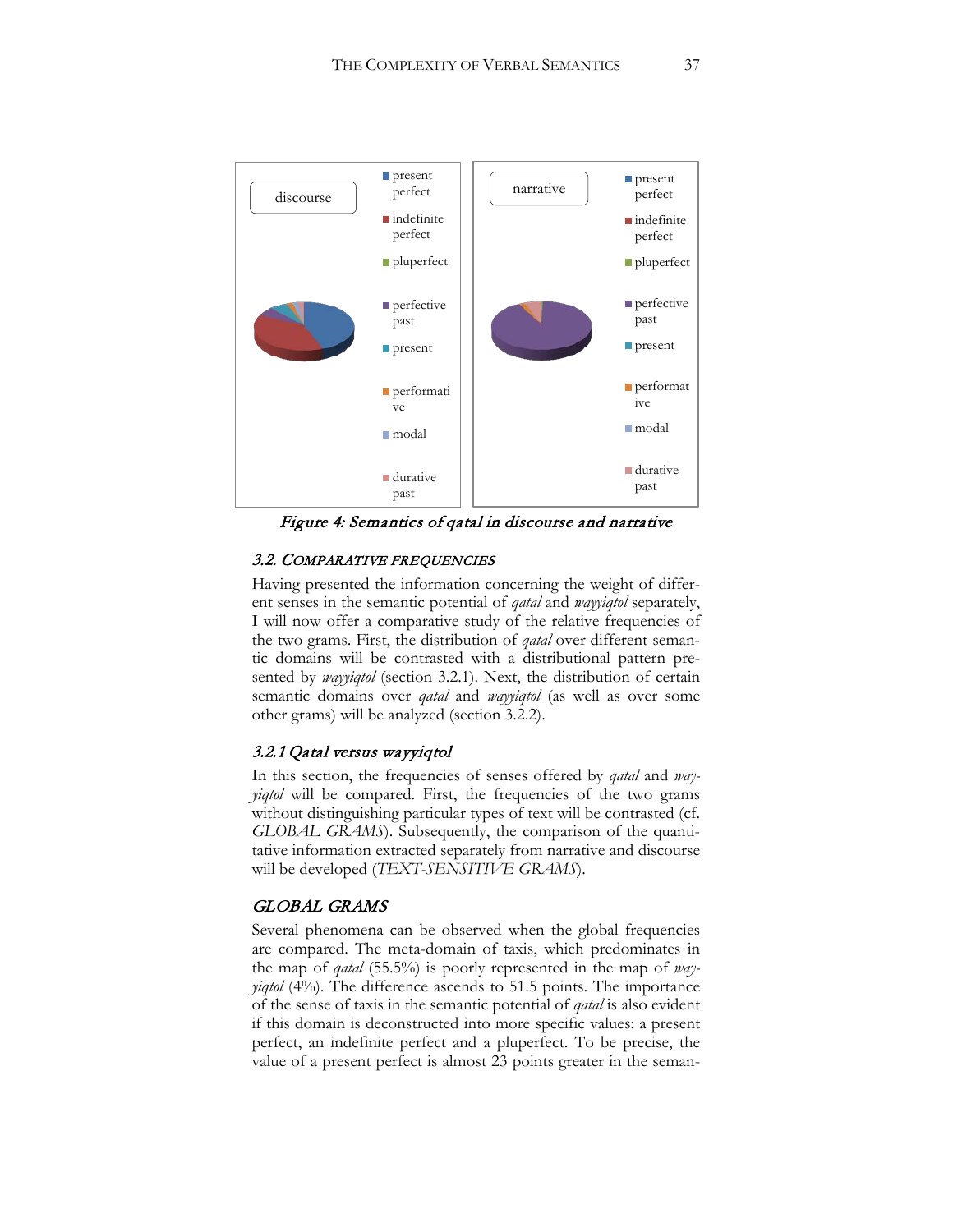tics of *qatal* (24.3%) than in *wayyiqtol* (1.2%). The difference concerning the sense of an indefinite perfect ascends to more than 9 points (compare 11.7% in *qatal* with 2.4% in *wayyiqtol*). The frequency of a pluperfect sense is likewise higher in *qatal* (18.9%) than it is in *wayyiqtol* (0.4%) by 18.5 points.

|       | Form                  |       | Qatal     |          | Wayyiqtol |
|-------|-----------------------|-------|-----------|----------|-----------|
|       | Domain                | Cases | Frequency | Cases    | Frequency |
|       | Total                 | 468   | 55.5      | 81       | $4\%$     |
| Taxis | Present<br>perfect    | 204.5 | $24.3\%$  | 24       | $1.2\%$   |
|       | Indefinite<br>perfect | 99    | $11.7\%$  | 49.5     | $2.4\%$   |
|       | Pluperfect            | 159.5 | $18.9\%$  | 8        | $0.4\%$   |
|       | Future<br>perfect     | 5     | 0.6%      | $\theta$ | $0\%$     |

Table 3: Quantitative distribution of the domain of taxis in qatal and wayyiqtol

The following figure visualizes the data included in Table 3 demonstrating the statistical significance of the senses of taxis in the semantic potential of *qatal* and an almost total lack of such relevance in the case of *wayyiqtol*:



Figure 5: Weight of the domain of taxis in qatal and wayyiqtol

The domain of a perfective past is well represented in the semantic potential of the two grams. However, the frequency of this sense in *wayyiqtol* (89.7%) surpasses the frequency offered by *qatal* (26.7%) by more than 60 points. Thus, the value of a perfective past is considerably more relevant in the meaning of *wayyiqtol* than in the semantics of *qatal*.

The domain of a durative past plays a role of similar importance in the two constructions. That is, the durative past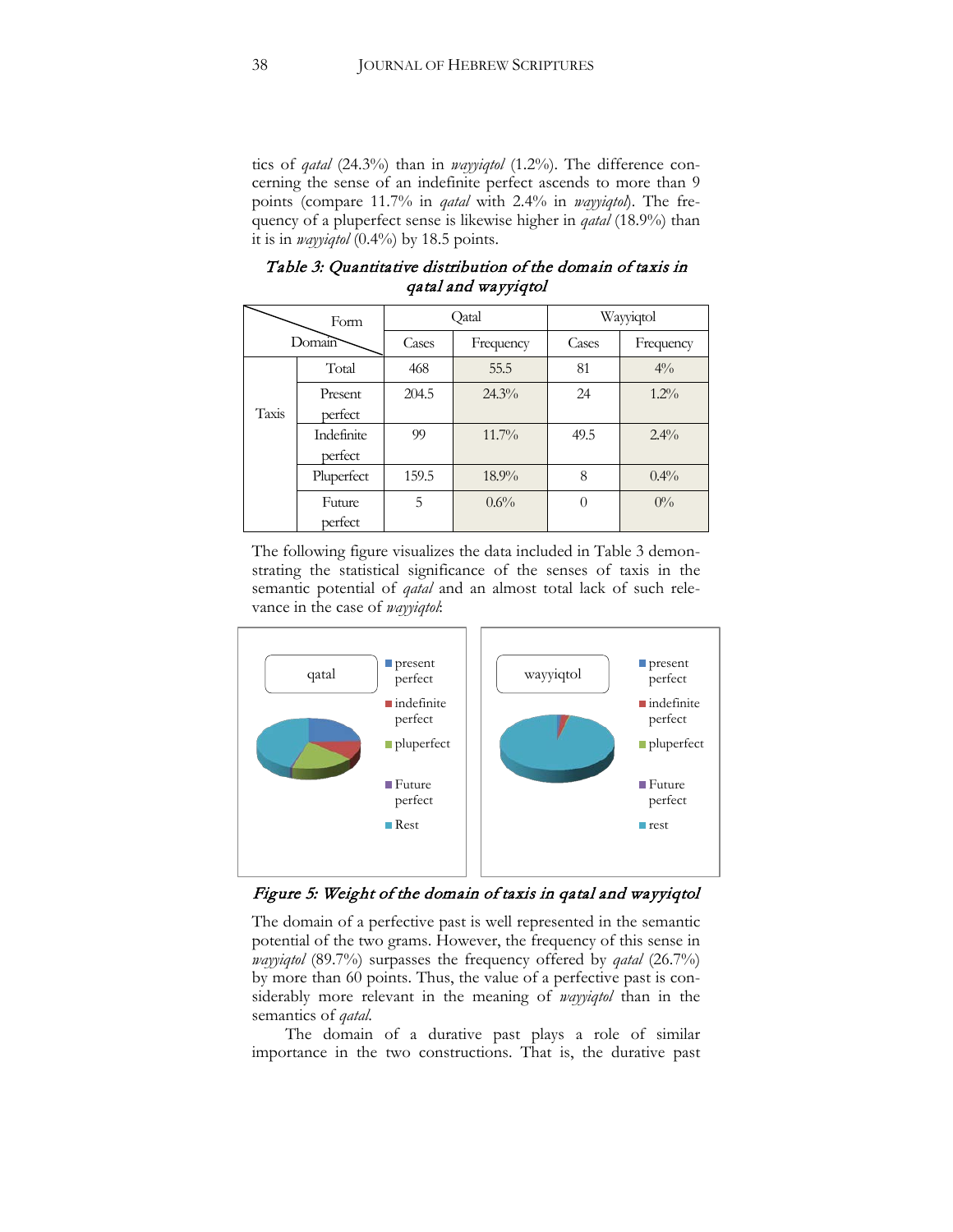value constitutes 8.2% in the semantic potential of *qatal* and 6% in that of *wayyiqtol*. If all the past senses are summed up, the value of a definite past—either perfective or durative (but excluding the taxis sense, viz. a pluperfect)—is more relevant in the semantic potential of *wayyiqtol* than in the meaning of *qatal*. In the case of *wayyiqtol*, the value of a definite past appears in 95.7%, while in *qatal*, it equals still important—34.5%. If the pluperfect sense is included, the idea of a past time frame is found in 96.1% of the cases of *wayyiqtol* and in 53.8% as far as *qatal* is concerned.

|      | Form       |       | Qatal     |        | Wayyiqtol |
|------|------------|-------|-----------|--------|-----------|
|      | Domain     | Cases | Frequency | Cases  | Frequency |
|      | Total      | 294   | 34.9      | 1954.5 | $95.7\%$  |
| Past | Perfective | 225   | $26.7\%$  | 1831   | $89.7\%$  |
|      | past       |       |           |        |           |
|      | Durative   | 69    | $8.2\%$   | 123.5  | $6\%$     |
|      | past       |       |           |        |           |

Table 4: Quantitative distribution of the domain of past (perfective and durative) in qatal and wayyiqtol

Figure 6 below graphically shows the importance of the domain of a past and, in particular, of its aspectual perfective type, in the semantic potential of *wayyiqtol*. The relevance of this past domain significantly decreases in the case of *qatal*. On the whole, the most prototypical domain of *qatal* (in quantitative terms) is taxis (i.e., a present perfect, an indefinite perfect and a pluperfect), while the nucleus of the prototypicality of *wayyiqtol* is occupied by a temporalaspectual value, viz. the perfective past. Therefore, it is possible that speakers could have associated *qatal* with the category of taxis and *wayyiqtol* with the category of a perfective past.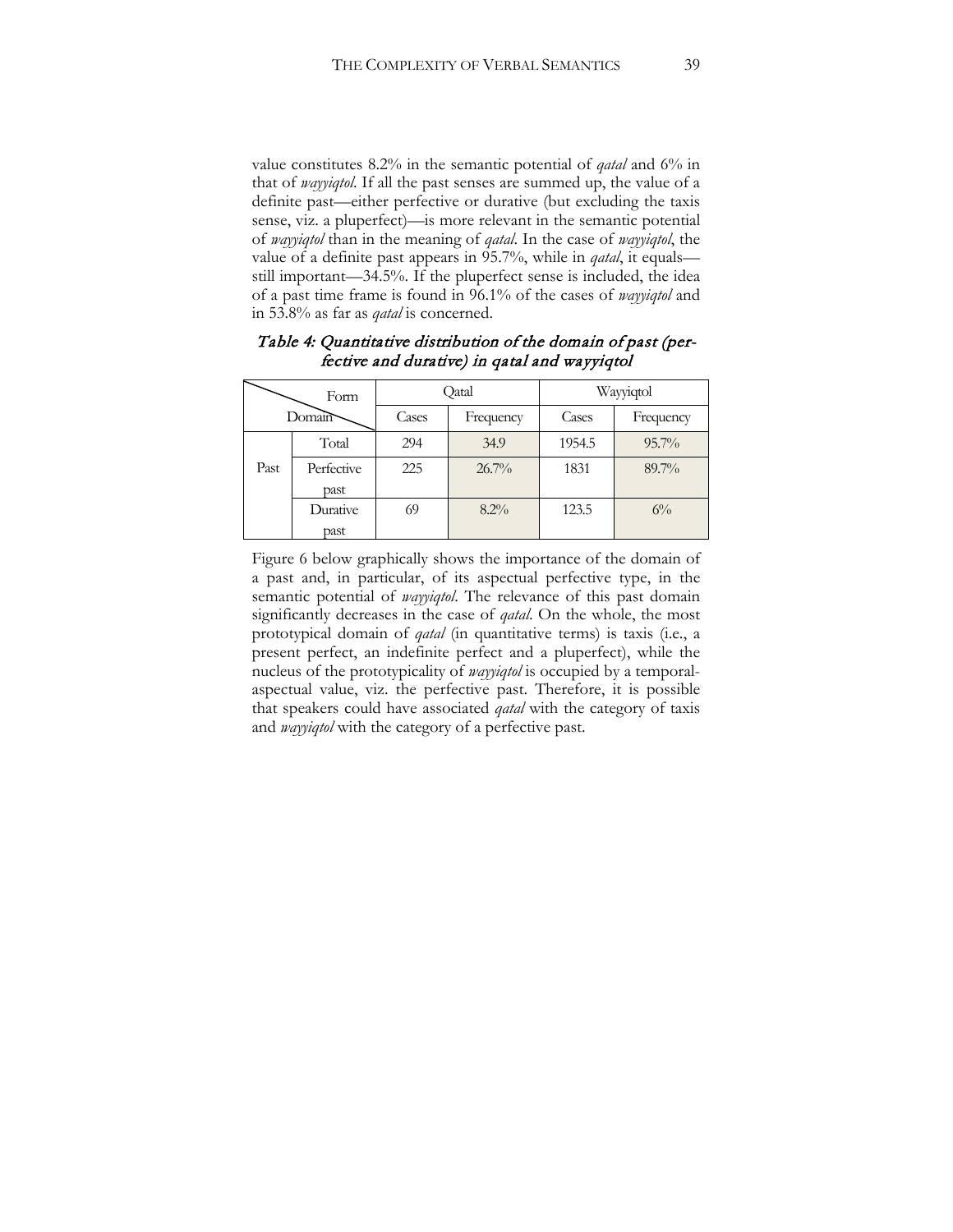

## Figure 6: Weight of the domain of past (perfective and durative) in qatal and wayyiqtol

The domain of a present (be it a resultative present, a stative present or a simple present) is less relevant than the values of taxis and perfective past. The role of such present values is greater in the semantic potential of *qatal* than in *wayyiqtol*. In *qatal*, present senses constitute a relatively well-marked portion, viz. 5.7%. In *wayyiqtol*, the same values are found in a negligible 0.15%. If the sense of a present perfect—a value that temporarily belongs to a present time sphere—is counted together with the sense of a present, the conceptual and cognitive link between *qatal* and a present time frame is more evident. Namely, the idea of relevance to the present situation is recoverable in at least 30% of all the cases of *qatal*. *Wayyiqtol* is sensitive to the idea of present relevance only in a scarce 1.35%.

|         | Form                                             |       | Qatal     |                | Wayyiqtol |
|---------|--------------------------------------------------|-------|-----------|----------------|-----------|
|         | Domain                                           | Cases | Frequency | Cases          | Frequency |
|         | Total                                            | 48.5  | $5.7\%$   | 3              | 0.15%     |
| Present | Resultative<br>present                           | 14    | $1.6\%$   |                | $0.05\%$  |
|         | Stative<br>present                               | 5     | 0.6%      | $\Omega$       | $0\%$     |
|         | Simple<br>present                                | 29.5  | $3.5\%$   | $\overline{c}$ | $0.1\%$   |
|         | Present                                          | 253   | 30%       | 84             | $1.35\%$  |
|         | sphere/relevance (pre-<br>sent perfect included) |       |           |                |           |
|         |                                                  |       |           |                |           |

# Table 5: Quantitative distribution of the domain of a present and the concept of present relevance in qatal and wayyiqtol

The same data can be presented graphically in order to visualize the important discrepancy in the relation to the present time frame between *qatal* (this relation is common, amounting in total to 30%)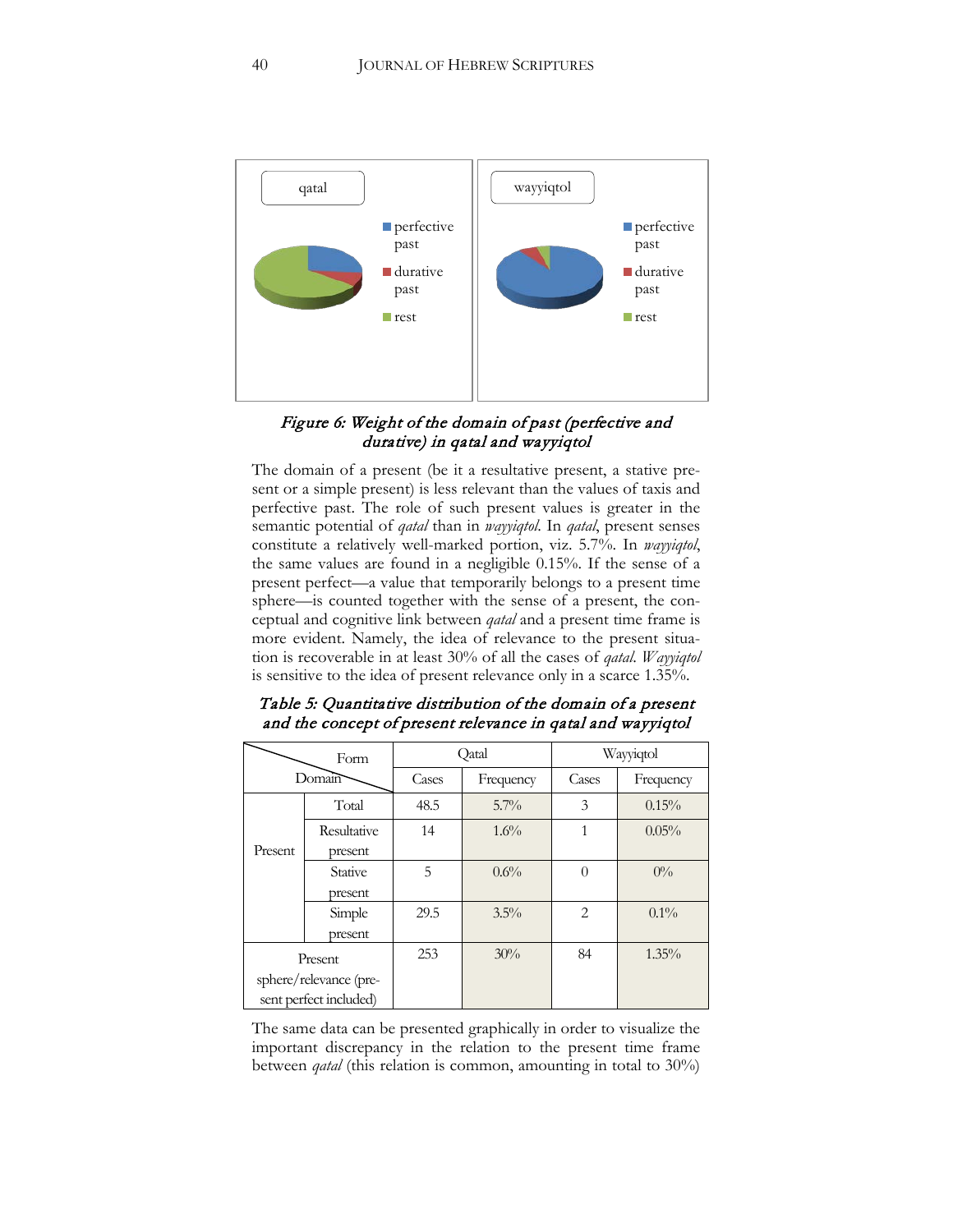and *wayyiqtol* (the relation is virtually negligible as it appears in circa 1%). These results are consistent with the previously mentioned connection of *qatal* with the domain of taxis and the relation of *wayyiqtol* to the temporal-aspectual domain of a perfective past.



Figure 7: Weight of the domain of present and the idea of present relevance in qatal and wayyiqtol

The relevance of the remaining senses, such as performative, future, gnomic and modality, is marginal. Yet, these values play a more prominent role in the semantics of *qatal* than in the meaning of *wayyiqtol*. In the former, they ascend to 4% (2%, 1.1%, 0.1% and 0.9%, respectively) while in the latter they do not surpass the limit of 0.01% (the performative and modal values constitute 0.05% each, while the gnomic and future senses are entirely missing).

|        | Form         |       | Qatal     |       | Wayyiqtol |
|--------|--------------|-------|-----------|-------|-----------|
|        | Domain       | Cases | Frequency | Cases | Frequency |
|        | Total        | 34.5  | 3.7       | 2     | $0.1\%$   |
|        | Performative | 16.5  | $1.9\%$   |       | 0.05%     |
| Others | Future       | 9.5   | $1.1\%$   |       | $0\%$     |
|        | Modal        | 7.5   | 0.6%      |       | $0.05\%$  |
|        | Gnomic       |       | $0.1\%$   |       | $0\%$     |

Table 6: Quantitative distribution of the marginal senses of qatal and wayyiqtol

The data tabulated above indicate that, from a semantic perspective, *wayyiqtol* is a more homogenous formation (it exhibits a minor extent of semantic variability), while *qatal* seems to be a more heterogeneous gram (it exhibits a higher degree of variability; cf. Figure 8, below). In total, senses that are not classifiable with the domains of a present, taxis and/or past (i.e. the senses that do not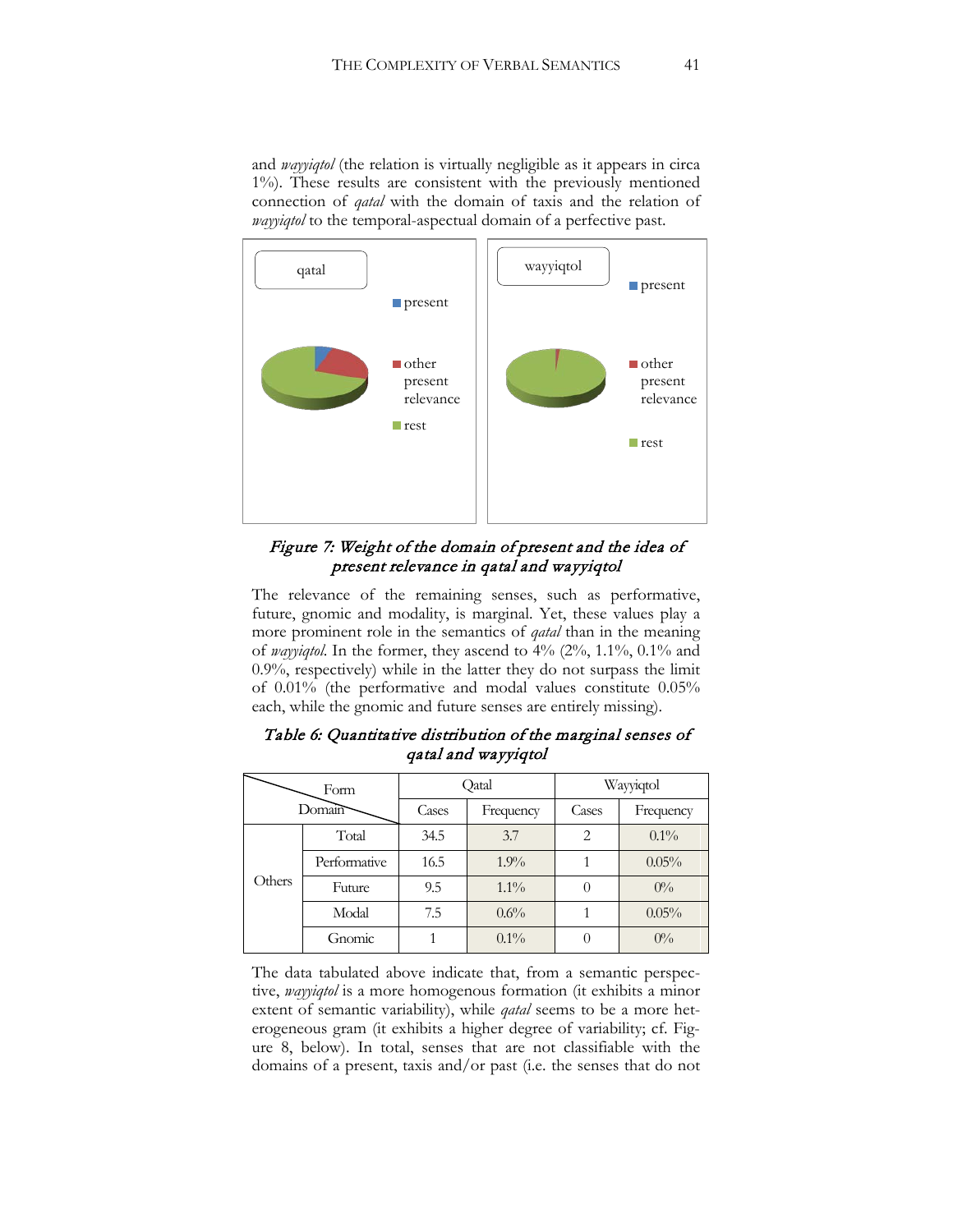correspond to the categories of a present perfect, an indefinite perfect, a pluperfect, a future perfect, a perfective past and a durative past) are infrequent in *qatal* (3.4%),<sup>[32](#page-42-0)</sup> In *wayyiqtol* such values are not only uncommon, but extremely marginal (0.1%).



Figure 8: Weight of the marginal senses of qatal and wayyiqtol

Lastly, it must be recalled that *qatal* shows a similar frequency of occurrences in discourse and narrative (48% and 47.5%, respectively). By contrast, *wayyiqtol* is typically found in the narrative parts of the Hebrew Bible (94.2%), the discursive cases appearing only in 2.5%. The instances of narrative comment or narrative discourse are both infrequent and constitute 4.4% of the examples of *qatal*  and 3.2% of the cases of *wayyiqtol*.

| Table 7: Quantitative distribution of the types of text in qatal |  |
|------------------------------------------------------------------|--|
| and wayyiqtol                                                    |  |

| Form                            |       | Qatal     |       | Wayyiqtol |
|---------------------------------|-------|-----------|-------|-----------|
| Domain                          | Cases | Frequency | Cases | Frequency |
| Discourse                       | 404   | 48%       | 52    | $2.5\%$   |
| Narrative                       | 399   | $47.5\%$  | 1923  | $94.2\%$  |
| Narrative discourse<br>'comment | 37    | $4.4\%$   | 66    | $3.2\%$   |

This dissimilar behavior of the two grams with reference to a type of text summed up in Table 7 above becomes more evident if a

<span id="page-42-0"></span><sup>&</sup>lt;sup>32</sup> This includes the future (but not future perfect), performative, gnomic and modal. The performative and gnomic uses could be synchronically counted as present, while evolutionarily they correspond to the extensions arising from the present perfect (Andrason 2012a; 2012c; 2013b).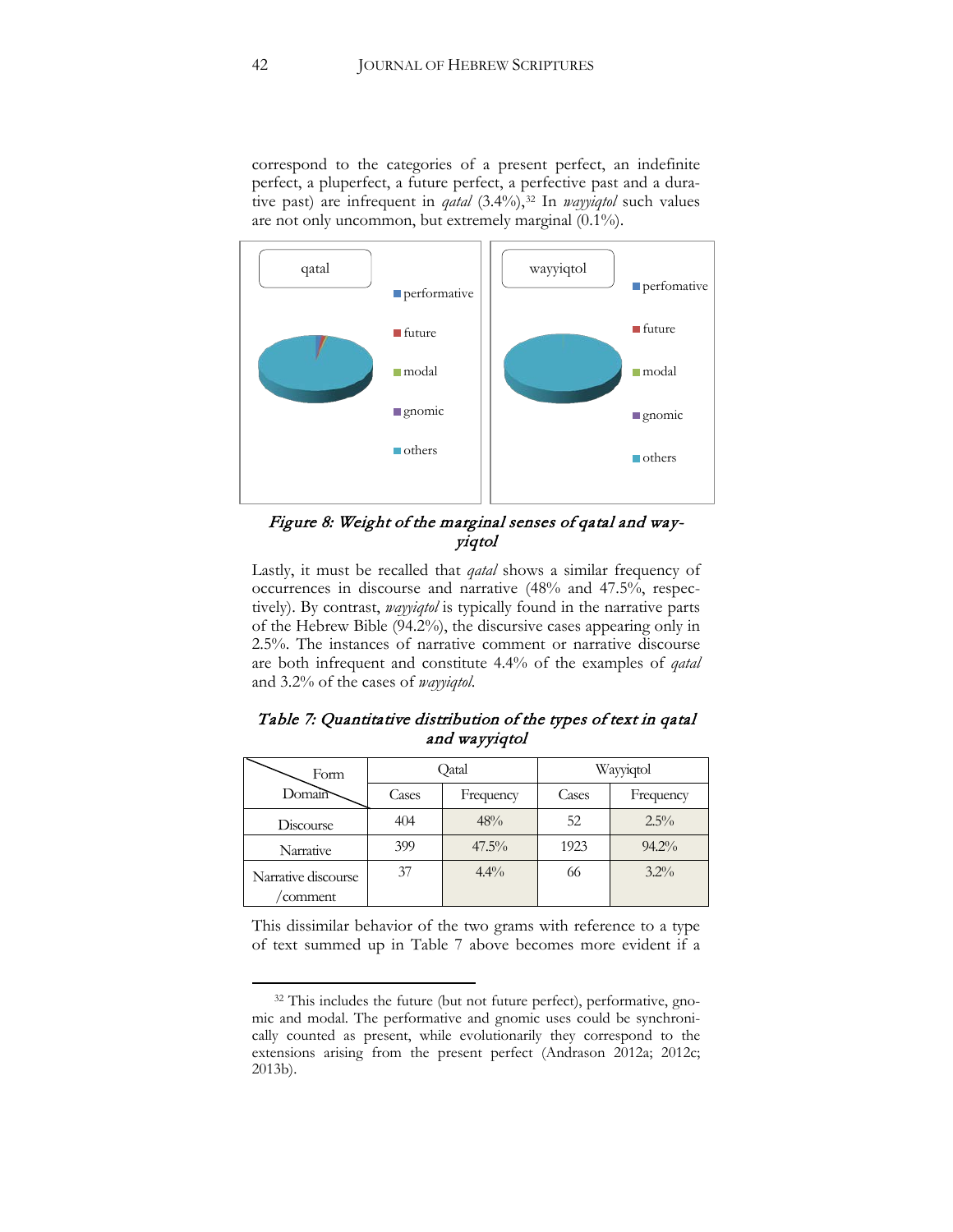graphic representation is used. Figure 9 demonstrates that the narrative uses clearly predominate in the case of *wayyiqtol*, whereas the significance of the narrative and discursive types is comparable in the case of *qatal*.



Figure 9: Weight of the types of text in qatal and wayyiqtol

## TEXT-SENSITIVE GRAMS

The tendencies in the quantitative distribution introduced above, although less marked, are still maintained if the two grams are compared separately in discourse and narrative.

The narrative type of *qatal* offers the distribution of senses that diverges from the frequency counted globally. If the sense of a perfective past is taken into consideration, the semantics of the narrative variant of *qatal* seem to be closer to those exhibited by *wayyiqtol*. However, *wayyiqtol* continues to offer a significantly higher frequency of the value of a perfective past (93.5%) than *qatal* (48.3%). In a similar vein, the narrative variant of *qatal* still provides a more archetypal taxis behavior than its *wayyiqtol* counterpart. Namely, the pluperfect value appears in 35.9% of *qatal* in narrative while in the case of *wayyiqtol* it is found only in a marginal 0.5%. Additionally, the sense of a durative past is twice as frequent in the narrative type of *qatal* (15.4%) than in *wayyiqtol* (6%).

# Table 8: Comparison of the quantitative distribution of the senses in narrative

| Form            |       | Qatal     |        | Wayyiqtol |
|-----------------|-------|-----------|--------|-----------|
| Domain          | Cases | Frequency | Cases  | Frequency |
| Perfective past | 193   | $48.3\%$  | 1794.5 | $93.5\%$  |
| Pluperfect      | 143.5 | $35.9\%$  |        | $0.5\%$   |
| Durative past   | 61.5  | $15.4\%$  | 120.5  | $6\%$     |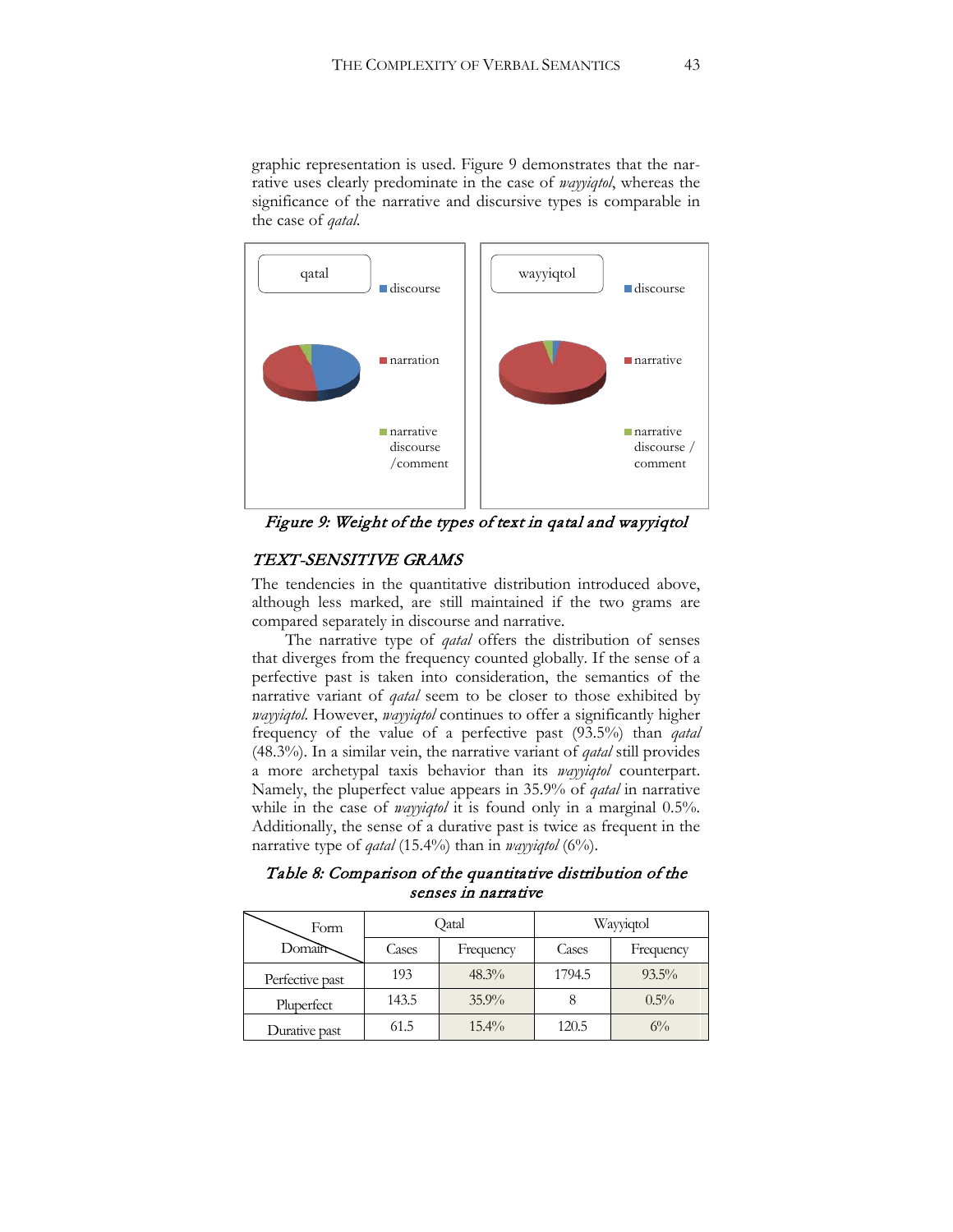It is clear that even though the compatibility of *qatal* with the domain of a perfective aspect increases in narrative (compare 48.3% in narrative with 26.7% in the global frequencies), the role of past senses that are not perfective (i.e. a durative past and a pluperfect) is still highly relevant, and *de facto* dominant as they constitute 51.3%. The narrative variant of *wayyiqtol* also gives more prominence to the perfective sense than its counterpart when calculated globally (compare 93.5% in narrative with 89.7% in the global statistics). This suggests that the mere fact that *wayyiqtol* is typically found in narrative, while *qatal* appears in narrative and discursive fragments more or less equally, by itself does not explain the difference in the semantics of the two forms. Even in narrative, the two constructions exhibit quite different quantitative profiles: a more perfective-past profile in the case of *wayyiqtol*, and a less perfective-past profile (i.e., with a significant role of the values of a pluperfect and a durative past) in the case of *qatal*. This can be illustrated by the following figure:



Figure 10: Comparison of the weight of senses in narrative

The comparison between *qatal* and *wayyiqtol* in discourse reveals other remarkable phenomena. As far as their qualitative semantic potentials are concerned, the two grams offer a similar range of main senses: a present perfect, an indefinite perfect, a perfective past and a present. However, while the senses of a present perfect and a present play a greater role in *qatal* than in *wayyiqtol* (consider 50.6% versus 44% and 12% versus 6%, respectively), the values of an indefinite perfect and a perfective past acquire more relevance in the meaning of *wayyiqtol* than in *qatal* (compare 38% versus 22.5% and 6% versus 3.7%, respectively).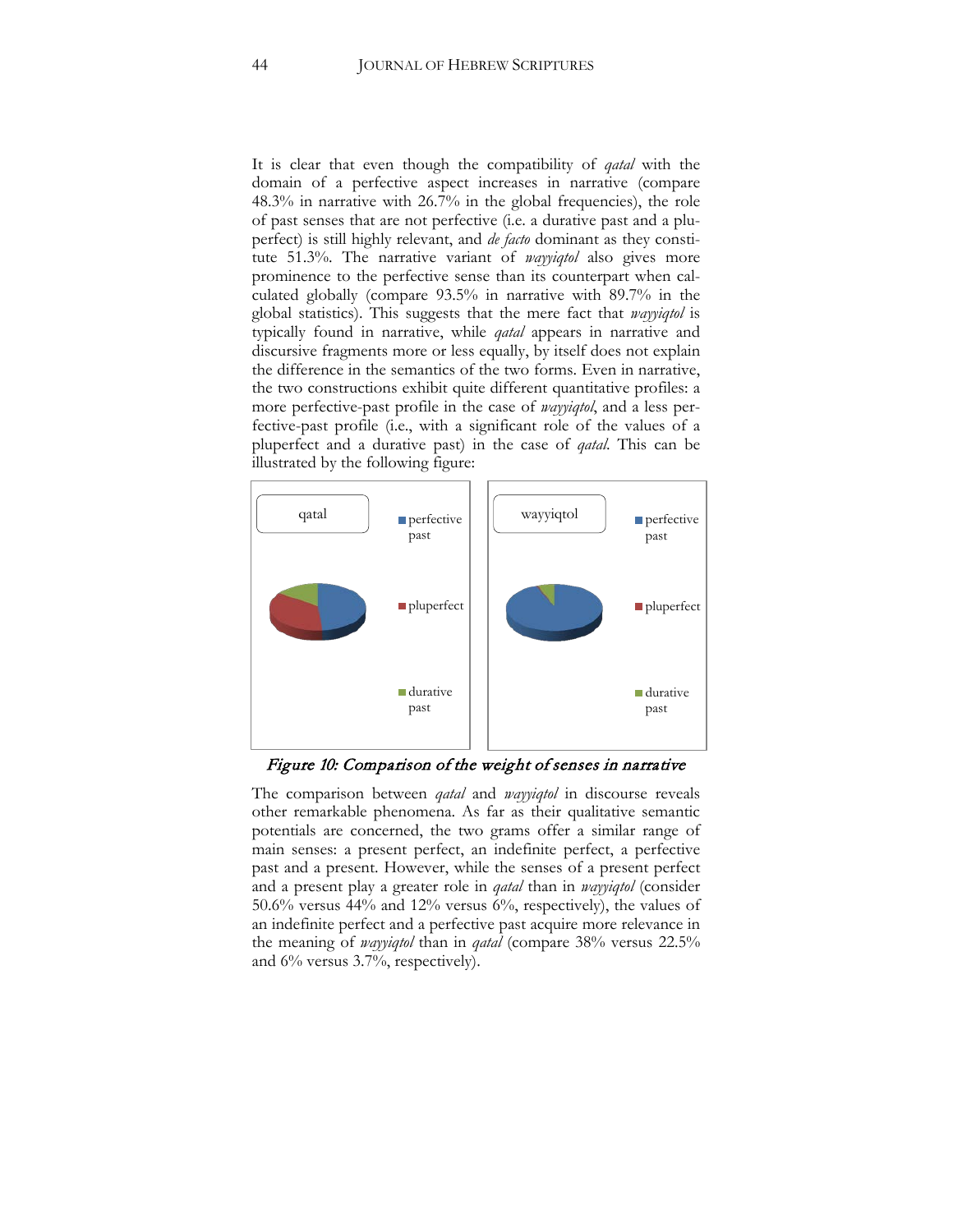| Form               |       | Qatal     |       | Wayyiqtol |
|--------------------|-------|-----------|-------|-----------|
| Domain             | Cases | Frequency | Cases | Frequency |
| Present perfect    | 204.5 | 50.6%     | 23    | $44\%$    |
| Indefinite perfect | 91    | $22.5\%$  | 20    | 38%       |
| Perfective past    | 15    | $3.7\%$   |       | $6\%$     |
| Present            | 48.5  | $12\%$    |       | $6\%$     |
| Others             | 37    | $10.8\%$  | 3     | $6\%$     |

Table 9: Quantitative distribution of the senses in discourse

The data summed up in table 9 above indicate that the component of present relevance is more visible in the discursive type of *qatal*  (in total, with the performative sense included, it ascends to 68.6%) than in an analogous variant of *wayyiqtol* (52%). Inversely, the domain of "not-currently-relevant" anteriority (i.e., indefinite perfect, perfective past, pluperfect and durative past) is more prominent in the discursive type of *wayyiqtol* (46%) than in a comparable variant of *qatal* (29%). Once more, the quantitative profiles of the two grams are not identical. As a result, the sole fact that *qatal* exhibits a more discursive profile than *wayyiqtol* does not explain distinct semantic properties provided by the two constructions.



Figure 11: Comparison of the weight of the senses in discourse

## 3.2.2 Domains versus qatal and wayyiqtol

Although the comparison of the individual frequencies of *qatal* and *wayyiqtol* gives important insights into the grams' relationships, it does not exhaust the information that can be extracted from the empirical study. Alternative phenomena can be observed if the evidence provided by the empirical research is arranged differently. This time, the frequencies show not how prototypical a given sense (domain) is in the semantic potential of *qatal* or *wayyiqtol*, but rather which BH verbal gram is the most prototypical means of conveying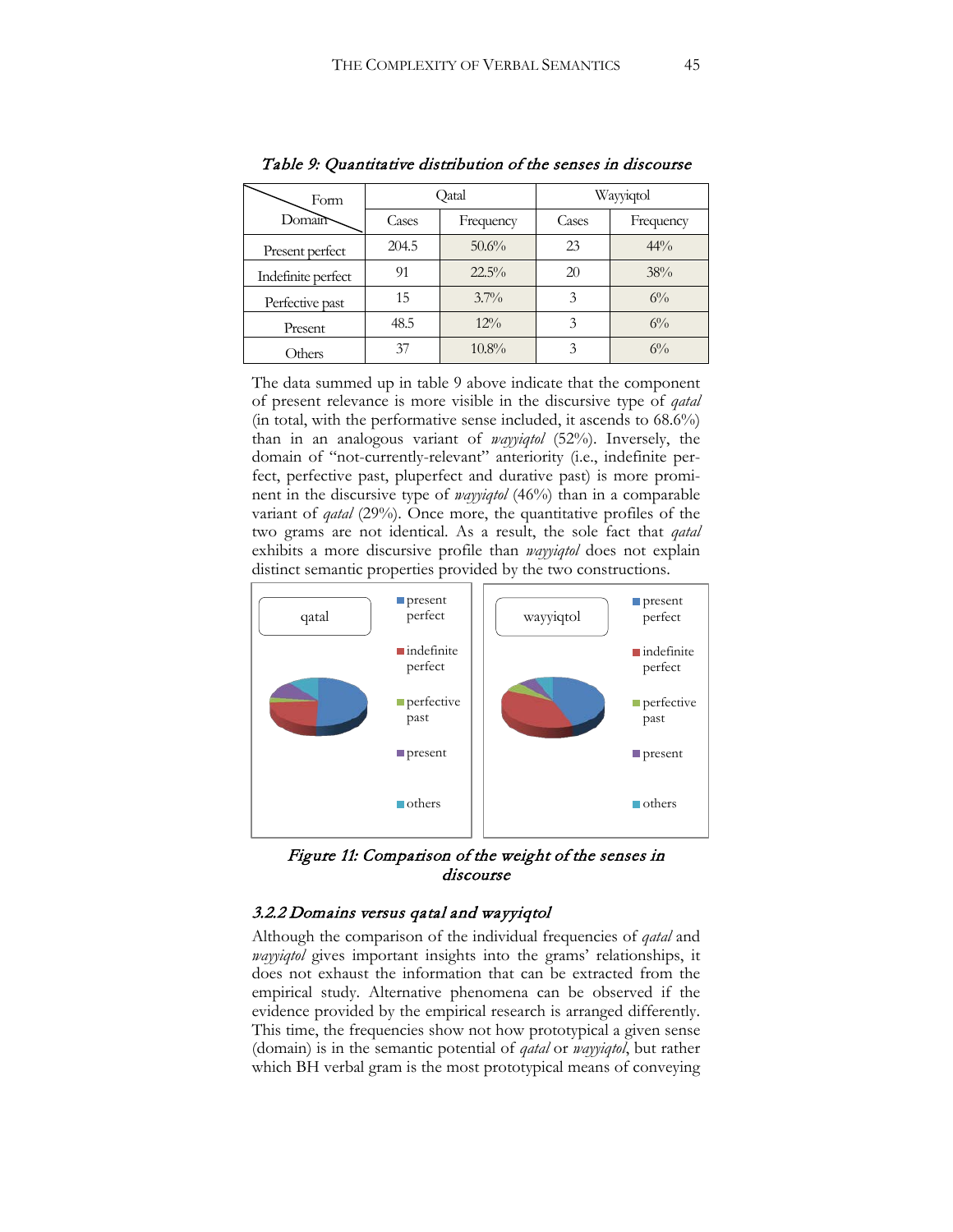a given sense. Thus, this procedure concerns the qualitative distribution of a sense over the grams with which this value can be encoded. It specifies how a domain is expressed grammatically.

As far as the domain of taxis is concerned,<sup>[33](#page-46-0)</sup> the following may be observed. The taxis senses appear on 547 occasions in the book of Genesis. In 463 cases, this domain is expressed by *qatal* (84.6%) while in only 81.5 cases it is expressed by *wayyiqtol* (15%; the remaining 2.5 cases or 0.4% are conveyed by *weqatal*). This demonstrates the importance of the relation between the concept of taxis and the *qatal* form in a more obvious way.



Figure 12: Quantitative distribution of the sense of taxis over the BH forms

The close relationship between the domain of taxis and *qatal* is even more recognizable if the analysis is narrowed to discourse. The taxis sense in discourse is conveyed 347.5 times in the book of Genesis. The *qatal* gram is used in 87.3% (303.5 cases), *wayyiqtol* in 12.3% (43 cases) and *weqatal* 0.2% (1 example).

<span id="page-46-0"></span><sup>&</sup>lt;sup>33</sup> This analysis includes the senses of a present perfect, an indefinite perfect and a pluperfect, but excludes the sense of a future perfect.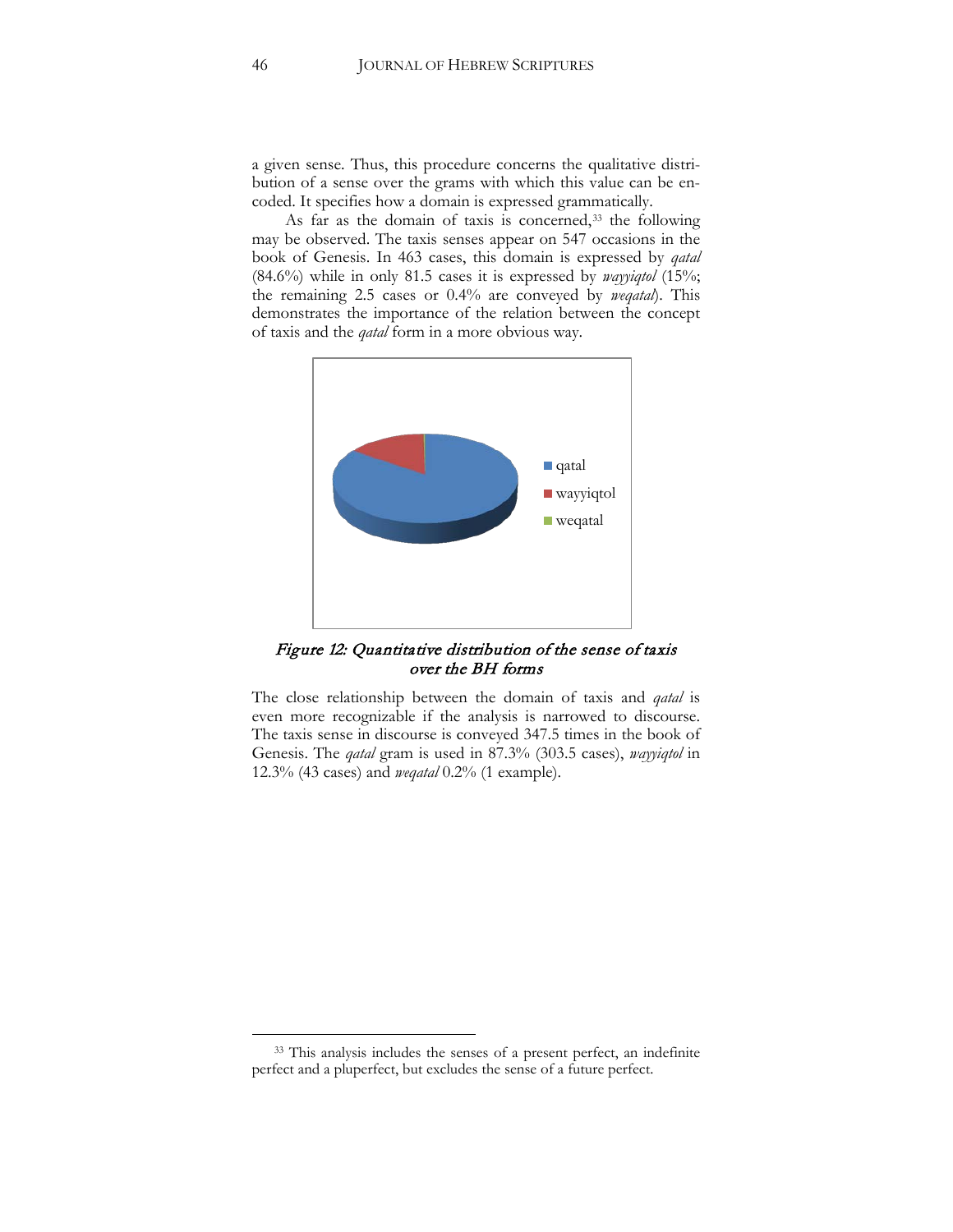

### Figure 13: Quantitative distribution of the sense of taxis in discourse over the BH forms

Similar proportions can be observed if more specific components of the taxis domain are studied. First, the value of a present perfect is encoded in 89.1% (204.5 cases) by *qatal*, while only in 10.5% (24 cases) by *wayyiqtol* (one instance of *weqatal* constitutes 0.4%). Second, the domain of an indefinite perfect is expressed by the *qatal* form in 66.6% (99 cases) and *wayyiqtol* in 33.3% (49.5 cases). Third, the sense of a pluperfect is conveyed in 94.3% (159.5 cases) by *qatal* and uniquely in 4% (8 cases) by *wayyiqtol* (1.5 cases of *weqatal* equal 0.9%).

| Semantic domain       |           |       |           | Grammatical form |           |
|-----------------------|-----------|-------|-----------|------------------|-----------|
|                       |           |       | Qatal     |                  | Wayyiqtol |
|                       | All cases | Cases | Frequency | Cases            | Frequency |
| Present<br>perfect    | 229.5     | 204.5 | $89.1\%$  | 24               | $10.5\%$  |
| Indefinite<br>perfect | 148.5     | 99    | $66.6\%$  | 49.5             | $33.3\%$  |
| Pluperfect            | 169       | 159.5 | $94.4\%$  | 8                | $4.7\%$   |

Table 10: Quantitative distribution of sub-senses of taxis over the BH forms

The close connection between *qatal* and the three main subtypes of the domain of taxis is graphically illustrated by Figure 14. This figure clearly shows that among all the grammatical manners of encoding the value of taxis, *qatal* is the most frequent one. This especially holds true for the senses of a present perfect and a pluperfect.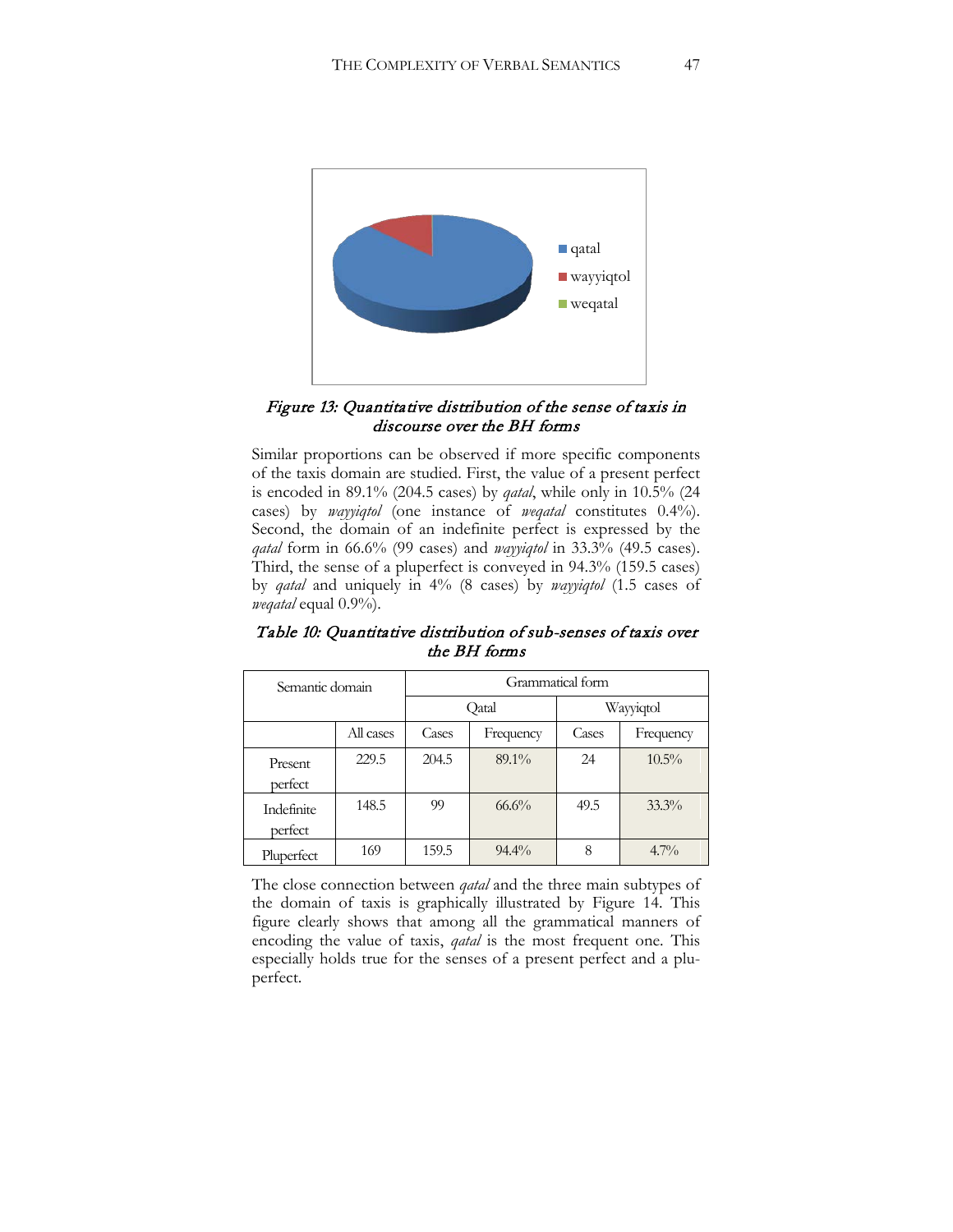

Figure14: Quantitative distribution of sub-senses of taxis over the BH forms

The study of the relation between a given semantic domain and its grammatical expression also demonstrates that *wayyiqtol* is the principal means of conveying the sense of a perfective past. Among 2058 cases where this sense is grammatically expressed, 1831 times it is encoded by means of *wayyiqtol*. This constitutes 89% of all the cases. The *qatal* form is used only in 225 instances, which equals 10.9% (there are 2 possible cases of *weqatal*, which constitute an almost ignorable 0.1%). In narrative, the digits are even more favorable for *wayyiqtol*, as this form encodes the value of a perfective past in 90.2%. In contrast, *qatal* holds only 9.7% of the cases where this sense is to be expressed.



Figure 15: Quantitative distribution the sense of a perfective past over the BH forms

The data introduced in this section suggest a strong drift of *qatal* towards the prototypicality pole that corresponds to the domain of taxis (and, in particular, of a present perfect and a pluperfect), and a similar drift of *wayyiqtol* towards the prototypicality pole of a per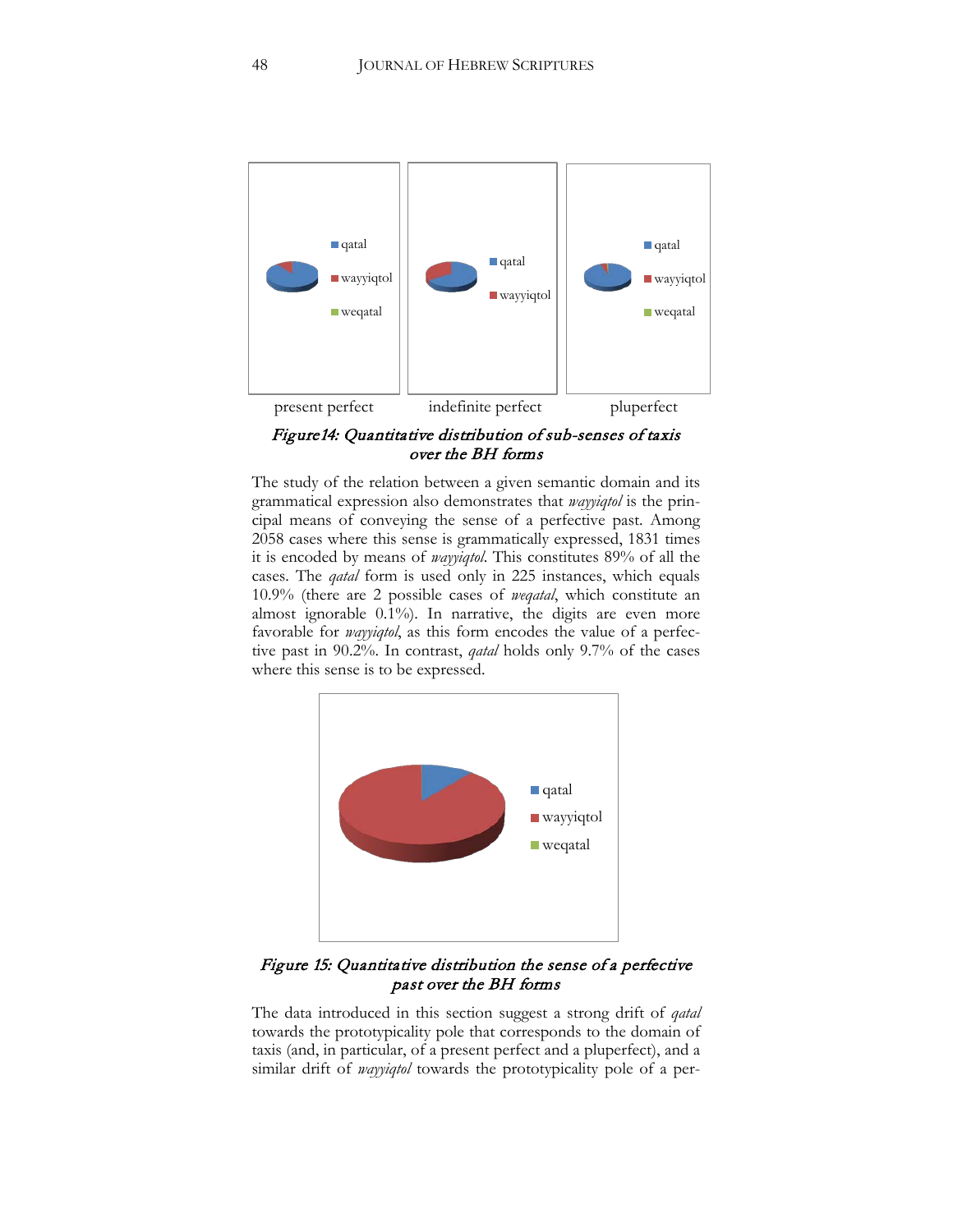fective past. The mutual relation of the two forms in both cases equals approximately 90% versus 10%. Namely, while the values of taxis are conveyed by *qatal* in approx. 85% of the examples where this sense is to be encoded, *wayyiqtol* is used in approx. 10% (the pluperfect sense is expressed by *wayyiqtol* even less commonly, viz. in 4%). Inversely, while *wayyiqtol* is employed in circa 90% of the cases where the sense of a perfective past is to be communicated, *qatal* is used in circa 10%. Once more, this suggests that native speakers could have associated *qatal* with the meaning of taxis, whereas *wayyiqtol* would have instead been associated with the domain of a perfective past. As these sets of domains (i.e. the taxis and the perfective past) are almost uniquely expressed by *qatal* and *wayyiqtol* (the instances of *weqatal* are so scarce that they can almost be ignored from a systemic perspective), the association of the two formations by the users with the categories of taxis and perfective past respectively could be relatively clear-cut.

The link between the taxis/perfect and *qatal* on the one hand, and between the perfective past and *wayyiqtol* on the other, is related to another fact, namely to the encoding of the domains of present and past time frames. In order to express senses belonging to a present temporal sphere or characterized by the nuance of present relevance (this includes the values of a resultative, stative and simple present and a present perfect), *qatal* is employed in 90.3% (282 times), *wayyiqtol* in 1% (3 times), *yiqtol* in 8% (25.5 times) and *wegatal* in 0.3% (one example).<sup>[34](#page-49-0)</sup>



Figure 16: Quantitative distribution of the domain of a present relevance over the BH forms

Contrary to the situation discussed above, the domain of a definite past (especially if the taxis sense of a pluperfect is put aside) is typically expressed by *wayyiqtol*. The past sense that is non-taxis appears in the book of Genesis on 2280.5 occasions. In 85.7% of those occasions, *wayyiqtol* is used to encode it and *qatal* in 12.9%. The

<span id="page-49-0"></span><sup>34</sup> The data do not include the *qotel* gram that also appears within a present time frame.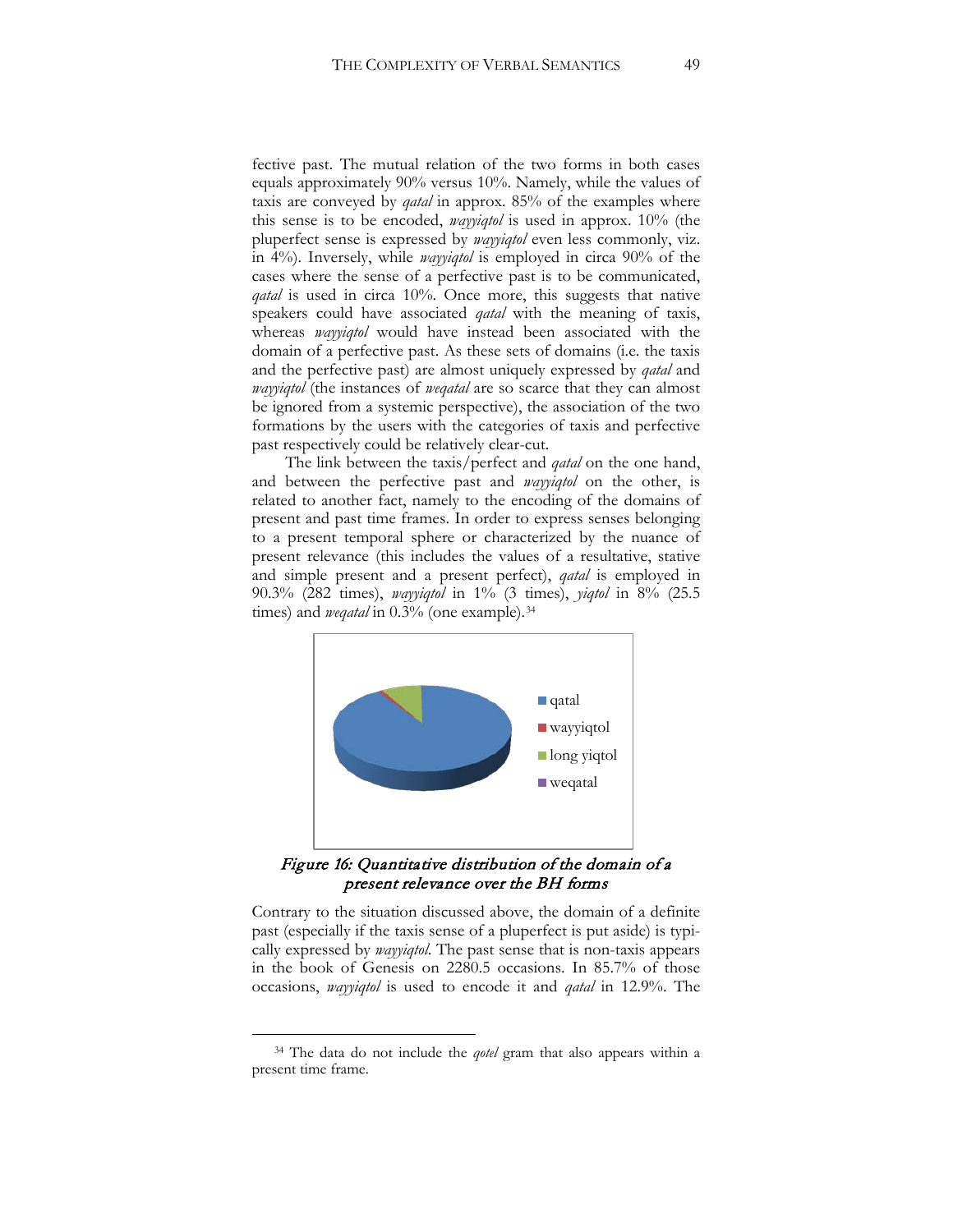

quantitative weight of long *yiqtol* and *weqatal* is extremely weak, equaling 0.65% and 0.75% respectively.

Figure 17: Quantitative distribution of the sense of a definite past over the BH forms

The remaining domains that are expressed by *qatal* and *wayyiqtol* are commonly conveyed by other BH grams too. Thus, they probably contributed less to the cognitive association of the *qatal* and *wayyiqtol* forms with a given meaning. This is especially evident as far as the sense of a present is concerned. The idea of a present (except for the present perfect) of any sort (stative, simple, habitual, progressive etc.) is to be conveyed on 77 occasions in the book of Genesis. In 48.5 cases, *qatal* is used (63%), while *wayyiqtol* is employed 3 times (4%). In 25.5 instances (33%), the sense of a present is encoded by long *yiqtol*.[35](#page-50-0) These data—graphically represented in Figure 18—once more suggest a strong relationship between the present-time frame and the *qatal* form:

<span id="page-50-0"></span><sup>35</sup> The data do not include the *qotel* gram, which is also employed to express present values.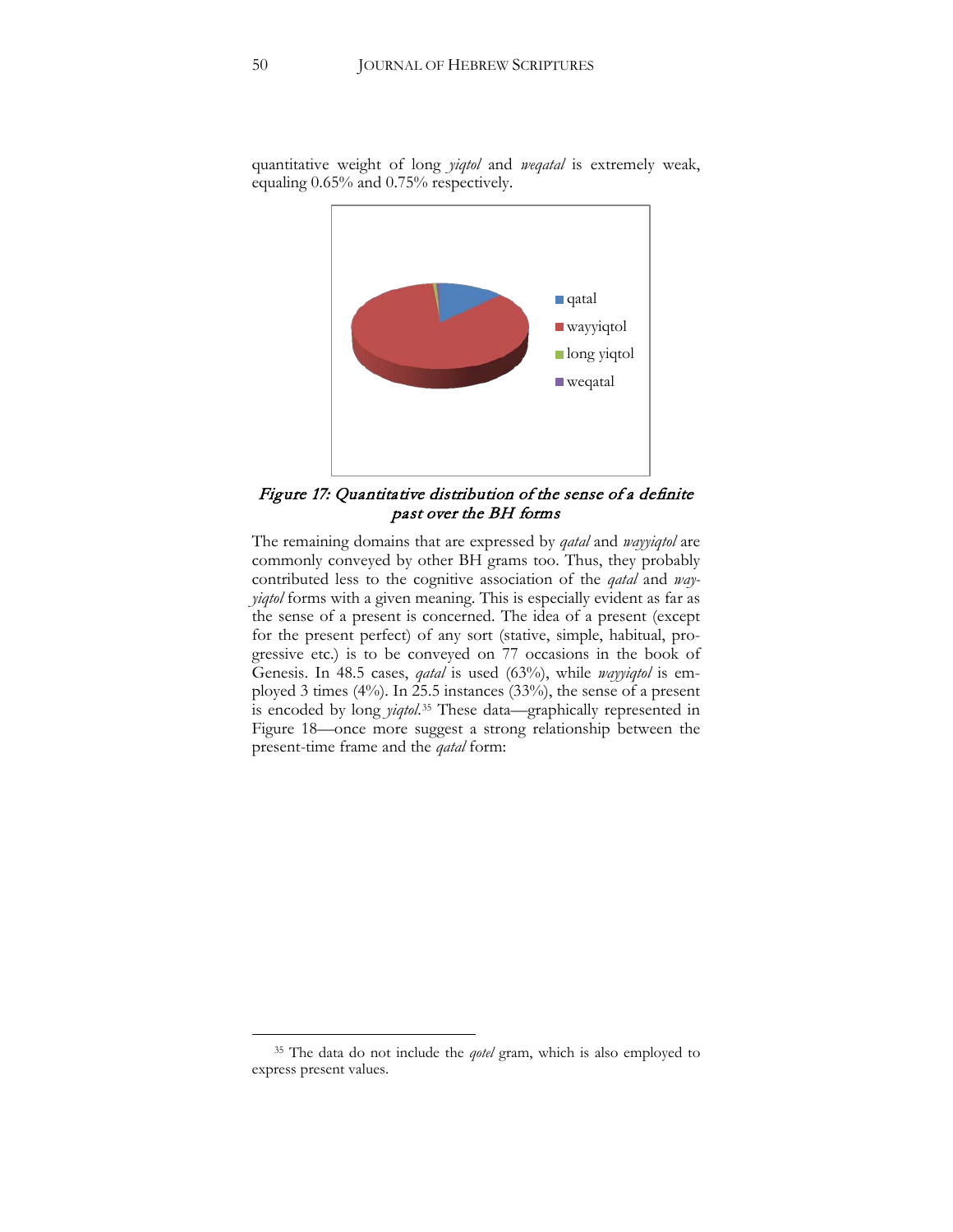

Figure 18: Quantitative distribution of the sense of a present over the BH forms

As far as the domain of an imperfective (or non-perfective) past is concerned—i.e., the values of a durative, habitual and progressive past—a remarkable fact can be noted: imperfective past senses of various types appear 222.5 times in the book of Genesis. Interestingly, it is *wayyiqtol* that is chosen to encode this domain most commonly, i.e. in 55.5% (123.5 times). *Qatal* is employed in 31% (69 times) and long *yiqtol* and *weqatal* in 6.75% respectively (15 times each).<sup>[36](#page-51-0)</sup> This indicates that the two quantitative arrangements can yield distinct results. On the one hand, the distribution of the senses in a given gram ("a gram over senses") shows that the durative domain (and, hence, the imperfective domain) is more relevant in the semantic potential of *qatal* than in the meaning of *wayyiqtol*. In the former, it constitutes 8.2%, while in the latter, 6%. On the other hand, the distribution of grammatical forms used to convey a given sense ("a sense over grams") demonstrates that it is *wayyiqtol*—not *qatal—*that appears as a more common means of encoding the value of an imperfective past.

<span id="page-51-0"></span><sup>36</sup> The data do not include *qotel*.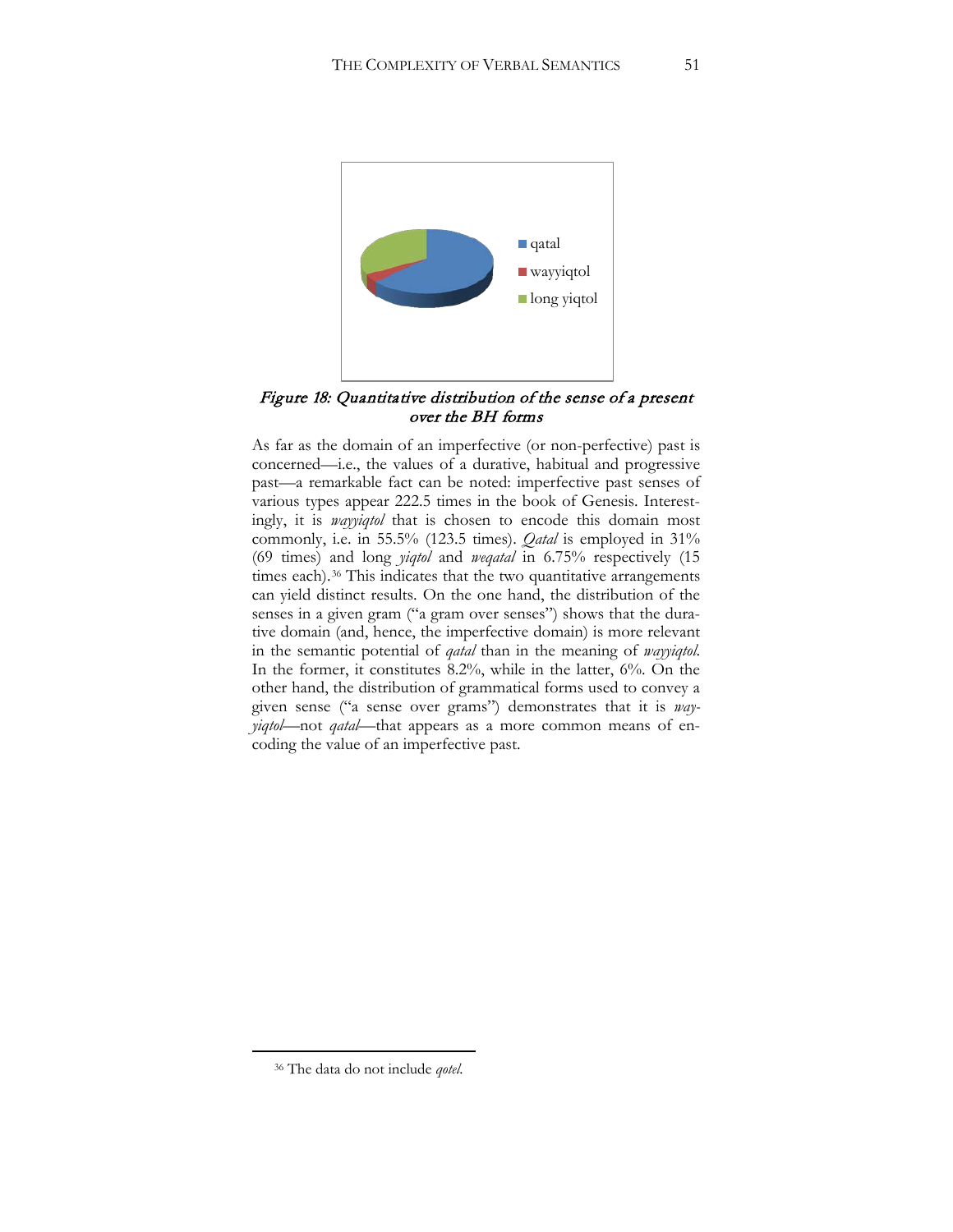

### Figure 19: Quantitative distribution of the sense of an imperfective past over the BH forms

To conclude, the statistical information provided here shows, by itself, how complex and multifaceted the relationship between *qatal* and *wayyiqtol* is. This connection changes if the grams are analyzed globally or separately in different types of text. It also depends on how fine-grained the categorization is. Moreover, it is conditioned by the way in which more atomic senses are grouped into larger domains (e.g. into the categories of taxis, definite past, present, present relevance, non-present, non-present relevance, etc.). Finally, it may be modified if the gram-over-senses frequencies are replaced by the sense-over-grams frequencies. Each perspective is important because each one reveals distinct characteristics that underlie and condition the relationship between the two constructions.

#### **4. MAPS OF QATAL AND WAYYIQTOL**

Even when enriched by the quantitative information, the semantic potentials of *qatal* and *wayyiqtol* are by themselves nothing more than taxonomies. Although such taxonomies can be representative, detailed, and exhaustive, they are not explanatory.<sup>[37](#page-52-0)</sup> They are merely resultant combinations of the underlying microscopic cases. That is, if the total meaning of a gram is classified by means of its qualitative-quantitative semantic potential, the definition constitutes nothing more than a list of micro-states. As a result, the grammatical object is not portrayed as a coherent phenomenon, but seems to be a group of randomly assembled, individual values. Even more importantly, such taxonomical representations do not preserve properties typical of complex systems. Above all, they are static, additive, and isolating. They also modularize the system.

<span id="page-52-0"></span>As explained in section 2, a more cohesive definition of a gram that also harmonizes with the principles governing complex systems can be achieved by mapping according to grammaticaliza-

<sup>37</sup> However, it can be understood as predictive.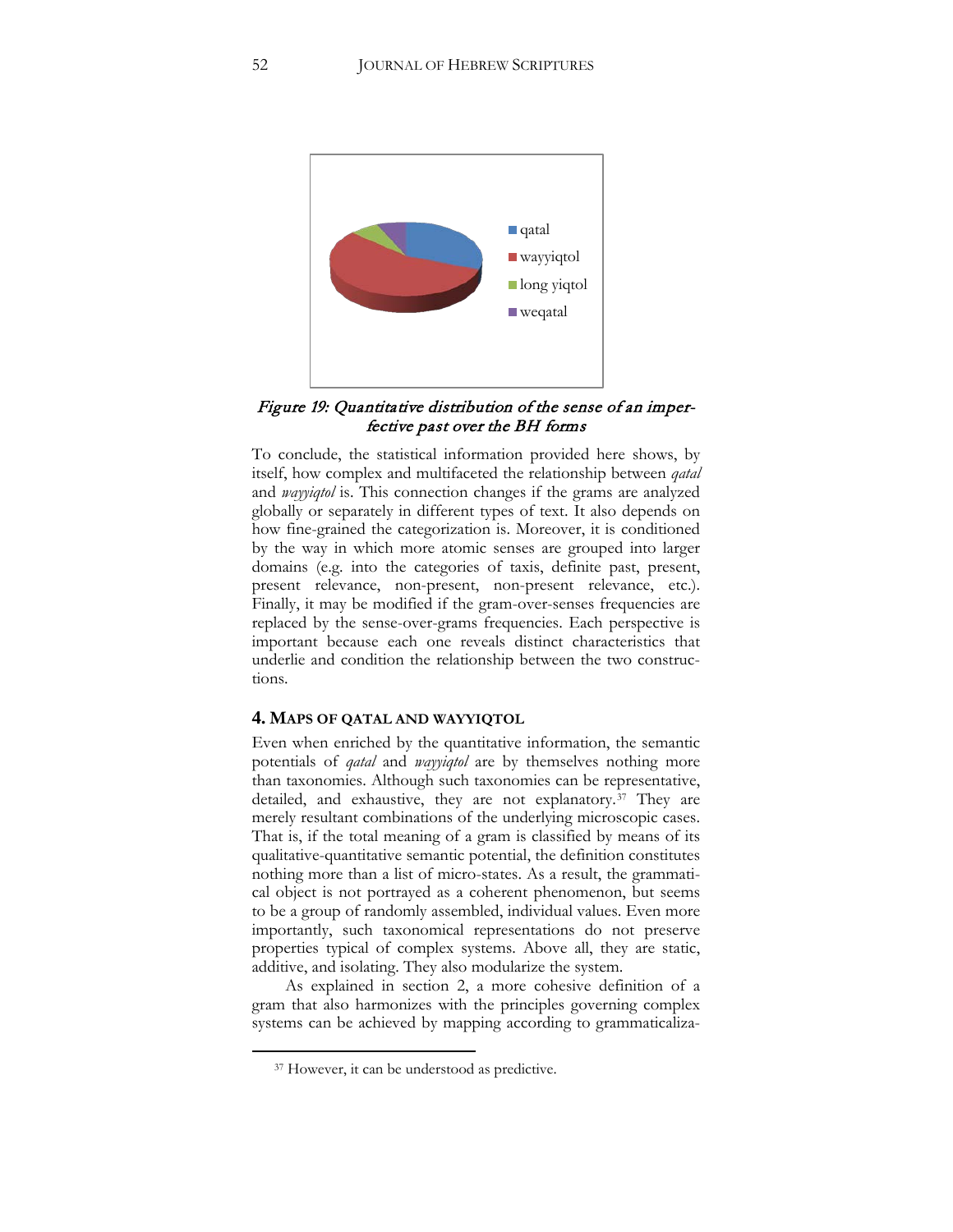tion paths. This procedure coordinates all the senses offered by a form, illustrating how they relate to each other. It also imposes an internal sequential order among the elements of the semantic potential and enables one to determine new emergent properties of the gram. That is, the semantic potential is mapped dynamically as a vector of change that directs the senses from an input (both conceptual and historical) to further extensions.

### 4.1. QUALITATIVE MAPS

#### 4.1.1 Qatal

 $\overline{a}$ 

The semantic potential of the *qatal* form has been given internal cohesion by means of a set of kinetic vectors or a cluster of grammaticalization trajectories. To be precise, all the senses of *qatal* have been shown to be cognitively connected—both conceptually and diachronically—by employing one principal path (the resultative path) with its two principal sub-clines (the anterior and simultaneous clines) as well as by using certain extensions departing from stages acquired along the resultative path (e.g. the evidential path, the gnomic branches and the future perfect cline). Additionally, modal values have been mapped by means of a modal contamination path, along which the evolving resultative-path gram has been travelling.

Most indicative senses of *qatal* may be grasped in their integrity and viewed as a harmonious whole if one applies the chaining procedure based upon the resultative path and its two main formative sub-clines: the anterior cline and the simultaneous cline. The senses of a present perfect (be it an inclusive, a resultative or an experiential perfect), an indefinite perfect and a definite past, as well as the values of a perfective past and a durative past, cover the stages located along the anterior path.[38](#page-53-0) Accordingly, the part of the semantic potential that consists of the above-mentioned values has been classified as a portion of the anterior path, spanning from the phase of an inclusive perfect to the phase of a durative past tense (Andrason 2013a: 111–20, 305–7, 159–60; see also 2012a: 38–41).

<span id="page-53-0"></span><sup>&</sup>lt;sup>38</sup> The anterior path is a trajectory that determines the grammatical life of original resultative constructions. It specifies the order in which a given value (perfect, perfective, past etc.) is incorporated into the semantic potential of a formation that originated as resultative proper locution. In general terms this cline states that resultative grams first develop into perfects (in the beginning, inclusive and resultative present perfects, later experiential and indefinite varieties) and then into past tenses (initially, recent and discursive, subsequently general, remote and narrative). Additionally, during the transformation from a present perfect into a definite past tense, the gram may sometimes acquire an explicit aspectual perfective sense (cf. Bybee, Perkins and Pagliuca 1994; Dahl 2000; and Cook 2002; for a far more detailed treatment of the anterior path and its relation to the resultative trajectory with all its sub-tracks, see Andrason 2011b: 10–6; 2012b: 40–3; 2013a: 50–5).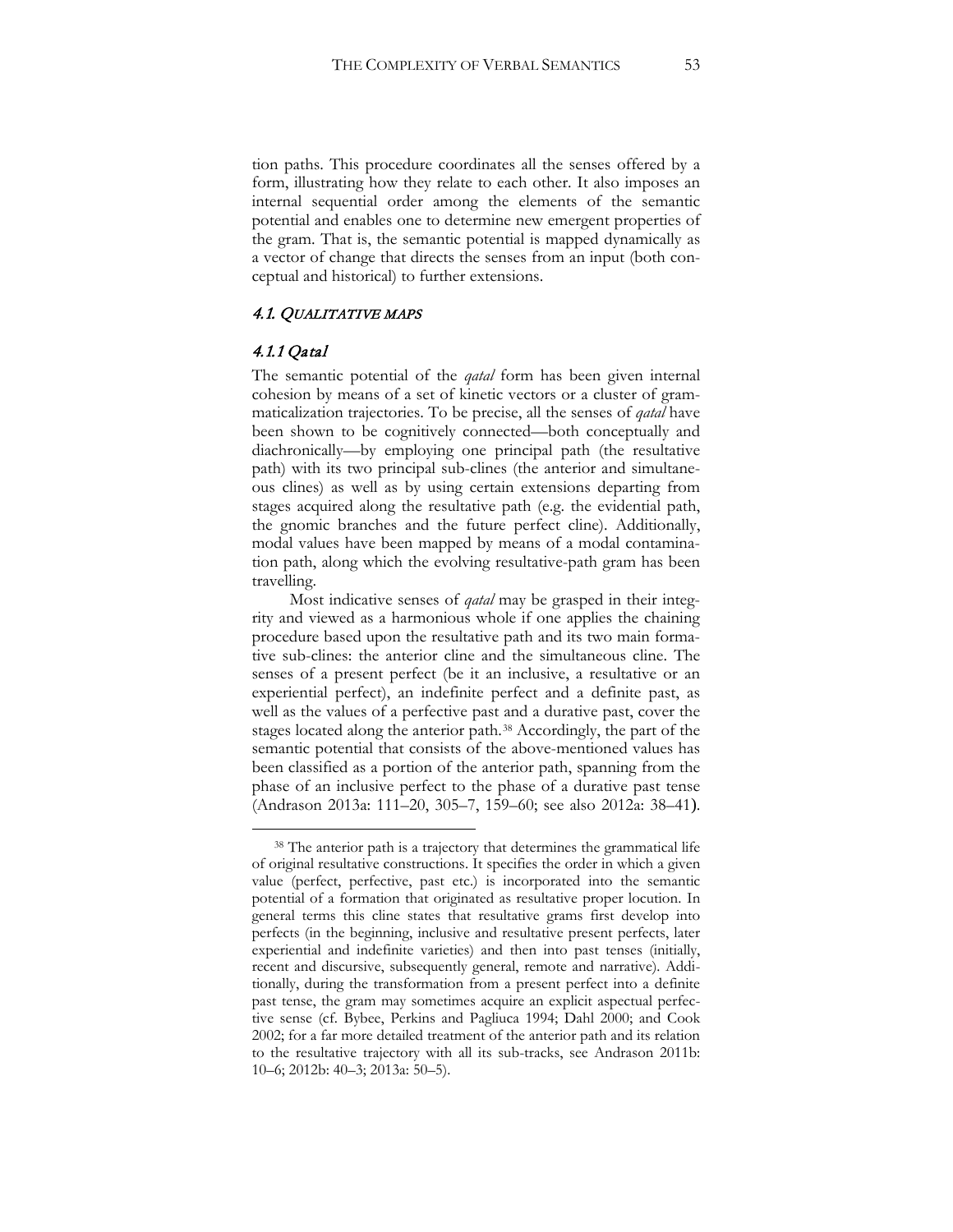The value of a pluperfect has been chained using the same template, but located in a past time frame.[39](#page-54-0) Future uses—either perfect or simple—have been chained by means of the anterior path, located in a future time frame.<sup>[40](#page-54-1)</sup> Additionally, the senses of future certainty, inevitability and imminence have been mapped by using the future-perfect path:[41](#page-54-2) a trajectory that derives from the anterior cline located in a future time frame (Andrason 2013b). The values of a resultative stative, a stative present and a simple present have been networked by means of another formative development within the resultative path: the simultaneous cline (Andrason 2013a: 115–20).[42](#page-54-3) The exceptional cases where *qatal* provides an evidential sense have been shown to be expressions of the evidential path, a minor sub-track within the resultative path (Andrason 2010b: 623–4).[43](#page-54-4)

In an explicitly modal environment, temporal and aspectual readings of the *qatal* formation—which otherwise follows the resultative path, acquiring consecutive stages on the anterior, the simultaneous and the evidential cline—have been re-analyzed differently, in agreement with the modal context and the develop-

<span id="page-54-2"></span><sup>41</sup> According to this cline, future perfects quite commonly acquire modal values related to the concept of certainty, inevitability, imminence, temporal nearness and/or "present-ness" of a prospective event (for details of the argumentation, see Andrason 2013b).

<span id="page-54-3"></span><sup>42</sup> The simultaneous path, another sub-cline in the resultative track, shows the manner in which resultative proper grams develop into present tenses (cf. Maslov 1988: 70–1; Bybee, Perkins and Pagliuca 1994: 74–8; and Drinka 1998: 120; Andrason 2011a; 2011b; as well as, especially, Andrason 2014b). To be exact, the cline predicts that certain resultative proper grams evolve into simultaneous resultative presents (the main emphasis is put on the resulting state while the prior action is merely suggested), subsequently into stative presents (resultative undertones become unavailable and the only remaining sense corresponds to a static quality or situation) and finally into simple present tenses (for a more detailed discussion of the simultaneous path, see Andrason 2011a: 40–5; 2011b: 13–5; as well as, Andrason 2014b).

<span id="page-54-4"></span><sup>43</sup> In accordance with this path (the third sub-cline within the resultative track), certain resultative proper forms evolve into evidential grams following the following subsequent stages: a) inferential, based upon resulting visible traces; b) inferential, based upon general assumption and hearsay; and c) broad non-first hand evidential (cf. Lindstedt 2000; Johanson 2000 and 2003; Aikhenvald 2004: 112–7, 279–81; as well as Andrason 2010b).

<span id="page-54-0"></span><sup>&</sup>lt;sup>39</sup> If resultative grams are located in a past time frame, they regularly develop into past perfects (pluperfects).

<span id="page-54-1"></span><sup>40</sup> Besides being employed with a present and past temporal reference—thus giving rise to present perfect and pluperfect senses—original resultative formations can also be positioned in a future time frame. Typically, such formations develop first into future perfects and next, if they survive, into simple future grams (this development is referred to as an anterior path in a future context).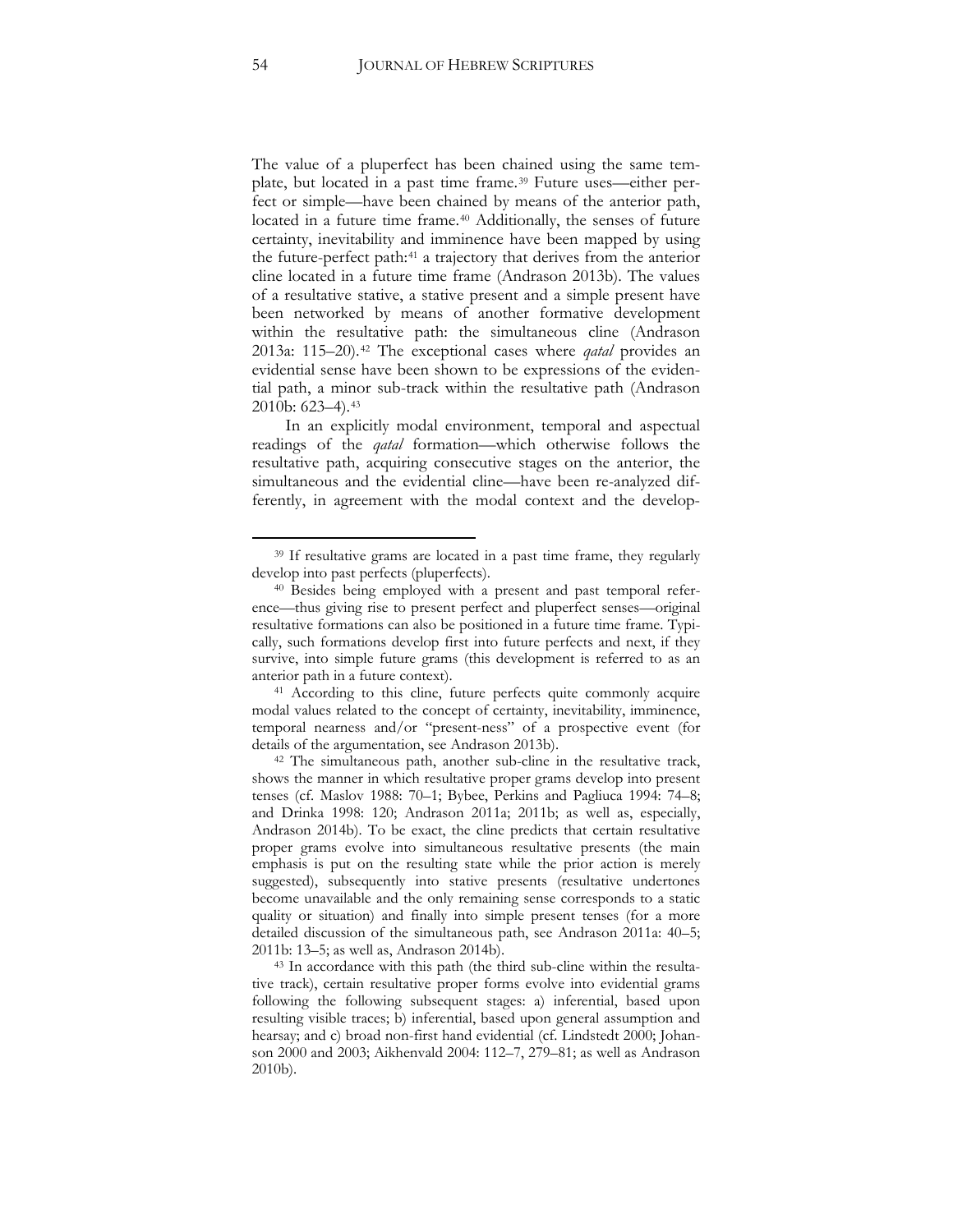ment(s) specific to it. To be exact, modal counterfactual senses of *qatal*[44](#page-55-0) have been networked by means two typologically plausible processes: a modal contamination path (i.e., as the modalization of a resultative-path gram imposed by modal particles) and, departing from it, an optative path (i.e., the development from optative contexts to conditional periods).[45](#page-55-1) The modal contamination path has also been used in order to elucidate and map the precative sense of *qatal*.[46](#page-55-2)

The gnomic sense provided by certain dynamic roots in the *qatal* form has been explained as a manifestation of so-called gnomic braches spreading from initial stages of the anterior cline (Andrason 2012c).[47](#page-55-3) The same sense conveyed by static roots has been chained by means of the regular simultaneous-path template. Lastly, the performative function offered by *qatal* has been under-stood as a stage of the anterior cline (Andrason 2012a).<sup>[48](#page-55-4)</sup> The entire kinetic semantic map of *qatal* can be schematized in the following simplified manner: [49](#page-55-5)

 $\overline{a}$ 

<span id="page-55-5"></span><span id="page-55-4"></span><sup>48</sup> The performative value has been viewed as one of the initial stages on the anterior cline, located after the resultative proper stage and before the resultative perfect phase, in a vicinity close to the phase of an inclusive perfect (Andrason 2012a).

<sup>49</sup> As can be deduced from the above posited specific chaining-mecha-

<span id="page-55-0"></span><sup>44</sup> This group of values includes six basic senses: counterfactual real optative, counterfactual unreal optative, counterfactual real conditional, counterfactual unreal conditional, counterfactual real hypothetical and

<span id="page-55-1"></span>counterfactual unreal hypothetical (Andrason 2012). 45 Modal contamination codifies a process during which indicative formations (because of their consistent use in clearly modal contexts) gradually assume the modal meaning of their environment as their own and are finally converted into genuine moods (Dahl 1985: 11; Hopper and Traugott 2003: 82; and Bybee, Perkins and Pagliuca 1994: 25–6; Andrason 2011b: 33; 2013a: 62–4; 2013c; 2013d).

<span id="page-55-2"></span><sup>46</sup> The precative *qatal* corresponds to the second stage of this evolutionary scenario, where an original indicative (or, in this case, resultative) gram is fully modalized in an overtly modal context.

<span id="page-55-3"></span><sup>&</sup>lt;sup>47</sup> The gnomic branch is a cluster of trajectories that traces the extension of post-resultative values located on the anterior path into gnomic functions (cf. Andrason 2012c). Thus, inclusive perfects, frequentative perfects, experiential perfects, iterative perfects and anti-perfects are ripe to develop habitual, generic and characteristic—and hence gnomic—uses. Consequently, the gnomic sense constitutes a typical extension of the inclusive, frequentative, iterative and experiential perfect (as far as its inferences are concerned) as well as anti-perfect, which corresponds to negative perfect uses. This means that at earlier stages of the anterior path, non-advanced post-resultative formations (so-called young anteriors) quite regularly express general truths, habitual states or permanent—potentially universal—situations, thus overlapping with gnomic imperfectives and broad presents that are cross-linguistically typical means of expression of the semantic domain of gnomicity.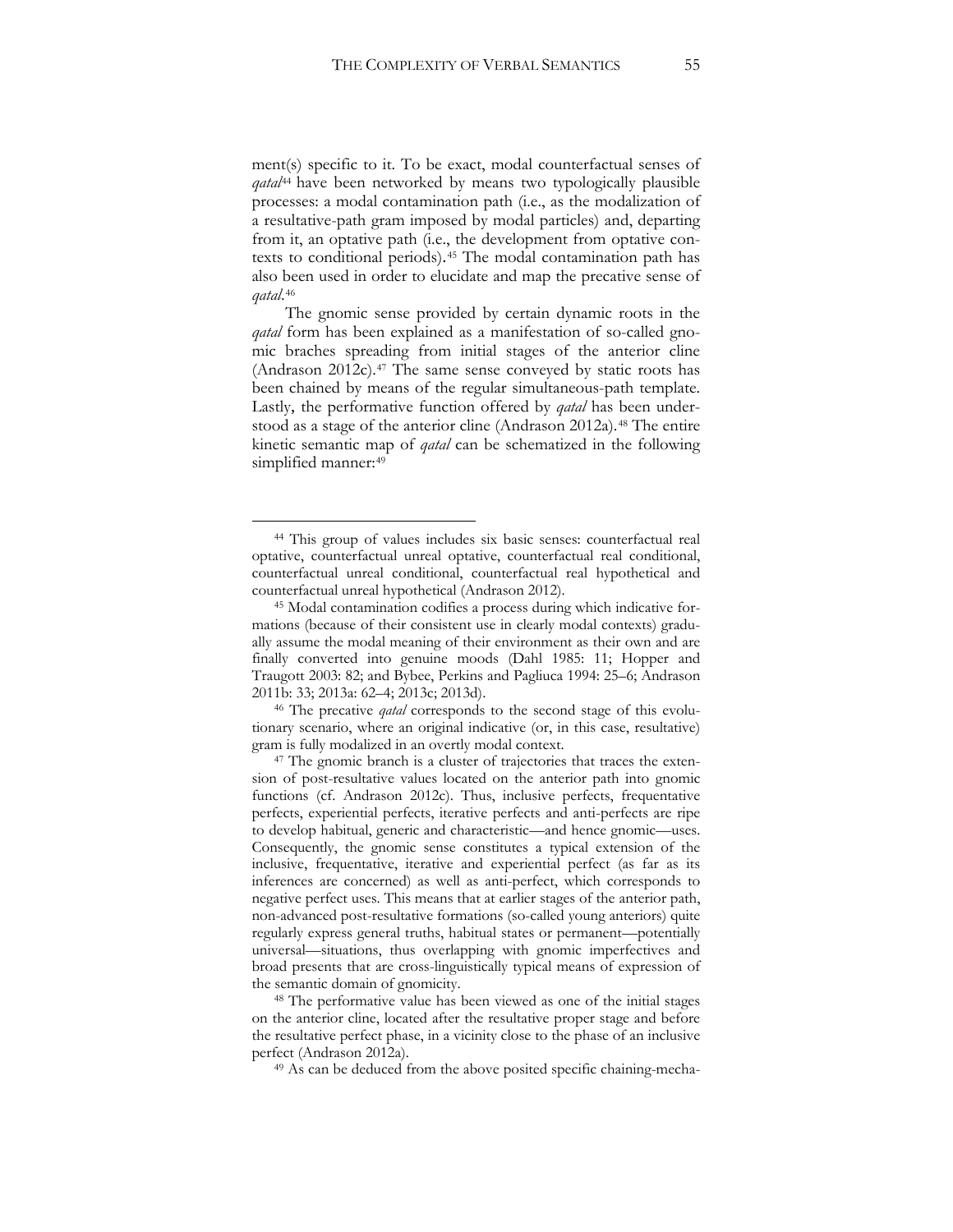

Figure 20: Qualitative map of qatal

To conclude, the *qatal* form has been dynamically defined as a developing resultative-path gram in an intermediate stage of its evolution. It conveys senses typical of the anterior and simultaneous clines, spanning almost their entire lengths. Furthermore, it offers values located along sub-developments that are crosslinguistically related to the resultative path, especially the evidential path and the future-perfect path, as well as gnomic extensions. Additionally, a close relation of static roots with stativity and thus the importance of the simultaneous cline, the use in a performative function and compatibility with a future time frame (as well as be-

nisms, all the values that are conveyed by the BH *qatal* derive—both conceptually and diachronically—from a resultative proper input. This means that all senses may be explained as having arisen following the resultative path (and in particular, its three formative sub-trajectories: anterior, simultaneous and evidential clines, as well as a cluster of gnomic branches) and the modal contamination path of an originally non-modal resultative construction. This conclusion—derived from synchronically measured semantic potential of the gram and from typological rules—is consistent with a standard reconstruction of the historical origin of the BH formation and with certain diachronic and comparative facts. On the detailed diachronic argumentation confirming the mapping posited here, see Andrason 2013a: 120–71; and also Andrason 2012a; 2012b; 2013b; as well as 2013d).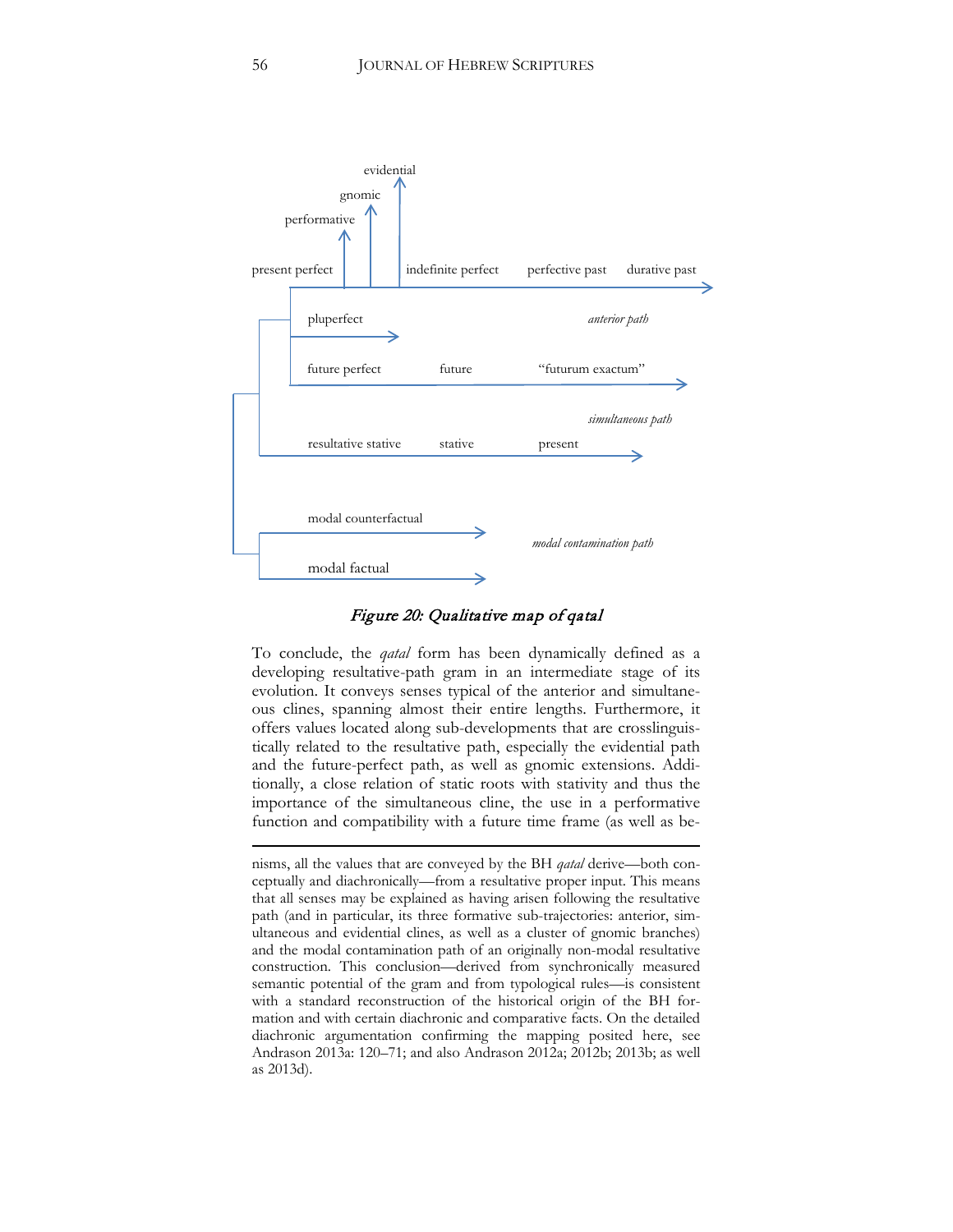ing extensively found in discourse, besides being found in narrative) are all consistent with the dynamic classification as a "middleage" resultative-path gram (for details, see Andrason 2012a; 2012c; 2013a; 2013b; 2012c; 2013d).

### 4.1.2 Wayyiqtol

 $\overline{a}$ 

A similar mapping has been posited for *wayyiqtol*. The semantic potential of this gram receives an internal cohesion by means of the resultative path, with its two main sub-developments (the anterior and the simultaneous cline), located in two (rather than three) time spheres (present and past). Modal senses are further networked by the use of a modal contamination path.

To be exact, the senses of a present perfect (be it an inclusive, a resultative or an experiential perfect), an indefinite perfect, a perfective past and a durative past have been arranged into a series that corresponds to the development codified by the anterior cline. The uses as a resultative stative, a present stative and a simple present have been ordered and represented as matching the simultaneous track. The value of a pluperfect is harmonized with the previously-ordered meanings and explained as a stage of the anterior cline that is traveled within a past temporal frame. The performative sense likewise belongs to the anterior path, corresponding to one of the initial extensions available along this trajectory. In contrast with *qatal*, the *wayyiqtol* gram fails to indicate broadly understood evidential nuances. Consequently, the gram does not provide uses that could be arranged in terms of the third formative development characteristic of resultative constructions—the evidential cline. It also fails to be used in a gnomic function and the sense of futurity<sup>[50](#page-57-0)</sup> is uncertain (Andrason 2011b).

The modal variant of *wayyiqtol* typically appears in explicitly modal contexts (especially in conditional protases and apodoses), where, in clear opposition to *qatal*, it does not differ from its indicative equivalent, at least insofar as the tense-taxis-aspect values are concerned. Thus, this range of uses has been understood as an initial stage of the modal contamination of a resultative-path gram.[51](#page-57-1) The entire map can be posited in the following—schema-tized and simplified—manner:<sup>[52](#page-57-2)</sup>

<span id="page-57-2"></span><sup>52</sup> On the diachronic grounding of the map, see Andrason (2011a: 35– 43 and 2013a: 188–206). Additionally, the sense of consecution, frequently

<span id="page-57-0"></span><sup>50</sup> The sense of a future tense, the existence of which is debatable or at least extremely scarce, can be mapped by the means of an anterior cline located in a future time frame (cf. Andrason 2011b: 41–9; 2013a: 181–6).

<span id="page-57-1"></span><sup>51</sup> The modal cohortative value—documented in our database but not discussed in the previously posited maps of *wayyiqtol* (cf. Andrason 2011b and 2013a; see also Cook 2002 and 2012)—has not yet been chained. However, given the diachronic origin of *wayyiqtol* as a resultative construction (of a still debatable source), this modal sense must correspond to a type of modal contamination.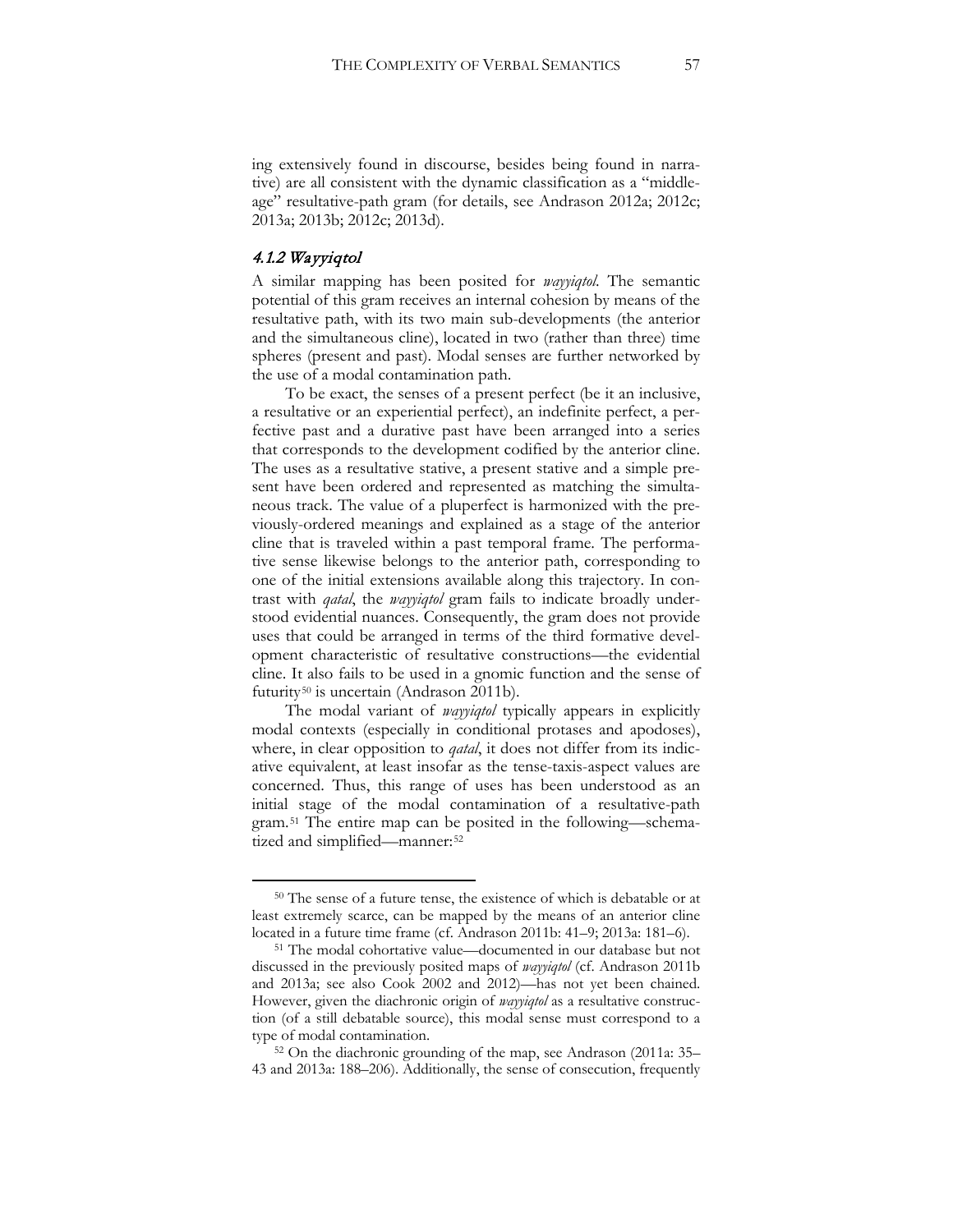

Figure 21: Qualitative map of qatal

To conclude, *wayyiqtol* has been defined as a highly advanced resultative-path gram, with a minimal extent of modal contamination. In conformity with this classification, the construction has no evidential values (having arisen along the evidential cline) and no gnomic senses (having arisen along gnomic branches), typical to younger resultative-path forms. Moreover, performative uses which are characteristic of less advanced resultative-path constructions—are almost entirely missing. The relation between static roots and the idea of stativity is also less visible. In general, the simultaneous cline is given little prominence in the semantic potential of *wayyiqtol*. The sense of a future is debatable and, at least as far as my database is concerned, unrecorded. These facts are again typical of formations that are advanced along the resultative path. Lastly, discourse pragmatic properties and the fact that *wayyiqtol* is principally used in narrative and narrative discourse to introduce events that belong to the backbone of the story (foreground)—but not in discourse—further confirms its dynamic definition in terms of an advanced resultative-path gram (for details, consult Andrason 2011b and 2013a).

<span id="page-58-0"></span><sup>53</sup> The senses put in parentheses have not been found in the book of Genesis but are documented in other places in the Hebrew Bible.

patent in *wayyiqtol*, has been explained as a meaning extension that arose due to the incorporation of an originally independent morpheme. Namely, the lexeme \**wa*, which, in Biblical Hebrew, acquired a consecutive value typical to the conjunction \**pa* lost in the BH language, added this value to *wayyiqtol*, as it has first been agglutinated to the form and, then, fused under the indissoluble element *wa*- (for a detailed explanation see Andrason 2011b and 2013a).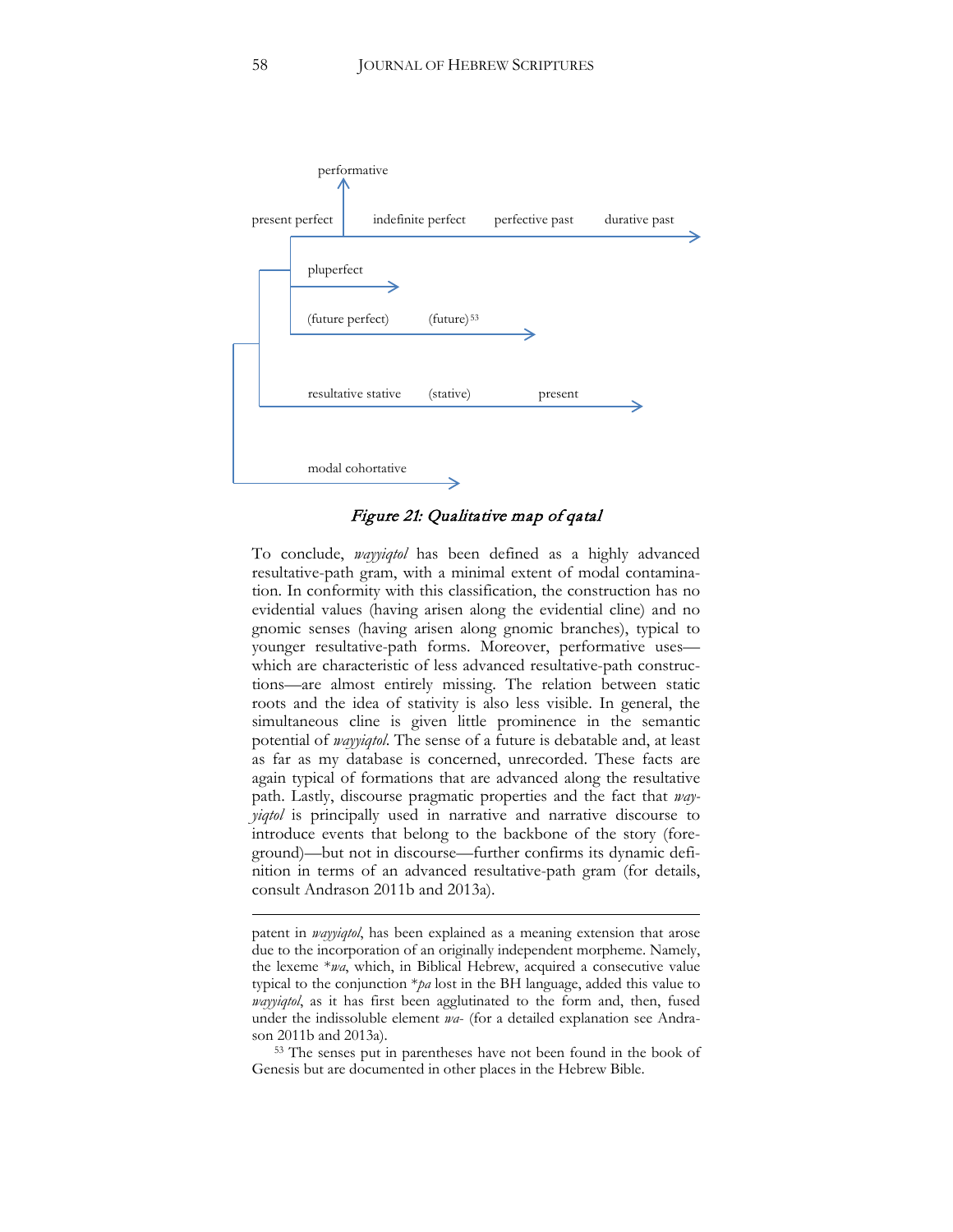Although maps chained dynamically in terms of kinetic vectors are explanatory and preserve typical traits of complex systems (in contrast with the static taxonomies of semantic potentials), they have one important weakness. All the senses are treated equally, giving false information concerning the prototypicality of the form, its cognitive perception and possible interpretation by native speakers. This can be clearly seen in the highly similar nature of the qualitative maps of *qatal* and *wayyiqtol*, almost identical, as the two formations are compatible with the same paths and those paths' sections. However, as was shown in the empirical study, the quantitative weight of senses composing the map is distinct in the two grams. The frequency study shows that although the qualitative maps of *qatal* and *wayyiqtol* are comparable, the two forms are differentiable. To account for such dissimilarities in the semantics of the grams and to avoid the essential shortcoming of the maps designed above, qualitative maps must be converted into the quantitative ones.

#### 4.2. QUANTITATIVE MAPS

In general terms, quantitative maps<sup>[54](#page-59-0)</sup> are combinations of qualitative dynamic maps (as presented in section 4.1 above) and quantitative information that is included in the static semantic potentials (as described in section 3).

### 4.2.1 Qatal

 $\overline{a}$ 

For the sake of simplicity, certain approximations have been made. The modal senses—which in total constitute a scarce 0.9%—will be ignored and the study will be narrowed to the resultative-path values. The sub-clines of the resultative path will also be simplified. The granularity of the anterior cline will be reduced to four stages (instead of more than fifteen phases, which are sometimes distinguished; cf. Andrason 2012a; 2013a) and the simultaneous cline will be presented as one stage only, encompassing three stages that are usually posited.[55](#page-59-1) Moreover, the evidential sense of a "guessing-perfect" will be included in the same stage as a present perfect.<sup>[56](#page-59-2)</sup>

<span id="page-59-0"></span><sup>54</sup> Quantitative maps are in fact both quantitative (frequency) and qualitative (ranges of senses). I will use the term "quantitative maps" since a map already implies the presence of qualitative properties as well as references to them.

<span id="page-59-1"></span><sup>55</sup> This more coarse-grained granularity is necessary because it would be extremely difficult to clearly differentiate between all the specific senses in the biblical text.

<span id="page-59-2"></span><sup>56</sup> As explained previously, the extensions of the values of a future perfect and a simple future towards the ideas of certitude and inevitability will be omitted since they have not been distinguished in the empirical study. All of them have been classified either as future perfects or simple futures.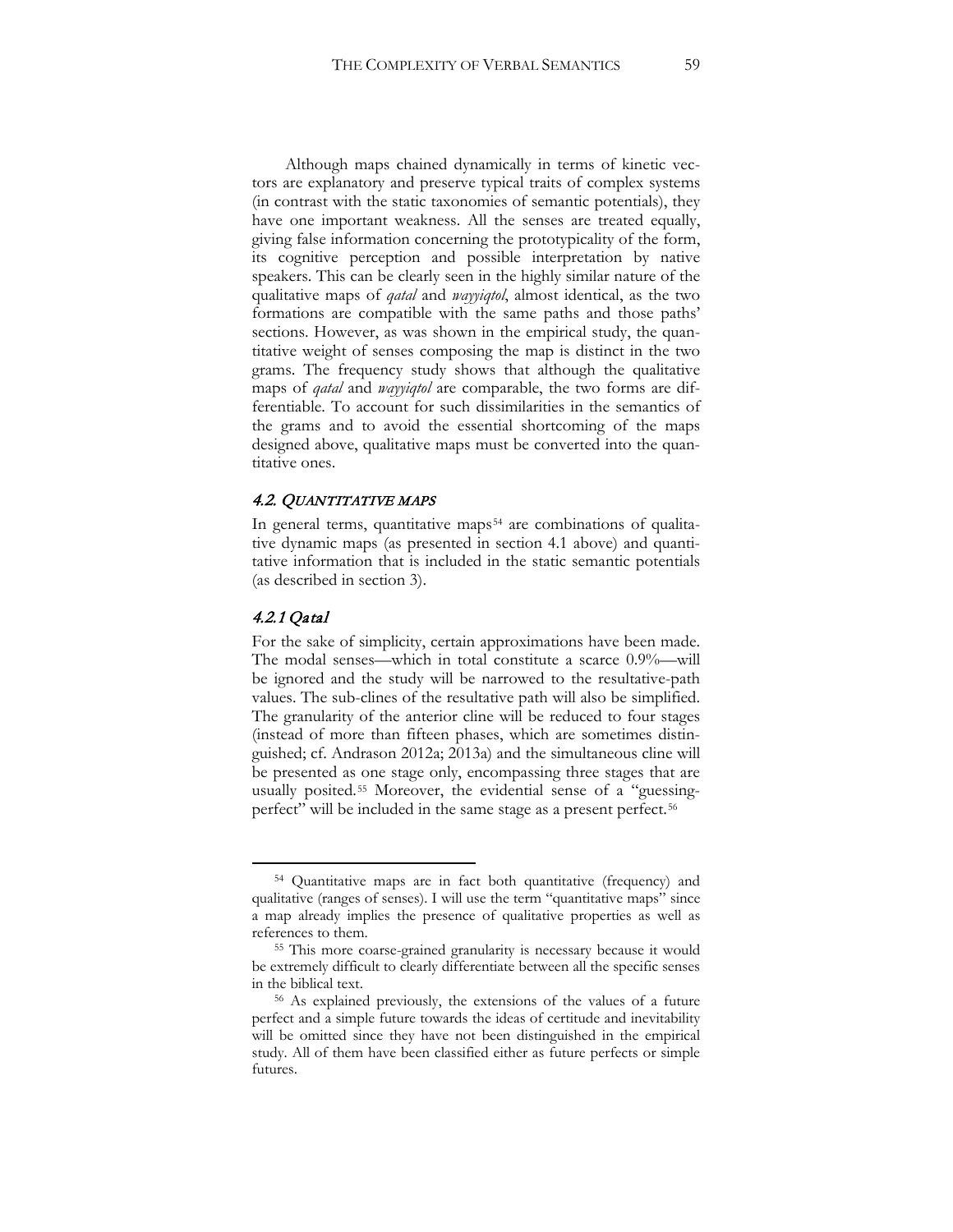By combining the quantitative data presented in section 3.1.1 and the dynamic representation of the senses offered by *qatal* proposed in section 4.1.1, the following qualitative-quantitative model of this form could be designed:



| pluperfect 18.9                 | anterior path <sup>58</sup> |
|---------------------------------|-----------------------------|
| future perfect-future 1.1       |                             |
|                                 | simultaneous path           |
| resultative-stative-present 5.7 |                             |

#### Figure 22: Quantitative map of the resultative-path qatal

If the taxis values available along the anterior cline (when this path is located within a present time frame) are grouped under the label of an "anterior" and counted together (this includes the senses of a present perfect and an indefinite perfect, but excludes the senses of a pluperfect and a future perfect), the semantic map of *qatal* can be networked as follows:

anterior **36 (38)** perfective past **26.7** durative past **8.2**

# Figure 23: Quantitative map of qatal (the anterior-path in a present time frame)

This enables us to design the following curve of the semantic potential of *qatal*. This dynamic curve represents the variety of senses of *qatal* located on the anterior cline (the *x*-axis) and their frequency (the *y*-axis).

<span id="page-60-0"></span><sup>57</sup> The second digit includes the performative and gnomic senses. In this Figure, all the digits indicate the percentage. However, the symbol % has been omitted.

<span id="page-60-1"></span><sup>&</sup>lt;sup>58</sup> These three subtypes of the anterior cline make reference to the three possible temporal frames where this cline develops: present (present resultative > present perfect > perfective past > durative past); past (past resultative > pluperfect > remote past); future (future resultative > future perfect > simple future; cf. Andrason 2011b: 12–3; 2013b; 2013a: 55).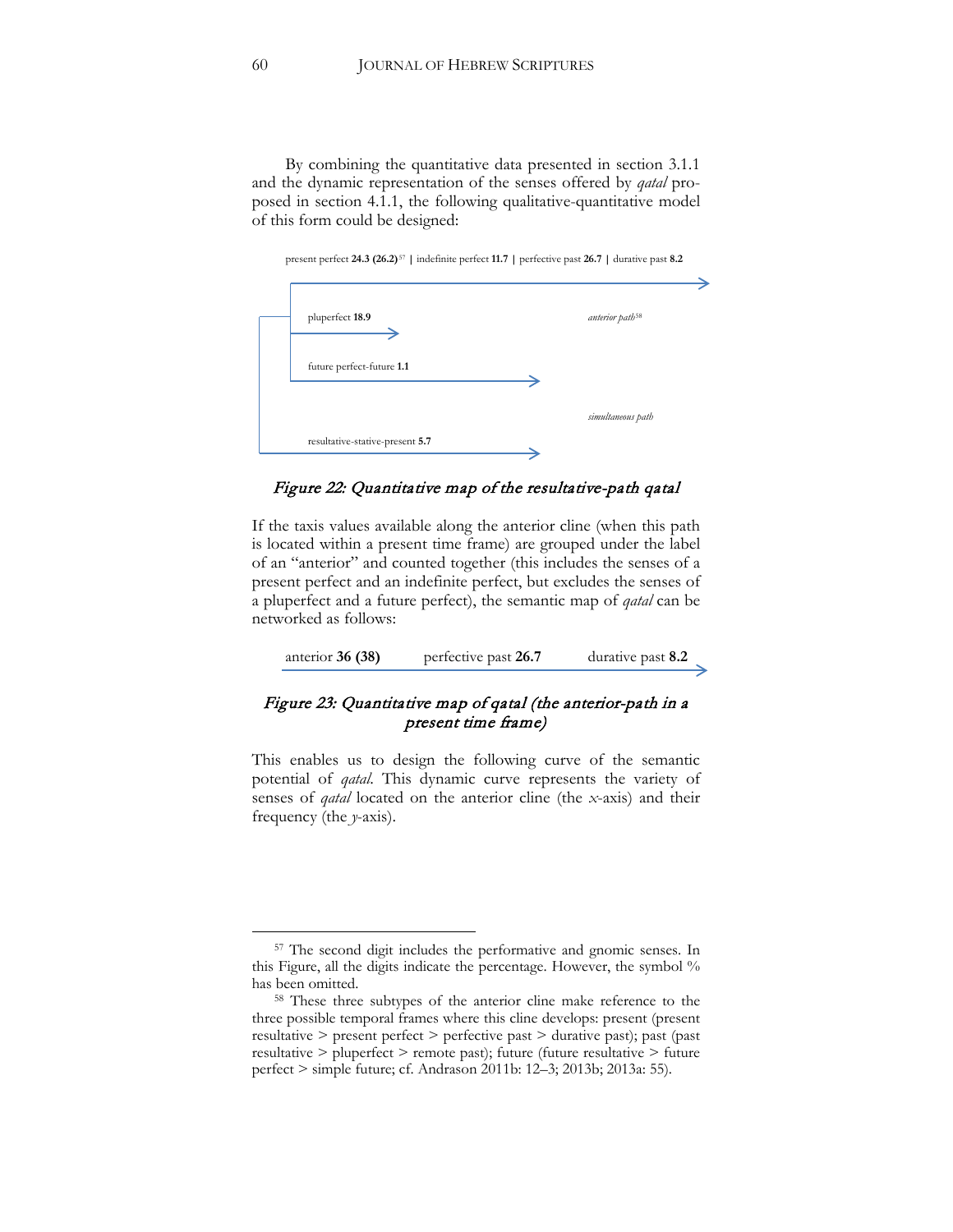

# Figure 24: Curve of qatal (the anterior path in a present time frame)**[59](#page-61-0)**

If all the perfectal values (i.e., a present perfect, an indefinite perfect, a past perfect and a future perfect) are grouped together under the broad concept of "taxis," the dynamic quantitative map of the semantics of *qatal* receives the following shape:

| taxis 55.5 (57.5) | perfective past 26.7 | durative past 8.2 |
|-------------------|----------------------|-------------------|
|-------------------|----------------------|-------------------|

# Figure 25: Quantitative map of qatal (the anterior-path in the three-time frames)**[60](#page-61-1)**

This can again be presented in the form of a kinetic curve that shows the semantic variability (the *x*-axis), its quantitative distribution (the *y*-axis) and the direction of chaining (the *x*-axis):

<span id="page-61-0"></span><sup>&</sup>lt;sup>59</sup> The starting point of the curve corresponds to the typological input of the anterior and resultative clines, viz. the sense of a resultative proper. This sense, which constituted the origin of *qatal* (cf. Andrason 2012a; 2013a: 120–8), seems to be unavailable in the book of Genesis.

<span id="page-61-1"></span> $200$  This cline (taxis > perfective [past] > durative [past]) is a theoretical construct of a higher degree of generalization than the usual anterior path. Here, the time frame is ignored, especially in the first stage of the trajectory, and the taxis and aspectual (perfective and durative) values are given prominence.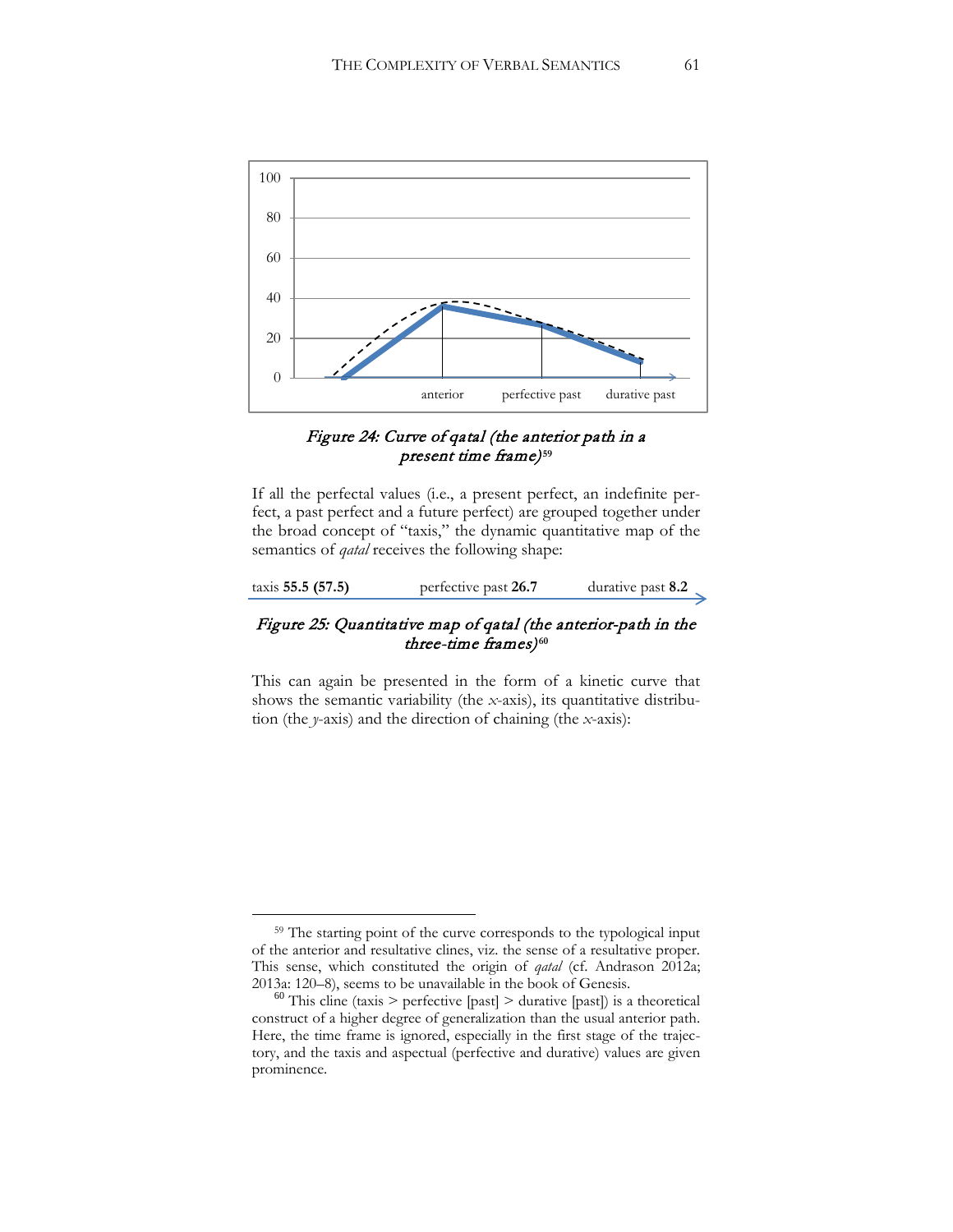

## Figure 26: Curve of qatal (the anterior-path in the three time frames)

The above-proposed representation of the anterior-path senses can be combined with the information concerning the values located on the simultaneous cline, which is another major trajectory of the resultative path:



This enables us to design the following curved model of *qatal*.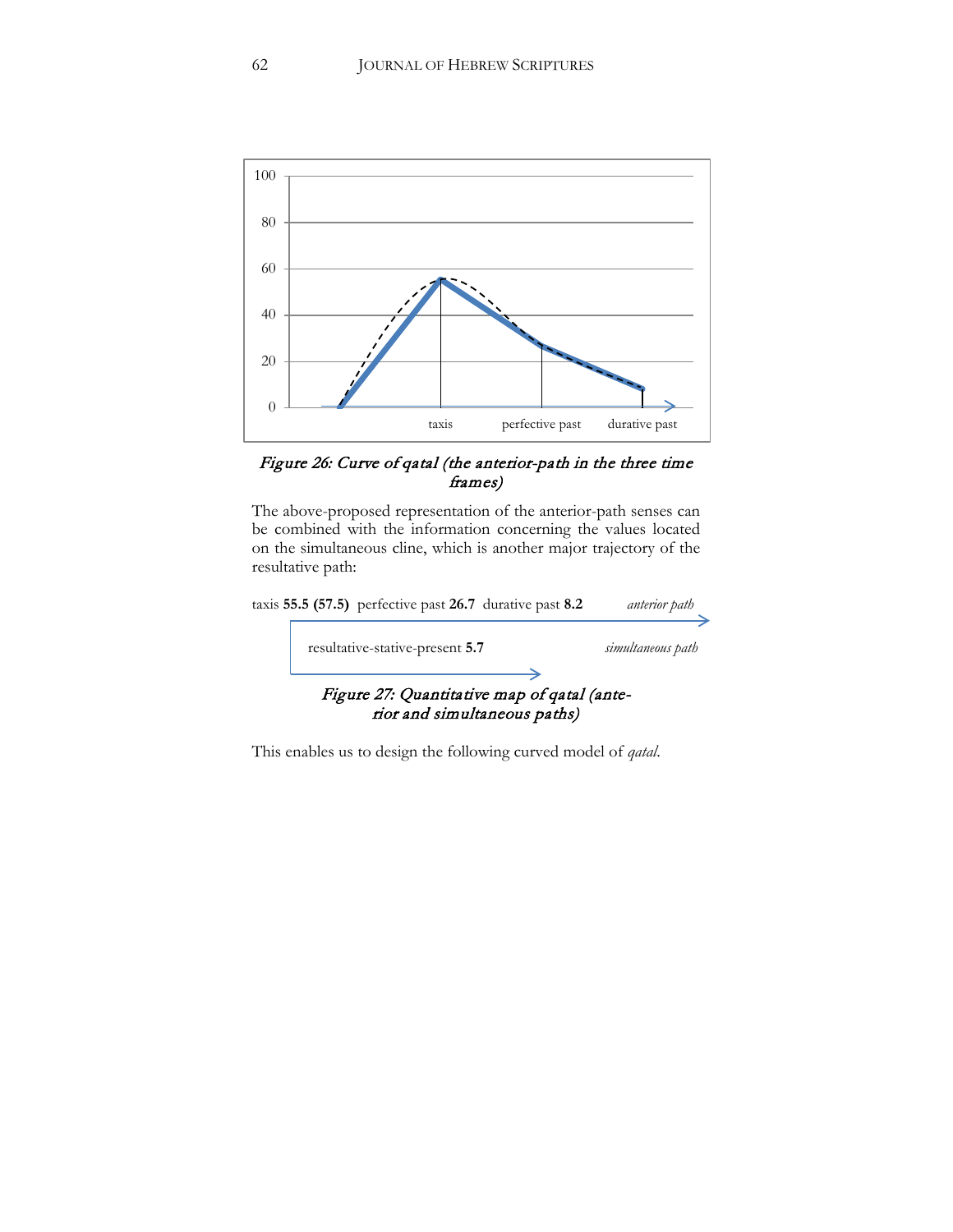

Figure 28: Curve of qatal (anterior and simultaneous paths)

This model can be viewed as the most macroscopic topological definition of *qatal*. The *qatal* form is a resultative-path gram with the predominance of the anterior cline over the simultaneous cline and with the prototypicality peak in the domain of taxis. Prototypicality gradually decreases at the other stages, although the section of a perfective past can be viewed as a secondary peak. This can be condensed to the following formula:  $QATAL = \{AP_1^4 \ (0, 57.5, \dots, A_n^4\})$  $26.7, 8.2$ ) +  $SP<sub>1</sub><sup>2</sup>$  (0, 5.7)}.<sup>[61](#page-63-0)</sup> This definition shows that one is dealing with a resultative-path gram that has advanced to an intermediate stage. That is, *qatal* spans all the sections of the resultative path—both the anterior and the simultaneous cline—and locates its primary peak of prototypicality (perfect/taxis) in the intermediate phase of the former path. The secondary peak (perfective past) occupies a more advanced section of the anterior cline.

#### 4.2.2 Wayyiqtol

 $\overline{a}$ 

A similar approach—whereby the data are narrowed to the indicative senses and the granularity of the anterior and simultaneous clines is simplified—yields the following dynamic qualitative-quantitative model of *wayyiqtol*:

<span id="page-63-0"></span><sup>61</sup> The abbreviations AP and SP stand for "anterior path" and "simultaneous path," respectively. The digits 1 and 4 on the right of AP and SP indicate the number of distinguished stages up to 4 for the AP and from 1 to 2 for SP). Each one of these stages is given a frequency weight (cf. the digits in the brackets). Observe that this global model can be deconstructed into more microscopic and fine-grained representations such as those presented previously in this section.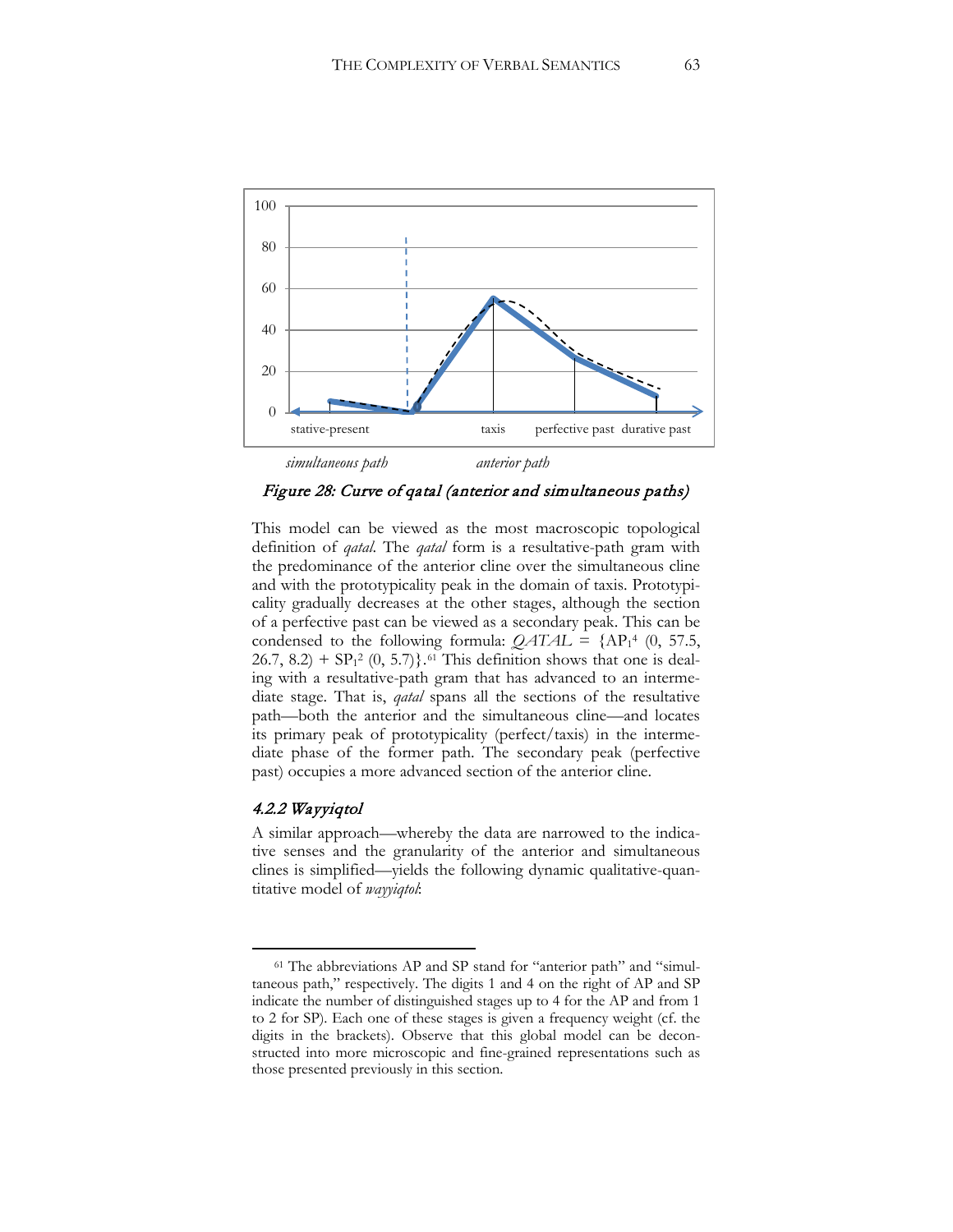| pluperfect 0.4          | anterior path     |
|-------------------------|-------------------|
|                         |                   |
|                         |                   |
| future perfect-future 0 |                   |
|                         |                   |
|                         | simultaneous path |

Figure 29: Quantitative map of wayyiqtol

The grouping of the anterior values developed within a present time frame delivers the following shape of the quantitative map:

| anterior 3.6 $(3.7)^{62}$ | perfective past 89.7 | durative past 6 |  |
|---------------------------|----------------------|-----------------|--|
|                           |                      |                 |  |

# Figure 30: Quantitative map of wayyiqtol (the anterior path in a present time frame)



This can be converted into the following curved model:

# Figure 31: Curve of wayyiqtol (the anterior path in a present time frame)

If all the perfectal values belonging to the present, past and future time frames of the anterior cline are combined under a broad concept of "taxis," the map can be represented as follows:

<span id="page-64-0"></span><sup>&</sup>lt;sup>62</sup> The second digit reflects the situation whereby the gnomic sense is also counted.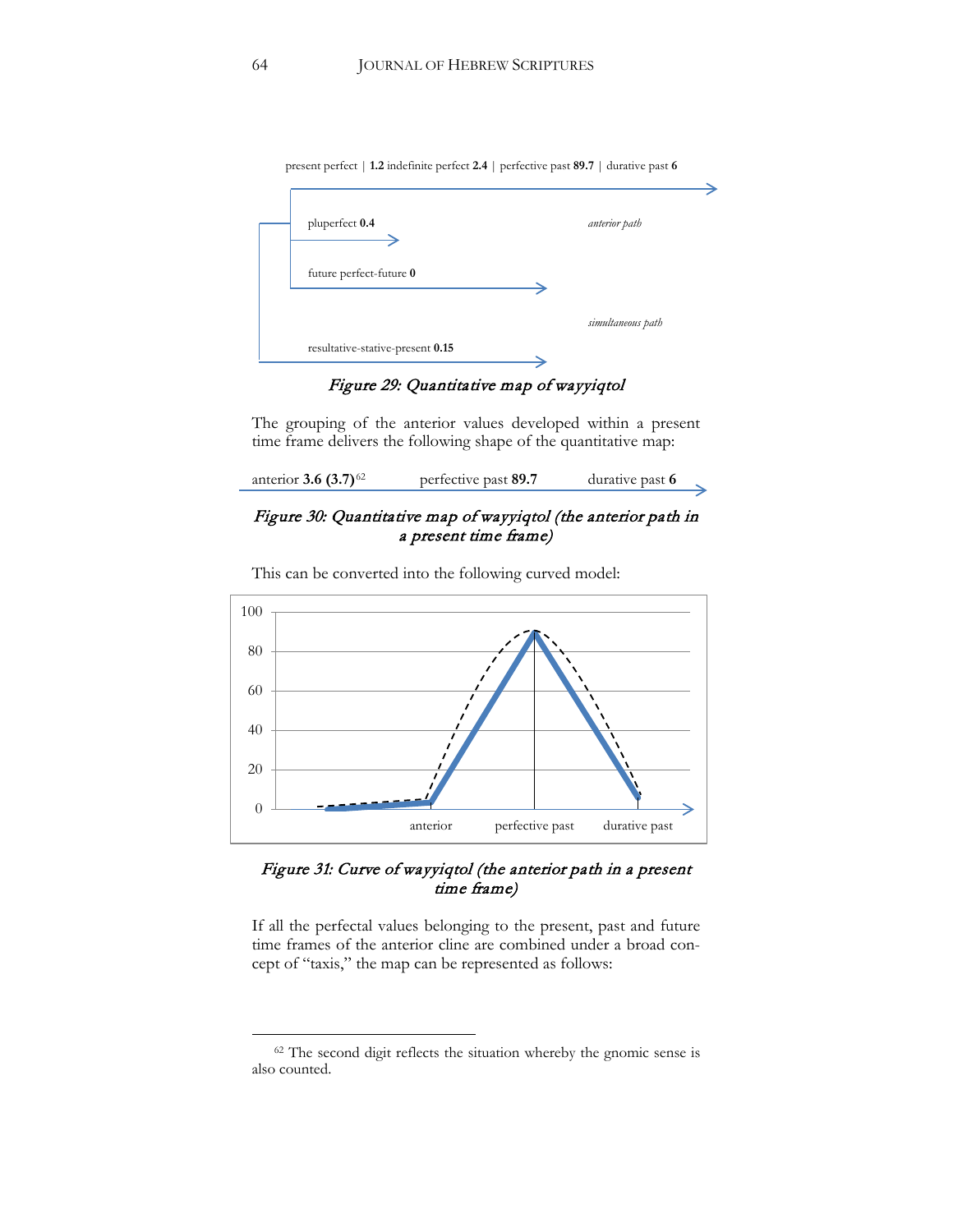

### Figure 32: Quantitative map of qatal (the anterior path in the three time frames)

This can be interpreted graphically in the form of the following kinetic curve:



## Figure 33: Quantitative map of the anterior-path wayyiqtol curve model

If the dynamic map of the anterior-path senses also includes the information concerning the values acquired along the simultaneous cline, the following representation emerges:



This can be represented as a dynamic curve according to the following figure: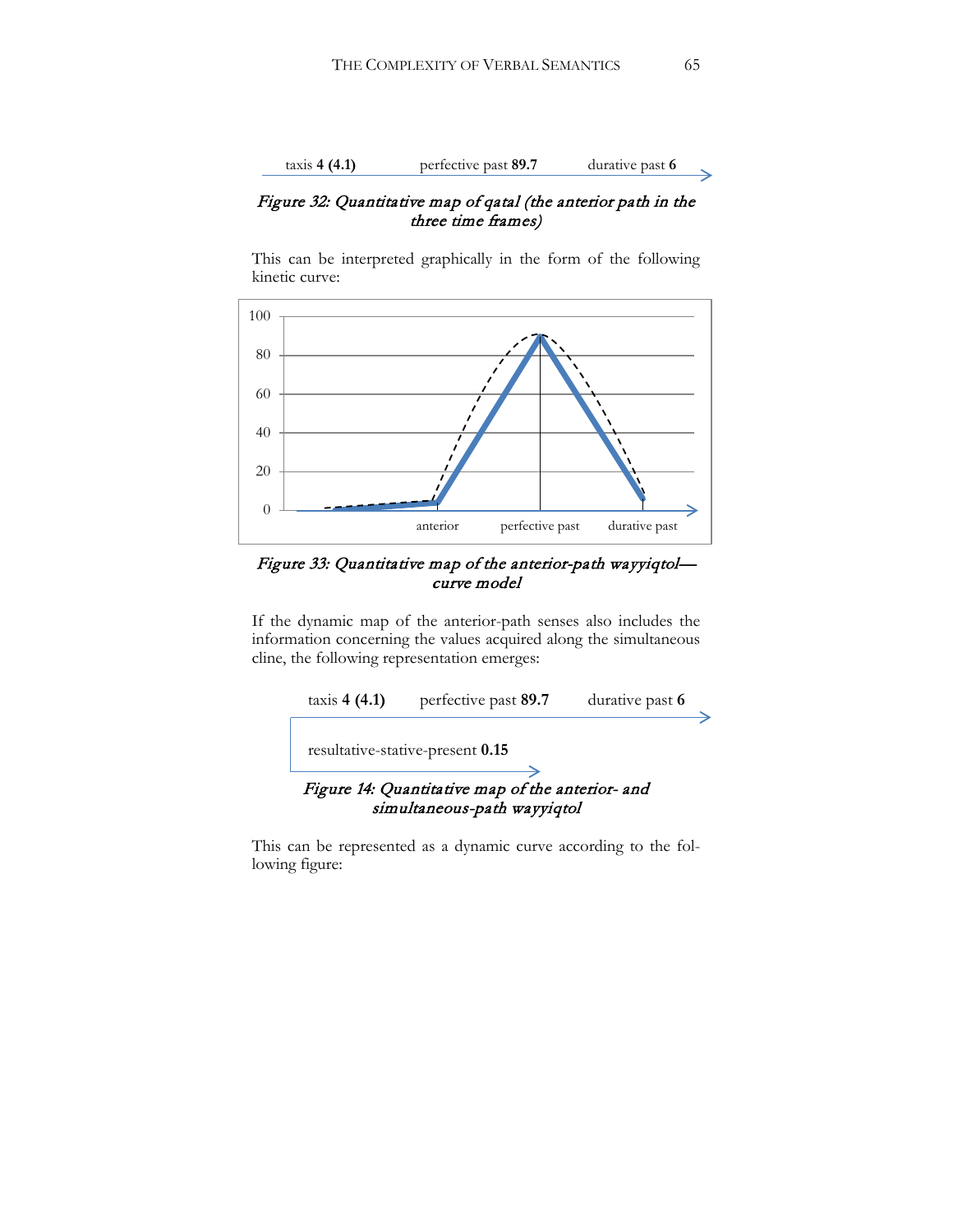

## Figure 35: Quantitative map of the anterior- and simultaneous-path wayyiqtol

This macroscopic geometrical representation defines *wayyiqtol* as an advanced resultative-path gram. The construction is almost exclusively restricted to the anterior cline and locates its prototypicality peak at the advanced segments of the cline, i.e. in the stage of a perfective past. The degree of prototypicality descends radically in the preceding and posterior stages, i.e. in the phases related to taxis and durative past.[63](#page-66-0) This can be encapsulated with the following formula: *WAYYIQTOL* =  $\{AP_1^4 \ (0, 4.1, 89.7, 6) + SP_1^2 \ (0,$  $(0.15)$ .  $64$ 

#### **5. INTERACTION OF MAPS**

 $\overline{a}$ 

### 5.1. COMPARISON OF THE QUANTITATIVE MAPS OF QATAL AND WAYYIQTOL

The comparison between the quantitative maps of *qatal* and *wayyiqtol* designed in the previous section enables us to detect new types of interactions existing between the two grams.

If the qualitative maps of *qatal* and *wayyiqtol*, narrowed to the anterior path of a present time frame, are contrasted, the following can be observed. First of all, the fluctuations between the prototypicalities of the three formative stages on the anterior cline (i.e.

<span id="page-66-0"></span><sup>63</sup> In accordance with the typical behavior of old resultative-path grams, *wayyiqtol* is found almost exclusively in narrative (94.2%) and personal narrative. In discourse, it appears only sporadically (2.5%).

<span id="page-66-1"></span><sup>64</sup> As was the case with *qatal*, this macro-level model can be deconstructed into more fine-grained descriptive planes such as those previously discussed in this section and in section 3.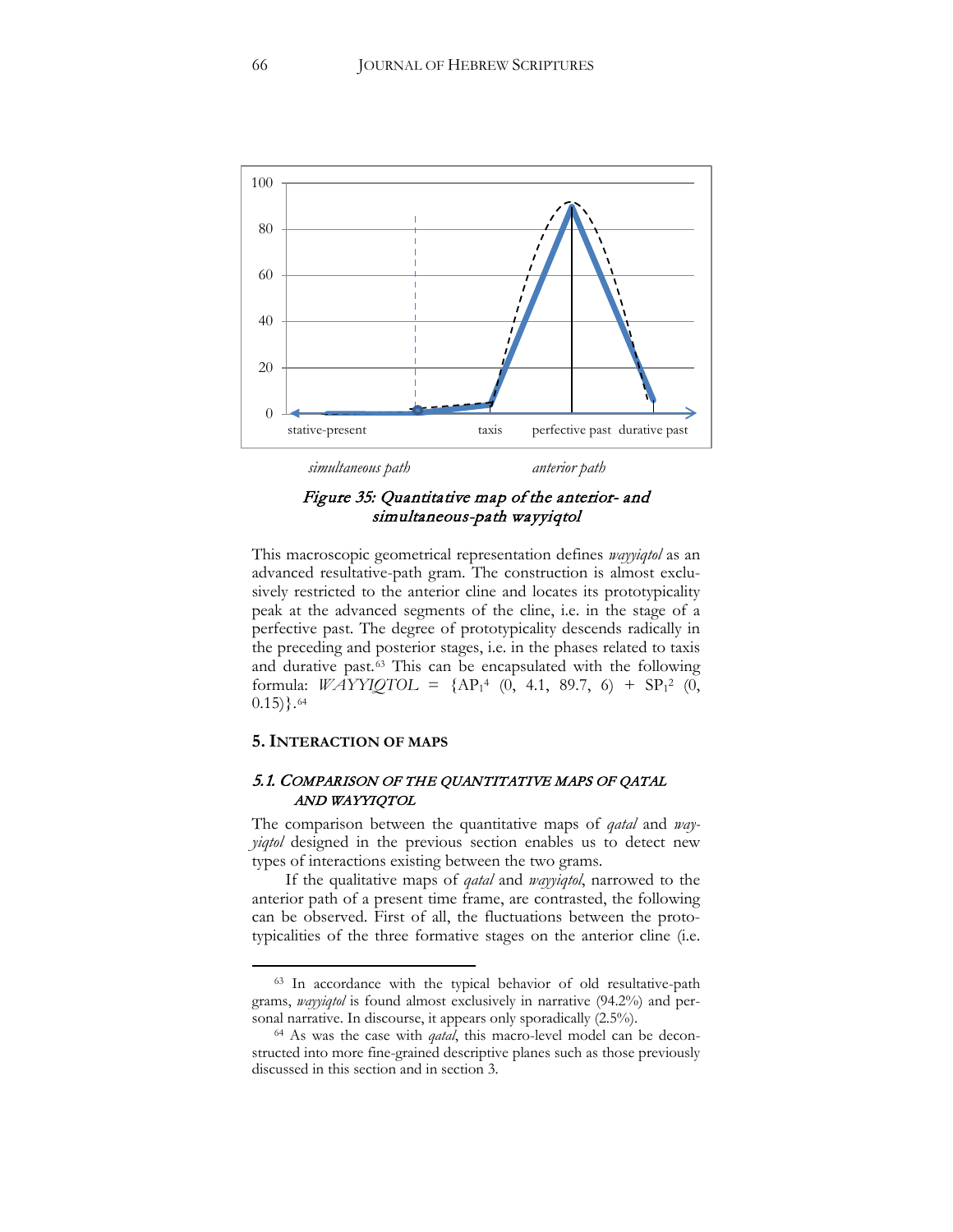the senses of an anterior/perfect, a perfective past and a durative past) are less prominent in the case of *qatal* than they are in the case of *wayyiqtol*. For *qatal*, the maximum oscillation equals 29.8 points (cf. 38% of the sense of an anterior *versus* 8.2% of the sense of a durative past), while for *wayyiqtol*, it ascends to 86.1 points (cf. 3.6% of the sense of an anterior *versus* 89.7% of the sense of a perfective past). Thus, the semantic diversity of *qatal* is quantitatively more uniform than the diversity of *wayyiqtol*, which is highly disproportionate.

Furthermore, the peaks of prototypicality of the two grams are clearly distinct. Even though *qatal* is qualitatively balanced, it exhibits its zenith of prototypicality in the stage of an anterior, while *wayyiqtol* reaches its highpoint in the stage of a perfective past. On the whole, *qatal* lifts its curve in more initial sections of the path, whereas *wayyiqtol* does so—and to a much greater degree if compared with the adjacent sections—in more advanced fragments of it:



Figure 36: Comparison of the curves of the qatal and wayyiqtol (the anterior path in a present time frame)

A similar contrast between the two grams can be observed if all the perfect values are grouped under a single stage and/or label "taxis." Within this categorization, the fluctuation between the peak of *qatal*, which is located in the stage of taxis, and the stages of a perfective past and a durative past ascends to 30.8 and 49.3 points respectively. For *wayyiqtol*, the oscillation between its peak and other stages is almost identical to that discussed in the previous paragraph. As the prototypicality of the domain of taxis in the meaning of *qatal* is more prominent, the quantitative dissimilarity between the curves of *qatal* and *wayyiqtol* becomes clearer. The two constructions locate their peaks of prototypicality in the two consecutive stages of the anterior cline: *qatal* in the zone of taxis, while *wayyiqtol* in the sphere of a perfective past.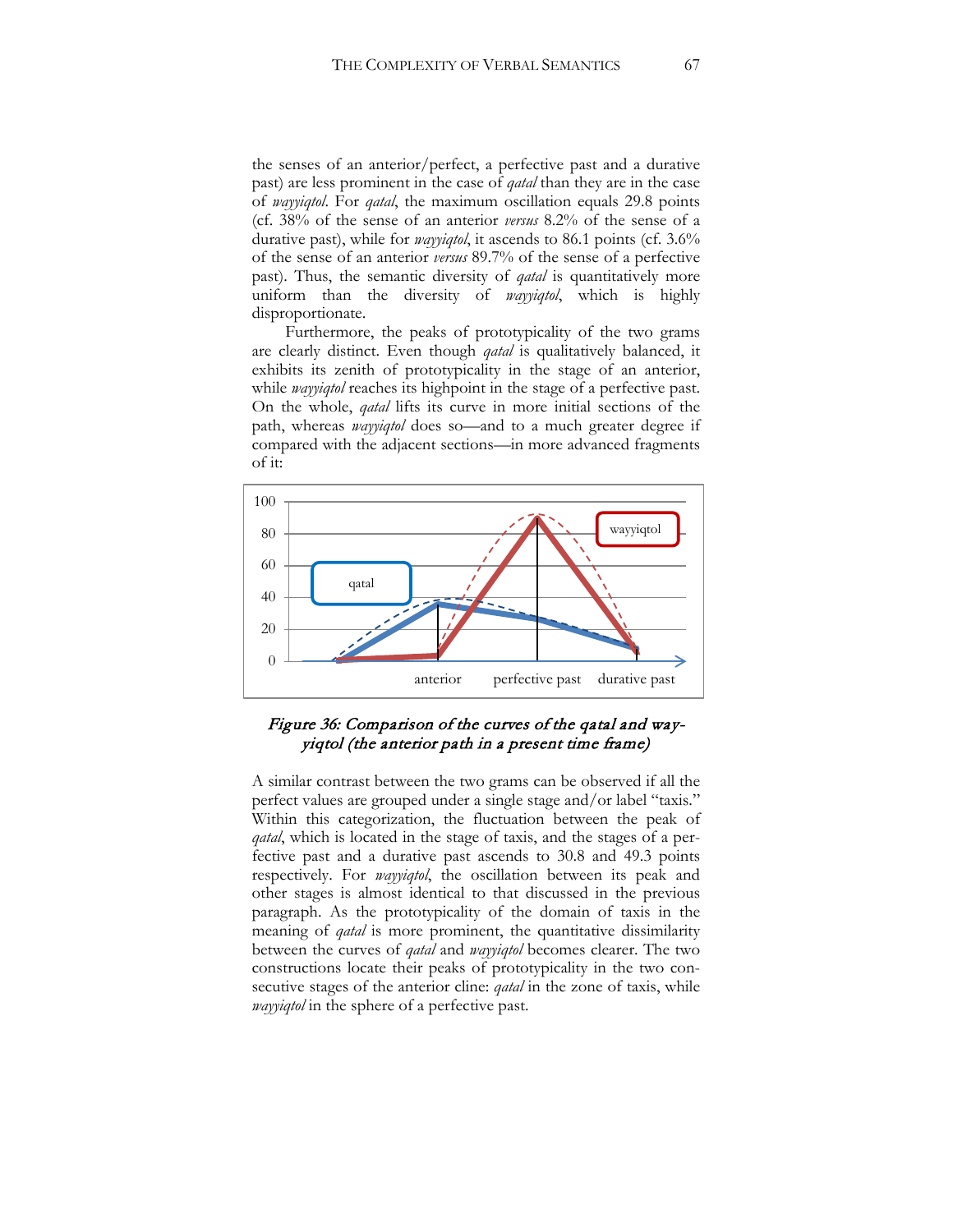

### Figure 37: Comparison of the quantitative maps (curved models) of the anterior-path qatal and wayyiqtol

Contrasts between *qatal* and *wayyiqtol* can also related to the simultaneous cline. For *qatal*, the oscillation between the peak of the anterior cline and the values available along the simultaneous cline equals 51.8 points (compare 57.5% of the sense of taxis versus 5.7% of the values of the simultaneous cline). If the two clines are compared in their totality, their respective weights are separated by 86.7 points (compare 92.4% of all the senses located along the anterior cline versus 5.7% of the senses available on the simultaneous cline). For *wayyiqtol*, the oscillation between the anterior cline's peak (89.7% of the sense of perfective past) and the values of the simultaneous cline (0.15% present) equals 89.55 points. If the two clines are compared globally, the difference increases to 99.25 points (compare 99.4% of the senses related to the anterior cline *versus* 0.15% of senses located on the simultaneous cline). To conclude, the simultaneous cline is more prominent in the curve of *qatal*, which is quantitatively more uniform than the curve of *wayyiqtol*.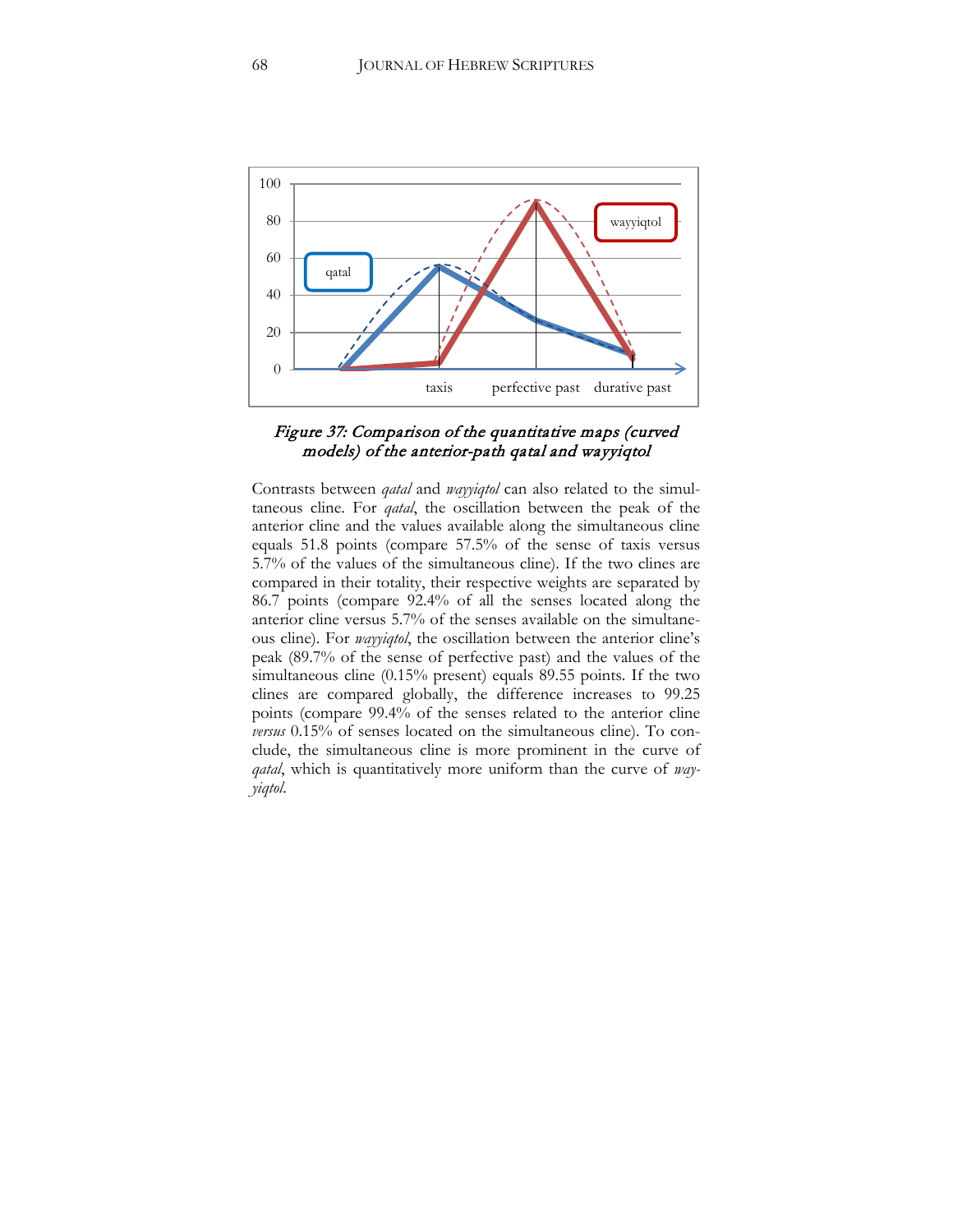



The comparison of the curves of *qatal* and *wayyiqtol* indicates that the two grams interact topologically: this includes different peaks of prototypicality and different shapes of the curves (e.g. their uni-formity or disparity).<sup>[65](#page-69-0)</sup> On the whole, the curve model corroborates that *qatal* is a less advanced resultative-path gram, while *wayyiqtol* is a more advanced form of the same type. Qualitatively, the two constructions span the entire resultative path with its two main sub-trajectories, the anterior and simultaneous clines. Quantitatively, *qatal* and *wayyiqtol* relate to these clines in an entirely different manner. Being a less advanced form, the prototypicality zones of *qatal* are located in more initial sections of the anterior path, and the simultaneous cline is relatively important in the semantics of this gram. By contrast, as a more advanced form, *wayyiqtol*'s prototypicality occupies further sections of the anterior cline and the relevance of the simultaneous cline for the gram's total meaning is almost negligible. The curve of *qatal* is more uniformly spread along the path, while *wayyiqtol* gives clear prominence to the perfective past stage, as is characteristic of young and old resultative-path grams respectively.

<span id="page-69-0"></span><sup>65</sup> Additionally, if the evidential cline is included and the gnomic extensions counted, a more fine-grained description would trigger slightly different shapes of the maps. Moreover, in reference to their topology, the two grams differ in that *wayyiqtol* lacks the anterior-path cline in the future time frame.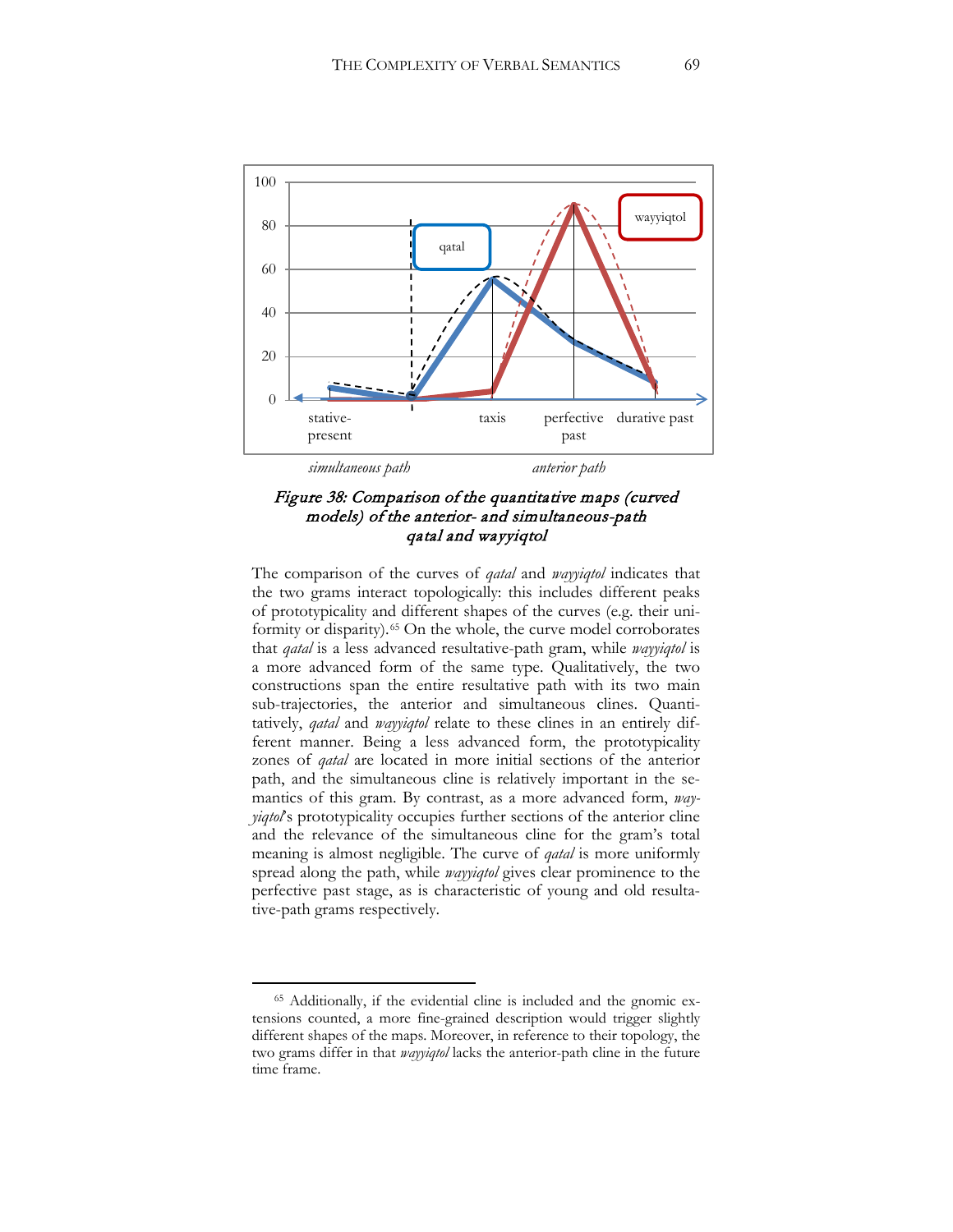#### 5.2. WAVES ON A STREAM

As explained in section 2, a qualitative kinetic model of the semantic potentials explicitly refers to the dynamic essence of grammatical entities. That is, the synchronic semantic state of a verbal construction is portrayed as an evolutionary process. In an analogous manner, the qualitative-quantitative representation of meaning as curves provides important insight into the grams' dynamics.

The dynamics and time dependency of meaning are even more evident if forms, whose semantic potentials are organized along the same path, are compared and represented as waves propagating along a common medium—the stream (cf. section 2.2.2). As propagating waves, they can be located on different sections of the stream. Some curves or maps can span more advanced sections of the stream whereas others are limited to less advanced sections of it. The difference merely stems from their respective grammatical age. The overall topologies and prototypicality peaks of older grams cover more advanced fragments of the stream. In contrast, younger grams cover less advanced segments of the stream and locate their prototypicality peaks in its more initial zones.

If we imagine the anterior path as a stream where grams of a perfect, a perfective and/or a past type are recursively formed, *wayyiqtol* constitutes the initial, older wave. That wave was set in motion first, before *qatal*, and has travelled the stream for a longer duration than the latter gram. Therefore, its peak is located in posterior sections of the stream, i.e. in the zone of a perfective past. At earlier historical period, it was certainly confined to less advanced sections of the stream, probably exhibiting its peak not only in the sphere of a perfective past, but also in that of a perfect or taxis.<sup>[66](#page-70-0)</sup> With time, the peak of the *wayyiqtol* wave passed through these more initial fragments of the cline and reached further zones. Nevertheless, traces of the wave in less advanced sections of the stream—although to a minimal extent—can still be identified in Biblical Hebrew.

*Qatal* is a younger wave, historically posterior to *wayyiqtol*. It was shaped and set in motion after *wayyiqtol* and travelled the stream for a shorter duration. Hence, in Biblical Hebrew, it reached less advanced zones of the stream and located its peak in the more initial sections. However, the *qatal* wave has advanced towards the zone of a perfective past since it exhibits a secondary peak in this section of the stream. As is documented by post-biblical texts, the *qatal* wave will reach—and entirely "inundate"—this zone in the Rabbinic Hebrew period. At the same time, the wave of *wayyiqtol* will disperse, having travelled the entire length of the stream: The form will be lost.

The following figure shows how the waves of two grams chase and/or escape each other on the resultative stream, exhibit-

<span id="page-70-0"></span><sup>66</sup> This can be illustrated by the data offered by the Akkadian *iprus* (cf. Andrason 2010c; 2011b; 2012c: 192–8).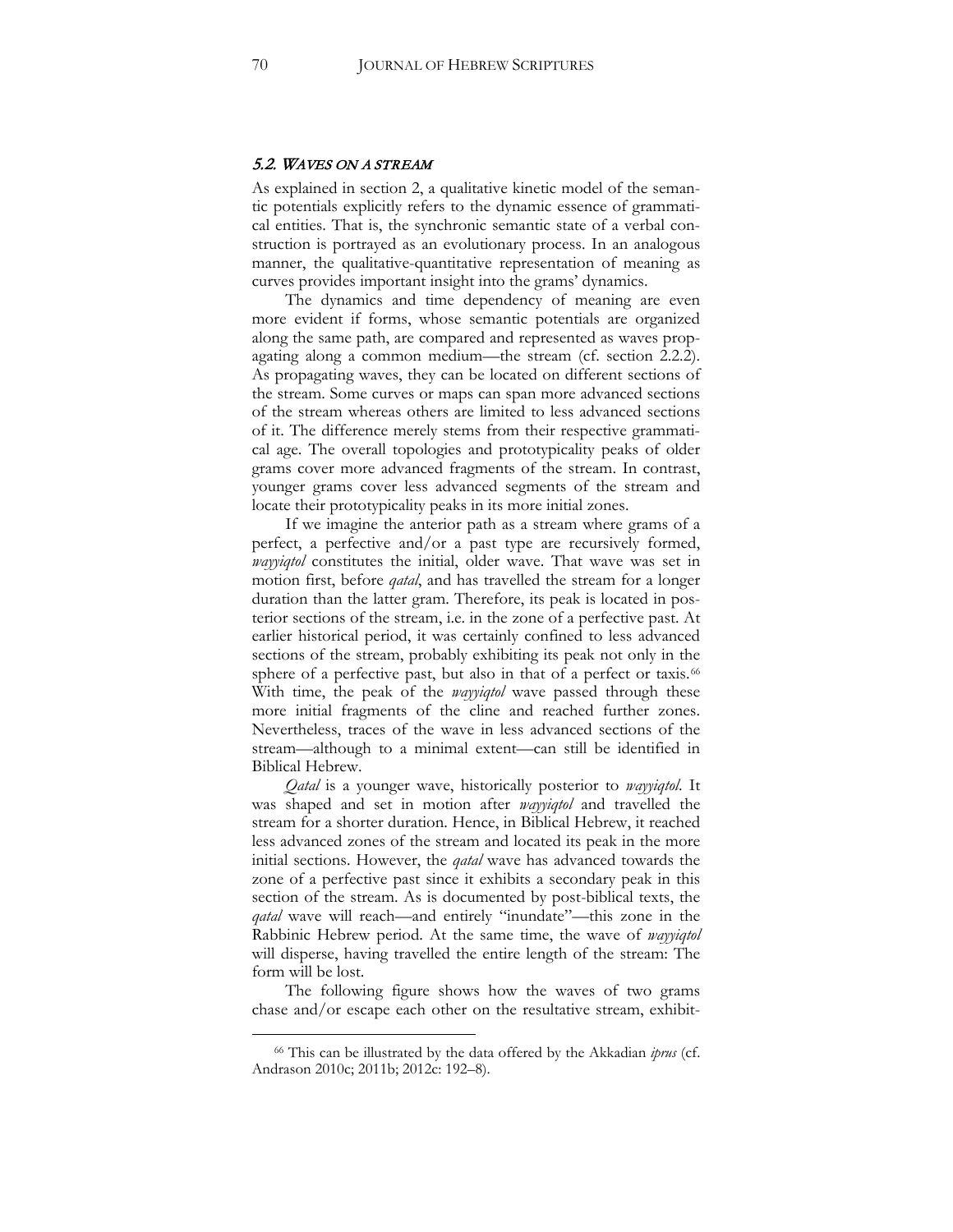

ing distinct topologies and peaks (compare 38 points of *qatal* in the stage of anterior *versus* 89.7 points of *wayyiqtol* in the stage of a perfective past).

## Figure 39: Waves of qatal and wayyiqtol (anterior stream in a present time frame)

The complementary distribution of the peaks of *qatal* and *wayyiqtol* is more evident if the perfectal values are envisaged in their totality under the label of "taxis." In this approximation, the peaks of the two grams are more evenly raised (compare 57.5 points of *qatal* and 89.7 points of *wayyiqtol*). Nevertheless, the *qatal* wave remains more uniform.



## Figure 40: Waves of qatal and wayyiqtol (anterior stream in the three time frames)

The relation of the *qatal* wave with the *wayyiqtol* wave on the stream is as one of the hunted and the hunter, or the chased and the chaser. It is impossible to determine the direction of causality or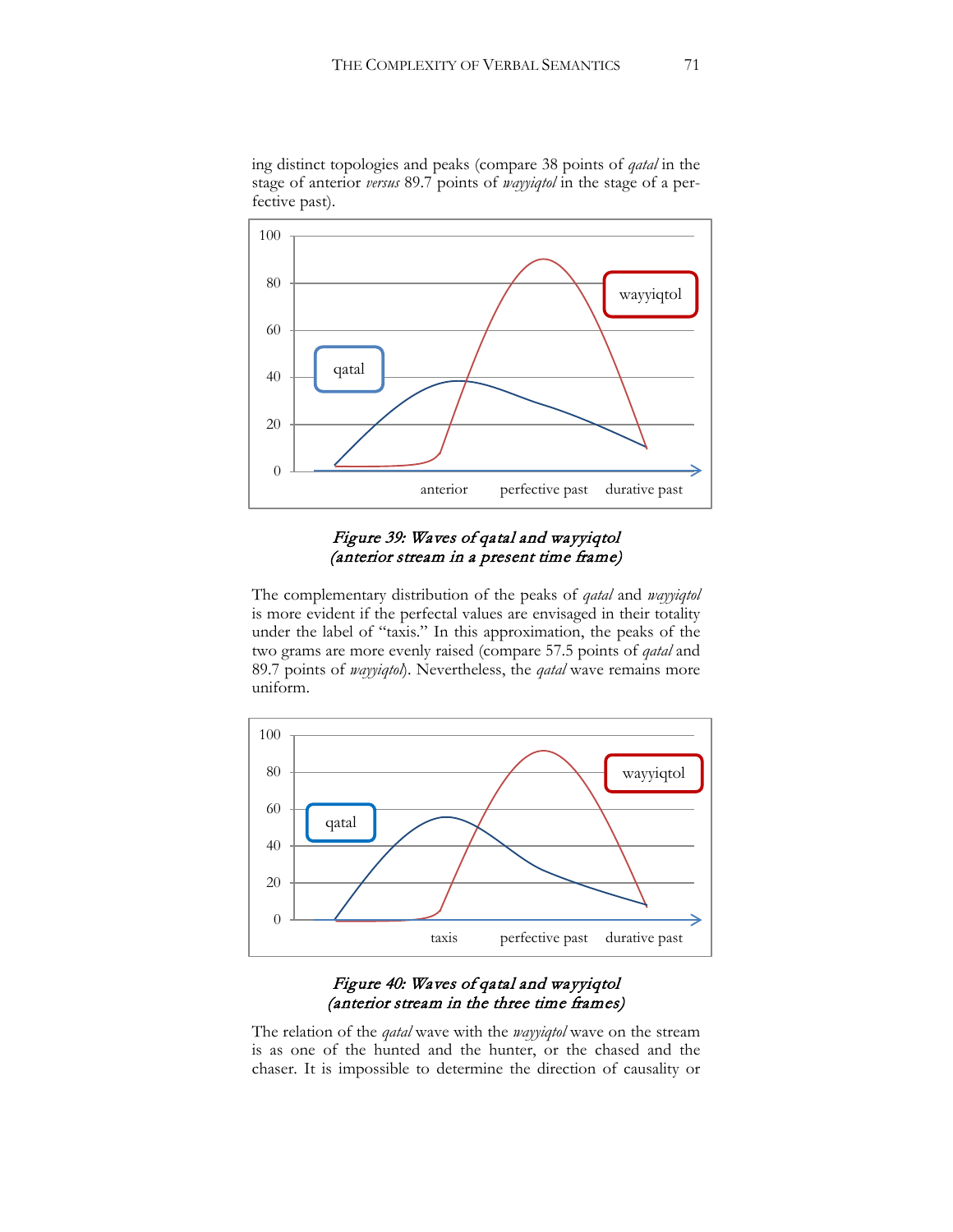which form progresses because of the other. The two movements appear as though they existed in the state of an inseparable entanglement or a relation of pressing ahead (*qatal* exerts the pressure on *wayyiqtol* and therefore *wayyiqtol* moves ahead) and of escaping (*wayyiqtol* develops, leaving room for *qatal* to progress). The intricacy of such a mutual relationship, where something interacts with its immediate environment, is overwhelming, resulting in a non-linear equation (cf. Andrason 2014a: 83; 2016).

The stream as a medium of the relationship coupling *qatal* and *wayyiqtol* is also responsible for certain emergent properties of these grams. In particular, as the *wayyiqtol* wave entirely covers the *qatal* wave in stages where the latter exhibits a secondary peak (cf. the stage of a perfective past), the relevance of this secondary peak for the semantics of the former diminishes. This further increases the predominance of the domain of taxis in the global meaning of *qatal*. Consequently, some important traits of *qatal* do not only stem from the wave's internal properties (i.e., from its own topology) or constitute products of bottom-up causation. On the contrary, they derive from the topology of the entire stream to which *wayyiqtol*  contributes, and constitute an example of top-down causation.

### 5.3. DOMAINS MODEL

 $\overline{a}$ 

The waves of *qatal* and *wayyiqtol* can also be analyzed from a domain-based perspective, which studies how a given sense is distributed over different grams (cf. section 3.2.2).

If one analyzes how the semantic domains of an anterior (a present perfect and an indefinite perfect), a perfective past, and a durative past are quantitatively distributed among the BH grams, the following dynamic waves of *qatal* and *wayyiqtol* emerge. First to be discussed is the sense of anteriority. The sense of anteriority is conveyed by *qatal* in 80.3% of all the instances where this value is to be encoded in the book of Genesis. The second sense (a perfective past) is conveyed by *qatal* in 10.9%, and the third (a durative past) in 36%. The wave formed by *wayyiqtol* is more advanced but, as far as its peak is considered, equally raised. Namely, the section of an anterior is expressed by *wayyiqtol* in 19.4%, a perfective past in  $89\%$ , and a durative past in 64\%.<sup>[67](#page-72-0)</sup>

<span id="page-72-0"></span> $67$  As far as the value of a durative past is concerned, only the instances of *qatal* and *wayyiqtol* are counted in this approximation, as these are the only two categories that could have acquired the sense of a durative past following the resultative and/or anterior cline. Long *yiqtol* and *weqatal* reached this value through meaning extensions that arose due to entirely different evolutionary scenarios (cf. Andrason 2010a and 2012d). If all the grams that can convey the value of a durative past are included in the model, the digits for *qatal* and *wayyiqtol* decrease to 31% and 55% respectively.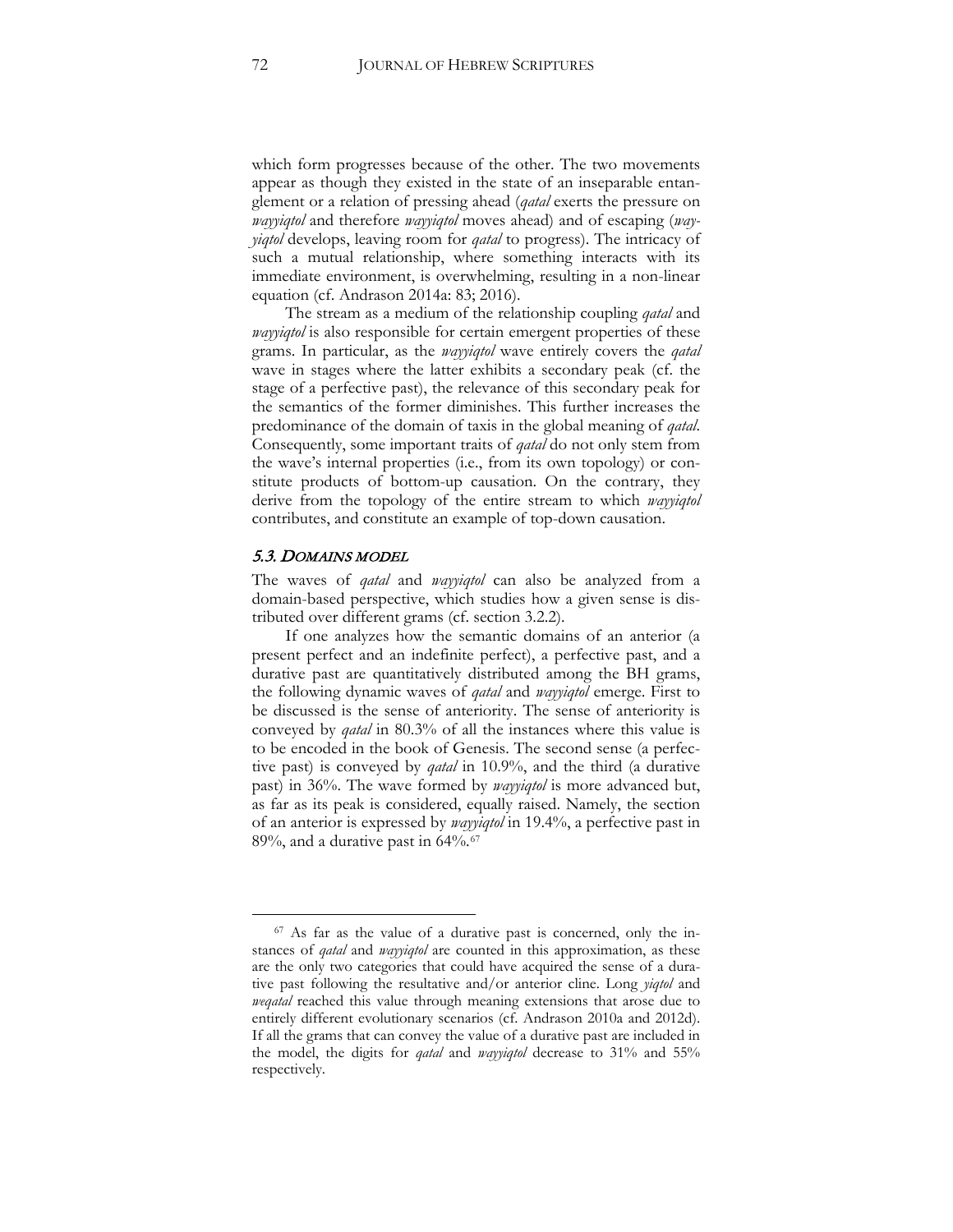

Figure 41: Curves of qatal and wayyiqtol—the domain-based model (anterior path in a present time frame)

The shape of two consecutive waves, lifted almost equally at their respective peaks of prototypicality, can be recovered in the following smoothed representation, which is more apt to capture the dynamic character of waves:



## Figure 42: Waves of qatal and wayyiqtol—the domain-based model (anterior path in present time frame)

If one substitutes the domain of an anterior by a broader domain of taxis, the symmetry of the consecutive waves (or the quantitative equivalence of their peaks) is even clearer. As explained above, the more advanced wave of *wayyiqtol* exhibits its peak in the section of a perfective past. *Wayyiqtol* appears in 89% of all the cases where this sense is to be encoded. In order to express values located in the zone of taxis, *wayyiqtol* is only employed in 15% of cases. In contrast, the wave constituted by *qatal* reaches its peak at the stage of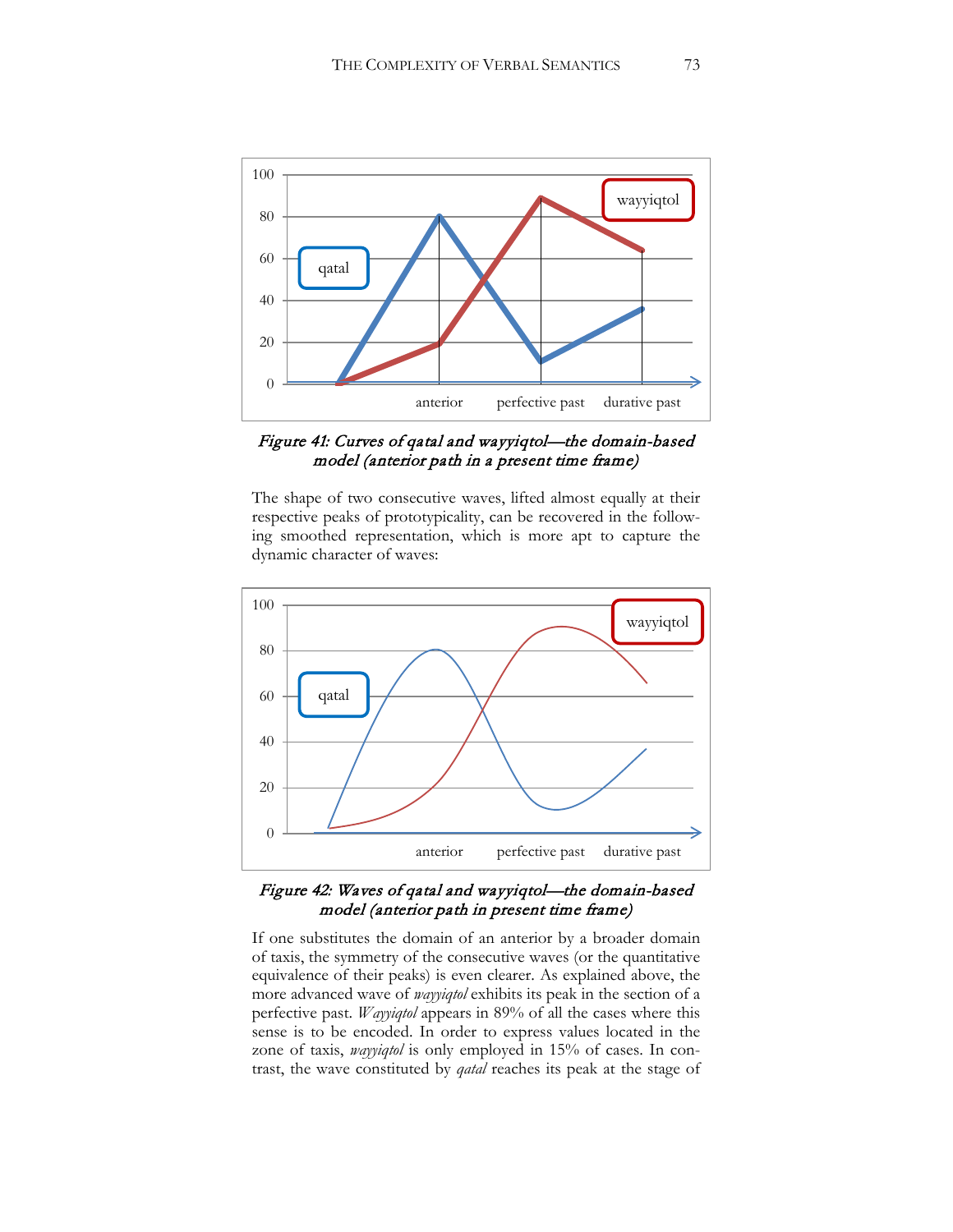taxis. The *qatal* form is used in 84.6% of all the cases where this sense is to be conveyed. As mentioned in the previous paragraph, the sense of a perfective past is encoded by *qatal* in only 10.9% of cases.<sup>[68](#page-74-0)</sup>



Figure 43: Curves of qatal and wayyiqtol – the domain-based model (the anterior path in the three time frames)

This can be depicted in a smoothed manner, more suitable to representing waves:



# Figure 44: Waves of qatal and wayyiqtol—the domain-based model (the anterior path in the three time frames)

On the whole, the domain-based model shows that the correspondence of the two waves is almost symmetrical in respect to

<span id="page-74-0"></span><sup>68</sup> The digits concerning the durative past are comparable to those mentioned in the previous paragraph.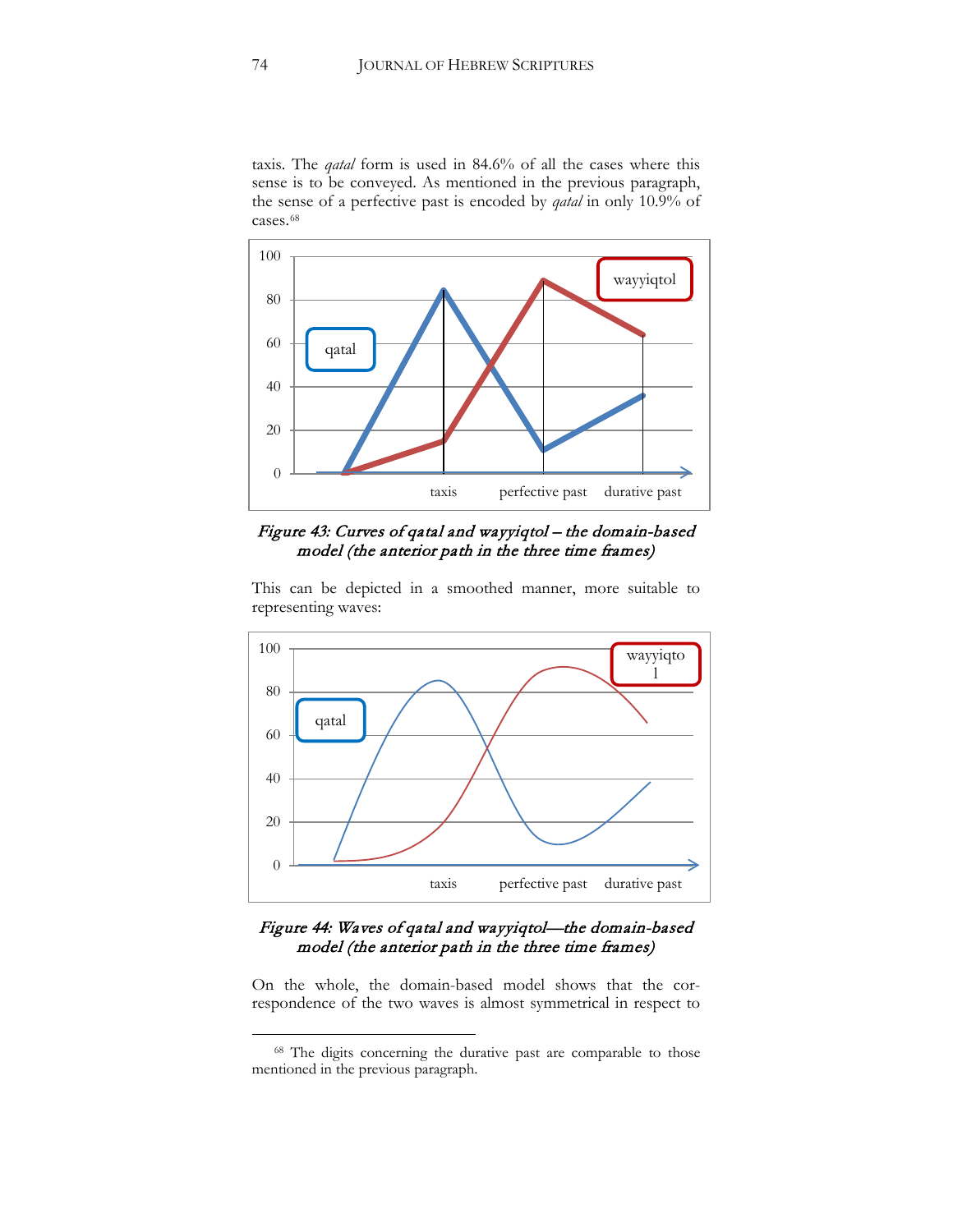the two first sections of the anterior cline. This holds true both for the more specific domain of an anterior and for the broader domain of taxis. The peak of the *qatal* wave occupies the more initial stage rising to circa 80–85%.[69](#page-75-0) At the same stage, the visibility of the *wayyiqtol* peak is significantly reduced as its wave ascends to less than 15–20%.[70](#page-75-1) In contrast, the peak of *wayyiqtol* is located in the stage of a perfective past reaching almost 90% whereas the *qatal* wave ascends to circa 10%.



Figure 45: The comparison of the waves traced by qatal and wayyiqtol in the domain-based statistical analysis (first two stages of the anterior path)

## **6. CONCLUSION**

 $\overline{a}$ 

## 6.1. MAIN RESULTS OF THE STUDY

The objective of the present study was to determine the relationship that exists between *qatal* and *wayyiqtol*. The provided evidence demonstrates that, as hypothesized, this relationship is complex in the sense of complex-system theory. In this section, the main causes of such extreme relational intricacy coupling *qatal* with *wayyiqtol* will be recapitulated.

The first contrast between the two forms includes their static qualitative and quantitative semantic potentials. In section 3.1, I determined the exact range of senses conveyed by *qatal* and *wayyiqtol* in all the places where these constructions appear in the book of Genesis and specified their quantitative distribution. This study enabled me to design detailed static taxonomical descriptions of the meanings of the two forms. At this stage, the frequencies of the

<span id="page-75-1"></span><span id="page-75-0"></span><sup>69</sup> The exact values are 80.3% and 84.6% depending on categorization, i.e. whether the anterior or the taxis sense is considered.

<sup>70</sup> The exact values are 19.4% (anterior) and 15% (taxis).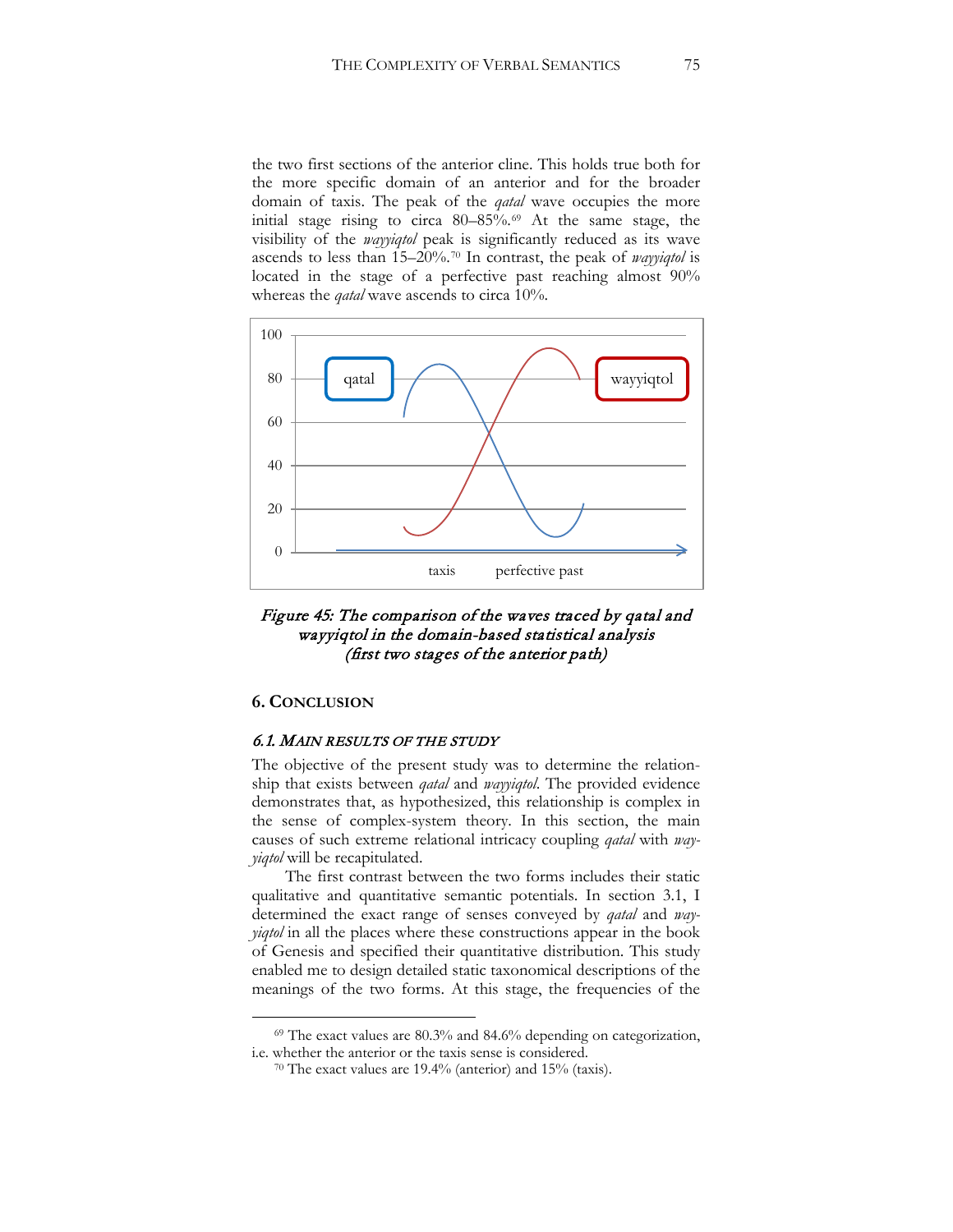senses conveyed by the two grams were compared both globally (irrespective of type of text) and locally (the narrative and discursive types were analyzed separately). In general, the comparison could be more macroscopic (broad domains were compared) or more microscopic (more specific senses were contrasted). Additionally, microscopic senses could be grouped differently in distinct larger categories and the quantitative study conducted from a gramoriented perspective or a domain-oriented perspective. Thus, the modification of scopes and manners of analysis and their precision had important bearings on the relationship between *qatal* and *wayyiqtol*. As the exact range of senses and their statistic weight are different when viewed from different perspectives and granularities, the interactions coupling the two formations are likewise different. To put it simply, by epistemologically "manipulating" one's qualitative and quantitative approach, different types of interactions between the two ontological categories can be discovered and/or proposed. It is evident that even at this level of description, instead of a single relationship between *qatal* and *wayyiqtol*, one deals with a great number of micro- and macro-connections that depend not only on the empirical evidence but also on the interpretation of that evidence, and, hence, on the explainer and/or observer. As in typical complex systems, the complexity is both ontological and epistemological.

Subsequently, in section 4.1, the qualitative semantic potentials of *qatal* and *wayyiqtol* were made coherent and unified in kinetic maps. The kinetic nature of each map stems from the fact that all its components are related by linking mechanisms based upon grammaticalization paths. I have shown that the maps of the two grams interact topologically as they both overlap and differ. The kinetic map of *qatal* is more extended, while the kinetic map of *wayyiqtol*, although very similar, is topologically more restricted. The map of *qatal* includes the three sub-clines of the resultative path (the anterior, the simultaneous and the evidential clines) with the anterior and simultaneous trajectories located in the three time frames. It also contains performative and gnomic extensions, as well as a cline which is specific to future prefects. Lastly, it exhibits an important extension towards modality through various types of modal contamination paths. The map of *wayyiqtol* is less elaborate. It consists of two clines, i.e., the anterior and the simultaneous tracks. The evidential track is missing. Moreover, the anterior and simultaneous paths are almost entirely restricted to a present and past time frame. Additionally, the gnomic extensions are unavailable and the modal contamination path is highly reduced. As a result, the kinetic maps of the two grams were shown to be organized along the same evolutionary scenario (the resultative path) and to span comparable sections of it. Even though topologically similar, *wayyiqtol* has reached more advanced sections of the resultative cline, while *qatal* has progressed to a lesser extent.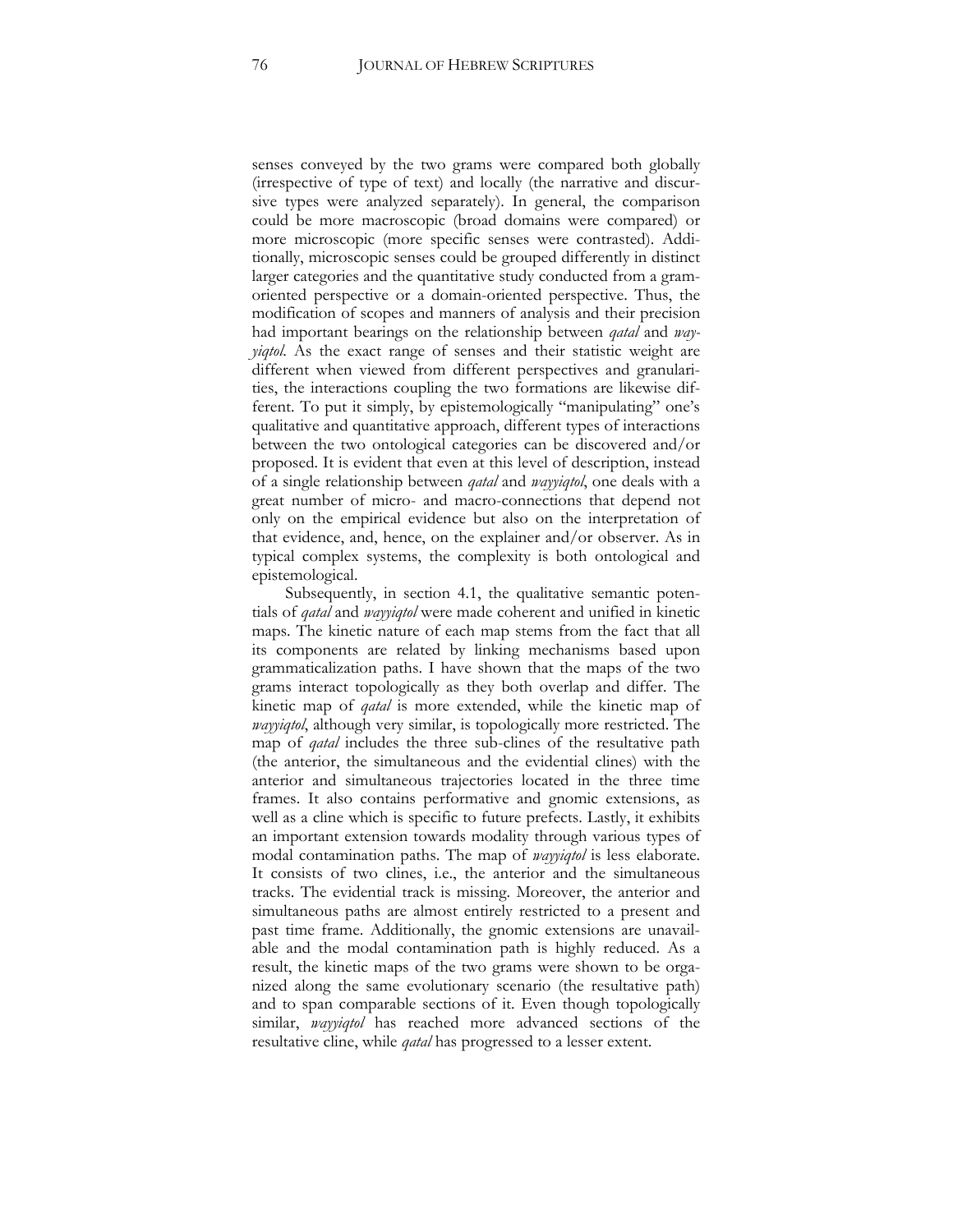In section 4.2, the kinetic maps were enriched by frequency and transformed into quantitative ones. This enabled me to determine the zones of prototypicality in the semantic networks of the two constructions. Again, the model could be more macroscopic (coarse-grained) or microscopic (fine-grained), depending on the adopted perspective. The modeling of the two grams as quantitative kinetic maps revealed further aspects of their interaction (section 5.1). Even though *qatal* and *wayyiqtol* are organized along the same type of paths, there are numerous differences that distinguish them. These differences especially concern the exact topologies of the curves (e.g. their amplitudes) and the location and predominance of their peaks. As for the former trait, the curve of *qatal* is generally more uniform while that of *wayyiqtol* is less uniform. This applies not only to the anterior cline but also to the simultaneous cline. As for the latter issue, *qatal* locates its prototypicality peak in the section of an anterior and/or taxis, while *wayyiqtol* does so in the sphere of a perfective past. The peak of *wayyiqtol* is also more disproportionate in relation to the other parts of the curve. It is more prominent than the peak of *qatal*.

In section 5.2, the kinetic quantitative maps of *qatal* and *wayyiqtol* that follow an analogical developmental template (in particular, the anterior cline) were correlated and classified as successive waves on the same grammaticalization stream. The relation between *qatal* and *wayyiqtol* was explained as an interaction of two consecutive waves on this stream. *Wayyiqtol* is the first, and older wave. It has reached more advanced sections of the stream, having passed its more initial fragments, especially as far as the peak is concerned. However, the "remainders" of the wave are still perceivable at more initial sections of the stream. By contrast, *qatal* is a posterior wave and, hence, a younger one. It proliferates in less advanced sections of the stream, although it has also conquered, to a relatively important degree, its more advanced zones. *Qatal* follows the *wayyiqtol* wave by taking up the sections previously occupied by *wayyiqtol.* Their causal relation is intricate, the two grams existing in a state of an inseparable entanglement. The stream is also responsible for certain emergent properties of the two grams. That is, some traits of each gram do not stem from the wave's internal properties (its own topology), but derive from the topology of the environment in which the gram's wave is embedded.

In section 5.3, a domain-based model has demonstrated that the relationship between the kinetic waves of *qatal* and *wayyiqtol* is almost symmetrical (90% *versus* 10%). In this way, the two grams constitute an example of entanglement where the state of one gram depends on and can be predicted from the state of the other. *Qatal* is the most prototypical means of conveying the senses of a perfect (anterior) or taxis (which constitute initial stages on the resultative path) while *wayyiqtol* is the most prototypical means of encoding the value of a perfective past (which is a more advanced stage on the cline).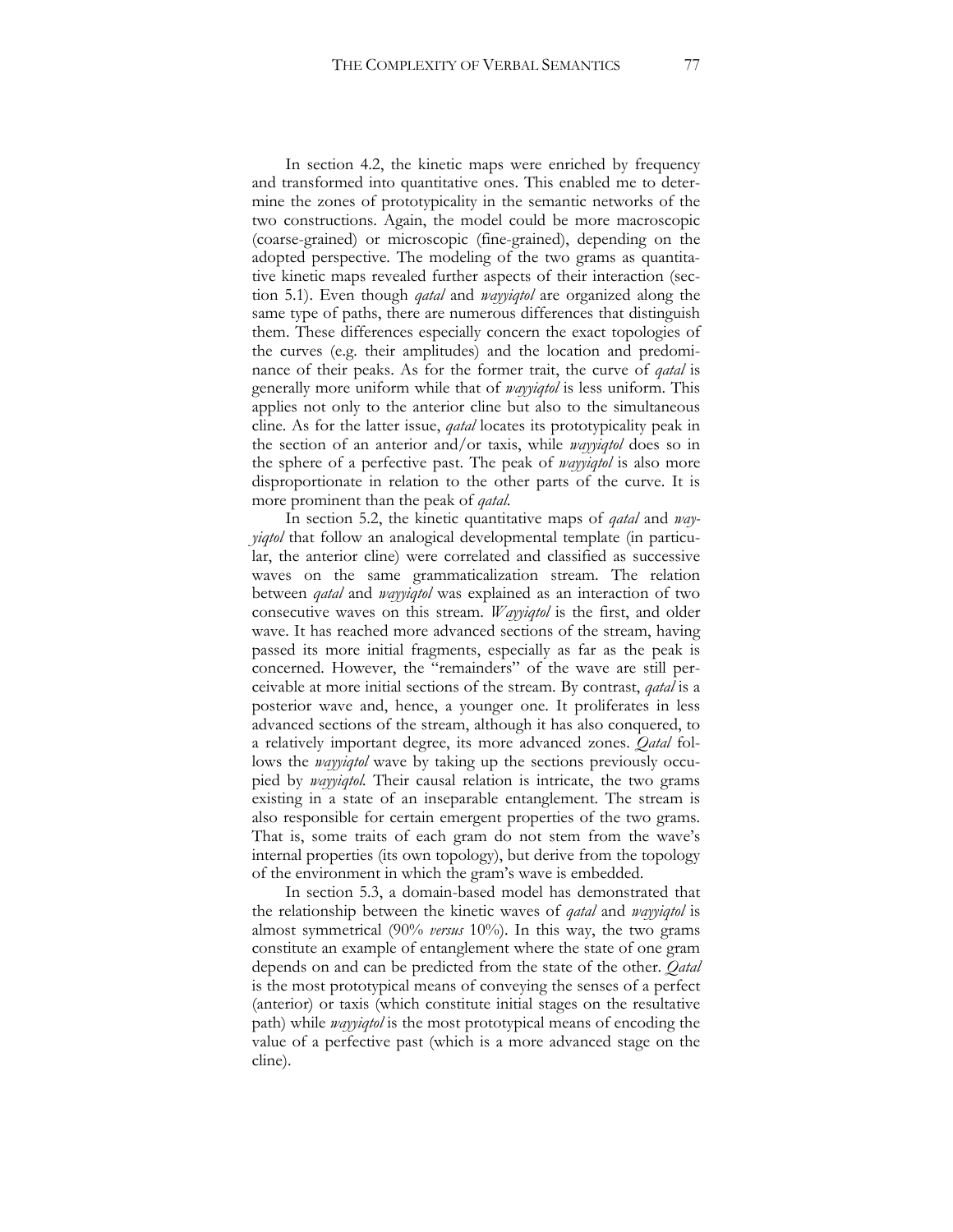To conclude, at the most macroscopic level, where all the noises and disturbances are ignored, *qatal* appears to be most typically associated with the idea of taxis. First, the taxis value has the heaviest weight in the static semantic potential of *qatal* and it constitutes the peak of the wave of this gram. Second, the domain of taxis is most commonly conveyed by *qatal*. On the contrary, at the ultimately global perspective, *wayyiqtol* seems to be associated with the domain of a perfective past. Primarily, the sense of a perfective past has the heaviest weight in its static semantic potential, so that it also constitutes the peak of the wave of this formation. Secondarily, the domain of the perfective past is most commonly conveyed by *wayyiqtol*. At this macro-level, the qualitative-kinetic complementarity and the entanglement of the two grams is unmistakable. This entanglement stems from the sequential nature of the two waves. The *wayyiqtol* is more advanced because it is older or anterior to *qatal*. In contrast, the *qatal* wave is less advanced because it is younger or posterior to *wayyiqtol*.

It is from this global dynamic interaction that all the microrelations can be recovered as one descends to more fine-grained levels of analysis. However, as complex systems cannot be fully modularized and deconstructed into autonomous parts, the global property determined by the wave nature of the grams must always accompany the micro-states. The deconstruction into parts and descent to more elementary levels make sense, as long as the macro-situation, in which all the micro-states are embedded, is acknowledged. In this manner, an individual sense is not only the information offered by a gram in a specific place and time, but rather this very information accompanied by the adjacent possibility of the gram to appear in this and any other context, i.e. by its wave.<sup>[71](#page-78-0)</sup> To put it differently, the wave of the gram always accompanies the specific use of this form. I expressed this figuratively in the following way: "in a particular context, one of the possible, previously integrated [into the semantic potential], values is activated and emphasized; metaphorically, it is taken out from the multicolored sphere. However, as we choose such an exact meaning, imposed by a given environment, and, thus, tug a piece of the gum, other values-colors follow because they are strongly tied to the selected fragment (i.e., the one which we are pulling)" (Andrason 2010a: 56).

#### 6.2. THIS STUDY AND THE GRAMMATICAL TRADITION

The model presented in this paper offers various benefits. Its main advantages are that it preserves valuable aspects of traditional BH

<span id="page-78-0"></span><sup>71</sup> For instance, a performative use of *wayyiqtol* (a concrete *wayyiqtol* form that appears once in the book of Genesis) is a unit consisting of the performative sense, prompted by the context in which the form is employed, and of the global *wayyiqtol* gram with all its macro-properties recoverable from its curve model.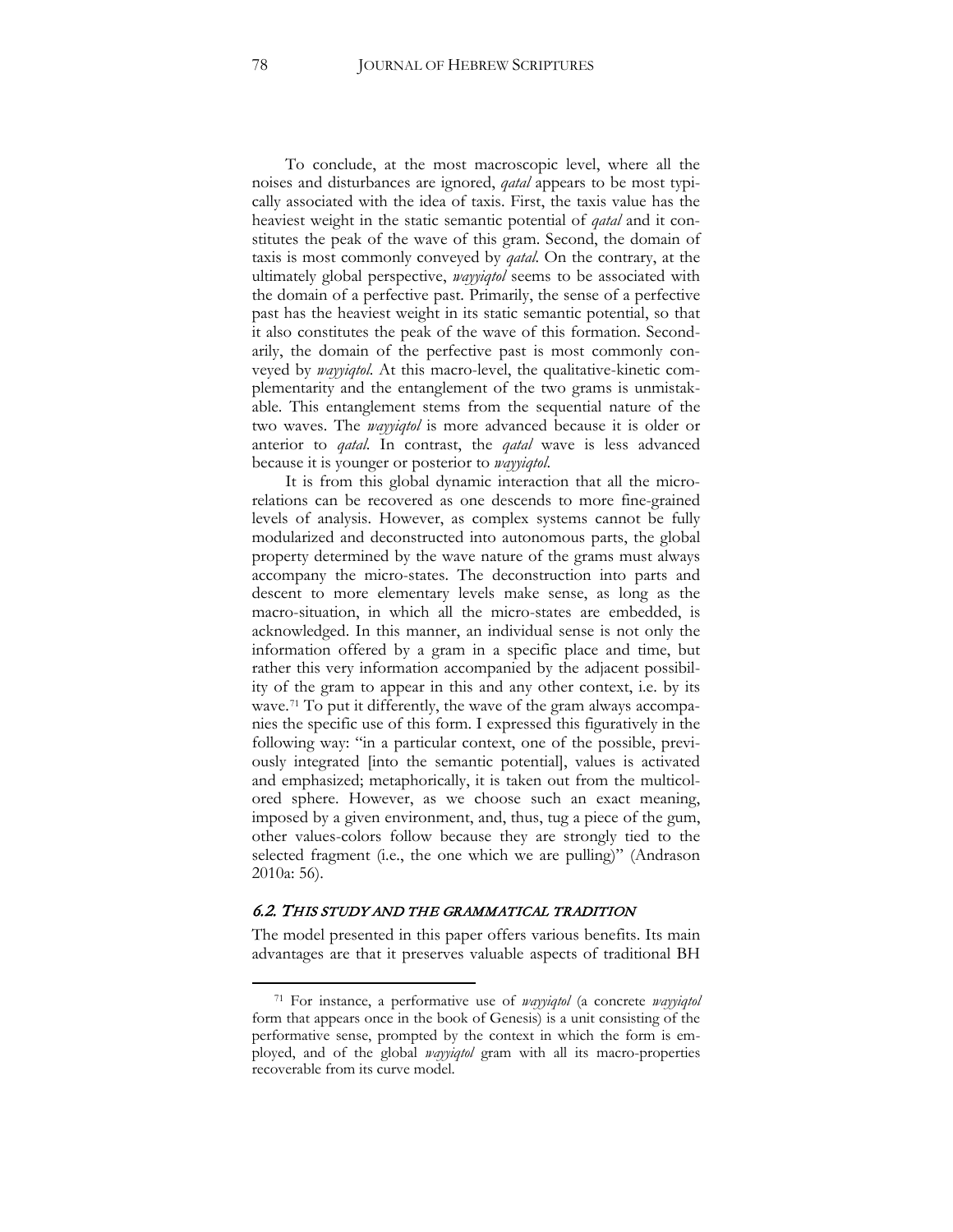scholarship, corrects their main deficiencies and incorporates the most advanced propositions formulated by contemporary linguistics and modern science.

The model respects the grammatical tradition of studies on the BH verbal system:

1) **Scholarly continuity**: The wave model incorporates various insights of previously formulated theories that have investigated the relation coupling *qatal* with *wayyiqtol*. As these theories usually focus on a given perspective, granularity level or frame of explanation (cf. section 1.1), they remain relevant if viewed from the wider perspective provided by the wave model. From this perspective, the traditional theories continue be valid, because they reveal an important fragment of the truth. That is, the interaction between *qatal* and *wayyiqtol* certainly concerns a) the taxis: *qatal* approaches to the taxis attractor, while *wayyiqtol* is much less sensitive to this domain; b) the aspect: *qatal* is less tied to the concept of a perfective past (it also links better to the domain of durativity), whereas *wayyiqtol* is strongly related to the sense of a perfective past; c) the time: *qatal* is closely related to the idea of present and/or current relevance, while *wayyiqtol* is almost entirely tied to a past temporal frame; d) the text type and text function: as a category *qatal* is as discursive as it is narrative, whereas *wayyiqtol* predominates in a narrative function.

2) **Compatibility with pre-modernistic theories**: The dynamic model of waves is particularly compatible with approaches developed before the time of structuralism and the modernistic overrational apogee. Rather than discovering binary dichotomies or designing unrealistically neat systems, these approaches focused on the semantic variability or polysemy of grams (e.g. Driver 1892; Gesenius 1910; and Jouön 1923; as well as Waltke and O'Connor 1990). The wave model introduces coherence to the values identified in such approaches, specifies their exact quantitative status in relation to each other, and proposes how the grams in their totality might have been perceived by native speakers. Those familiar with these traditional grammars will find the wave model accessible, since this representation builds on the senses identified in the classical works.

The model avoids problems typical of structuralist or modernistic approaches:

3) **Empiricism**: The wave model has a strong empirical orientation seeking its ideal in natural sciences, in contrast with an overrational, "arm-chair" linguistic attitude characteristic to structuralism and modernism. It primarily builds on observation and accounts for the entire semantic variability and diversity of *qatal*  and *wayyiqtol*. As the model seems to tolerate any array of empirical data, there is no need for "cleaning" the evidence, e.g. for ignoring rare senses and uses or treating them as exceptions.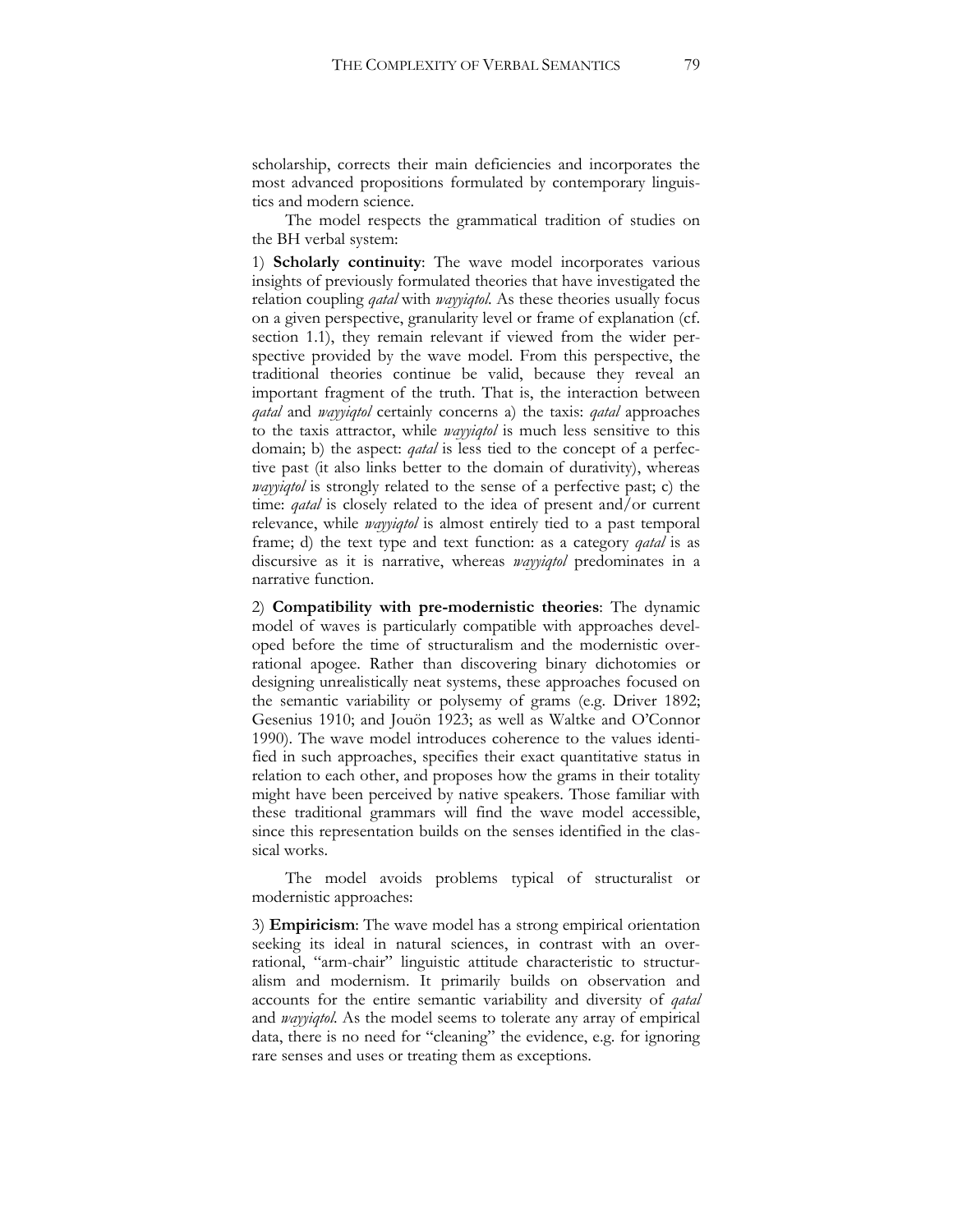4) **Objectivity**: The wave model builds from a lesser degree of presupposition. It starts with empirically measuring senses as they appear, i.e. without assuming any specific meaning being attached to the form. This stands in contrast with "one form—one meaning" approaches, which are significantly more tautological and circular.[72](#page-80-0)

5) **Taxonomical flexibility**: As the definitions in the form of waves are able to accommodate any sense (from the regular ones, to the rarest ones, and superficially unrelated) and recover any type of relationship underlying grams, they work for grammatical objects that are not easily classified according to traditional categories. Being based on the idea of fuzziness, the model affords the possibility to define grams without introducing arbitrary dichotomies and rigid unnatural boundaries as is usually done in structuralism. Instead of inflexible classifications, one formulates fuzzy definitions that are apt for any degree of qualitative and quantitative variation.

6) **Lesser sensitivity to categorization**. The model and the definitions that it yields tolerate any type and of categorization and any level of granularity. It "works" for more fine-grained categories as well as for more coarse-grained ones.<sup>[73](#page-80-1)</sup> Thus, this representation is less sensitive to the issue of categorization than other models, being arguably compatible with categorizations that will be developed in the future.

The wave model also avoids problems associated with taxonomical (usually pre-modernistic) approaches:

7) **Definability**: The model yields definitions, which are explanatory, predictive and scientifically manageable. Such classifications expand beyond mere taxonomies or collections of micro-data. They provide solutions for global grams. They depict the form as a bi-dimensional dynamic object with specific topological properties that enable us to relate it to other formations. The definitions yield

<span id="page-80-0"></span><sup>72</sup> The model is objective because it is empirical. The evidence explicitly shows where a gram behaves as a certain type and how often this occurs. The experiments (uses in precise contexts) and the numerical data (frequencies) significantly reduce the subjectivity of the analysis. (Of course it partially persists, as we do not have machines to measure senses.) It is, therefore, not the linguist himself (because of his or her intuition or personal conviction) but the objective data that determine that *qatal* and *wayyiqtol* exhibit such-and-such behavioral profile.

<span id="page-80-1"></span><sup>73</sup> Probably, the only exception is an extremely macroscopic level of granularity where only one sense would be distinguished. This perspective is, however, impractical. In order to include all the cases of the gram, the one-sense definition would necessarily include objects other than this gram, and would also fail to encapsulate the semantic essence of the gram being defined.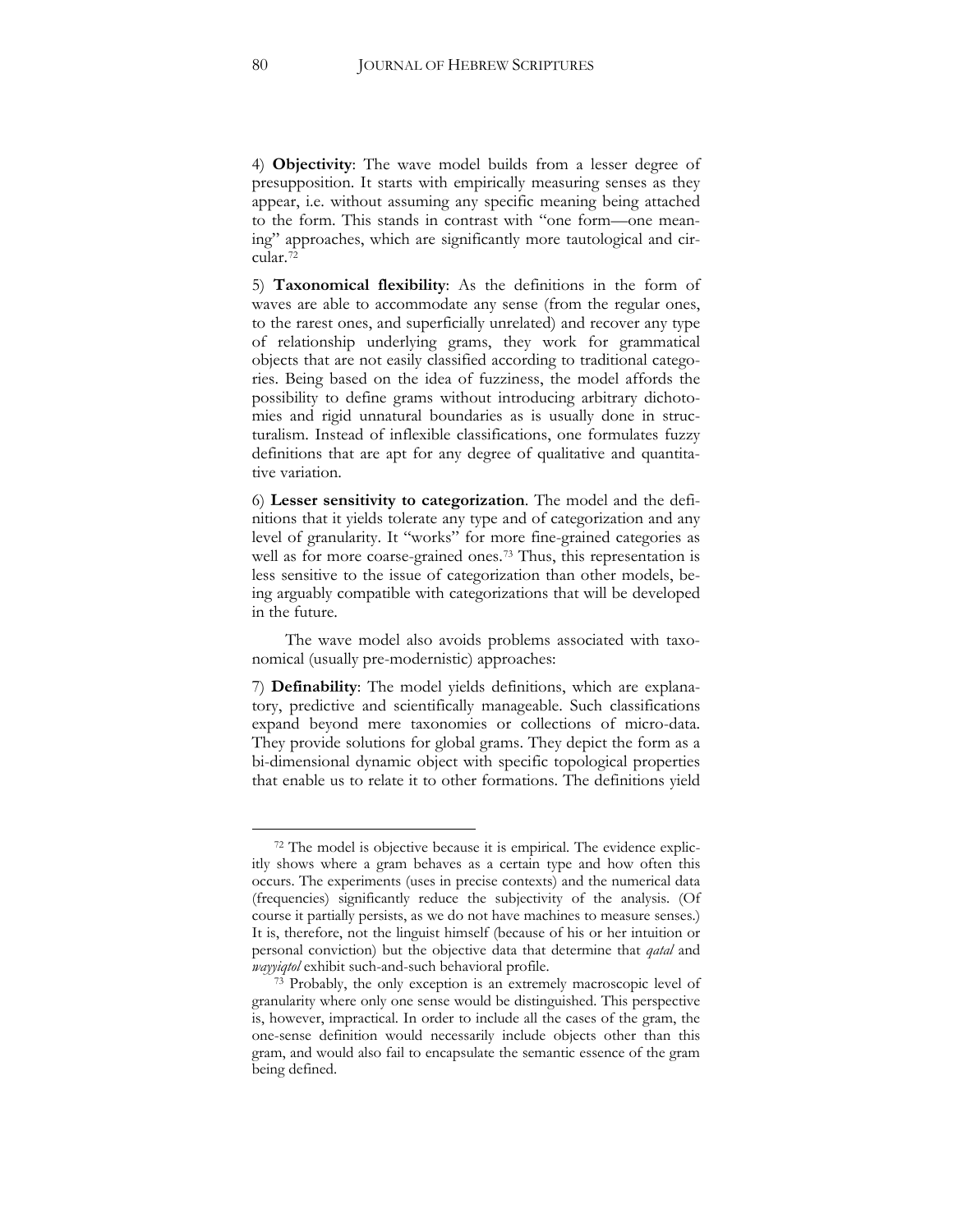various synchronic and diachronic hypotheses, which can subsequently be tested.

8) **Systemic view**. Contrary to taxonomical approaches, the wave model recovers systemic positions of forms and the systemic interactions that couple them. The model does not fragment grams into independent objects but develops a holistic view of how the system works.[74](#page-81-0)

The wave model incorporates the human actor to the linguistic analysis:

9) **Competence**: Although the model is corpus-driven and oriented towards performance, it also gives insight into the potential competence of native speakers. That is, the peaks of prototypicality of a gram and its relation to the prototypicality peaks of the other form traveling the stream jointly suggest the domain(s) with which the two constructions may have been associated. In other words, the systemic fuzziness does not mean that, in their minds, native speakers of Biblical Hebrew could not have identified *qatal* and *wayyiqtol* as expressions of clearly distinct categories. The quantitative distribution of the two grams suggests such a sharp association, *qatal* being viewed as a perfect (and, to a lesser degree, a perfective past) and *wayyiqtol* as a perfective past (and, maybe, a definite past).[75](#page-81-1)

The wave model complies with contemporary understanding of real world systems and with its modelling within complexity theory.

10) **Properties of real-world complexity**: The model preserves the properties typical of realistic complex systems, which contradict the orthodox, structuralist ideal of stability, simplicity, neatness, qualitative complementarity and modularity. In particular, it demonstrates that the interaction between *qatal* and *wayyiqtol* is

<span id="page-81-0"></span><sup>74</sup> However, from the system's perspective, the complementarity of two or more forms—if it is to be posited—is qualitative and not quantitative. In this study, this more holistic analysis has only reached the level of a stream. For a more global perspective of the BH verbal system and the manner of modeling an entire verbal system, see Andrason (2015) and (2016) respectively.

<span id="page-81-1"></span><sup>&</sup>lt;sup>75</sup> The distinction between the etic perspective (language is treated as a physical, objective, objectively accessible, autonomous system and as an acting agent for which humans are the medium of propagation) and the emic perspective (speakers are the acting agents who by using their cognitive faculties can manipulate the language, giving it a more psychological and subjective status) is highly relevant. The two perspectives interact and influence each other. On the one hand, speakers' subjective perception of language influences the "running" of language as an objective system. On the other hand, this objective language system influences the speakers' subjective perception of it.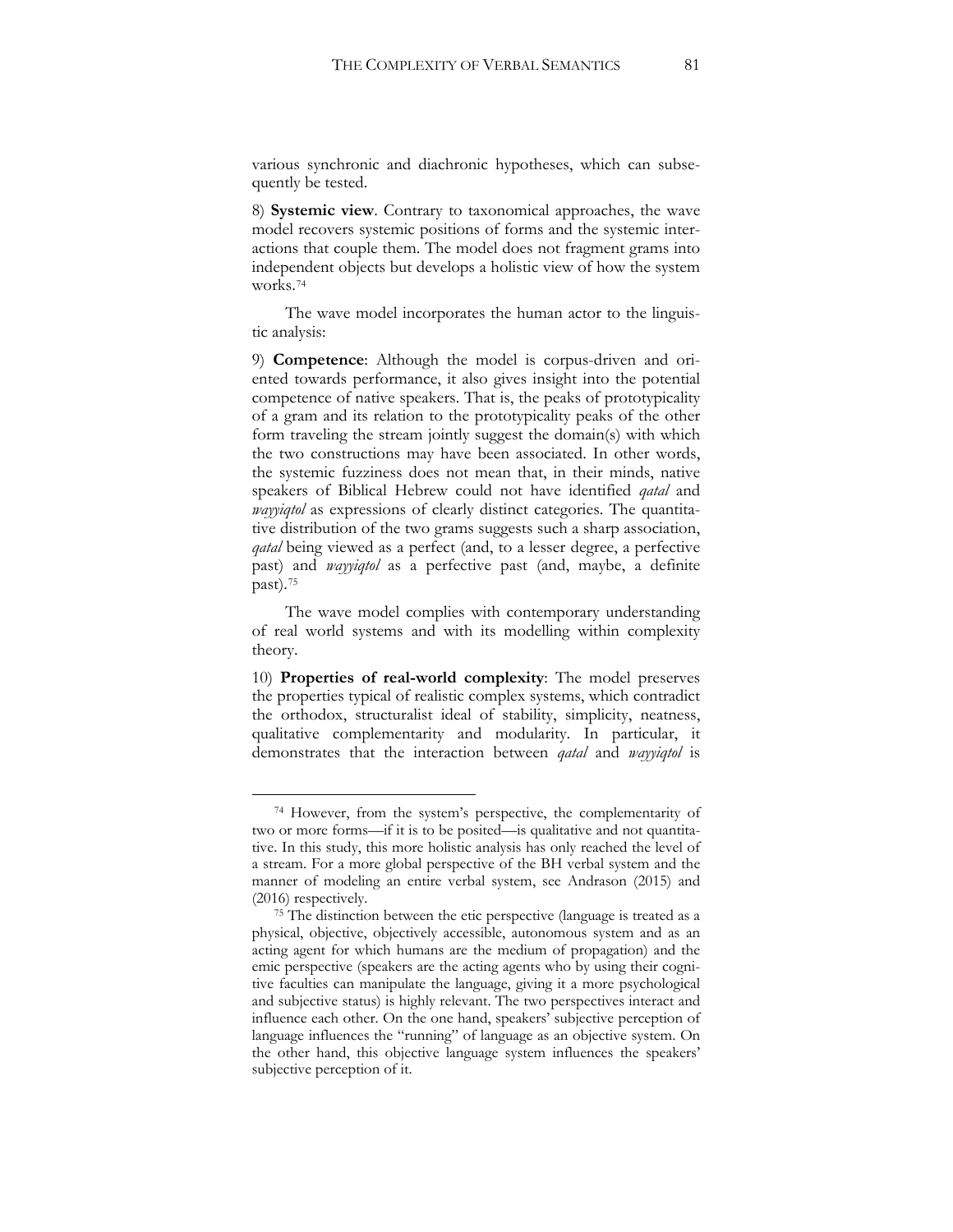complex, not in a trivial sense of this word, but in the precise sense formulated by complex-system theory. Namely, this relationship is:

- Dynamic. The grams interact kinetically. Instead of static pictures of the grams and a static view of their relationship, the model offers dynamic equations governing the behavior of the forms and underlying their connections.[76](#page-82-0)
- Highly cardinal. The interaction between the grams involves multiple types of specific relations and a great number of components of different kinds.
- Multilevel. The interaction consists of hierarchical levels of organizational depth ranging from those that are more microscopic to those that are more macroscopic. The model is both atomic/analytical and holistic/synthetic.
- Emergent. Qualitatively novel types of interactions and properties emerge as a higher level of analysis is ascended to.
- Fuzzy. Although *qatal* and *wayyiqtol* drift towards determined attractors of prototypicality poles, they are located

<span id="page-82-0"></span><sup>76</sup> This is one of the most important complex properties exhibited by the wave model, which is entirely missing in the other synchronic approaches. Even though the model presented here is synchronic, it is also dynamic. It is fully evolutionary in spirit, precisely because it is dynamic at the level of synchrony. It shows that language evolves over time because it is evolving constantly, in every second. In comparison, the view exposed by Cook (2002, 2012), which also draws from grammaticalization theory, is as static as any other structuralist, modernistic representation. This gives rise to the portrayal of the diachrony of a language as instances of teleportation rather than evolution. Of course, like the various species in the history of Earth, languages gradually evolve and do not teleport from one state to another state. In order to evolve, they must be dynamic at the synchronic level. Static systems simply do not change. The basis of this dynamicity is variability. The wave model, which is inherently dynamic and explicitly builds on variability, is compatible with the understanding of evolution as defended by natural sciences. *Homo Sapiens* did not evolve by teleporting from the state present in a common human-ape ancestor. This evolution happened gradually through a great number of intermediate branching species and variations. If we imagine a gram as a species of individuals (i.e. a collection of the gram's uses), each use (like each individual of a species) exhibits slightly distinct properties. The synchronic variation of a species typically shows certain dynamic tendencies. Over time the quantitative distribution of certain traits in the individuals changes, and the species as such develops into a new taxon (or variation). The wave model postulates exactly the same for grams. Synchronic variation is dynamic. It reflects and drives the evolution of the global form. Diachronically, the distribution of uses is modified so that the global status of the gram changes.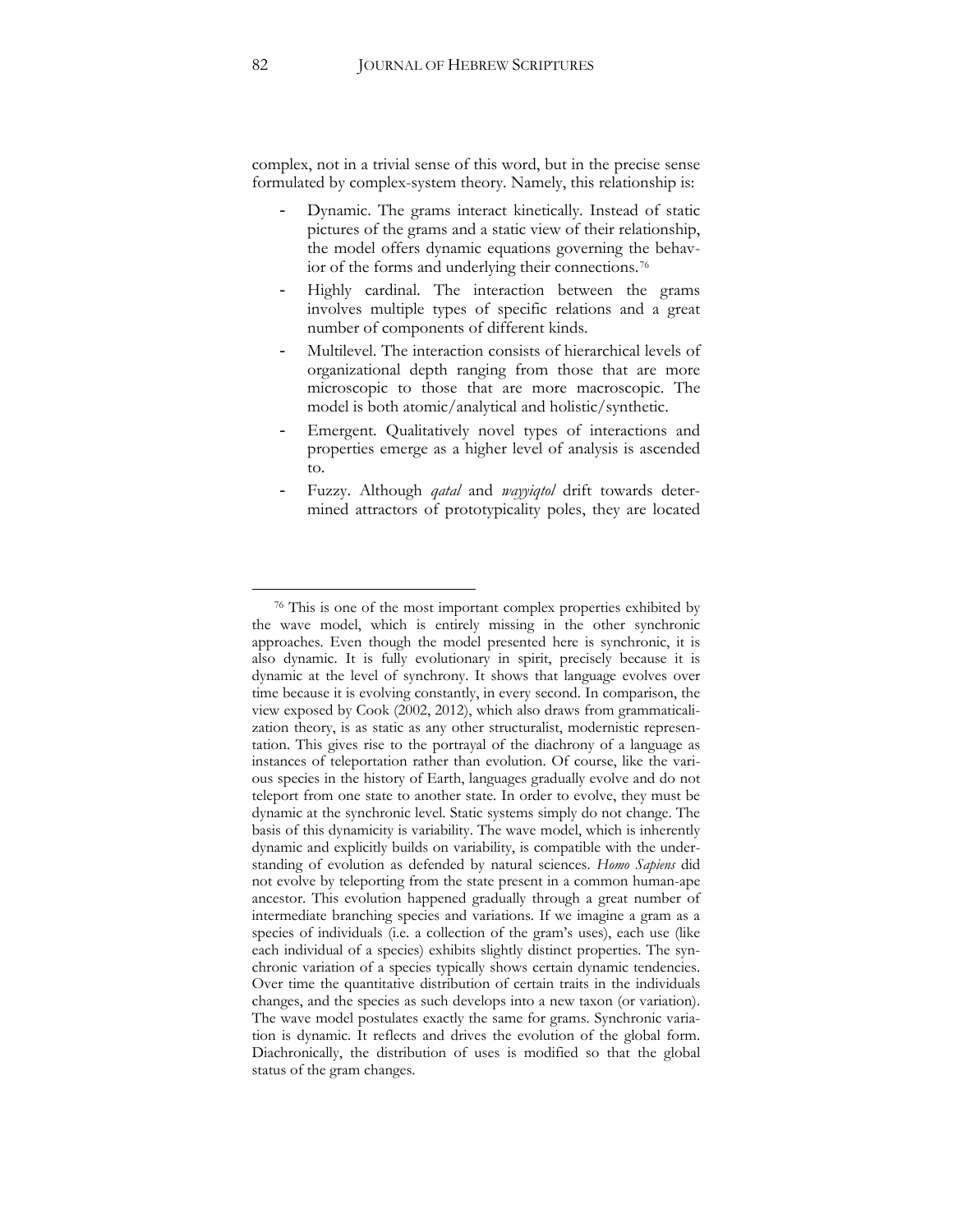in transition zones. As holistic objects, the grams do not match any prototype.[77](#page-83-0)

- Characterized by two types of causation. The explanation draws from both the bottom-up causation and the topdown causation, showing how atomic properties build up the system and how the system simultaneously contributes to atomic states of the components in a loopback manner.

11) **Properties of complexity models**: By being intentionally pluralistic, the wave model complies with a property typical of scientific representation of real-world complexity. The model offers a number of perspectives, granularity and explanatory frames, demonstrating how the properties of grams change in response to modification of the parameters of analysis. The wave model can be viewed as an overarching representation within which other, noncomplexity approaches can also be accommodated and viewed as emphasizing a specific type of analysis or specific manner of data collection. In accordance with the complexity of reality, the optimal model is one that can account and allow for many possible perspectives with their local truths. It would enable scholars to reach and explain different propositions, showing how they can all coexist. In fact, any single-facet model with one inflexible position (as most traditional models of the BH verbal system are) is insufficient. The model must be flexible with multiple facets, depending on the modification of parameters, be they different contexts (e.g. text type, syntactic environment, etc.), categorization manners and granularity levels, as well as objectives of the analysis. The wave model avails for different results by modifying parameters, still providing their explanation and connection.<sup>16</sup>

<span id="page-83-0"></span><sup>77</sup> The fuzziness of the grams and their definitions is another highly relevant trait of the wave model that is missing in any other theory. Once more, this stands in agreement with modern evolutionary theory. For example, as stated by Futuyma (2005: 78) "because the evolution of mammals from synapsids [ . . . ] has been gradual, there is no cutoff point for recognizing mammals: the definition of "Mammalia" is arbitrary." Accordingly, "[h]igher taxa arise not in single steps, by macromutational jumps (saltation), but by multiple changes in genetically independent characters (mosaic evolution). Most such characters evolve gradually, through intermediate stages" (ibid. 519).

<span id="page-83-1"></span><sup>78</sup> In the wave model, a gram may be imagined as a color. Color is defined as a wave of light or density of field of photons. For an observer, a given wave with the same physical properties can appear as different colors given the background light or the surface of the object on which it is being observed. The perceived color may therefore change drastically depending on the "perspectives." If the observer changes and it is not the human eye but a different receptor, the perception of the color will also be distinct. The model presented in this paper—as the definition of the color in terms of a specific type of a wave of light—preserves the essence of the grams, but also allows for its multiple perceptions.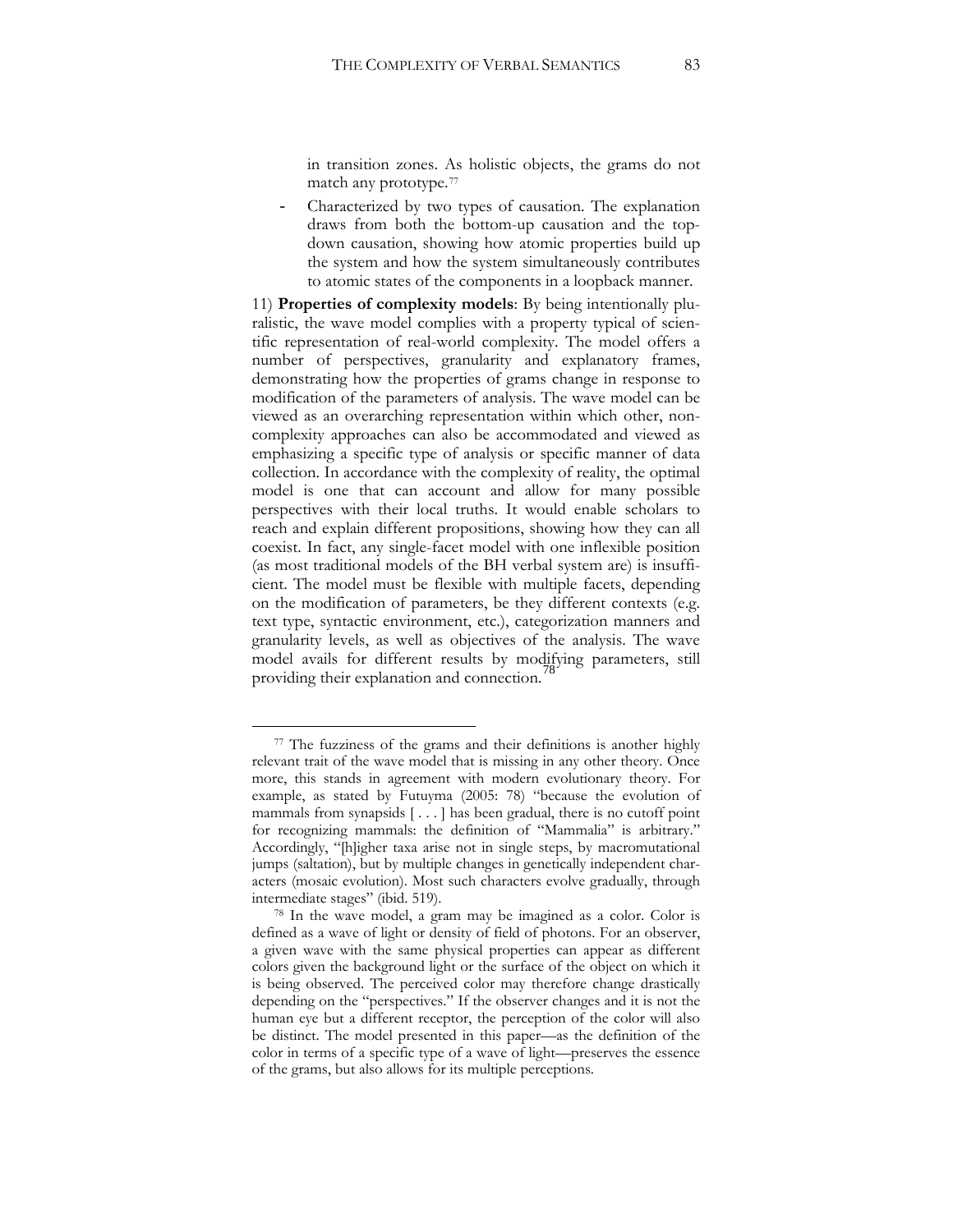### 6.3. LIMITATIONS AND A PLAN FOR IMPROVEMENT

Although this article has responded to various questions concerning the relationship of *qatal* and *wayyiqtol*, it has not exhausted the entire depth of the problem. Such a complete answer to all problems can never be reached in a singular study. As I explained in the introductory section, science is a collaborative enterprise and truths (or rather *our* truths) are discovered through joint and/or accumulative work of many individuals.

It is possible to discern three types of limitations in the model formulated in this article. First, certain aspects of the semantics of *qatal* or *wayyiqtol* have deliberately been omitted. Most importantly, I have not included the value of sequentiality in the analysis. The motivation for this is that the place of this sense has never been precisely positioned on the anterior or resultative cline, but stems from the incorporation of the lexeme \**wa*-x- into the short *yiqtol*  gram (cf. Andrason 2011b and 2013a). However, I am fully aware that the interaction between *qatal* and *wayyiqtol* also involves the parameter of sequentiality, both in the static semantic potentials of the two grams and as far as their qualitative kinetic maps are concerned.

Second, another contrast existing between *qatal* and *wayyiqtol*  has been ignored in this paper. This contrast has emerged as a byproduct of the empirical research. Namely, my database suggests that as far as the sense of a perfective past is involved, the syntactic parameter of fronting (surfacing in the pragmatic functions of focus and/or topicalization) seems to play a crucial role in differentiating between the two forms and in selecting one of them. In cases where the verb-first word order fails to be found and nonverbal entities are fronted in the sentence, *qatal* is employed. In situations where the verb-first order is preserved and fronting does not take place, *wayyiqtol* is used. This means that although the two grams can express the same senses—within a given categorization—they are not fully interchangeable. Their use can be different because the selection between them may depend on other factors ignored in the categorization and considered as noise. This again shows the extreme complexity of the language and the enormous intricacy of relationships that underlie any two forms.

Third, and in close connection to the previous point, the study omitted all information concerning contextual features (be they semantic, morphological, syntactic or pragmatic) that, in probabilistic terms, condition the activation of certain senses of *qatal* and *wayyiqtol*. For instance, the pluperfect value of *qatal* usually appears if the form is used in subordinate clauses introduced by י**אֲשֶׁר** or. As explained, this information is included in the database. Although this has been ignored in this article given the semantic focus of the study, it can easily be extracted from the database and elegantly incorporated in the wave model.

Lastly, the relation between *qatal* and *wayyiqtol* was treated in total isolation from the remaining elements of the system. I have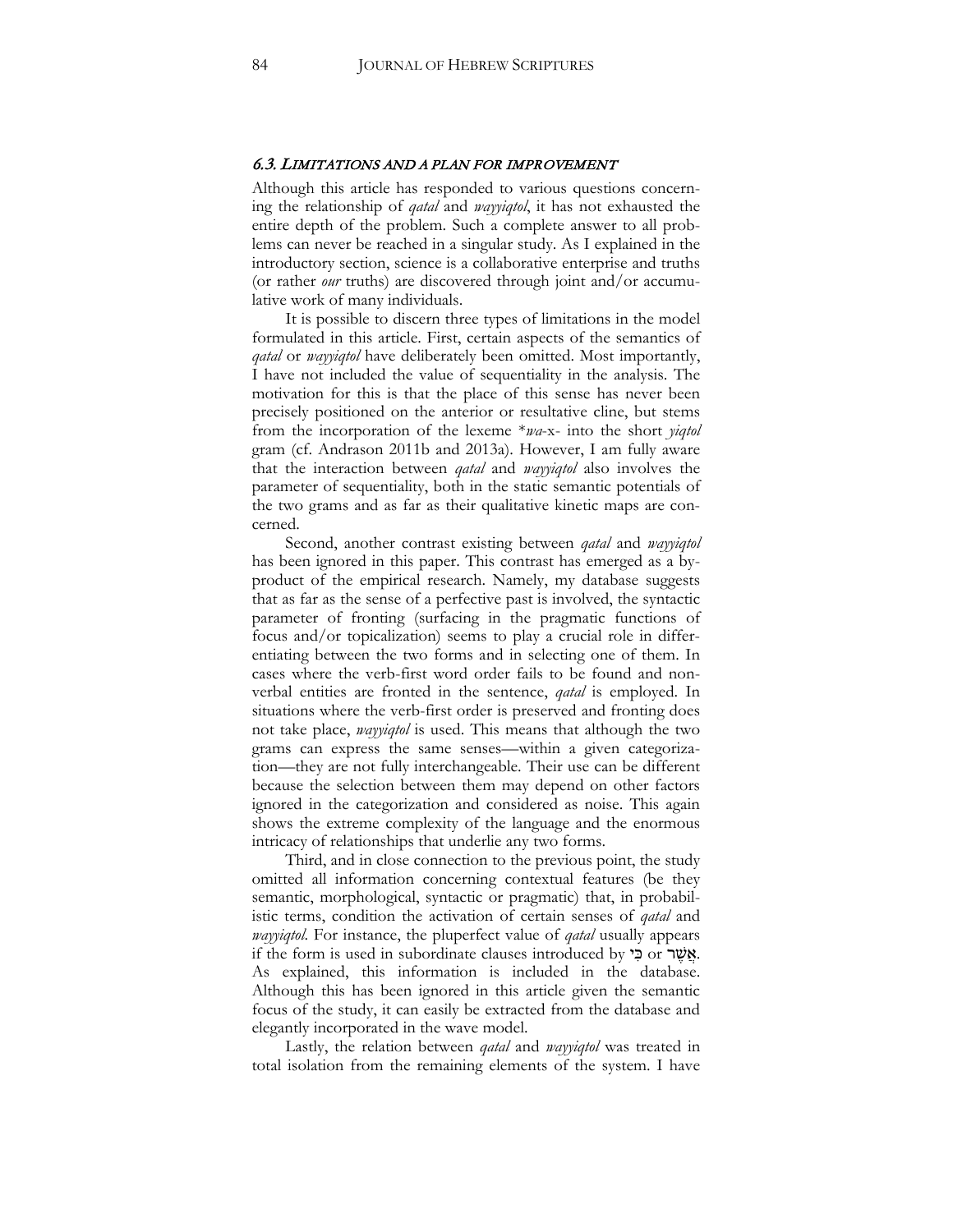analyzed the two formations as if only they existed in the BH verbal organization. Almost no relation to other grams has been posited. This is, of course, an oversimplification. The kinetic maps or waves of *qatal* and *wayyiqtol* exist and develop in the company of and in response to other maps and waves. The interaction with these remaining components of the system certainly has important bearings on the two grams and on their mutual connection.

The incorporation of the parameters ignored thus far, as well as the inclusion of the other grams present in the BH verbal system in the analysis of *qatal* and *wayyiqtol* shall constitute one of the future research activities of the present author.

## 6.4. TOWARD A NEW HORIZON

The results of this research and, in particular, the classification of a gram as a wave may have further consequences for the modeling of verbal forms, verbal systems and languages in general.

As demonstrated by contemporary physics, everything in the realistic universe—be it physical or non-physical—is a wave. Every particle, such as electrons and protons, constitutes a wave or, in more technical terminology, a(n) (a)periodic disturbance in the density of the field. Every particle—usually viewed as a static object—is in fact a pulsating process of density fluctuation in the field. Not only electrons, but also human beings, planets, galaxies—everything is a wave. What is interesting about waves, including the wave of an electron or a human, is that they never end, but propagate infinitively. Although they apparently exhibit field disturbances and are confined to some limits, they expand over the entire universe. An electron wave never terminates, just like a human wave never does so. What happens is that the peaks of such waves decrease exponentially to the limits close to zero so that under most (if not all) estimations they can be ignored. This shows that, as posited by complexity theory, all objects interact with all the others. Every electron in each atom interacts with every electron in all the remaining atoms in the entire universe. As the wave decreases exponentially, distant interactions are interminably weak.

Since the universality of laws of physics is indisputable—they apply to everything in the known universe—the wave interpretation of the meaning of verbal grams can be viewed as complying with the wave paradigm defended by modern physics. The meaning of a gram is defined as a wave or a density disturbance of the semantic field traced by the grammaticalization cline(s). As an exemplary wave, it fills the entire available field—every gram spans the entire field traced by its grammaticalization cline. Already at the very beginning of its grammatical life, it reaches to the limits of its grammatical universe and spans to the end of the semantic field established by the cline(s). What occurs is that the density fluctuation at these regions is extremely low, approximating zero. The only dense field is the initial zone of the grammaticalization cline. With time, the wave propagates along the available field so that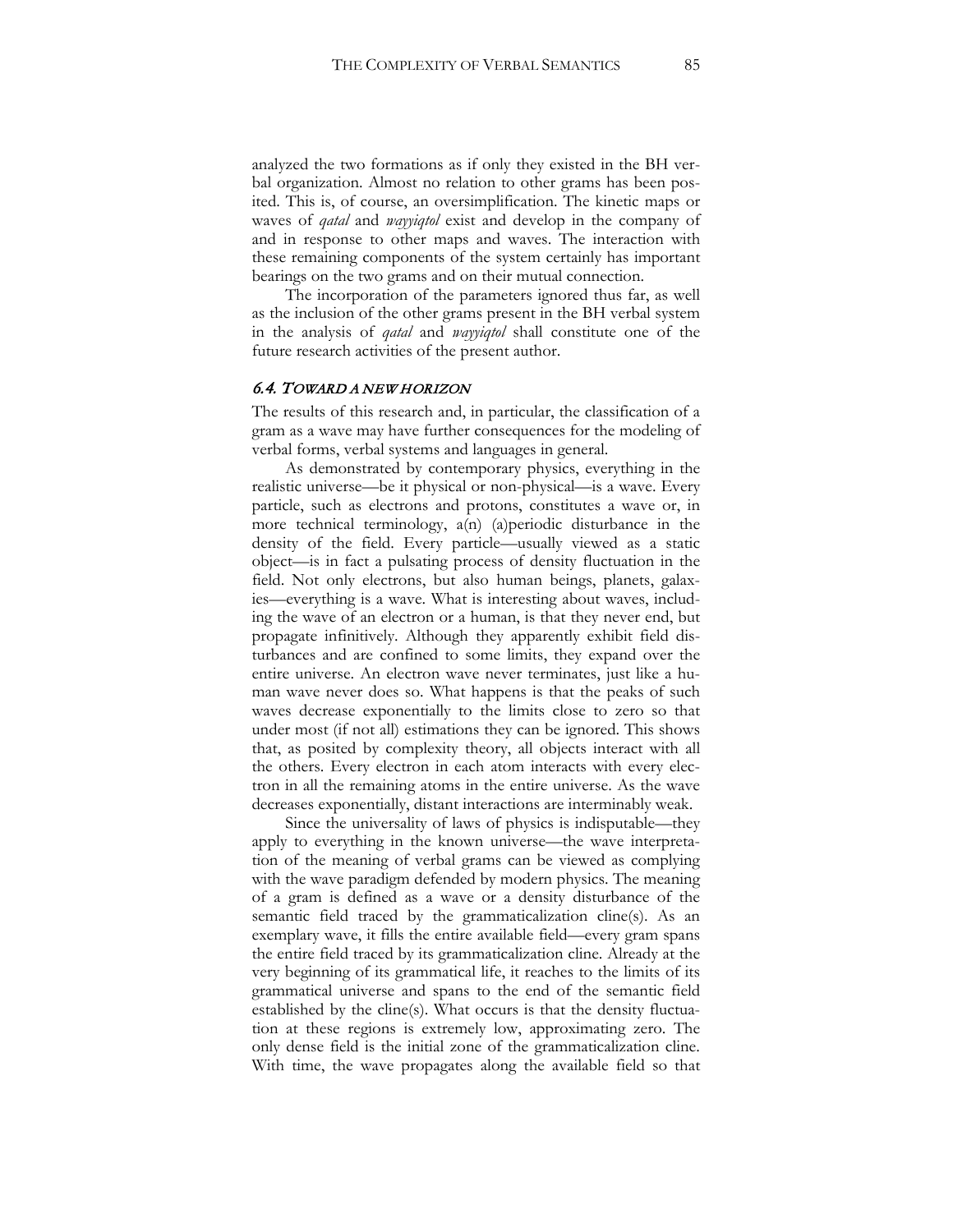other regions become dense and the wave is more uniformly distributed along the entire field available.

The wave model constitutes a new manner of describing, analyzing and representing verbal semantics, in which dynamics, fuzziness and connectivity are in focus. In this representation, the wave becomes the central concept: an individual gram is a wave, sets of grams are consecutive waves on the stream, and the whole system is a complex ocean of interfering streams of waves. Furthermore, a wave not only functions as a global definition of a gram and a systemic concept. It also enables us to discover or recuperate all the remaining properties by stepping downwards to more microscopic levels of analysis.

This is an entirely new way of approaching grammar. It is novel not only in the area of Semitic languages but also in general linguistics. In this way, studies of Biblical Hebrew can contribute to the advancement of modern linguistic theories, postulating a more accurate manner of comprehending and representing meaning and grammar of languages. There is no doubt that the further development of the wave model will constitute the central activity of the author of the present article.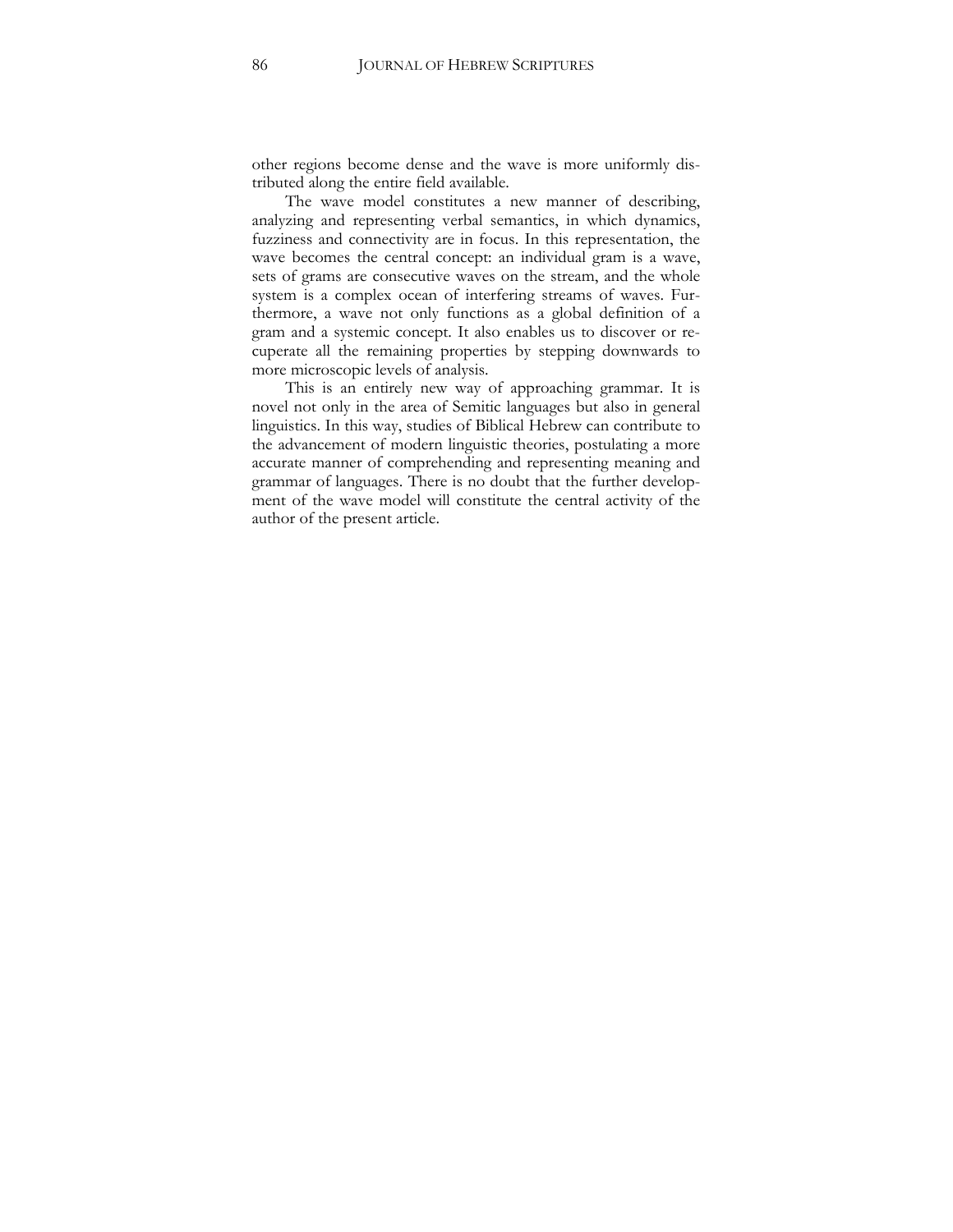### **REFERENCES**

- Aikhenvald, A. 2004. *Evidentiality*. Oxford: Oxford University Press.
- Allen, P. 2001. What is complexity science? Knowledge of the limits to knowledge. *Emergence* 3/1: 24–42.
- Allen, P., M. Strathern and L. Varga. 2010. Complexity: the evolution of identity and diversity. Pp. 43–63 in *Complexity, Difference and Identity*. Eds. P. Cilliers and R. Preiser. London: Springer.
- Andersen, D. 2000. The Evolution of the Hebrew Verbal System. *Zeitschrift fur Althebraistik* 13: 1–66.
- Andrason, A. 2010a. The panchronic *Yiqtol*. Functionally consistent and cognitively plausible. *Journal of Hebrew Scriptures* 10/10: 1–63.
- . 2010b. The "guessing" *QATAL*—the BH suffix conjugation as a manifestation of the evidential trajectory. *Journal for Semitics* 19/2: 603–27.
- . 2010c. The Akkadian *Iprus* from the unidirectional perspective. *Journal of Semitic Studies* 55/2: 325–45.
- . 2011a. The Biblical Hebrew verbal system in light of grammaticalization—the second generation. *Hebrew Studies* 52: 351– 83.
- . 2011b. The Biblical Hebrew *Wayyiqtol*—a dynamic definition. *Journal of Hebrew Scriptures* 11/7: 1–50.
- . 2012a. Making it sound—Performative *qatal* and its explanation. *Journal of Hebrew Scriptures* 12/8: 1–58.
- . 2012b. Thermodynamic model of the Biblical Hebrew verbal system. Pp. 146–63 in *Grammaticalisation in Semitic*. *Journal of Semitic Studies Supplement Series* 29. Ed. D. Eades. Oxford: Oxford University Press.
- . 2012c. The gnomic *qatal*. *Orientalia Suecana* 61: 5–53.
- . 2012d. The BH *weqatal*. A homogenous form with no haphazard functions. Part 2. *Journal of Northwest Semitic Languages* 38/1: 1–30.
- . 2013a. *El sistema verbal hebreo en su contexto semítico: una visión dinámica*. Estella: Verbo divino.
- . 2013b. Future values of the *qatal* are "logical"—how to chain future senses of the *qatal* to its semantic network? *Hebrew Studies* 54: 7–38.
- . 2013c. Against *floccinaucinihilipilification* of the counterfactual sense of the BH suffix conjugation—or an explanation of why the "indicative" *qatal* expresses conditions, hypotheses and wishes. *Old Testament Essays* 26/1: 20–56.
- . 2013d. An optative indicative? A real factual past? A cognitive-typological approach to the precative *qatal*. *Journal of Hebrew Scriptures* 13/4: 1–41.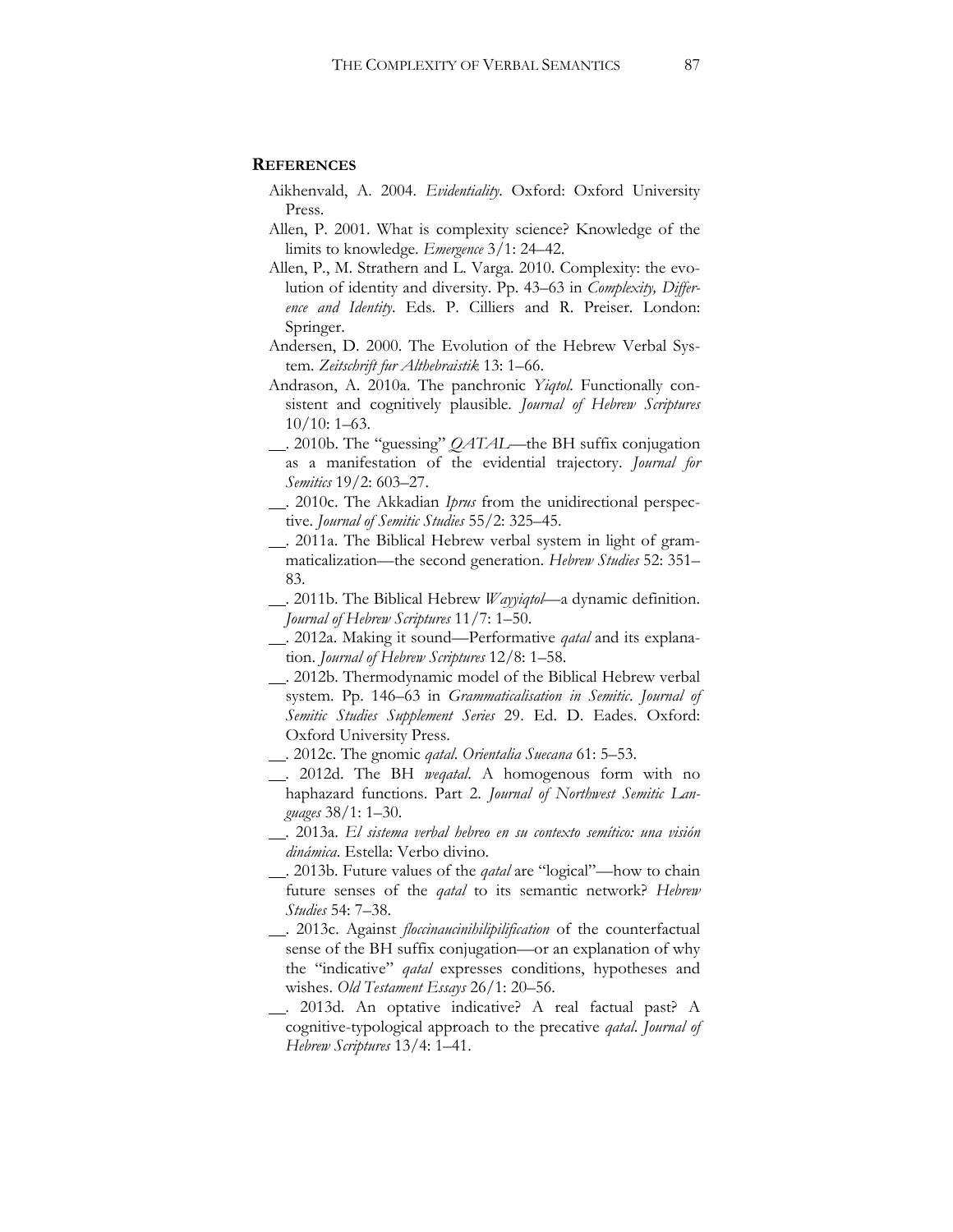- . 2014a. Language complexity—an insight from complex system theory. *International Journal of Language and Linguistics* 2/2: 74–89.
- . 2014b. From resultatives to present tenses—simultaneous path of resultative constructions. *Italian Journal of Linguistics*  $26/1: 1-58.$
- . 2015. Towards the ocean of the Biblical Hebrew verbal system. *Folia Orientalia* 52: 4–22.
- . 2016. *A Complex System of Complex Predicates: Tense, Taxis, Aspect and Mood in Basse Mandinka from a Grammaticalization and Cognitive Perspective.* PhD dissertation, Stellenbosch University.
- Andrason, A. and C. H. J. van der Merwe. 2015. The semantic potential of verbal conjugations as a polymesous set of senses—the *qatal* in Genesis. 56: 201–18.
- Ariel, M. 2008. *Pragmatics and Grammar*. Cambridge: Cambridge University Press.
- Auyang, S. 1998. *Foundations of Complex-system Theories*. Cambridge: Cambridge University Press.
- Barnes, O. L. 1965. *A New Approach to the Problem of the Hebrew Tenses*. Oxford: Thornton.
- Bastardas-Boada, A. 2013a. Sociolinguistics: towards a complex ecological view. Pp. 15–34 in *Complexity Perspectives on Language, Communication and Society*. Eds. A. Massip-Bonet and A. Bastardas-Boada. Heidelberg: Springer.
- Bastardas-Boada, A. 2013b. General linguistics and communication sciences: *Socio*complexity as an integrative perspective. Pp. 151–73 in *Complexity Perspectives on Language, Communication and Society*. Eds. A. Massip-Bonet and A. Bastardas-Boada. Heidelberg: Springer.
- Bergsträsser, G. 1928. *Einführung in die semitischen Sprachen. Sprachproben und grammatische Skizzen*. München: Hueber.
- Bergsträsser, G. and P. T. Daniels. 1983. *Introduction to the Semitic Languages: Text Specimens and Grammatical Sketches* (Transl. with notes and bibliography and an appendix on the scripts by Peter T. Daniels). Winona Lake: Eisenbrauns.
- Bickhard, M. 2011. Systems and Process Metaphysics. Pp. 91– 104 in C. Hooker (ed.) *Philosophy of Complex Systems*. Amsterdam: Elsevier.
- Bishop, R. 2011. Metaphysical and epistemological issues in complex systems. Pp. 105–36 in *Philosophy of Complex Systems*. Ed. C. Hooker*.* Amsterdam: Elsevier.
- Brockelmann, C. 1966 [1908–1913]. *Introduction to the Semitic Languages*. Winona Lake: Eisenbrauns.
- Buth, R. 1992. The Hebrew Verb in Current Discussion. *Journal of Translation and Textlinguistics* 5: 91–105.
- Bybee, J. 2010. *Language, Usage and Cognition*. Cambridge: Cambridge University Press.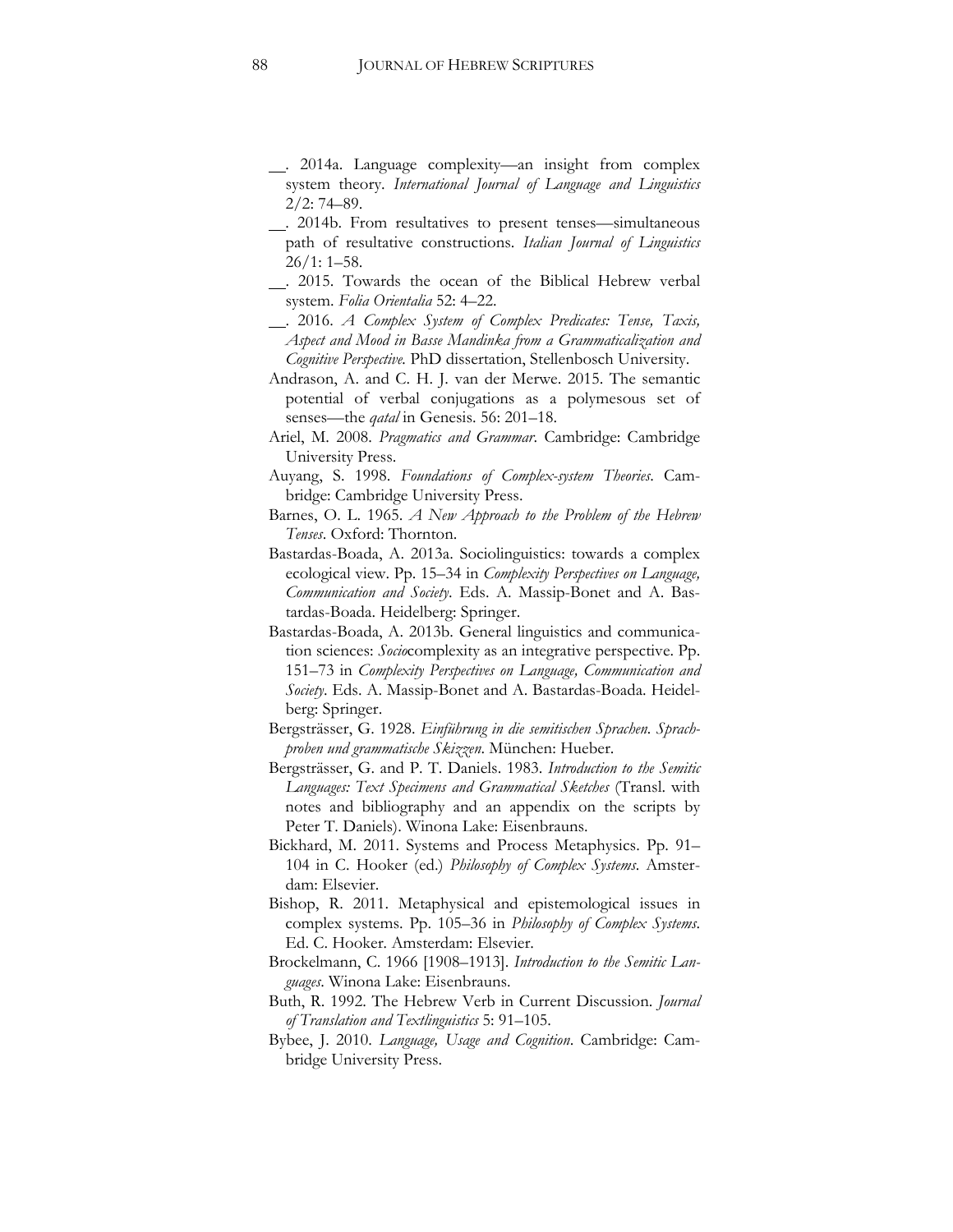- Bybee, J., R. Perkins and W. Pagliuca. 1994. *The Evolution of Grammar*. Chicago: The University of Chicago Press.
- Casti, J. L. 1995. *Complexification: Explaining a Paradoxical World Through the Science of Surprise*. New York: Harper Collins.
- Cilliers, P. 1998. *Complexity and Postmodernism: Understanding Complex Systems*. London: Routledge.
- . 2005. Complexity, deconstruction and relativism. *Theory, Culture and Society* 22/5: 255–67.
- . (ed.) 2007a. *Thinking Complexity*. Mansfield: ISCE.
- . (ed.) 2007b. *Reframing Complexity*. Mansfield: ISCE.
- Cilliers, P. and R. Preiser (eds.). 2010. *Complexity, Difference and Identity.* London: Springer.
- Cilliers, P. *et al*. 2013. Complexity, Modeling, and Natural Resource Management. *Ecology and Society* 18/3: 1–12.
- Comrie, B. 1976. *Aspect: An Introduction to the Study of Verbal Aspect and Related Problems*. Cambridge: Cambridge University Press.
- Cohen, O. 2012. *The Verbal System in Late Biblical Hebrew Prose*. Winona Lake: Eisenbrauns.
- Cohen, M. 1924. *Le Système Verbal Sémitique et l'expression du temps.*  Paris: Ernest Leroux.
- Cook, J. 2002. *The Biblical Hebrew Verbal System: A Grammaticalization Approach*. PhD dissertation. Department of Hebrew and Semitic Studies, University of Wisconsin-Madison.
- . 2012. *Time and Biblical Hebrew Verb*. Winona Lake: Eisenbrauns.
- Cruse, A. 2004. *Meaning in Language*. Oxford: Oxford University Press.
- Crutchfield, J. P. 1994. The Calculi of Emergence: Computation, Dynamics, and Induction. *Santa Fe Institute Working Paper. Physica D. Special issue on the Proceedings of the Oji International Seminar: Complex Systems—from Complex Dynamics to Artificial Reality*: 1–54.
- Dahl, Ö. 1985. *Tense and Aspect Systems*. Oxford: Blackwell.
- . 2000a. The Tense and Aspect Systems of European Languages in a Typological Perspective. Pp. 3–25 in *Tense and Aspect in the Languages of Europe*. Ed. Ö. Dahl. Berlin: Mouton de Gruyter.
- . (ed.) 2000b. *Tense and Aspect in the Languages of Europe*. Berlin: Mouton de Gruyter.
- Davidson, A. B. 1902. *Hebrew Syntax*. Edinburgh: T. & T. Clark.
- Depraetere, I and S. Reed. 2000. The Present Perfect Progressive: Constraints on Its Use with Numerical Object Nps. *English Language and Linguistics* 4/1: 97–114.
- Dimitrov, V. 2002. Introduction to Fuzziology. Pp. 9–26 in *Fuzzy Logic: a Framework for the New Millennium*. Eds. V. Dimitrov and V. Korotkich. Heidelberg: Springer.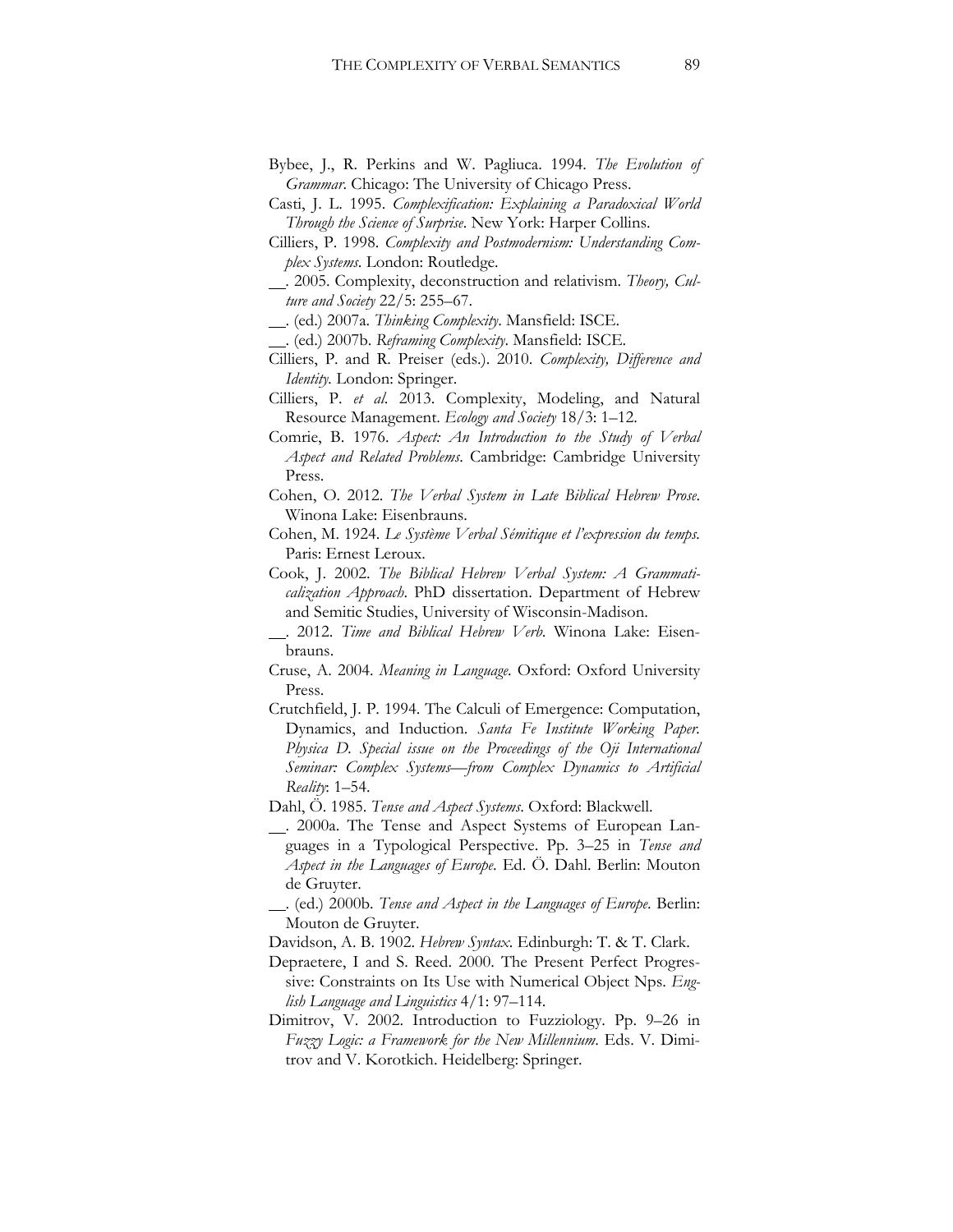- Dimitrov, V. and B. Hodge 2002. Why Does Fuzzy Logic Need the Challenge of Social Complexity. Pp. 27–44 in *Fuzzy Logic: a Framework for the New Millennium*. Eds. V. Dimitrov and V. Korotkich. Heidelberg: Springer.
- De Haan, F. 2010. Building a Semantic Map: Top-Down versus Bottom-Up Approaches. *Linguistic Discovery* 8/1: 102–17.
- . 2011. Typology of Tense, Aspect, and Modality Systems. Pp. 445–64 in *The Oxford Handbook of Linguistic Typology*. Ed. J. J. Song. Oxford: Oxford University Press.
- Diéguez Lucena, A. 2010. *Filosofía de la ciencia*. Madrid: Biblioteca Nueva.
- Drinka, B. 1998. The Evolution of Grammar: Evidence from Indo-European Perfects. Pp. 117–33 in *Historical Linguistics 1997*. Eds. M. Schmid, J. Austin and D. Stein. Amsterdam: John Benjamins.
- Driver, S. R. 1892. *A Treatise on the Use of the Tenses in Hebrew and Some Other Syntactical Questions*. Oxford: Clarendon.
- Evans, V. and M. Green. 2006. *Cognitive linguistics: an introduction*. Edinburgh: Edinburgh University Press.
- Geeraerts, D. 1988. Where does prototypicality come from? Pp. 207–29 in *Topics in Cognitive Linguistics*. Ed. B. Rudzka-Ostyn. Amsterdam: John Benjamins.
- Gentry, J. 1998. The System of the Finite Verb in Classical Biblical Hebrew. *Hebrew Studies* 39: 7–39.
- Gibbs, R. 1994. *Poetics of Mind. Figurative Thought, Language and Understanding*. Cambridge: Cambridge University Press.
- Gilquin, G. 2006. The place of prototypicality in corpus linguistics. Pp. 159–91 in *Corpora in Cognitive Linguistics*. Eds. S. Gries and A. Stefanowitsch. Berlin: Mouton de Gruyter.
- Glyn, D. 2010. Corpus-driven cognitive semantics introduction to the field. Pp. 1–41 in *Quantiative Methods in Cognitive Semantics: Corpus-Driven Approaches*. Eds. D. Glyn and K. Fischer. Berlin: De Gruyter Mouton.
- Goldfajn, T. 1998. *Word Order and the Time in Biblical Hebrew Narrative*. Oxford: Oxford University Press.
- Gries, S. 2006. Corpus-based methods and cognitive semantics. Pp. 57–99 in *Corpora in Cognitive Linguistics*. Eds. S. Gries and A. Stefanowitsch. Berlin: Mouton de Gruyter.
- Gries, S. and D. Divjak. 2010. Quantitative approaches in usagebased cognitive semantics: myths, erroneous assumptions, and a proposal. Pp. 333–53 in *Quantiative Methods in Cognitive Semantics: Corpus-Driven Approaches*. Eds. D. Glyn and K. Fischer. Berlin: De Gruyter Mouton.
- Gries S. and A. Stefanowitsch. (eds.) 2006. *Corpora in Cognitive Linguistics.* Berlin: Mouton de Gruyter.
- Gropp, D. 1991. The function of the finite verb in Classical Biblical Hebrew. *Hebrew Annual Review* 13: 45–62.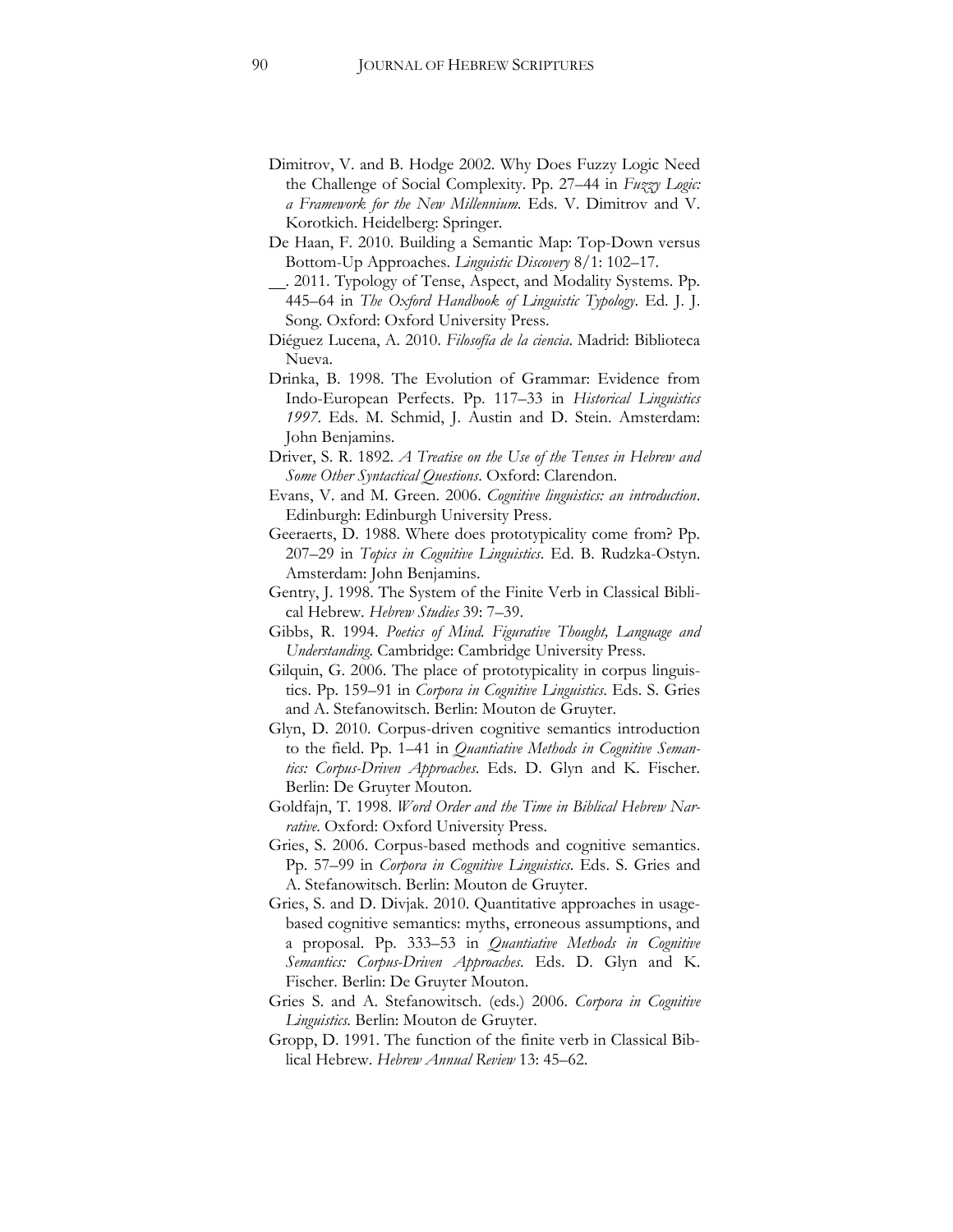- Haspelmath, M. 2003. The geometry of grammatical meaning semantic maps and cross-linguistic comparison. Pp. 211–42 in *The New Psychology of Language*. Ed. M. Tomasello. Mahwah: Lawrence Erlbaum Associates.
- Hatav, G. 1997. *The Semantics of Aspect and Modality*. *Evidence from English and Biblical Hebrew*. Amsterdam: John Benjamins.
- Heine, B. 1997. *Cognitive Foundations of Grammar*. Oxford: Oxford University Press.
- Heine, B., U. Claudi and F. Hünnemeyer. 1991. *Grammaticalization*. *A Conceptual Framework.* Chicago: University of Chicago Press.
- Hooker, C. 2011a. Introduction to Philosophy of Complex Systems: A. Pp. 3–90 in *Philosophy of Complex Systems*. Ed. C. Hooker*.* Amsterdam: Elsevier.
- . (ed.) 2011b. *Philosophy of Complex Systems*. Amsterdam: Elsevier.
- Hopper, P. and E. Traugott. 2003. *Grammaticalization*. Cambridge: Cambridge University Press.
- Jackendoff, R. 1983. *Semantics and Cognition*. Cambridge: MIT Press
- Janssen, T. 2003. Monosemy versus polysemy. Pp. 93–122 in *Cognitive Approaches to Lexical Semantics*. Eds. H. Cuyckens, R. Dirven and J. Taylor. Berlin: Mouton de Gruyter.
- Johanson L. 2000. Viewpoint operators in European languages. Pp. 27–187 in *Tense and Aspect in the Languages of Europe*. Ed. Ö. Dahl. Berlin: Mouton de Gruyter.
- . 2003. Evidentiality in Turkic. Pp. 273–91 in *Studies in Evidentiality*. Ed. A. Aikhenvald and R. Dixon. Amsterdam: John Benjamins.
- Johnson, B. 1979. *Hebräische Perfect und Imperfect mit vorangehendem we* . Lund: Gleerup.
- Joosten, J. 2002. Do the finite verbal forms in Biblical Hebrew express aspect? *Journal of Ancient Near East Studies* 29: 49–70. . 2012. *The Verbal System of Biblical Hebrew*. Jerusalem.
- Jónsson, J. G. 1992. The Two Perfects of Icelandic. *Íslenskt mál*  14: 129–45.
- Joüon, P. 1923. *Grammaire de l'hébreu biblique*. Roma: Institute Biblique Pontifical.
- Kauffmann, S. 2000. *Investigations*. Oxford: Oxford University Press.
- Kretzschmar, W. 2015. *Language and Complex System*. Cambridge: Cambridge University Press.
- Kuryłowicz, J. 1972. *Studies in Semitic Grammar and Metric*. Wrocław: Zakład Ossolińskich PAN.
- Labov, W. 1973. The boundaries of words and their meanings. Pp. 340–73 in *New Ways of Analyzing Variation in English*. Eds.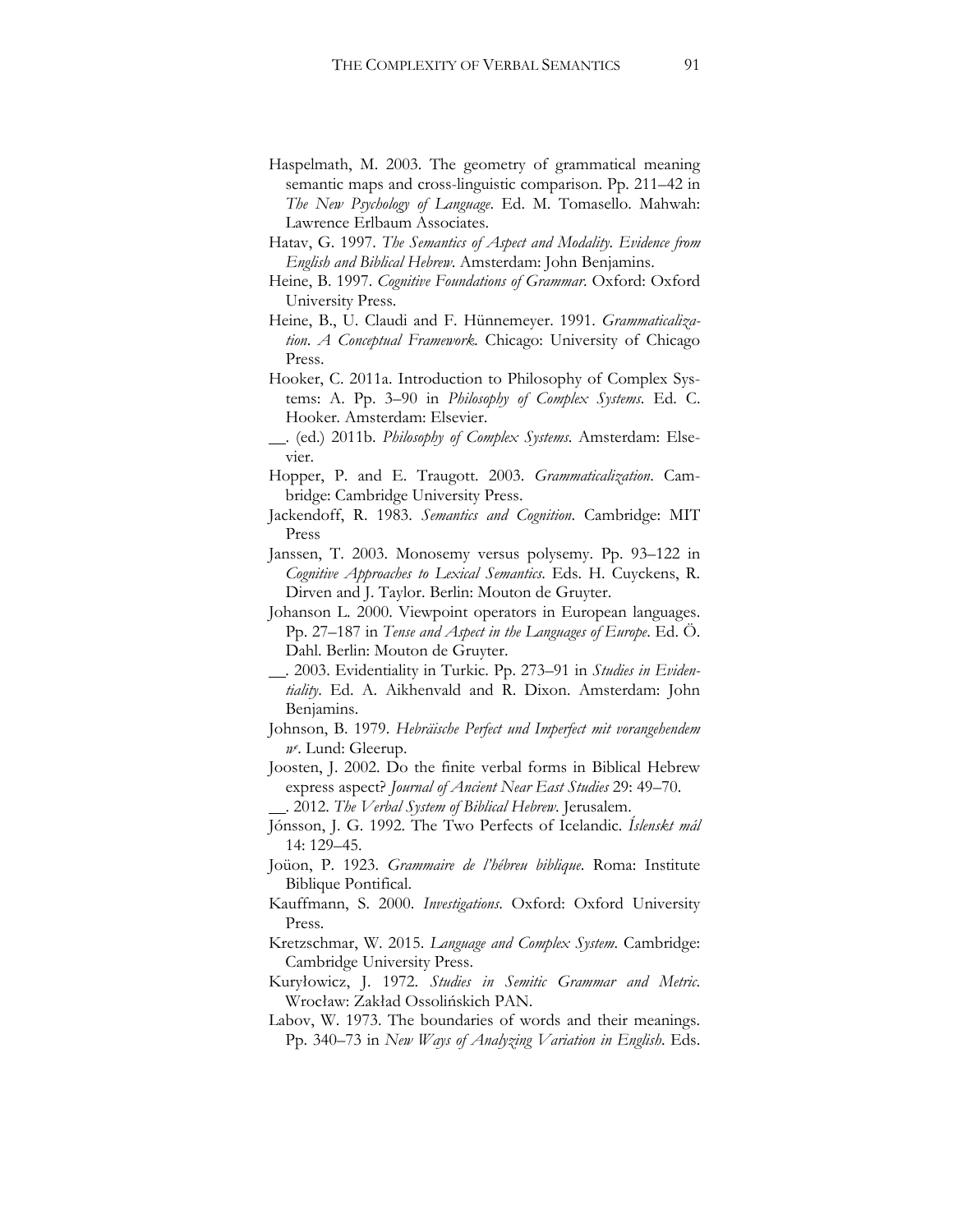C.-J. Bailey and R. Shuy. Washington: Georgetown University Press.

- Lakoff, G. 1987. *Women, Fire and Dangerous Things*. Chicago: University of Chicago Press.
- Langacker, R. 1987. *Foundations of Cognitive Grammar. Vol. I. Theoretical Prerequisites*. Stanford: Stanford University Press.
- . 1991. *Concept, Image and Symbol: Cognitive Basis of Grammar*. Berlin: Mouton de Gruyter.
- . 2008. *Cognitive Grammar*. *A Basis Introduction*. Oxford: Oxford University Press.
- Lewandowska-Tomaszczyk, B. 2007. Polysemy, Prototypes, and Radical Categories. Pp. 139–69 in *Handbook of Cognitive Linguistics*. Ed. D. Geeraerts and H. Cuyckens. Oxford: Oxford University Press.
- Lewin, R. 2000. *Complexity: Life at the Edge of Chaos*. Chicago: University of Chicago Press.
- Lindstedt, J. 2000. The perfect—aspectual, temporal and evidential. Pp. 365–83 in *Tense and Aspect in the Languages of Europe*. Ed. Ö. Dahl. Berlin: Mouton de Gruyter.
- Longacre, R. 1992. Discourse Perspective on the Hebrew Verb: Affirmation and Restatement. Pp. 177–89 in *Linguistics and Biblical Hebrew*. Ed. W. R. Bodine. Winona Lake: Eisenbrauns.
- Maslov, J. 1988. Resultative, Perfect and Aspect. Pp. 63–85 in *Typology of resultative constructions*. Ed. V. Nedjalkov. Amsterdam: John Benjamins.
- Massip-Bonet, A. 2013. Languages as a Complex Adaptive Systems: Towards an Integrative Linguistics. Pp. 35–60 in *Complexity Perspectives on Language, Communication and Society*. Eds. A. Massip-Bonet and A. Bastardas-Boada. Heidelberg: Springer.
- Massip-Bonet, A. and A. Bastardas-Boada (eds.). *Complexity Perspectives on Language, Communication and Society*. Heidelberg: Springer.
- McCawley, J. 1971. Tense and Time Reference in English. Pp. 96–113 in *Studies in Linguistics and Semantics*. Ed. C. Fillmore and D. Langendoen. New York: Holt, Rinehart and Winston.
- McFall, L. 1982. *The Enigma of the Hebrew Verbal System*. Sheffield: Almond Press.
- Michel. D. 1960. *Tempora und Satzstellung in den Psalmen*. Bonn: Bouvier.
- Mufwene, S. 2013. The Emergence of Complexity in Language: An Evolutionary Perspective. Pp. 197–218 in *Complexity Perspectives on Language, Communication and Society*. Eds. A. Massip-Bonet and A. Bastardas-Boada. Heidelberg: Springer.
- Munné, F. 2013. The Fuzzy Complexity of Language. Pp. 175– 96 in *Complexity Perspectives on Language, Communication and Society*. Eds. A. Massip-Bonet and A. Bastardas-Boada. Heidelberg: Springer.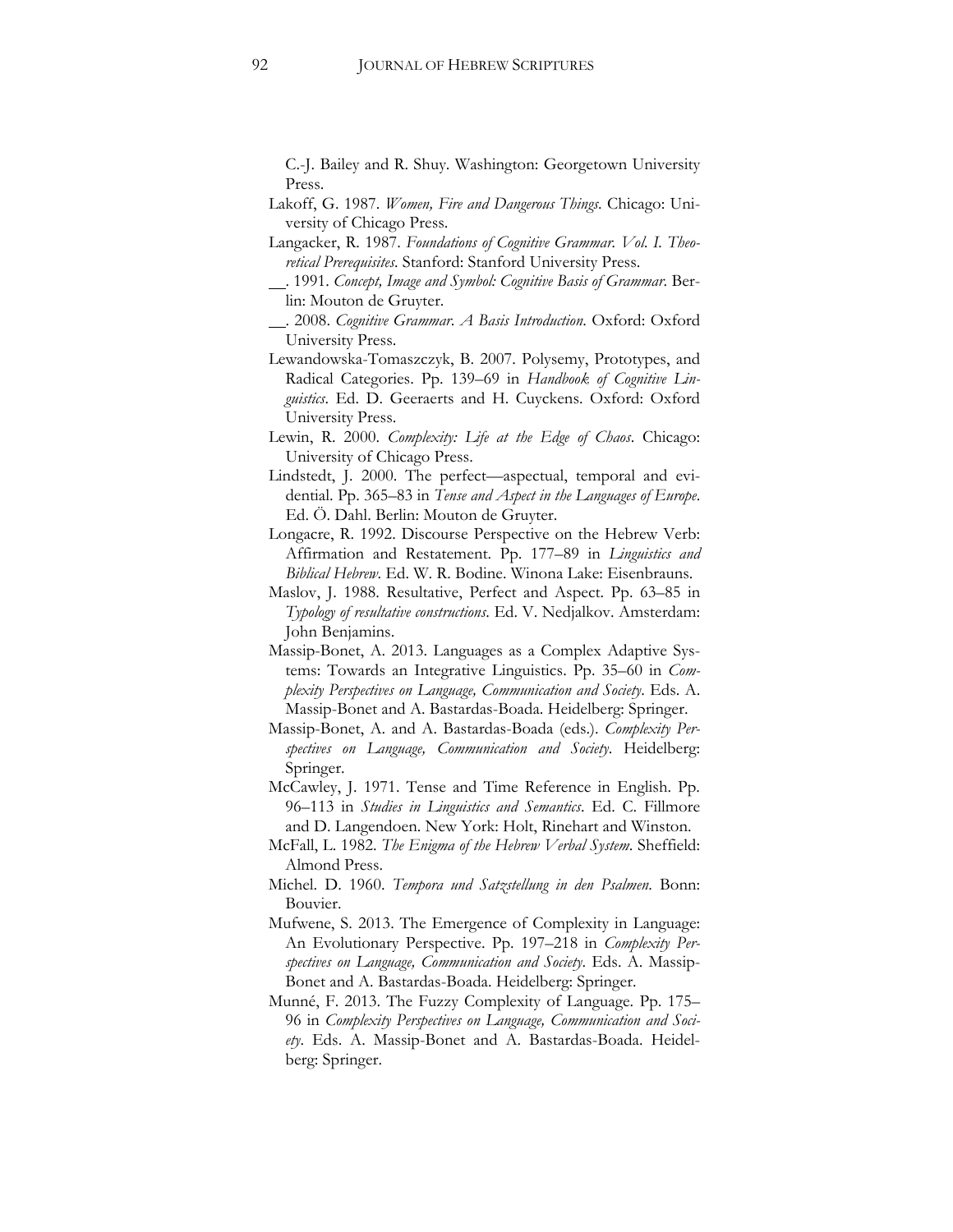- Nichols, J. and A. Timberlake. 1991. Grammaticalization as retextualization. Pp. 129–46 in *Approaches to Grammaticalization. 1 Vol*. Eds. E. Traugott and B. Heine. Amsterdam: John Benjamins.
- Nikiforidou, K. 2009. Constructional analysis. Pp. 16–32 in *Grammar, Meaning and Pragmatics*. Ed. F. Brisard, J.-O. Östman and J. Verschueren. Amsterdam: John Benjamins.
- Nurse, D. 2008. *Tense and Aspect in Bantu*. Oxford: Oxford University Press.
- Prigogine, I. 2009. *¿Tan solo una ilusión?* Barcelona: Tusquets.
- Richardson, K., P. Cilliers and M. Lissack. 2007. Complexity science: A "Gray" science for the "stuff in between." Pp. 25–35 in *Thinking Complexity*. Ed. P. Cilliers. Mansfield: ISCE.
- Robar, E. 2012. *The Verb and the Paragraph in Biblical Hebrew: A Cognitive Linguistic Approach*. PhD dissertation. Wolfson College, Cambridge University.
- Rosch, E. H. and C. Mervis. 1975. Family resemblance: studies in the internal structure of categories. *Cognitive Psychology* 7: 573–605.
- Rundgren, F. 1961. *Das althebräische Verbum: Abriss der Aspektlehre*. Stockholm: Almqvist & Wiksell.
- Sadler, M. 2007. *Grammar in Use across Time and Space: deconstructing the Japanese "dative subject" Construction.* Amsterdam: John Benjamins.
- Schlindwein, S. L. and R. Ison. 2007. Human knowing and perceived complexity: Implications for system practise. Pp. 229– 38 in *Thinking Complexity*. Ed. P. Cilliers. Mansfield: ISCE.
- Schmidt, H.-J. 2010. Does frequency instantiate entrenchment in the cognitive system? Pp. 101–36 in *Quantiative Methods in Cognitive Semantics: Corpus-Driven Approaches*. Eds. D. Glyn and K. Fischer. Berlin: De Gruyter Mouton.
- Schneider, E. and D. Sagan. 2009. *La Termodinámica de la Vida* (Into the Cool: Energy Flow, Thermodynamics, and Life, 2006, Chicago: Chicago University Press). Barcelona: Tusquets.
- Schneider, W. 1982. *Grammatik des biblischen Hebräisch: Ein Lehrbuch* (5th ed.). Munich: Claudius Verlag.
- Silverman, M. 1973. Syntactic Notes on the Waw Consecutive. Pp. 167–75 in *Orient and Occident: Essays Presented to Cyrus H. Gordon on the Occasion of His Sixty-Fifth Birthday*. Ed. H. Hoffner. Kevelaer: Butzon & Bercer.
- Smith, P. 1998. *Explaining Chaos*. Cambridge: Cambridge University Press.
- Stefanowitsch, A. 2010. Empirical cognitive semantics: Some thoughts. Pp. 335–80 in *Quantiative Methods in Cognitive Semantics: Corpus-Driven Approaches*. Eds. D. Glyn and K. Fischer. Berlin: De Gruyter Mouton.